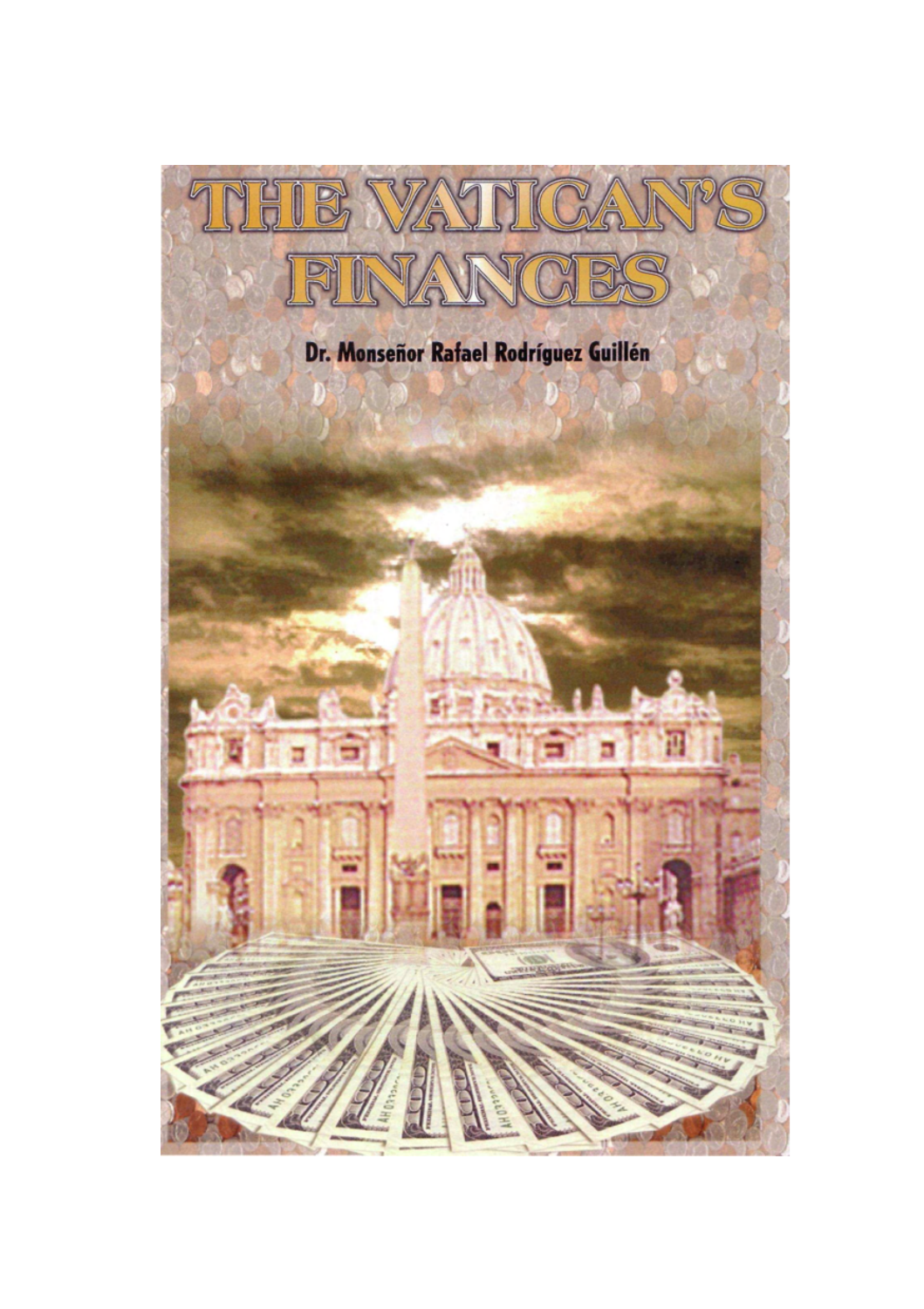# 2 Monsenor Rafael Rodriguez Guillen

### INDEX

### OF THE VATICAN'S FINANCES

| BRIEF INTRODUCTION : PERSONAGES RESPONSIBLE              |  |
|----------------------------------------------------------|--|
|                                                          |  |
|                                                          |  |
|                                                          |  |
|                                                          |  |
|                                                          |  |
| FINANCIAL DECLARATIONS OF THE HOLY SEE  16               |  |
| VATICAN STATE AND THE HISTORY OF HER RICHES 19           |  |
|                                                          |  |
| THE FOUNTAINS FROM WHICH THE VATICAN'S                   |  |
|                                                          |  |
| THE BANK OF THE HOLY SPIRIT AND GOD'S BANKERS  28        |  |
| THE DISCATERIOUS OR BIG ORGANISMS OF THE ROMAN CURIA31   |  |
|                                                          |  |
| THE VATICAN'S MONEY INVESTED IN THE STOCK EXCHANGES37    |  |
| THE VATICAN'S MONEY AND THE BANKS OF                     |  |
|                                                          |  |
|                                                          |  |
|                                                          |  |
| PIOUS WILLS AND FOUNDATIONS IN THE VATICAN'S FINANCES49  |  |
| THE VATICAN'S COFFERS ARE ENRICHED BY TRUSTEESHIPS  52   |  |
| THE VATICAN'S FINANCES ADMINISTERED BY USA               |  |
|                                                          |  |
|                                                          |  |
|                                                          |  |
|                                                          |  |
| THE OFFERINGS AND ALMS IN THE CATHOLIC CHURCHES 69       |  |
|                                                          |  |
|                                                          |  |
|                                                          |  |
| <b>IDOLATROUS PRACTICES: AN INEXHAUSTIBLE SOURCE</b>     |  |
|                                                          |  |
|                                                          |  |
| THE SALE OF INDULGENCES AND JUBILEES: INVENTIONS         |  |
|                                                          |  |
|                                                          |  |
|                                                          |  |
| RELIGIOUS SERVICES SHOULD NOT BE CHARGED FOR MONEY 98    |  |
| THE DIOCESE OF SEVILLE: A FOUNTAIN OF WEALTH TO ROME 101 |  |
| THE SALE OF BISHOPS AND CARDINALS: SACRED                |  |
|                                                          |  |
| CATHOLIC ASSOCIATIONS RETABLE TO THE VATICAN  107        |  |
| THE ECCLESIASTICAL TRIBUNALS AND THEIR                   |  |
|                                                          |  |
| THE CANONIZATION OF SAINTS: A JUICY BUSINESS 113         |  |
|                                                          |  |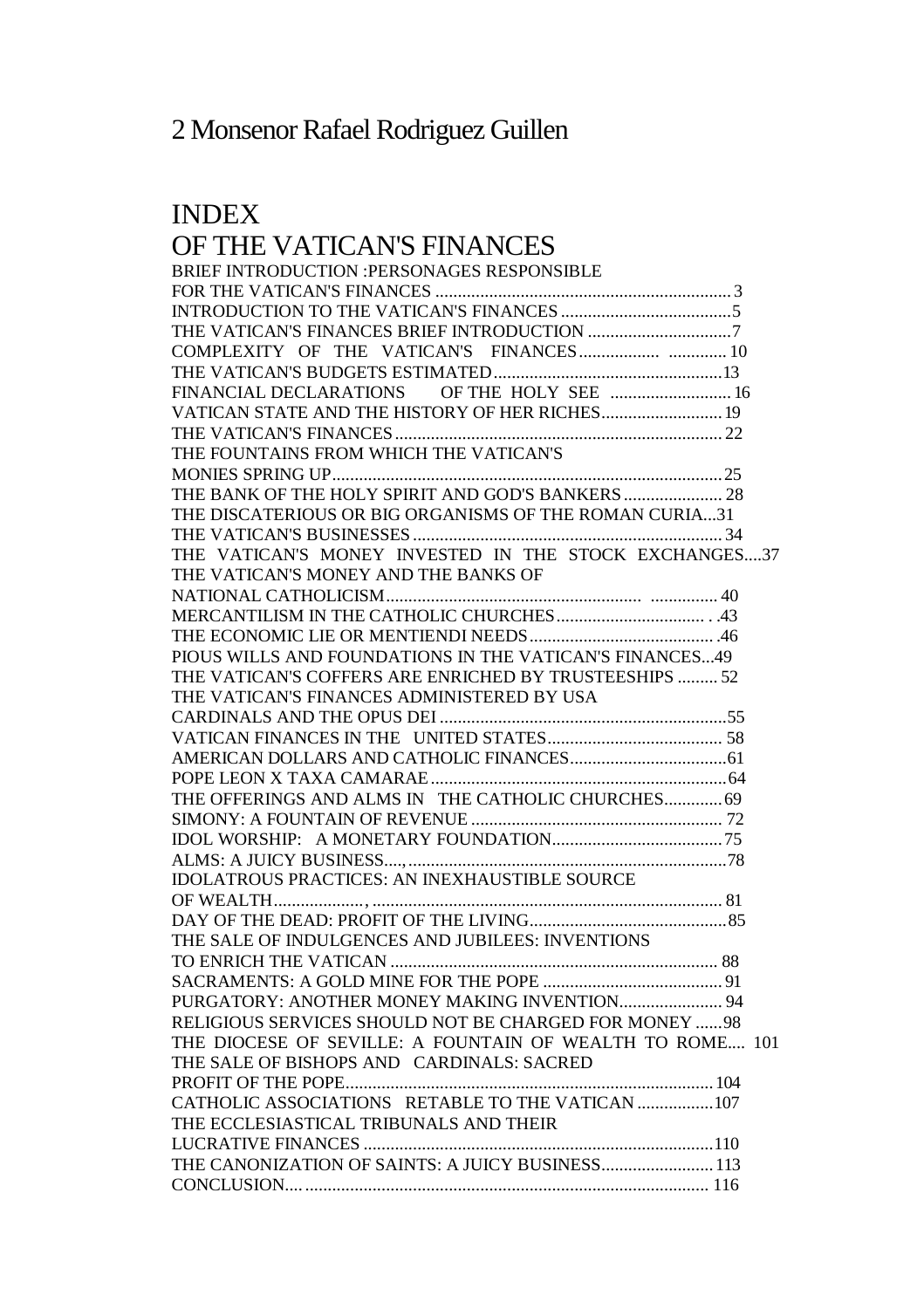### BRIEF INTRODUCTION PERSONAGES RESPONSIBLE FOR THE VATICAN'S FINANCES

The Roman Curia and its ambitious personages, who were all very experienced and versed in the administration of the Vatican, have transformed Vatican State into the biggest commercial and business empire of the whole world. Here are the personages who take part in the Vatican's financial dealings, many of whom still live;

1. The Irish Father John Magee. (Representing the dreaded National Catholicism of Ireland, a church of fanatical Catholics who have been waging war against Protestants for centuries).

2. Father Pasquale Macchi. Secretary of Paul VI, and a sinister personage in the Vatican's finances. 3. Cardinal Jean Villot. The Vatican's secretary of State, and responsible for opening the door to the K.G.B.

4. Cardinal Agostino Casaroli. The Kissinger of the Vatican and of the oust politic, who exercised several moments of political intervention in the governments of Europe and of the world.

5. Carinal Franz Konig. Archbishop of Viena, mediator of communism, and council spokesman. 6. Cardinal John Cody. Archbishop of Chicago. A corrupt personage in the Church (Catholic) of the united states, friend of Vatican bank/bishop Paul Marcinkus, and, with Marcinkus, implicated as the thieves of the millions which disappeared from the Vatican's Bank Ambrosiano. 7. Bishop Paul Marcinkus, banker extraordinary and very good friend of Papa John Paul II, and responsible for the trips and non Sancta (unholy) life of the Roman Curia, including the Pope's.

8. Michele Sindona. Financial wizard and friend of Pope Paul VI. At present incarcerated in the NJ Penitentiary for his illicit mismanagement or mishandling of the money, 9. Cardinal Sebastiano Baggio. The administrative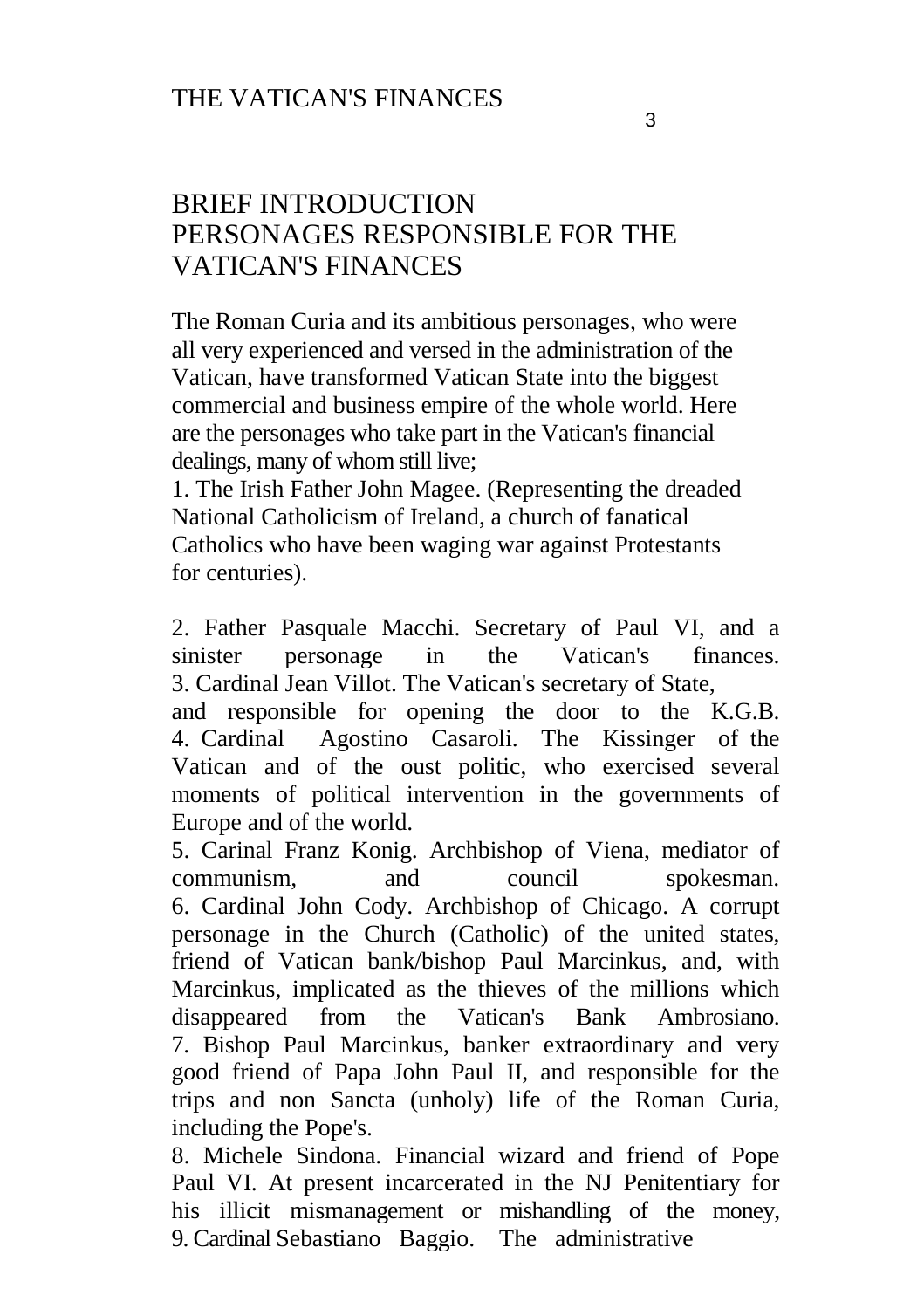executive of the Vatican's finances and prefect of the congregation of bishops, which manages the bank accounts of the world's dioceses.

10. Cardinal Giovanni Benelli. Whose political and administrative trajectory is Mafioso.

11. Cardinal Pericle Felici. Prefect of the Supreme Court and of the Apostolic Signature, or of court called papal.

12. Father Lambert Greenan. Editor of the Vatican's official newspaper in English, L" observatory Roman, counselor, official spokesman, together with the Spaniard Dr. Navarro, of the Opus Dei, and omnipotent director in the office of journalism.

13; Sean Mac Carthy. Vatican radio commentator whose programs are broadcast in 40 languages the world over.

14. Archbishop Gaetano Alibrandi. Papal Nuncio in Ireland. A diplomat who is very well acquainted with world diplomacy; an Irish spy and terrorist.

15. Cardinal Ratzinger. The top theologian and prefect of the congregation for the propagation of the (Catholic) faith and of CELAM.

I don't have space to continue mentioning the whole clique of sinister personages who administer the Vatican Bank's Multimillionaire finances, and whose names and deeds appear not in the light of the knowledge of the vast majority of Catholics, who unknowingly contribute, with their alms and offerings, which are collected throughout the entire world, to the Vatican's gross financial corruption. "The Vatican has so far been less totally frank." That is to say, the Vatican has never ever been frankly honest or opend permitted an independent audit of her finances, which are only known unto this day by the scandals and abuses of power wherein her personages have been involved, and the money launders of their banks.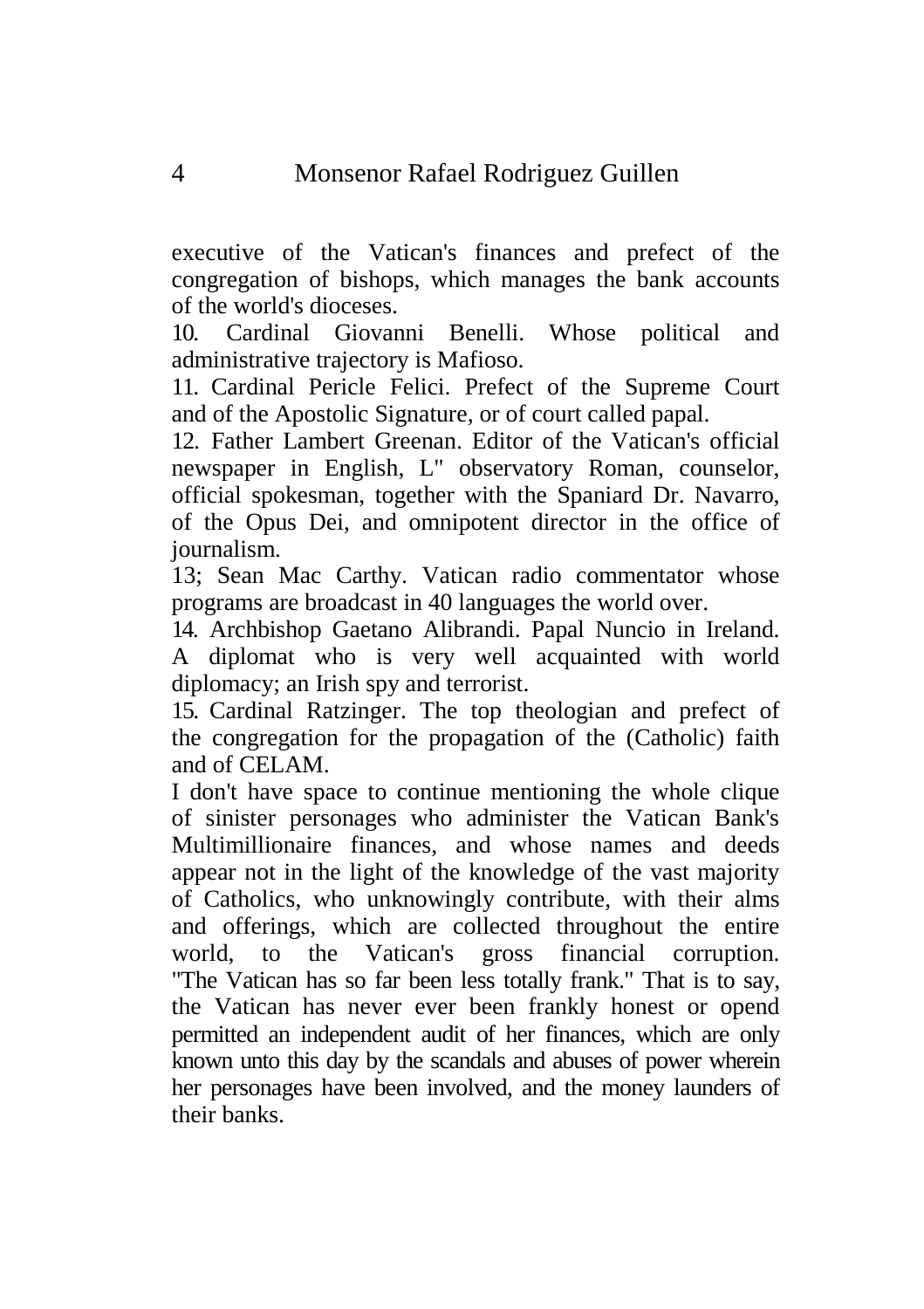### INTRODUCTION TO THE VATICAN'S FINANCES

Without money no institution can function. A mighty gentleman is Don Money, and all pride and power, all arrogance and dominance flaunted by the Catholic ecclestiastical hierarchy rests upon her formidable, ecclestiastical hierarchy rests worlwide economic power. As I'll demonstrate in this documented study, the base and pride of Catholic priests, cardinals, bishops, and of the whole body of Vatican functionaries are the Vatican's finance's. If you look into the bank accounts, properties, and the dolche vitta (i.e. sweet life) of luxurious trips and high class living in the cities and towns enjoyed by these filthy rich, well versed Merchant politicians of hypocritical conscience, who claim to be the representatives of Christ's church on earth., but who are nothing by altar Christ who deceive their flocks with their scholastic philosophy, you will see the reality that they have brainwashed us, imposed the lie as the truth, and made us believe black for white never mind that they are contradicting the very laws of nature. It's possible that you will consider or label me an exaggerator or liar. But I am an honest doctor, monsignor and priest who served this degenerate instution for fifty years in the most diverse ecclestiastical charges. And my living experiences and documentation have cused me to come to the conclusions which my writings demonstrates. So if you think , I am an apostate, renegade, or heretic who is lying, think again, because it's not like you assume. I am not excommunicated, and neither have they been able to excommunicate me, because I still have my sacerdotal licence even though I have had to take them to the courts to make them respect my human rights and do me justice. Thousands of priests who have willed to reform so much corruption and to obey the teachings of Jesus Christ, whose church is not of this world, but is celestial and spiritual, have been excommunicate, defamed in the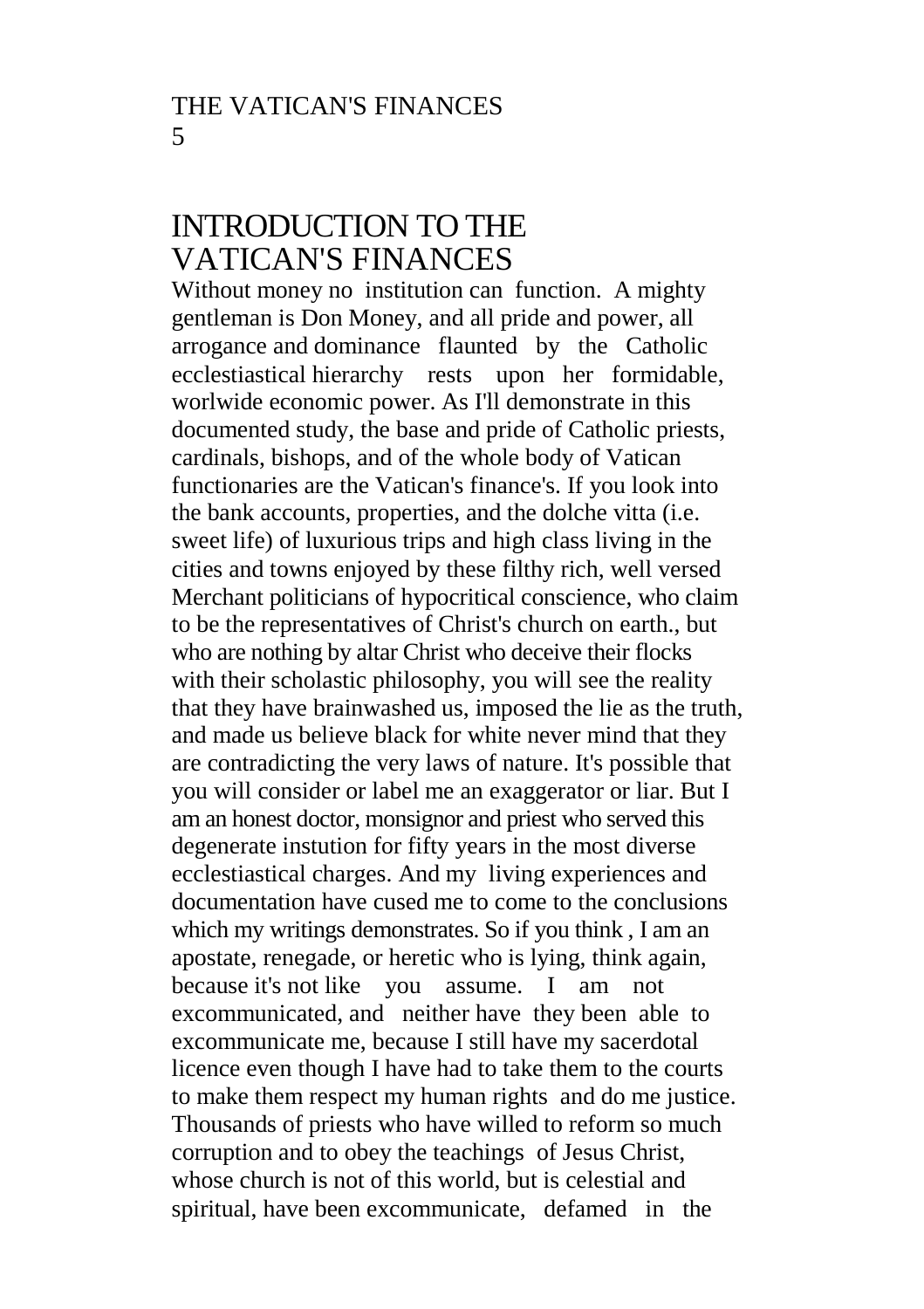presence of society, and slandered unmercifully. And they have realized the deceit and brainwashing that they suffered in the Trident Seminaries.

The documentation that I present on the finances of the Vatican, or of the Political state of National Catholicism, demonstrates that the Vatican and her churches can no longer justify her claim of representing Christian values in any way, shape, or form. Her interests are others. Not the salvation of souls. Her bad examples and finances and morals, preaching "do what I say and not as I do," are now manifest to all.

In the new democracies, there now exists a hope of correcting and reforming the millennial abuses and outrages of this most dangerous and economically powerful sect existing upon the face of the earth. I must warn that the truth about the Vatican's finances can only be found in the writings of those impartial Vatican historians and true Christians (whom they call sects or Protestants to discredit them), whose documentation exists not in Spanish, but in English only, I have been able to document myself in the United States, so you will be able to know the truth about the Vatican's finances. Because Catholic writers, Jesuits, etc, have taken it upon themselves to prohibit and include in the Index of prohibited books to Catholics all those writers who are not censured and/or approved with the bishop's nihil obstat imprimatur. I have believed and still believe that I will be able to open and arouse the consciences of millions of my Catholic brothers and sisters who, as this servant, have been deceived, so that they will cease to contribute treasury, where, you will analyze, the financial corruption mercantilism, and dominance that for centuries has monopolized the Vatican dwells.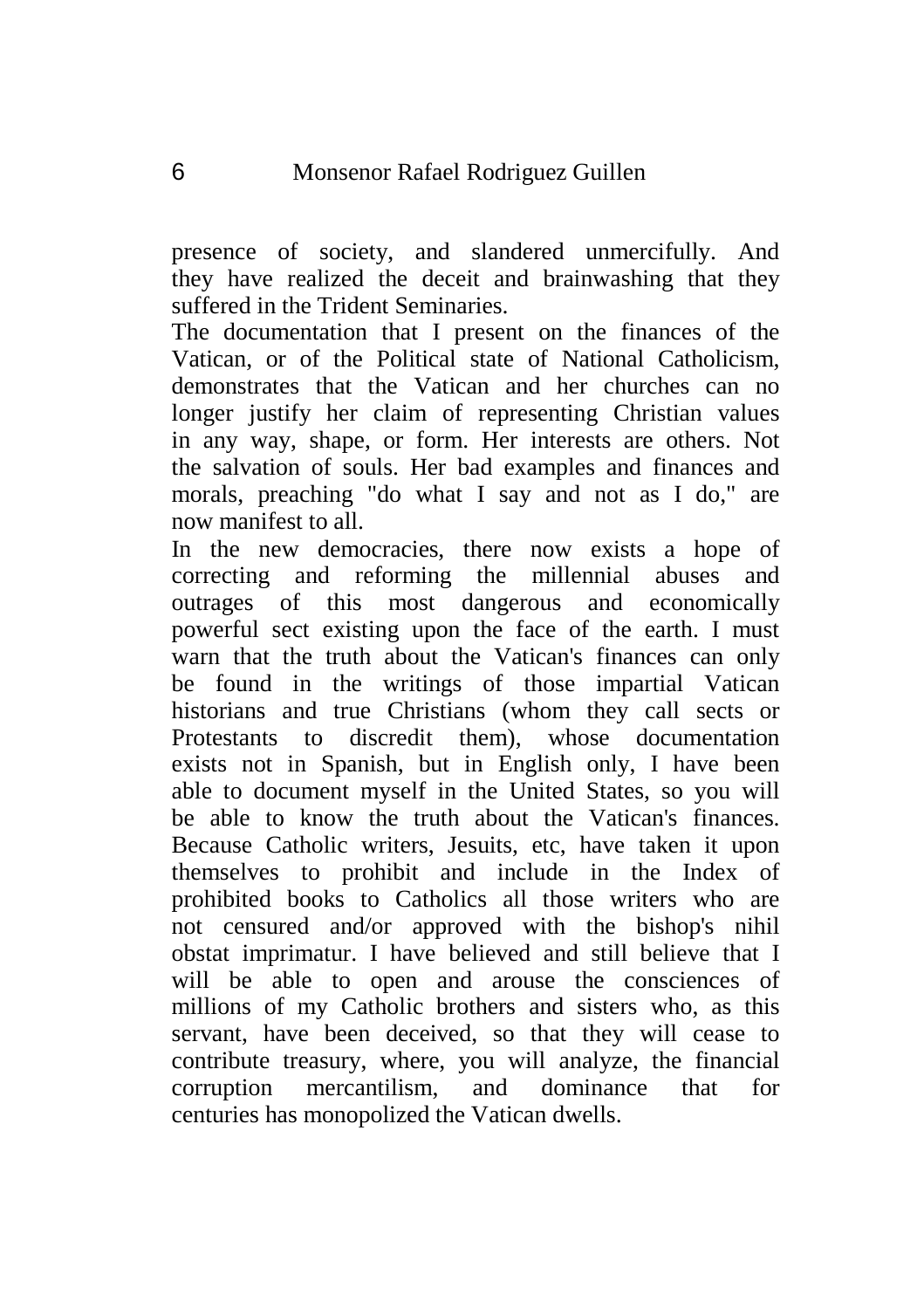## THE VATICAN'S FINANCES

The finances of the papacy or the Vatican have been the object of scandals, criticisms of reformers, etc, for centuries. The histories of the Italian and Papal Renaissance and finances are intimately tied, in general, to those of the Spanish, French, and other European countries and their monarchs. The pope was the Monarch par excellence; his court where his civil and ecclesiastical vassals disputed terrestrial riches as the construction of basilicas, Cathedrals, monasteries, etc. which were subsidized in part by the Vatican, which, in the name of Christianity, exercised a total hegemony in the administration of the treasures in the West and in America.

The monarchal nobility and aristocracy lived together with the Roman ecclesiastical aristocracy, divided the riches with them and lived the dolche vitta until the starving masses and exploited slaves rebelled in revolutions surged to put an end to the abuses and corruption. This came to pass in Italy, France, Germany, Spain, Russia, etc, where we beheld as oppressive dictatorships of ships of human beings were cast down. To fully understand this vital situation, I recommend you read the true history of humanity written by impartial authors, because Catholic writers precisely omit the bloody chapters of the crusades, inquisitions, militarism of the popes' armies, and the struggles unleashed by the Vatican to take over states and their riches.

The despoilment of National Catholicism, that is, of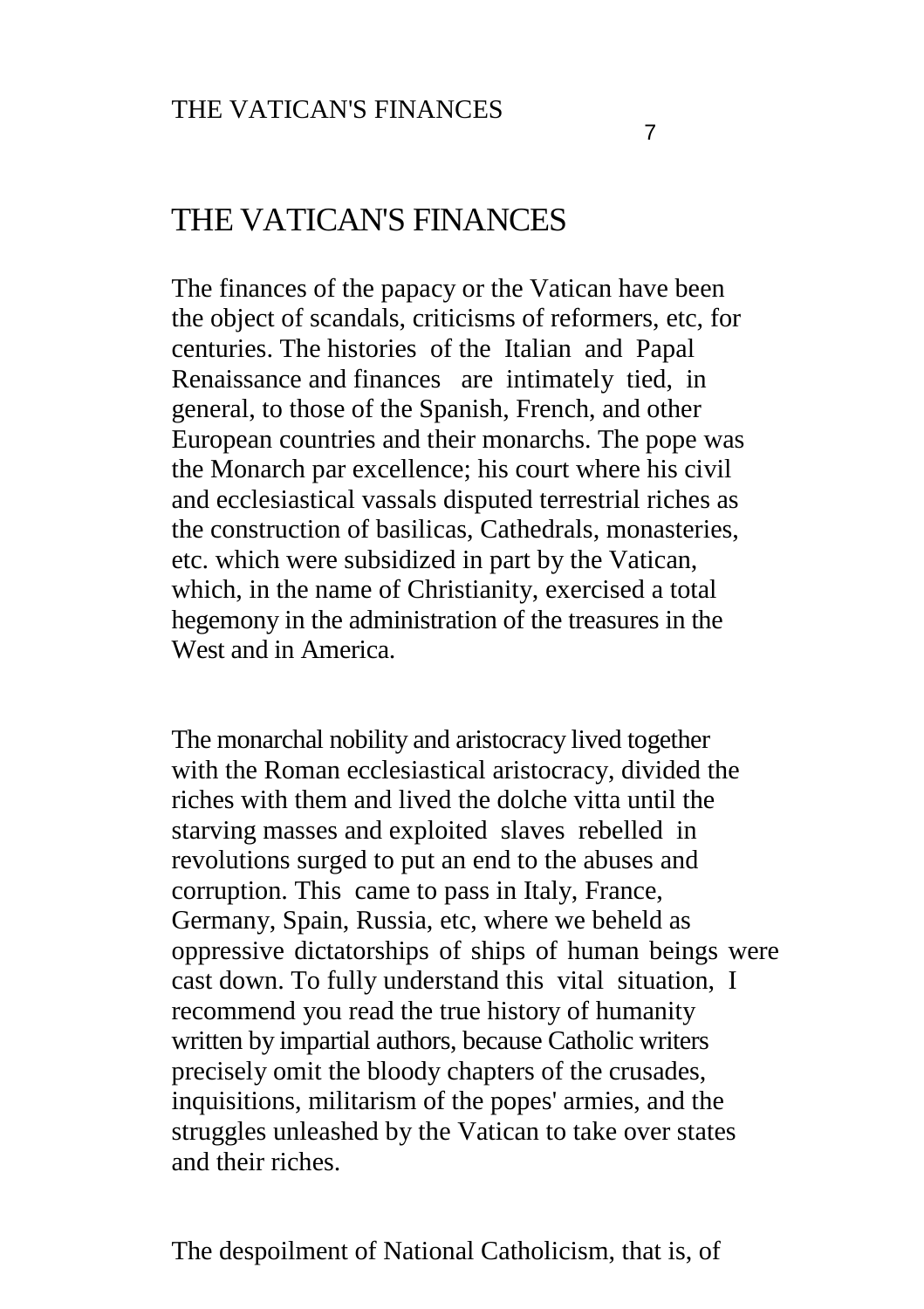the pacts of the Vatican with Catholic governments, has been responsible, for the most part, for the material and spiritual backwardness where in we have lived for centuries. I am completely sure that, if the Vatican and the Catholic Church and her alliances with dictatorial governments called Catholic had not existed, we would today be living in greater spiritual and economic progress.

The Vatican and her finances still dominate the news media, multinational enterprises, banks, etc., in the 20th century. And her cardinals, archbishops, bishops and the generals of the legions of religious orders, yeah, and even the very clerics and nuns, are they who live an aristocracy, using Christianity to deceived the half of mankind, which they exploit, despoil and then leave in poverty in the name of a poor Christ whose reign and example and that of his church and disciples should have given an example of how to live the counsels of the gospels, and not of enrichment. The sale of indulgences to build the Basilica of Saint Peter in Rome, and the sale of all kinds of papal graces and blessings, was the scandal that led Martin Luther to criticize her and get excommunicated. And if it were not for the Jesuits and Spanish Dominicans, Luther would no doubt have destroyed the Catholic Church, the usurper and archenemy of the church founded by Christ on earth, for good. Relics and idolatrous objects of images, of "invented" saints, etc, filled the convents and churches with fanatics and ignorant Catholics, who were even made to believe in flying asses, and that unless they believed it they would suffer the punishment of excommunicated or the loss of salvation. I would need more space to continue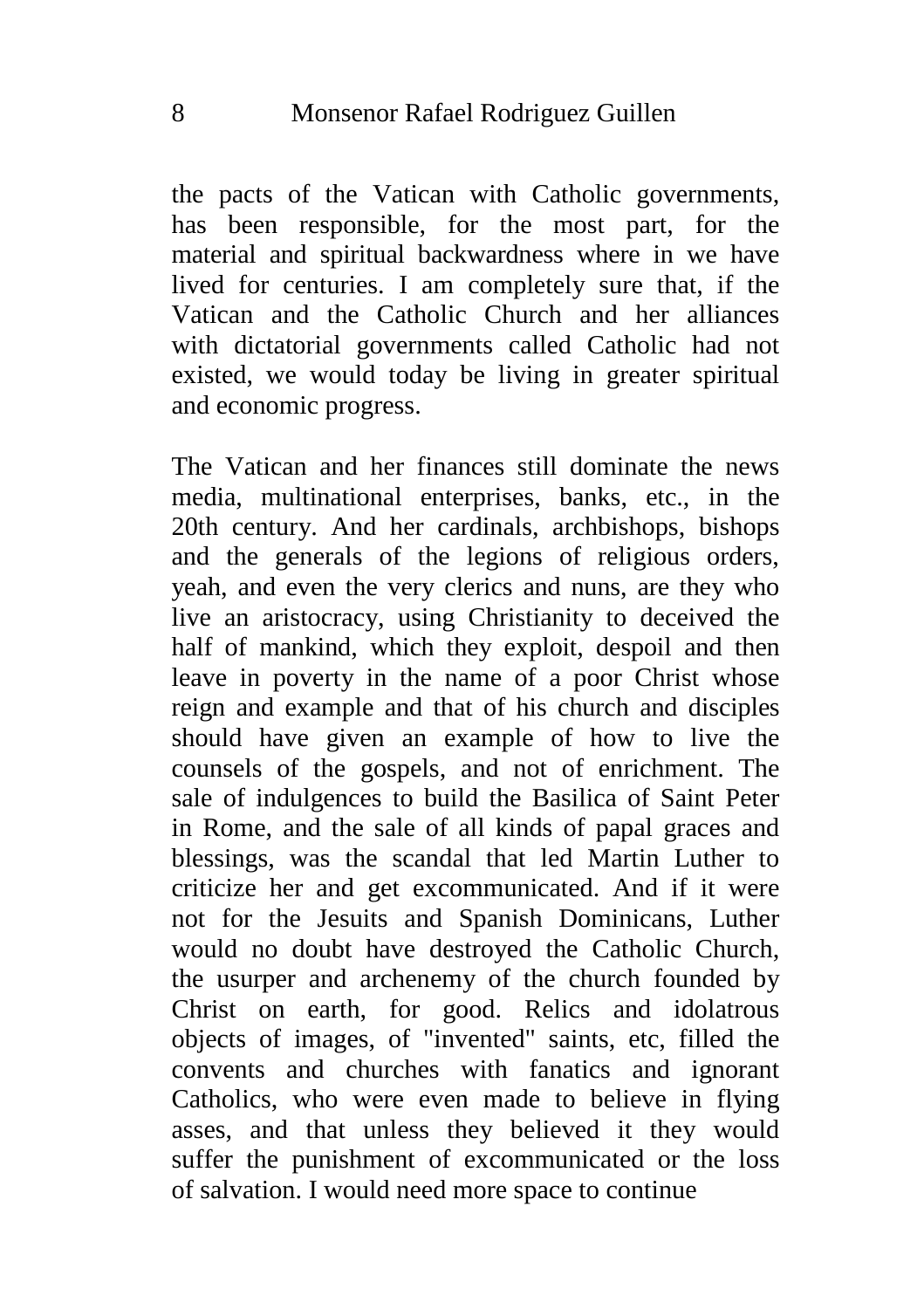mentioning the history of the Vatican's finances, administered in every country by famous cardinals, never mind that they were under vows of poverty, as the confessor of the Spanish kings, Cisneros, Rechilieu and hundreds of others all with their finances and substantial contributions to the richest dioceses of the Vatican. The Vatican's deficits, surpluses, money launderings, business losses, etc, can all now be verified, though partially: because there exists no greater zeal and secret to investigators than to be able to know the true situation of the Vatican's finances. It's because of this that the vast majority of catholic believers ignore where the millions, which the Vatican takes up, end up.

The Vatican doesn't feel that she has to give an account to anybody about her financial transactions. And when we want to go to the marrow and truth of the Vatican's finances, we are told, with all impudence and mockery, that only the Holy Spirit God has the answer (adequate answer), and that the pope is the only genuine banker of God. The complexity and secrets of the Vatican's finances impedes us from knowing the whole truth when we investigate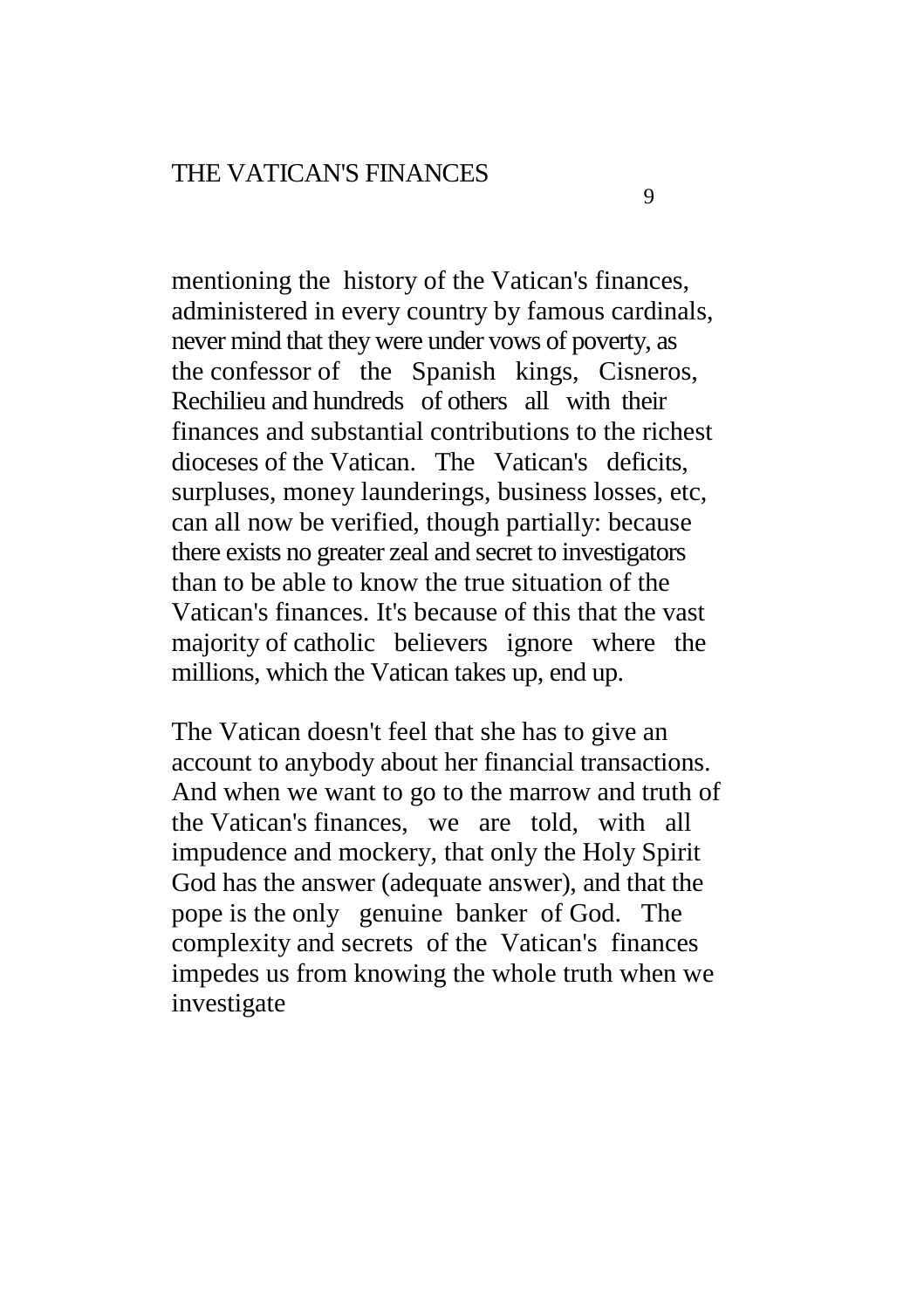# COMPLEXITY OF THE VATICAN'S FINANCES

Upon wanting to unravel the enormous quantities received in the Vatican from the thousands of Catholic dioceses, religious foundations, and fiduciaries which pertain to the patrimony of the papal state, the task is made almost impossible, because there are so many different organisms, and every one of them independent, which work hard with the central administration to conceal the truth. Every one of them has a distinct budget and separate accounts; as, for example, the diocese of Rome, the Vatican's state's city, the Vatican's bank, the Roman Curia, the mite (or small contribution) of Saint Peter, the Basilica of Saint Peter, the University Lateranense, the hospital of the Child Jesus, and a dozen more autonomous organisms. Many of these institutions use the financial services of the Vatican's Bank and of the administration of the Patrimony of the Holy See (APSA). Thus does the State of Vatican city provide many services, as telephones, mail service, maintenance, etc. Moreover they make it as hard as possible for us to establish or comprehend the Vatican's finances with clarity, because they only reveal the finances of the Holy See, and this only partially, leaving us with many doubts and suspicions: where are the "millions" received in other organizations and organisms invested?, etc.

The actual situation concerning the Vatican's finances is made still more complex and confusing and difficult to audit because the entities of the Banco del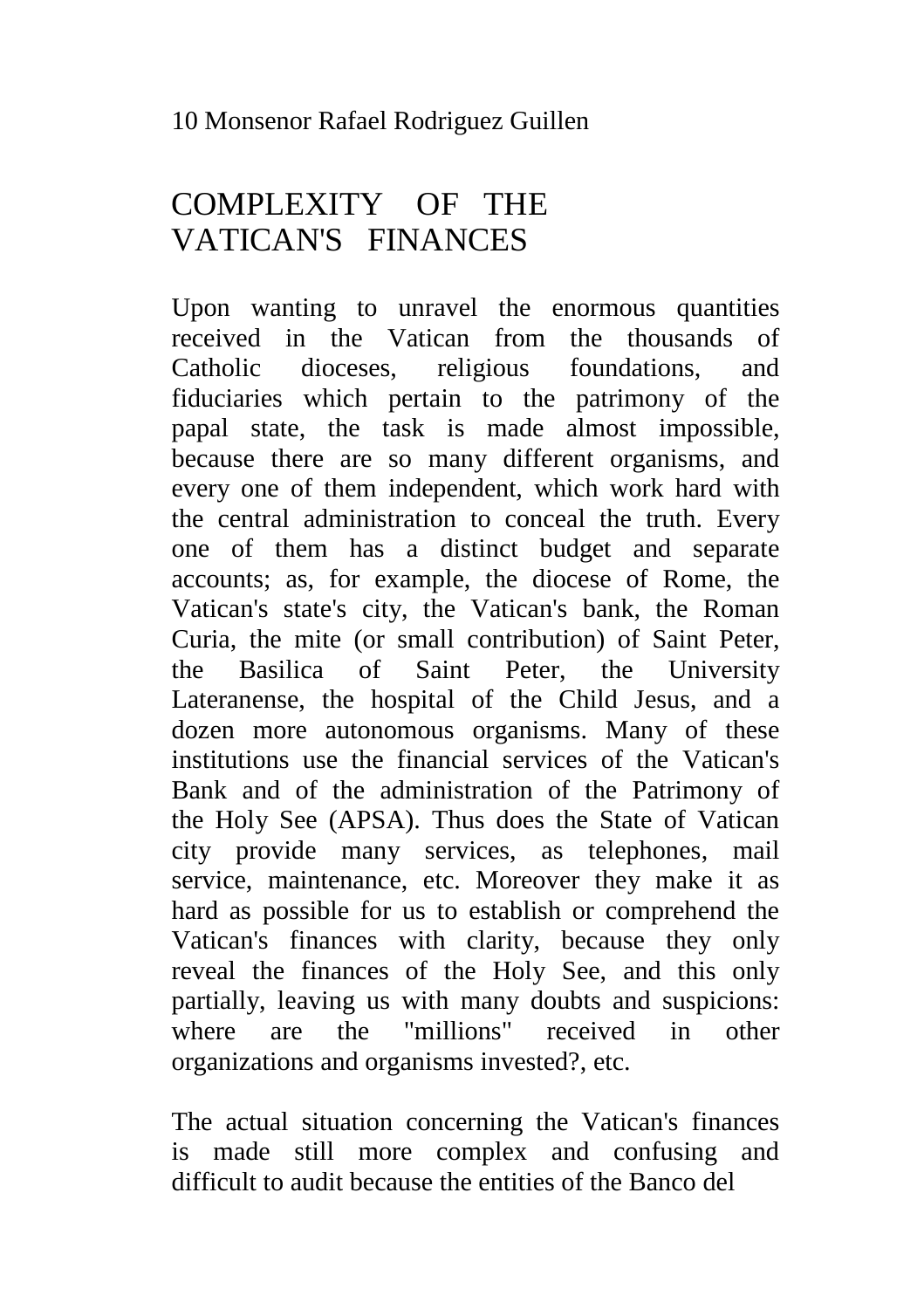Vaticano (Vatican Bank), the administration of the Patrimony of the Holy See, the congregation for the Evangelization of the people, as P. Reese very well tells us. "Have their own in vestments that they manage themselves." I also find, in the management of the money in Catholicism, that the APSA of Vatican City and the congregation for the Evangelization of the people rent apartments for themselves in Rome.

Like wise I have been able to find, in the Diocese of Seville and now in that of San Diego, where many buildings and properties are administered in the name of a certain Catholic Church, with their interests or returns going to the patrimony of the Vatican.

The Vatican's finances, I repeat, are very, very complex. However much one may will to get to the bottom or marrow of this subject, he finds himself frustrated because of the sagacity and diabolical astuteness that they show in telling us that God is the only judge to whom they will give an account, without any secular interference; and less if there is any distrust or doubts about the turbid management of her administration. It is then that all dialogue comes to an end and we are labeled as apostates, renegades who have denied or loss the faith, etc. Therefore the doors or documents which would explain or clarify the truth of Catholic finances are slammed shut in our face. What the relationships or interdependencies of several organisms with each other are is the mother of the lamb, that is to say, every dominant cleric administrator, aristocrat, Jesuit, Dominican, Opus Dei member, Cardinal, bishop, and functionary with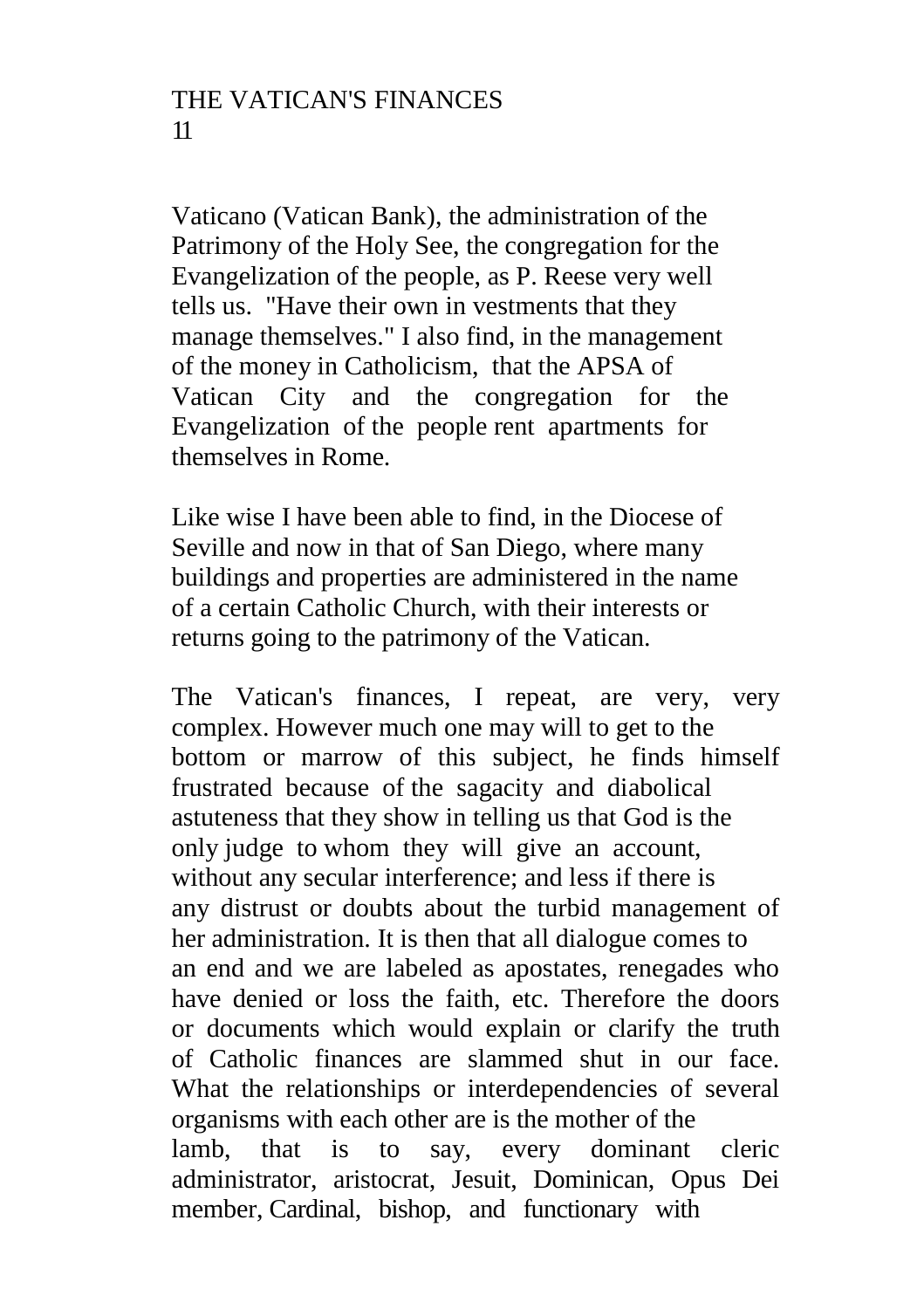#### 12 Montenor Rafael Rodriguez Guillen

administrative powers in the Vatican is vowed to silence. It becomes impossible to start a dialogue even though one is a monsignor historian of Christianity. So much more difficult seeing that my articles as a Christian priest reformer who is trying to expose and correct the so many abuses and deviations of the Catholic Church and her foundations in her Vatican structure have already been read by so many. All these entities, besides the complexity of their scholastic organization, secrecy and suspicious reserves with one another, gave me the impression that they are mundane financial entities whose turbid intrigues and the distrust of their hierarchies impede the clarification of those points which are necessary to fully comprehend how the "millions" offered in alms by Catholic believers all over the world are administered. These vital facts are occulted unjustly from us.

We can close this brief article about the Complexity of the Vatican's finances with the same phrases used by the P. Jesuit and Historian of the Vatican, who tells us in page 204 of his book: Inside the Vatican some Romans referred to this as robbing Peter to pay Paul.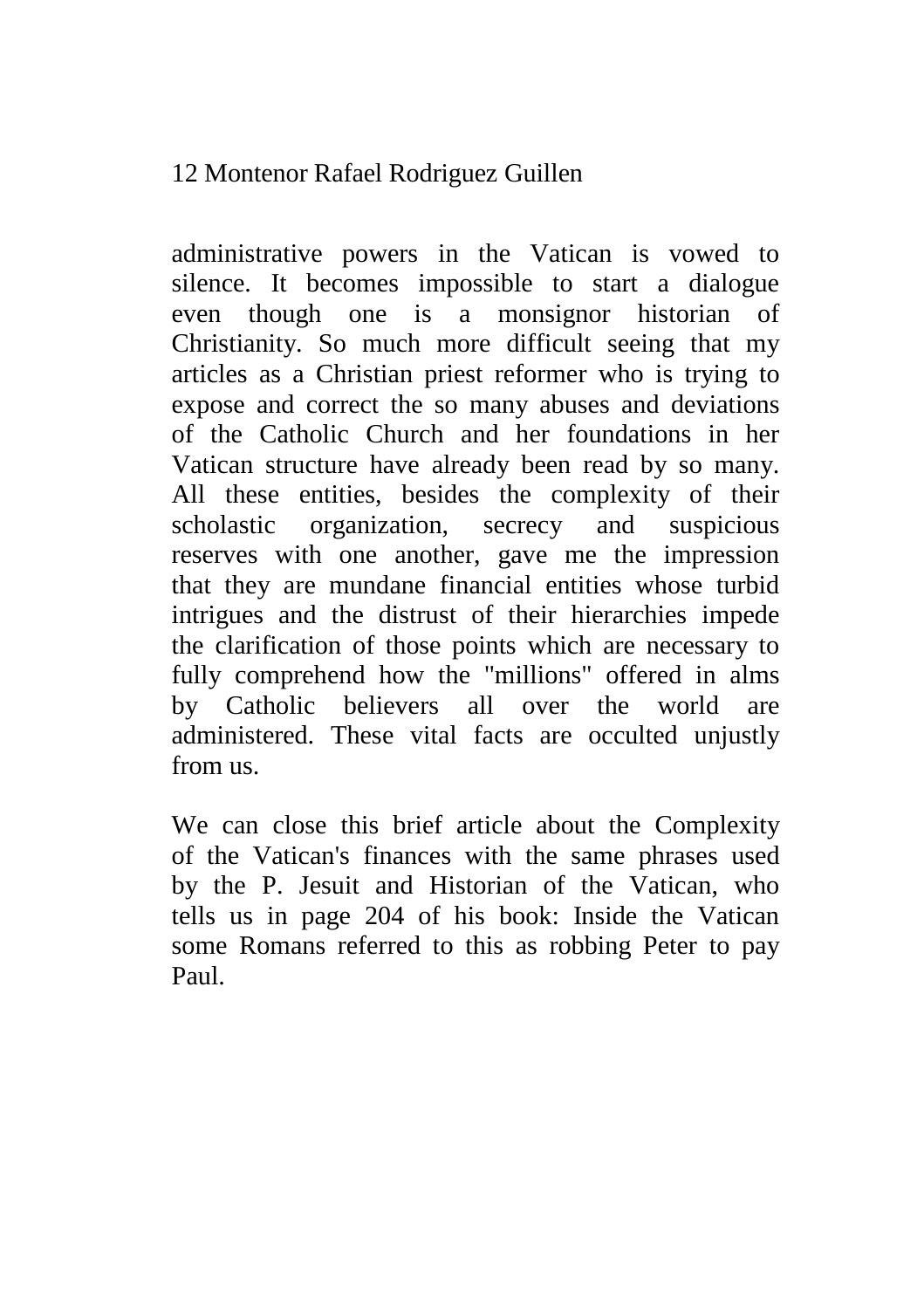#### THE VATICAN'S BUDGETS ESTIMATED

The complexity one faces when trying to audit the Vatican's monies, so that they may be exposed and made manifest once and for all in the light of the public, has yet to be overcome, in spite of the recommendations of the German Catholic Church and American Catholic Church, whose occultism and fear to declare the truth is being used by writers and critics to attack, discredit and sully the general church of National Catholicism of the Vatican. The confiscation of wealth in Italy (1870), Europe and Latin America (1876), by democratic governments, was restore again by compensation and the millions contributed to her budget by every nation. Thus the Lateran Treaty of February 1929, signed by the pope with Mussolini in Italy, subsidized the Vatican with \$91.7 millions, which the Vatican used to invest in her offices, transportation agencies, etc. It was also invested in the Patrimony and debts. It's a knuwn fact, in spite uf the difficulties and secretisms, that there exist impurtant budgets in the Vatican, in the Diucese of Rome, which are administered distinctly:

A) The Diocese of Rome.

B) The State of Vatican City.

C) The Vatican's Bank.

- D) The Roman Curia.
- E) The Monies of Saint Peter.

F) The Basilica of Saint Peter.

G) The Lateran University.

H) The Hospital of the Child Jesus, etc. Besides the above, there are also a dozen anonymous budgets which are guverned automatically, and where the offerings of the Cathulic world for evangelization, secretariats and 30 different offices and/or agencies,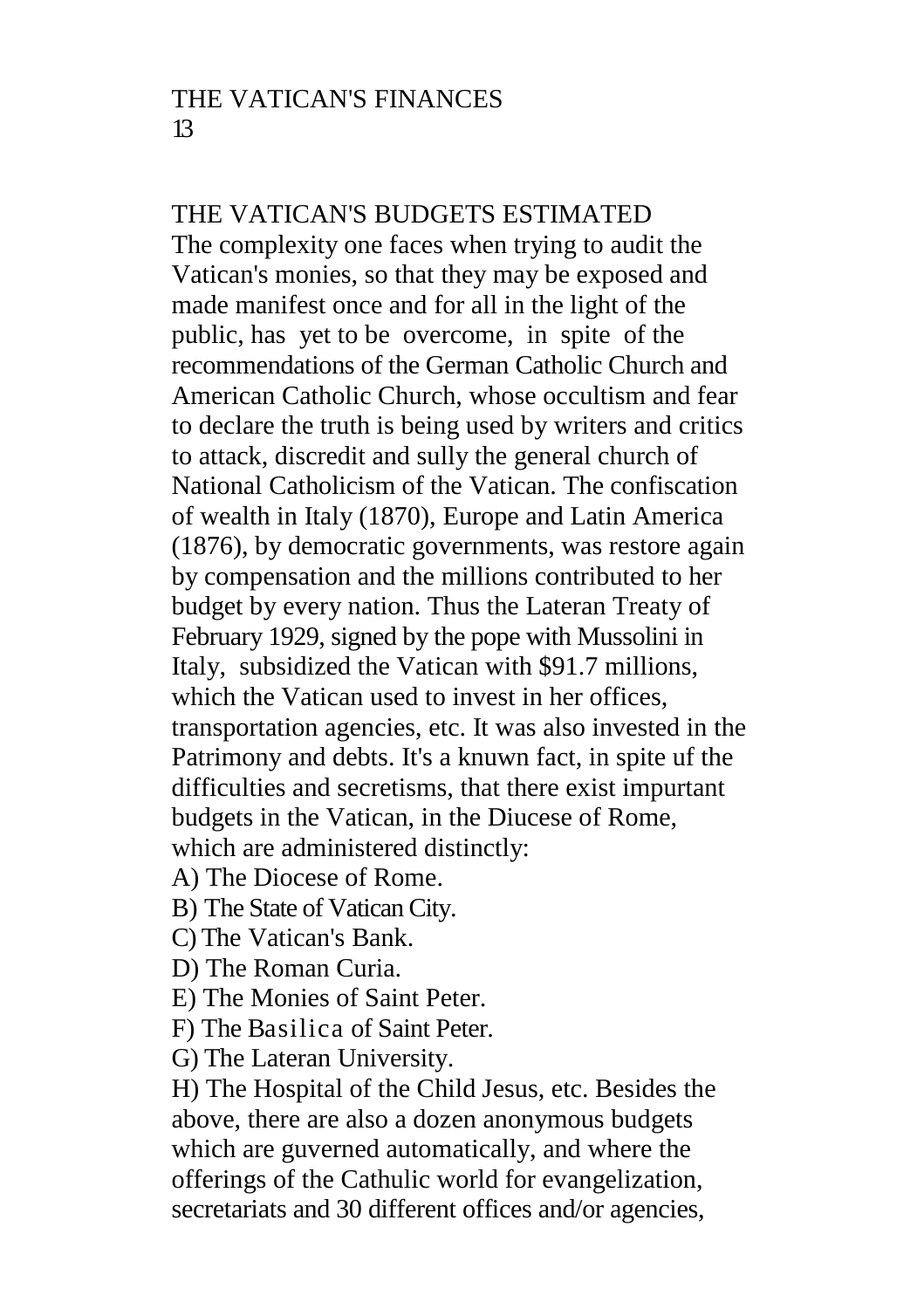all dealing directly with the dioceses of the world in the name of the Pope, who claims to represent the name of the poor Christ, disappear. What sarcasm! What hypocrisy! The money of the Vatican Bank, a Mafiosi fountain governed by the Vatican's administration, and it's scandals, which are mind boggling, have converted the Catholic Church into a den of thieves and money launderings. There exist other financial Departments, as the Holy See (APSA), which provides her monies, and that which is related to or with communications telephones, mail service (Post offices), journalism, radio, etc.

The major problem in getting to know the truth of the Vatican's finances, to all the historian Vatican which have wanted to delve into it, is that the Vatican only publishes her finances concerning the administration carried out by the Holy See. This is insufficient and genders distrust and suspicions in the Catholic world. Also the offerings, donations and simoniacal sales sent to the different congregations for the propagation of the faith, the establishment of embassies, papal delegates, cardinals, etc; who all have their very own bank accounts and canonical privileges, saying, nolli me tangere, that is to say, "Don't investigate me, you are wasting your time." This very same thing not only takes place in the Vatican but also in the different dioceses which I've served: the impossibility of getting the bishop or his administrators to give an honest account of their financial dealings is widespread. Why? You can opine, as this Christian and monsignor, that they are afraid to be exposed. These are just a few of the difficulties that I've faced when trying to get an accurate account of the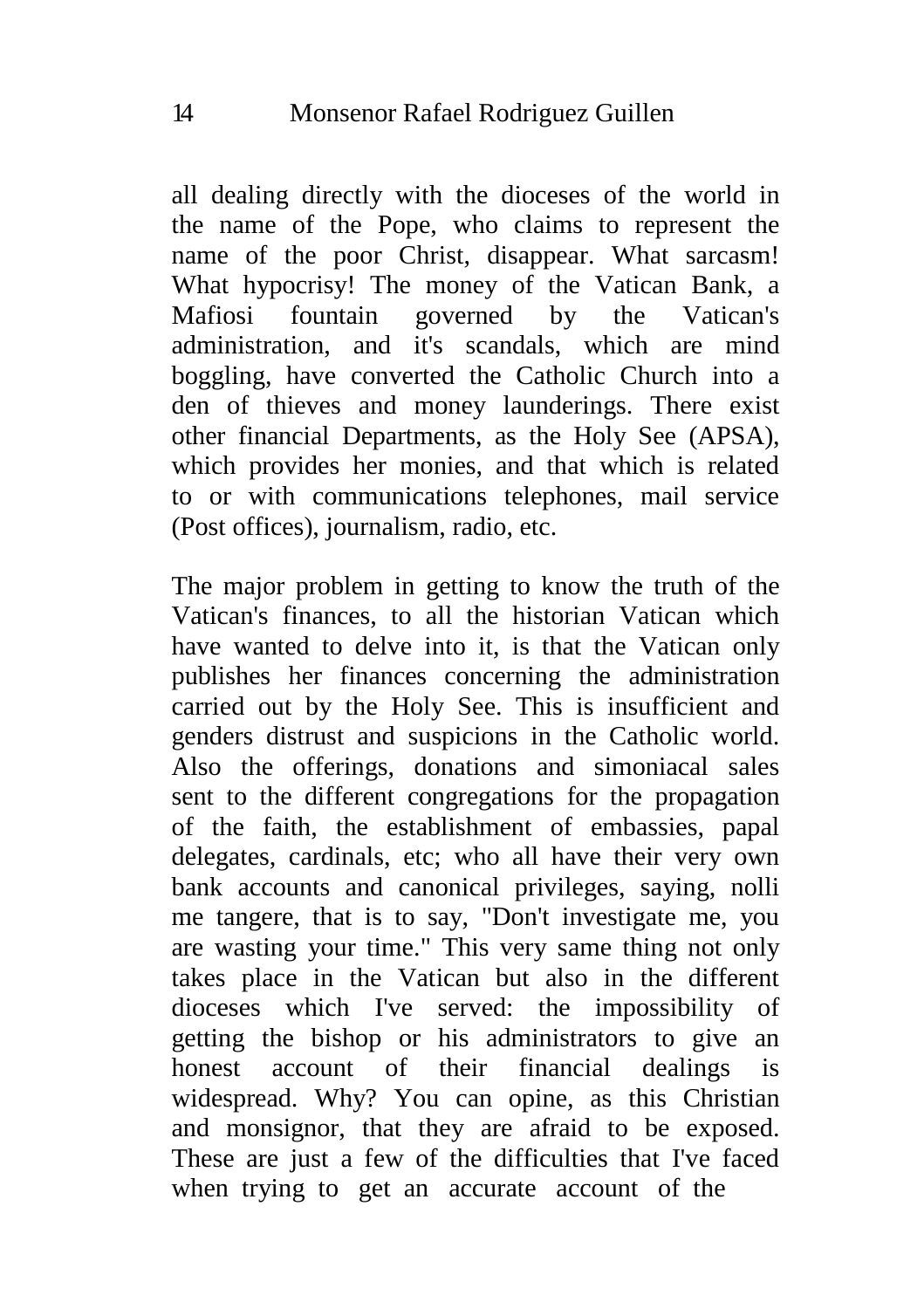administration of the finances of the ecclesiastical entities which I've served, including universities, etc... and their missionary programs, activities, etc. Things always became impossible for me, and the truth is never completely clear. And when one is finally getting to the marrow of the truth, and is arousing consciences in order to make them do justice and use the offerings and donations in works of welfare and education for the poor, I have been prohibited, denounced to the bishop, and say, "excused from my position for being a communist," as they say in Panama. For this servant to be able to understand the Vatican's finances a little,I have had to delve into the operations of the monies of the institute per le opere di religione, more commonly called IOR, in the Vatican City and the Holy See.

In other articles, I talk about it and its scandals. It's an Institute which was founded in 1887 for to work hard with the Vatican's finances, independently of fascism and other Catholic alliances, which during world War II profited internationally. We also know that in recent years IOR has been accused of helping rich Italians launder money, and that its own cardinal bankers have been incarcerated. The Banco Ambro siano and Marcinkus, the pope's banker, are guilty of the robberies and thefts of the Vatican.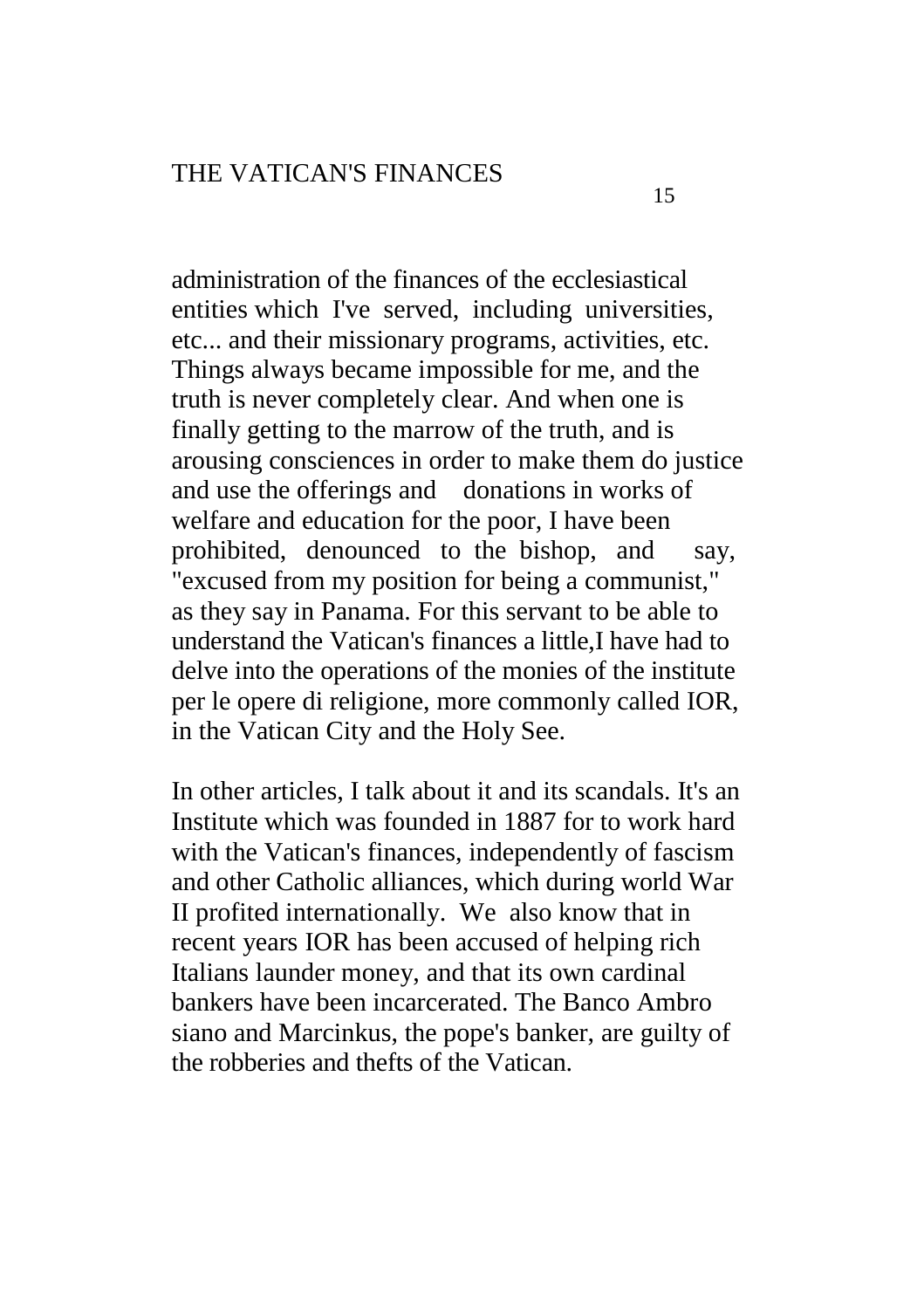## FINANCIAL DECLARATIONS OF THE HOLY SEE

The consolidated finances of the Holy See are different from the finances of Vatican City, the IOR, and the other autonomous agencies which exist in the Vatican. We also should include the entities which directly help the pope run the church's government, such as the secretary of state's office, the nine congregations or departments or autonomous faculties and exempt, etc, which are all very powerful financially. I mention these eleven (II) councils and three (3) tribunals in another chapter. Among other possessions administered independently are the following: the familial papal dwellings or houses, the papal palace and its annexes, recreational ranches, Olympic pools), gardens, Castegandolfo, etc. Also unknown to most is the administration of monies of the office for Liturgical celebrations. And it's next to impossible to audit the millionaire Editorial Editrice Vaticana (the editorial library of all the Vatican's publications), whose ramifications are felt the world over. This also is exempt from the account statements presented by the Vatican. Besides that, we also must deal with the church's Polyglot Typography (the worldwide Vatican press): Vatican radio, L " Roman Observatory (the Vatican newspaper), the archives of the Vatican, the Vatican's library (the richest in Amerindian codex's and incunabula), and dailies the world over. For 1994 an audit fixed securities, stocks, bonds, etc., at 1.438 billion lire in capital, existents 732 billions in passive debt. It includes of capital 470 million liras countable, 479 million millions in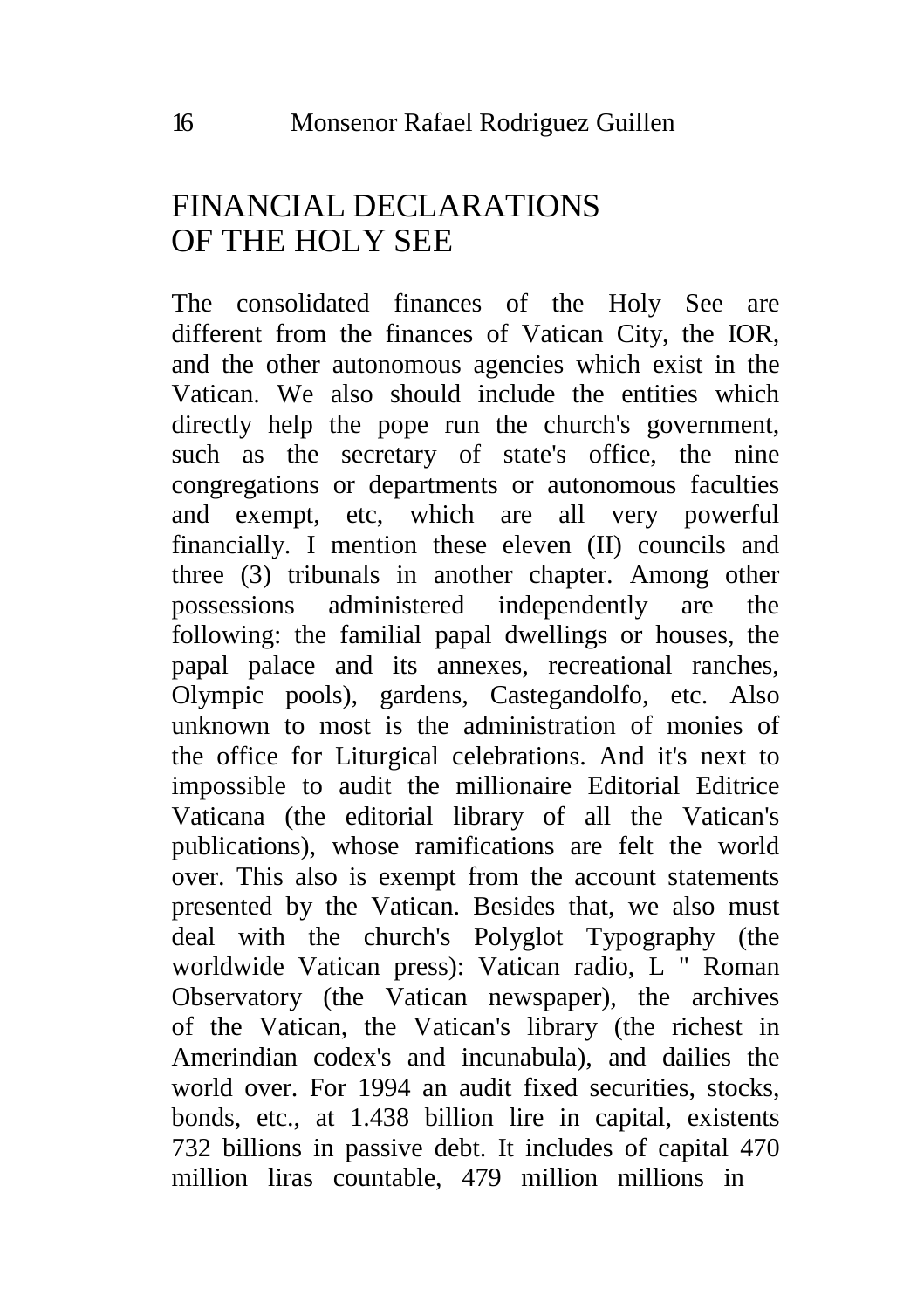billion in fixed capital, principally in the purchase and sale of houses. Also there are the 269 billion lire in current account deposits in the name of other bank entities of the Vatican, 95 million in securities for employees and indemnification's, 262 billions according to actual payable value for pensions paid to retired functionaries etc. 750 billion liras in net capital were accounted. The substantial profits received from the library and typography disappear if the sales go out to other countries. The donations and yields of numerous fiduciaries are also never reckoned. During the years 1970 to 1992, the budget of the Holy See shows up in the red, revealing a deficit of \$87.5 million for 1991, supposedly due to the increments spent on the Second Vatican Council. I repeat again that the Vatican's finances always turn out very difficult to compute. In 1989 we see the investing in the new embassies, but this because they are considered a priority in the universal church. The budgets of the Holy See and of the Vatican state are interrelated. Also, for the year 1985, we see how Radio Vatican, which counts on some 406 salaried workers, journalists, professionals and technicians, forms part of the Vatican state budget. And its budget are also connected to the administration of the Holy See. With continuos deficits of up to 30.5 billion liras, in 1994, it's also one of the biggest propaganda enterprises of the world - probably the biggest on planet earth, with more than 37 languages broadcasting Catholic propaganda and theologies, 24 houss a day, all year round, in the whole world. It broadcasts Catholicism and her papal messages at 40,000 hours frequency, and her programs, in long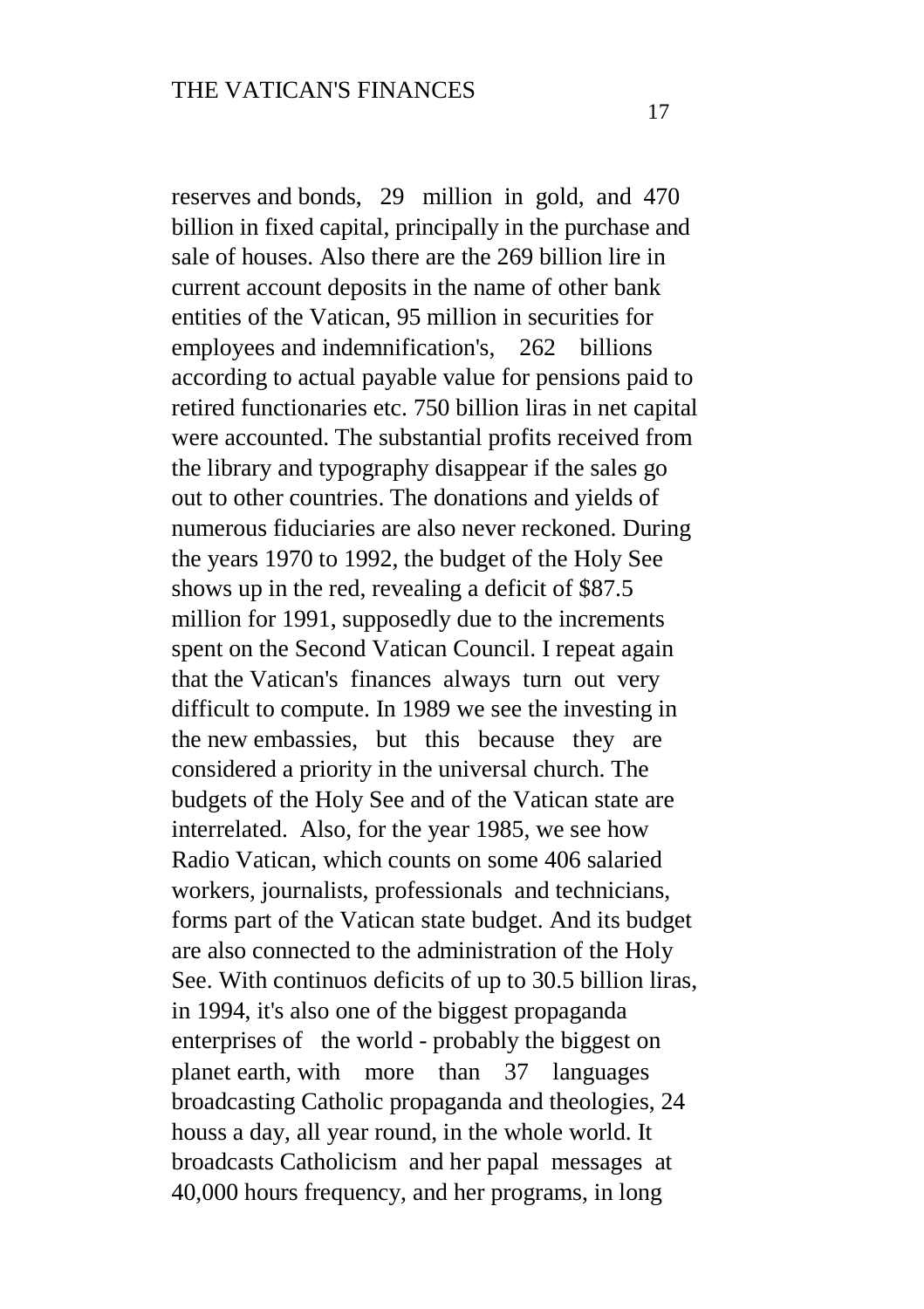wave or short wave, very select programs governed by professional Jesuits, can be heard throughout the world. But her political messages and defamation of communism and the Protestant churches are very deceptive. L "Roman Observatory , which has been compared to Pravda in the Pre-Perestroika epoch, is also one of the most esteemed tools of National Catholicism. And its exemplars, 5.5 million copies, are published in eight languages. Its subscriptions exist and are sold in all universities and libraries of the world. Its anticommunist, that is, anti-atheist, messages, political conferences and papal Vaticanist news reach and can be found in all the information outlets, local broadcasting stations, and National newspapers of the world.

You yourself, upon reading the newspapers in different nations, and hearing radio and television, can see their campaigns and programs published in the daily news media. The secretary for the Vatican over the mediums of communication and social mediums knows how to organize her psychological messages and Catholic educational programs well in the entire world. And he has made the pope's trips around the world look like the only solution to the crisis in which we find ourselves; when National Catholicism and its pseudo Christianity precisely have been the main culprits of it, and his trips actually just make the situation worse, seeing he always uses the opportunity to prosecute the evangelical Protestants.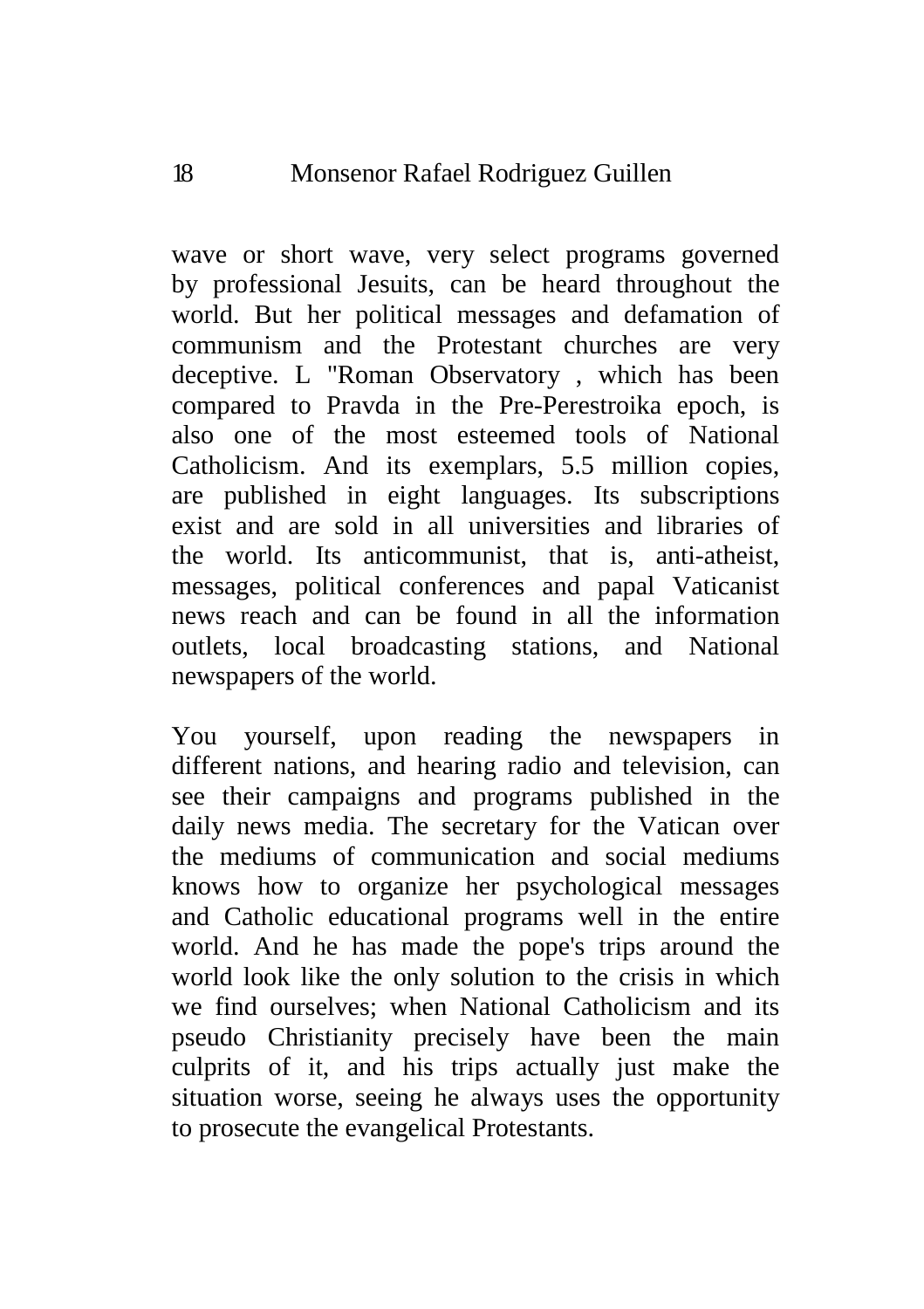# VATICAN STATE AND THE HISTORY OF HER RICHES

The political and multibillionaire powers of Vatican State, since the Peace of Constantine declared Christianity the official religion of the State in the 4th century, naming bishops as State governor in A.D. 380, until the 20th century, with the Lateran Treaty of February 11, 1929, when Mussolini signed the Concordat between the New State of Vatican City and the Kingdom of Italy, a covenant that concedes some 49 hectares to the Vatican in the heart of Rome, thus constituting Vatican City as a multibillionaire political state with incalculable finances invested in the most successful stock exchanges of the whole world, have been the mightiest international force of history.

Her alliances with fascism made the Vatican a superrich and powerful nation with all the legal rights of a new nation: flag, money, frankig privileges, soldiers, a financial settlement, etc. The Catholic Church ceased to be if it ever was a Christian Church and became a powerful Earthly Empire called Roman Catholic state. This brief article, which resumes 1700 years of the history of romanism, may appear tasteless or invalid. Therefore I recommend the lector to help himself and go over the histories of the Pope's written by reliable Vaticanists, who are uncensured fountains of truth, so that he may be able to better understand my affirmations that the Vatican state has enriched itself beyond imagination, using Christianity for its economic interests. The monumental riches of the Vatican state artistic masterpieces, museums, goldsmiths' and silversmiths' trades and collections of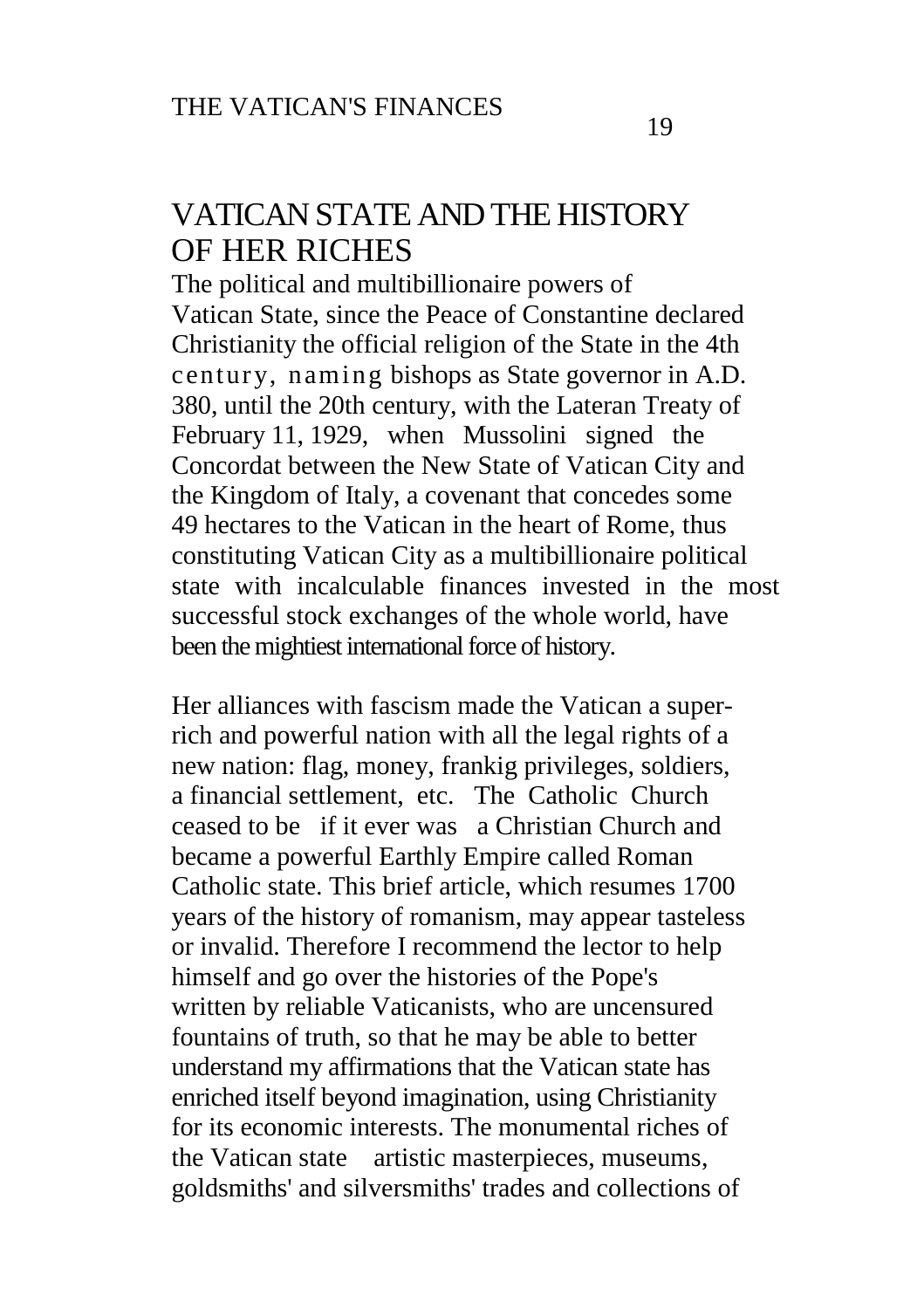everything which are kept in the Vatican, cannot be mathematically valued. And neither can authorized accountants or bookkeepers define the Vatican's finances the offerings of the Mite of Saint Peter (a tithe exacted from the dioceses and parishes of the Catholic world), etc.

Much less can the offerings sent to the Vatican by the whole Catholic world, and how they are administered by ecclesiastical functionaries and officials, be reckoned. I have wanted to annotate this in my studies. And after visiting the Vatican, I am convinced that there is such a conspiratorial-like secrecy between cardinals and nuncios, etc, that nothing can be investigated clearly. I recall how when I was a missionary to the Guaymies Indians oi Panama I wanted to know whither the money received by the Vatican from DOMUND (World Day for the Propagation of the Faith), which were millions anc millions from the whole world, ended up. I thought they might help my poor Indians, but my appeals and requests for help were all in vain, denied by CELAN, the International Office in Latin America for the Propagation of the Faith. I have, in my historical archives concerning the Vatican, much data on the Vatican's Finances, which I've gathered out of the prestigious English magazine "The Economist," in the which the Catholic State of the Vatican, in 1965, assures us that the Pope presides over the Principle Stockholding society of the whole world, with a capital of 3.900 millions of dollars, and that Vatican City has her money invested in corporate shares in the following: General Motors, Bethlehem Steel, Bankers Trust Co., GUIF Oil, Shell, Fiat, General Electric, Casino de Montecarlo, Berretta de armaments, TWA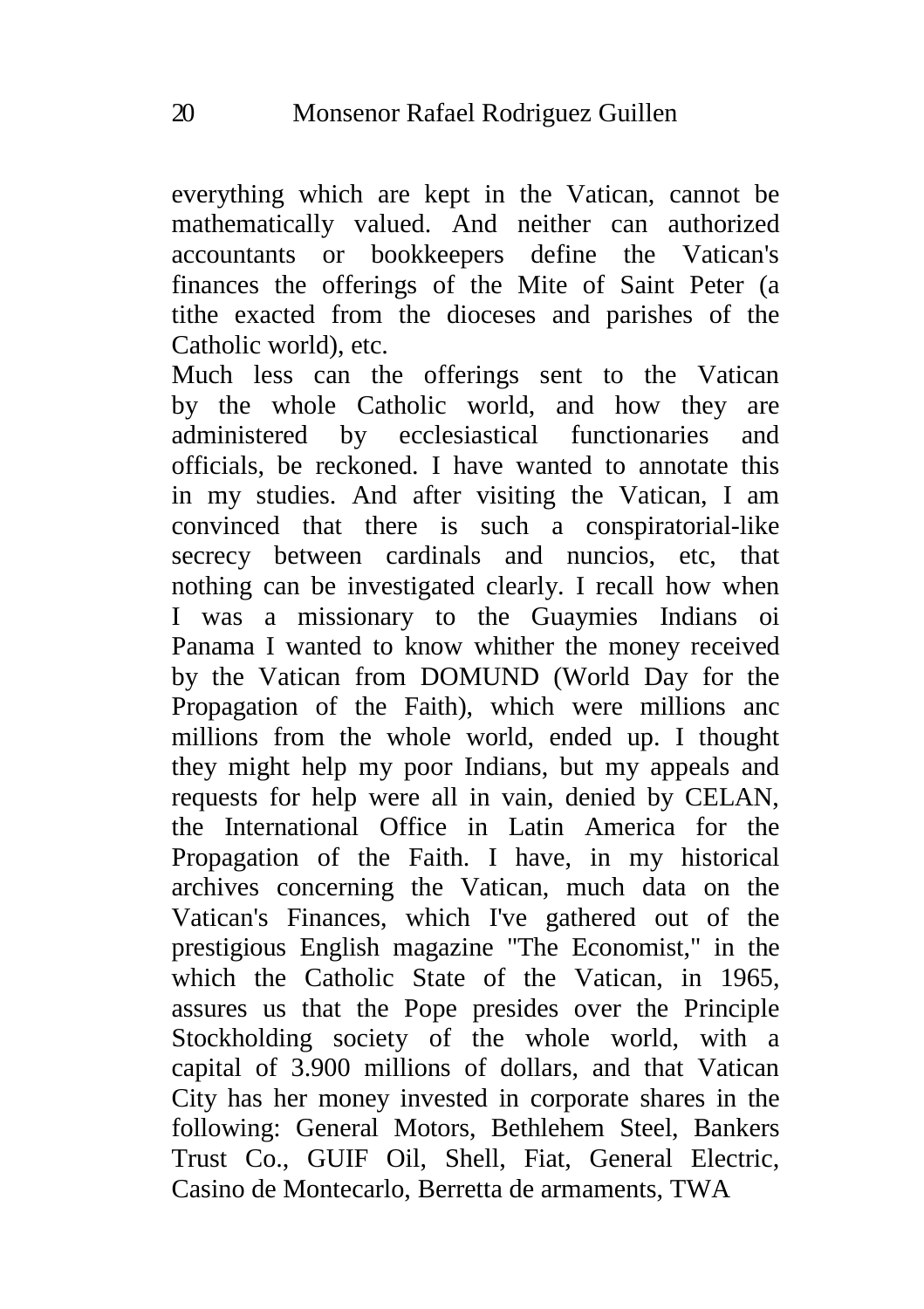#### THE VATICAN'S FINANCES  $21$

Aviation, Chase Manhattan Bank, Rothschild Bank, etc. The Vatican and her representatives, the nuncios and bishops, have forever belied when the financial misconduct and bad example of the Catholic Church are leaked to the press. They lie. They falsify the truth. But the believing people continue ignoring the truth of where their offering to God end up: in the pockets of Catholic curia; and in the capitalist prodigality of their salaries ecclesiastics. They njoy the dolche vita at the expense of poor Catholics. No conscience at all!! The truth about the Catholic Churches' riches, bishop rich, seminaries, clergymen, etc, now, in the 20th century, can no longer be occulted for much longer; these truths are coming to the light of the public daily: the governments are demanding audits of the bank accounts of the clergy and of religious properties. The scandals of the multimillion dollar fraud of the financiers Sindona, the Archbishop, banker Marcinkus and the Banco Ambrosiano, and of the Swiss bank accounts, have demonstrated clearly what kind of Christianity is preached by the Catholic hierarchies so much that the Mexican Catholic Church allows herself the luxury of being a moneylender. And I am a witness, in San Diego, of how priests of the Cathedral of Tijuana come every week to deposit the offerings of the faithful in these banks. What a disgrace!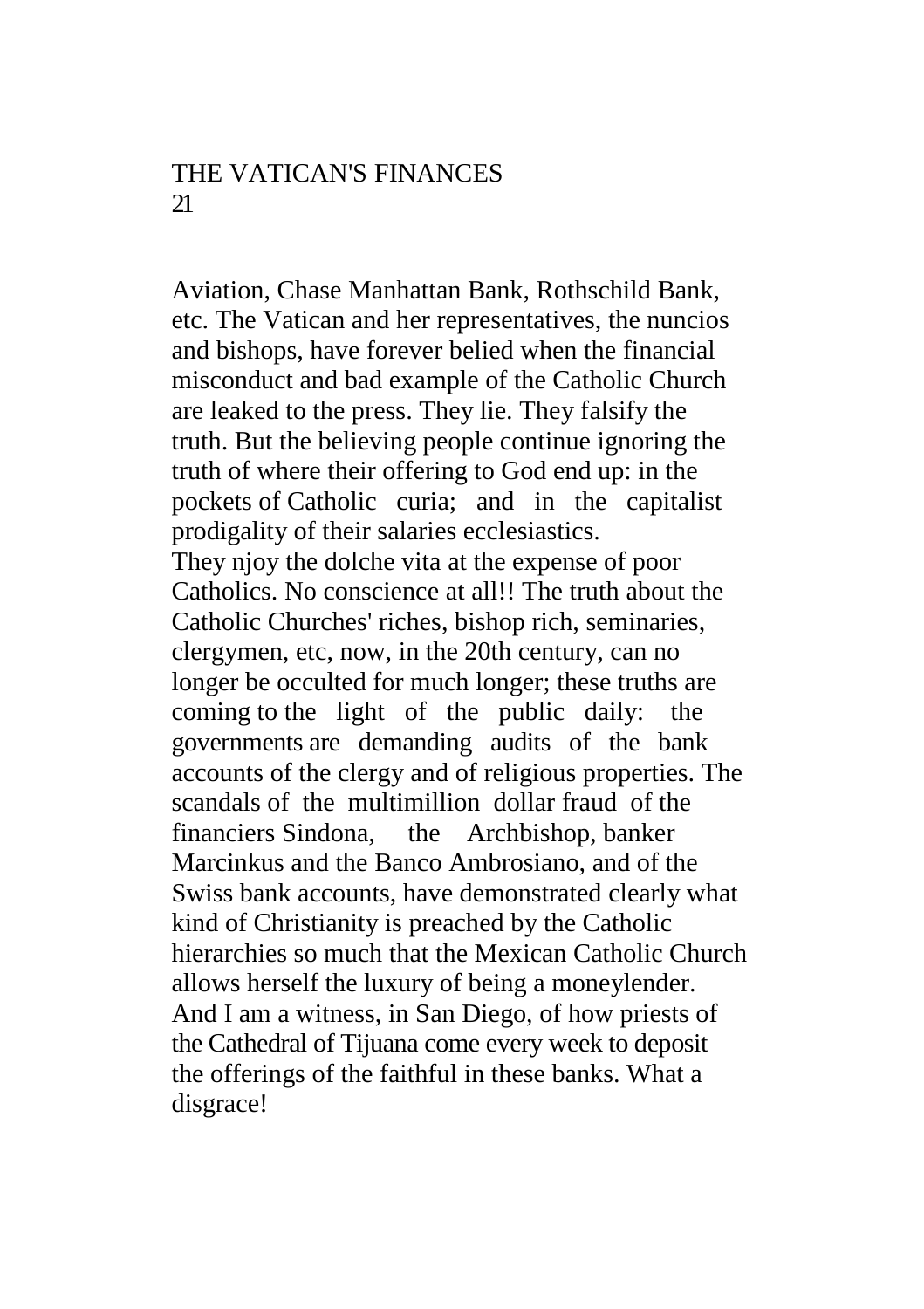# THE VATICAN'S FINANCES

Never have dictatorships permitted the people to be informed of their finances, how tax money is employed, and where the millions which Catholics dish out end up and how they are spent. This privilege which, among others, maintains dictatorships in power, together with the ignorance of the people, permits the religious and civil aristocracy to enrich itself, live in prodigality, etc. They squander the national budget on magnificent palaces, productive estates, luxurious vestments, hosts of slaves, maidservants and humble peasants, a social class that imposes its whims and luxurious lifestyle on corrupt empires, on cathedrals, wealthy nuns and monks living off the name of the poor Christ and offending him with their paganism lifestyles. The Catholic Church, or the political state of Ultra rightists of National Catholicism, is the major Millennium dictatorship that has used the offerings made to God by Catholics to enrich herself. To document this investigative work.

I have first based it on my very own living experiences within the ecclesiastical administrative structure, as an economist curate, chaplain of welfare centers, administrator of Catholic foundations, and a monsignor who has formed part of the diocesan tax committees in different nations, and second, I have also been able to document myself on Vatican writers and Curialists, that is to say, on experts concerning the affairs of the Vatican and Episcopal curia. I have only been able to find the writings of these Christians, not Catholics who hide the truth, in the libraries and bookstores of the United States in English, for they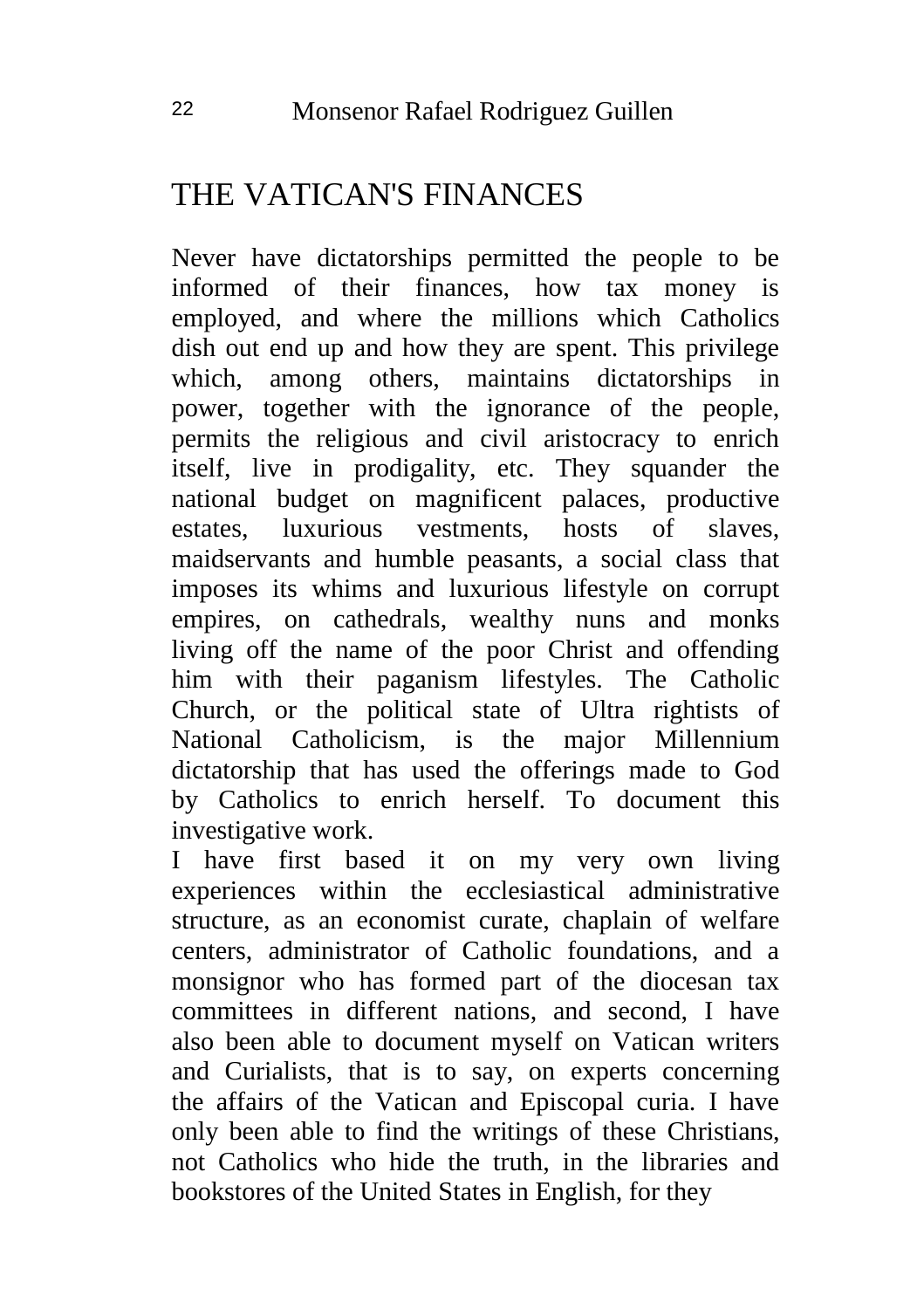are censured in Spanish much less are they translated. From the extensive bibliography that I possess, in my bank of Vaticanist documentation; I could recommend just three books, which coincide with my living experiences, so that I can keep you from labeling me an enemy, apostate, or slanderer of Catholicism. I am not! And either am I excommunicated, even though, I must admit, they persecute me, to silence me. Here are the three well documented books I recommend you read: 1. The Vatican in World Politics, by author Avto Manhattan (N.Y., Horizon Press, 1952). 2. Pontiff Inside the Vatican, Behind Today's Sensational Headlines, by Gordan Thomas and Max Morgan Witts (New York, Doubleday, 1983). 3. Un Dios Para el Papa (A God for the Pope; Spanish), by Juan Arias ( Grijlabo, 1997). I could add another called "The Church Undermined," by Vatican journalist M. del Val. All of us, after being permitted by Pope Paul I to scrutinize the secret archives, a good motive no doubt for his assassination, among others, were able to comprehend the reality of the Vatican's finances, a subject of utmost importance to be able to come to the conclusions to which this monsignor and doctor, using the scientific method, comes in this article which is so zealously occulted from believing Catholics. The Spanish magazine "Interview" publishes a documented article that it titles "Revelation Verses Wojtyla, money, sex, and an Iron Hand," which characterizes very well the actual Pope John Paul II and the apocalyptic corruption through which the Vatican and Catholic Church traverse; how this Pope turbidly manages finances with his clique of thieves, who, in the name of Christianity, are become the most powerful Mafia on planet earth. They may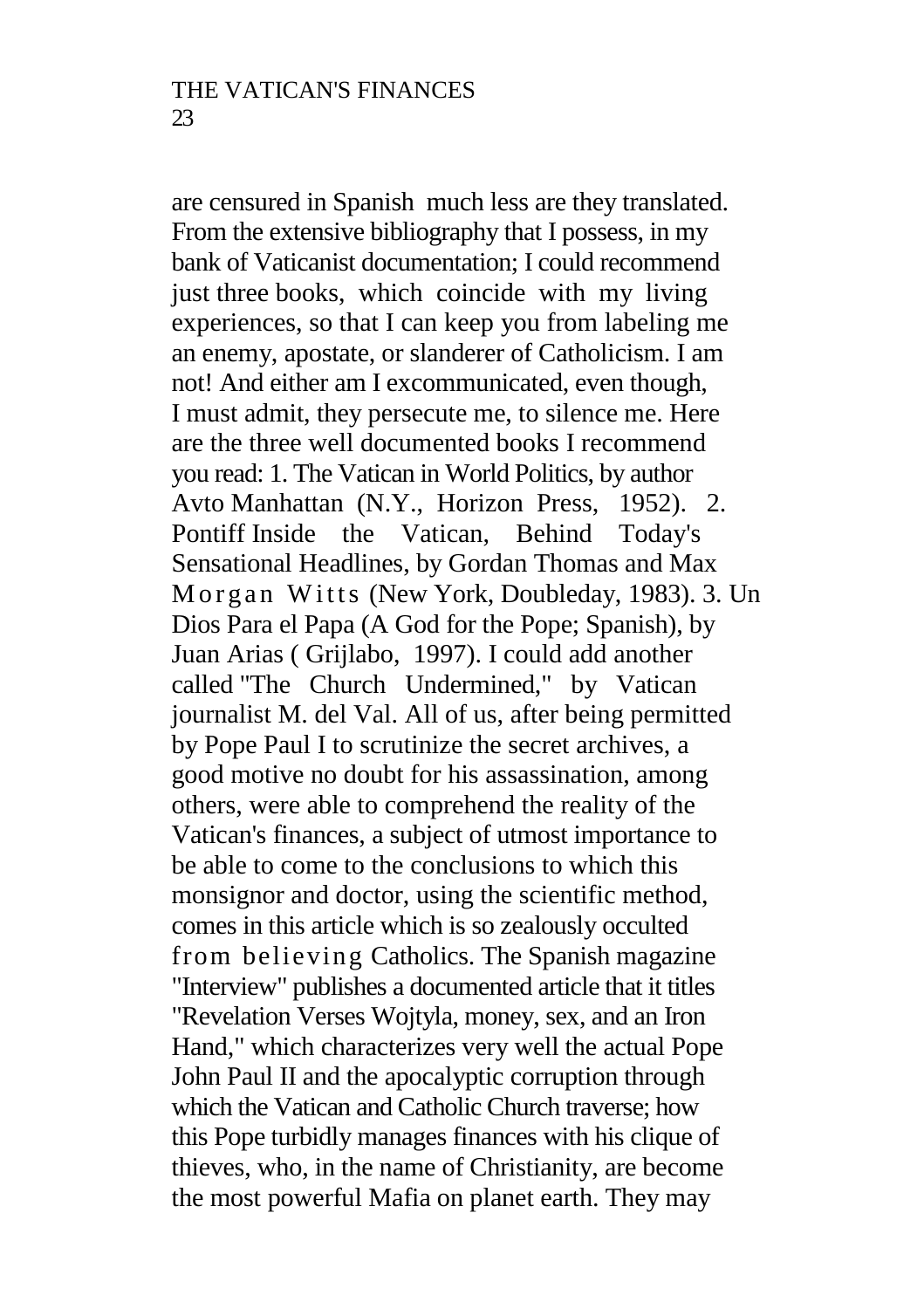possibly want to even conquer other planets with the money. All my life I have desired to dedicate myself to the illumination and/or clarification of this great puzzle that, to this servant, has supposed the most complicated intrigue which I've had to resolve in my life, that is to say, if the church that I served with abnegation and many human sacrifices was really thd church founded by Christ, when her fruits werd showing me all the contrary, that is, a Catholic Church that has deviated from true Christendom; and which in its name monopolized and hoarded all riches, not only material but also spiritual: of fanatics who, as I was, being deceived, think we are serving Christ, when, I discover, it's a big lie, and that I was serving the most satanic dictatorial Political State on earth National Catholicism. Documenting myself or the authors cited above and on others, besides on my personal experiences, I am going to help you know the truth about the Vatican's finances, that you continue not, as this servant did, deceived for years. The hour of truth, and unmasking the Vatican, a rabid Nationalist Party, is come. We are now permitted to use the scientific method to expose the lie, the thief.. The contracts is the contract of the contracts.

The new democracies grant all the right to use both the scientific method and liberty of expression to do so.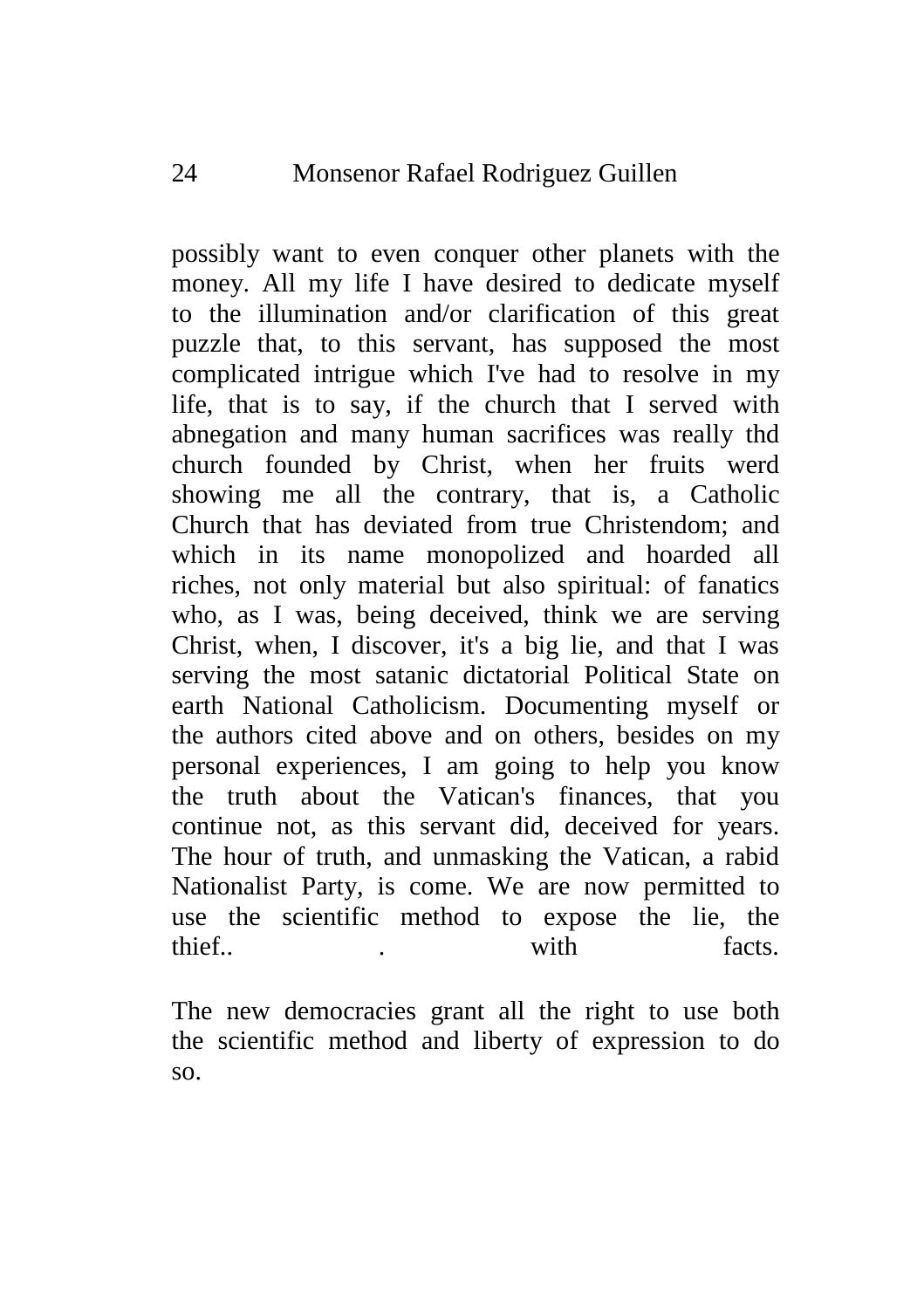## THE FOUNTAINS FROM WHICH THE VATICAN'S MONIES SPRING UP

The Catholic Church has become a formidably powerful very influential political state economically. Since the Middle Ages, her properties, investments, yeah, and her accumulated, worldwide riches have superseded every multinational enterprise or business of the world. Under her fiscal administration, the Catholic Church has become excessive rich down the centuries. National Catholicism, as the feudal kingdoms of the late Middle Ages, hath sustained herself on her vassals, who are forced to pay taxes to the prince of Rome. She has collected tithes, Peter's pence, and first fruits from her ingenuous followers by investing the five commandments, that is to say, that all merchants, agriculturists, farmers, artisans, fishermen and proprietors should render accounts to the ecclesiastical publicans. Heretics, rebels, and schismatic, therefore, were despoiled, and their properties were divided equally with the state, her enforcer. The Vatican and her hierarchies controlled imports in the so called Catholic nations, and the banks also, which lent money at incredible interest or usury shamelessly. She has her money factories and publishing houses, foreign exchange offices, etc. And at any good feudal kingdom, she has her very own legions and armies in every nation under the sun, which intervene in the majority of their businesses and political affair in the name of their chief.

There are the salaried soldiers, priests, and religious,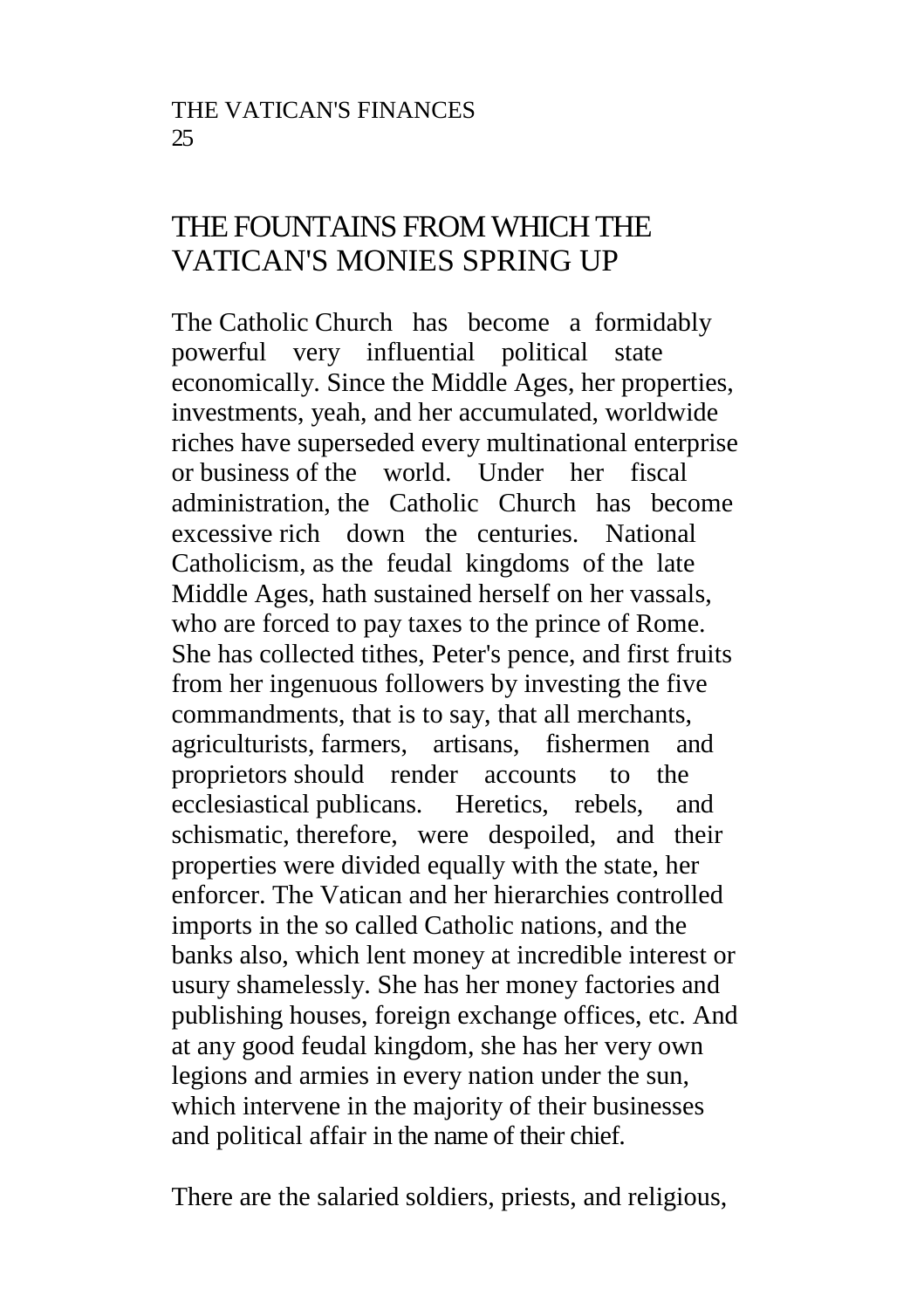yeah, and the nuns and educational institutions, whose "Mite of Saint Peter" is required for their existence. In these moments wherein I write about the Vatican's finances, a taboo and forbidden subject to Catholics and dangerous, an avalanche of these Vanguard soldiers are arriving in Mexico and seizing banks, educational companies, etc. A new nuncio from Opus Dei, disposed to transform the Mexican democratic nation into a (Catholic) dictatorship, as took place in Spain (I was a personal witness), is now come to Mexico. Peter's Pence, created by Anglo-Saxon kings in the 8th century, for the sustenance of the churches of Rome, and perfected unto this day, continue to fill the Vatican's coffers, never mind that they keep crying poverty. How to explain the shamelessness of these curates, bishops, etc, telling us that they are poor? How can we accept the fairy tale that only the Catholic Church has been entrusted with the custody and distribution of the patrimony of the poor? How is it possible to continue hiding any longer the lie of the prodigality practiced by the Catholic Church with the offerings made to God for the poor? You yourself can investigate and know where the money donated in the name of the poor Christ to the Vatican by her bishops, priests and religious, who are now become dominant capitalists, ends up. Please, my Catholic brothers, cease to continue collaborating to the enrichment of National Catholicism.

I had the sad experience, when wanting to audit the ecclesiastical administration in Rome, Spain, Puerto Rico, Mexico and the United States, of being told that accounts of the Vatican's finances are rendered only to the Holy Spirit. Is this not a mockery and effrontery to believers,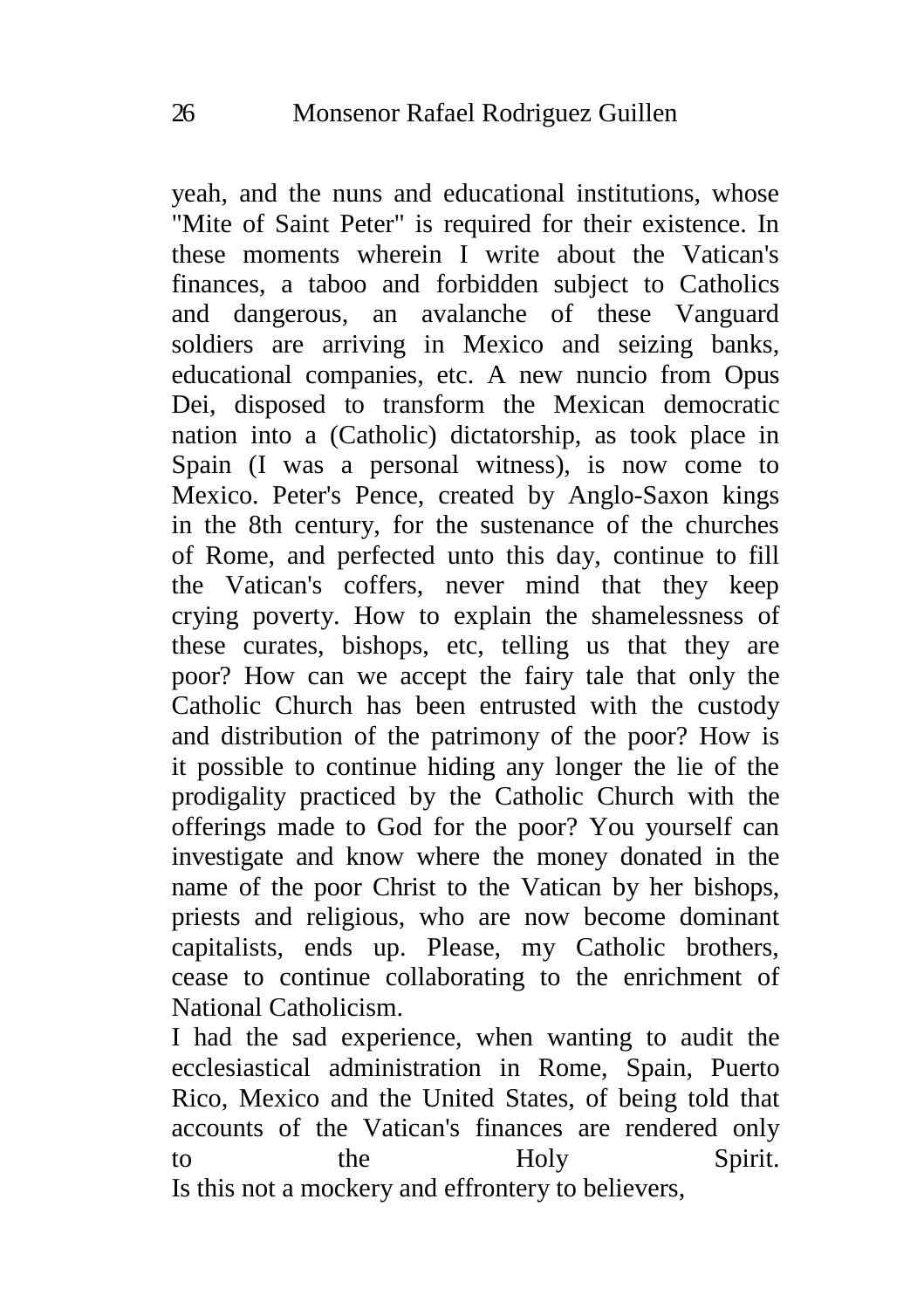when the new democracies now permit us to clarify the truth and expose and do away with the lie? I'd say so! The Vatican's finances have increased in such a manner, that many governments, faced with the danger of seeing the Vatican's bishops taking over the nation, have had to expel them and despoil their properties.

You can better understand the Vatican's finances and formidable riches upon studying any of the books I list in the biography at the end of my work. This may be harder in my brief articles. In closing this chapter, I will recommend Chapter XVIII of Luis Rodriguez's well documented book, "Catholics, Liberal Thinkers and Protestants Agree" (page 301), which analyzes the subject of the riches of Catholicism well. He titles his investing thus because he is fully convinced that the Catholic Church treasures her world empire and riches above all else, counteracting the divine teachings of MATTHEW 6:19: "Lay not up for yourselves treasures upon earth . . ." The clergy's astuteness in recruiting money is such that they even receive plots of land, foundations, etc, from the governments. And even many nuns and friars, using the name of the poor Christ, have become rich, never mind their vows of poverty. He does a summary of the capital that the churches possess in Mexico, and of the million dollar figures collected (from the poor) and sent to the Vatican. Is this unknown to you?.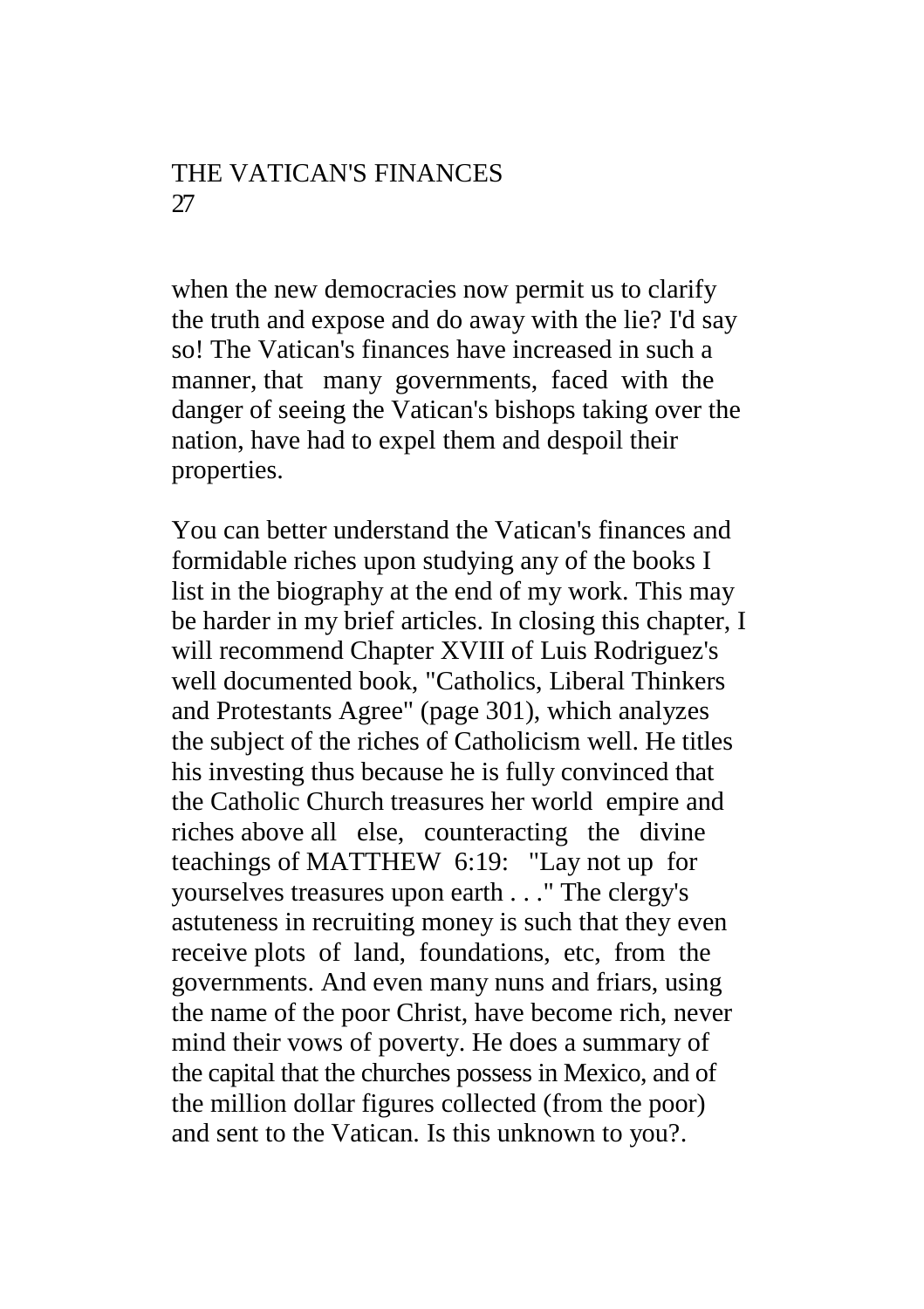## THE BANK OF THE HOLY SPIRIT AND GOD'S BANKERS

Just as the Catholic Church uses the majority of names to designate her idolatrous images, saints who never even existed, Patron saints, and sanctuaries of false virgins, so they dominate the bank where the Vatican and God's bankers, corrupt personages as the actual Pope John Paul II, archbishop Marcinkus, his intimate friend, Roberto Calvi, an assassinated Italian banker of Opus Dei, and all of a played of cardinals, bishops, priests, etc, whom I would (rather) call the Devil's Bankers, for their administering of the Sacred offerings made to God to their own enrichment and pagan lifestyles, keep the riches of the Holy Spirit. The financial cover of the Vatican's monies, already in Pope Paul VI days, was destined to be removed, considering the scandal of Bank Ambrosiano and the American ecclesiastical Mafia, one motive among others for the assassination of John Paul I, who only lasted 33 days in the pontificate. The Vatican's turbid finances will increase with the Polish Pope's eager political ambitions and compromises to his un-Christian, slave people. Statistics signal that Wojtyla's voyages, showing himself to be a GREAT PEACE MAKER, THE POPE OF PEACE, THE GOOD PASTOR, etc, are but the most satanic invention put in practice yet to recruit money. We have been able to ascertain that, in Spain alone, his voyage cost the state 2.5 million pesetas. Money which, in spite of the bishop's promises to deliver 40 million to the unemployed, etc, vanished as all the other parochial, diocesan, and conventual collections. As came to pass in the (Franco) dictatorship, money is invested in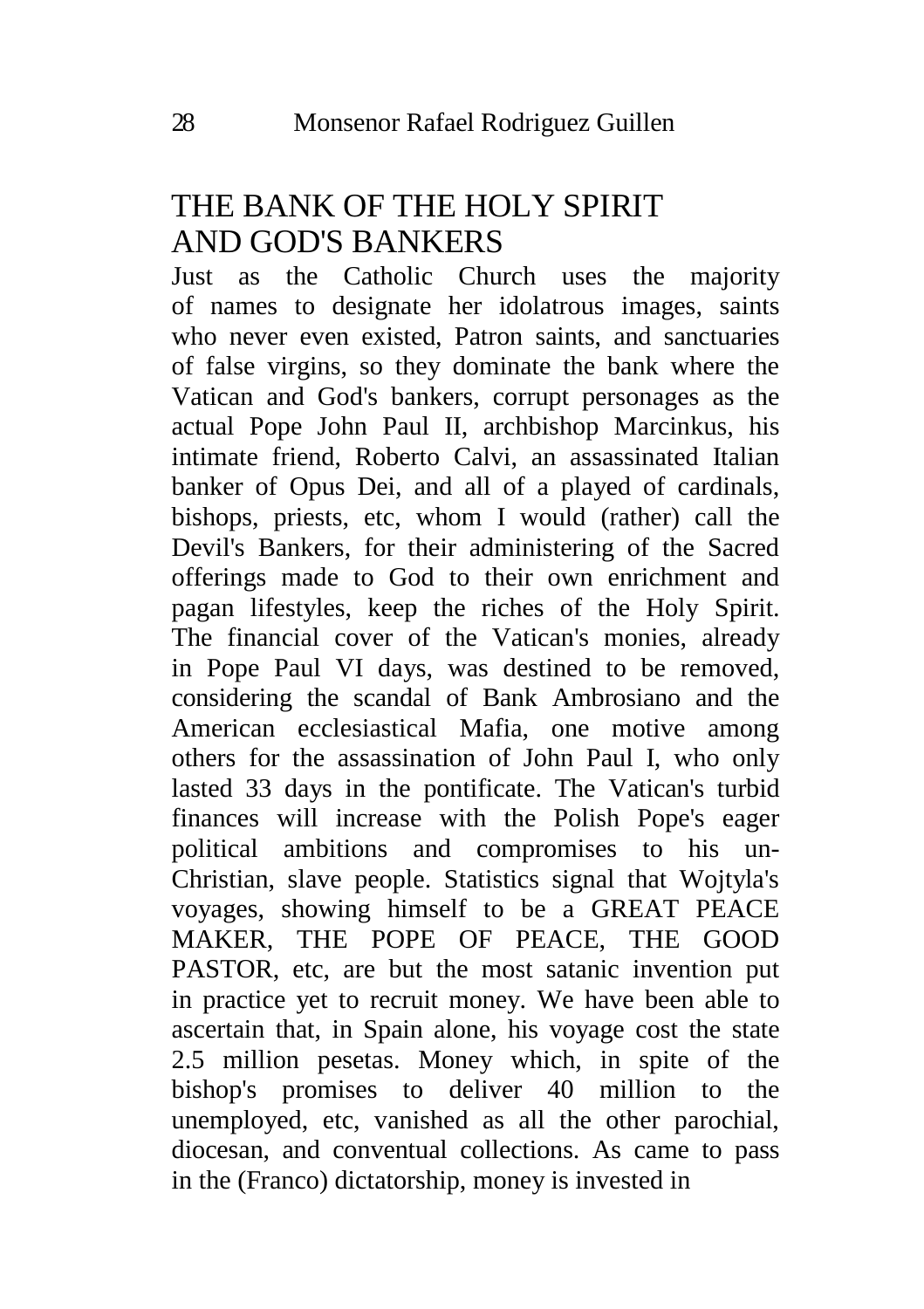newspapers compromised with the church. The whitening of the money of the Cosa Nostra, the Opus Dei, and of the shameless cardinals show us just what kind of corruption exists in God's Bankers' Bank of the Holy Spirit. What mockery and leg pulling! Catholics, open your eyes!! Awake thou that sleepiest to reality! I will never finish writing, and with authentic documentation, about the Catholic Church's finances and corruption; and to demonstrate why this church cannot be a Christian Church, I testify to the following. When I was parson in Seville, the administration of the sacraments and of parochial services were charged in the following manner. There existed three categories of baptisms, burials, masses, weddings, etc, for every Catholic family of the parish of Saint Julian, which had 60.000 souls. Every month they reported approximately 800.000 PTAs. In sacraments received. Add this up for a year period and this without even counting the big holidays, the collections in all the Sunday masses, the special offerings exacted by the dioceses, the DOMUND, (special) day for collect money of all Catholic churches in the world.) Miter of Saint Peter (Peter's Pence?), seminaries, parochial associations, bingo raffles, libraries, excursions to sanctuaries and to centers of corruption, debutantes, first communions and confirmations, theaters, vigils, rosaries, suffrages, masses and prayers for the dead, etc. If you wish to know more about, and to add up, the Catholic Churches' finances, see one of my other books titled "The Dioceses of San Diego in California Discriminates Against Latin American Priests and Catholics," in the which I relate the money received by these Anglo Saxon churches (at least 1.000.000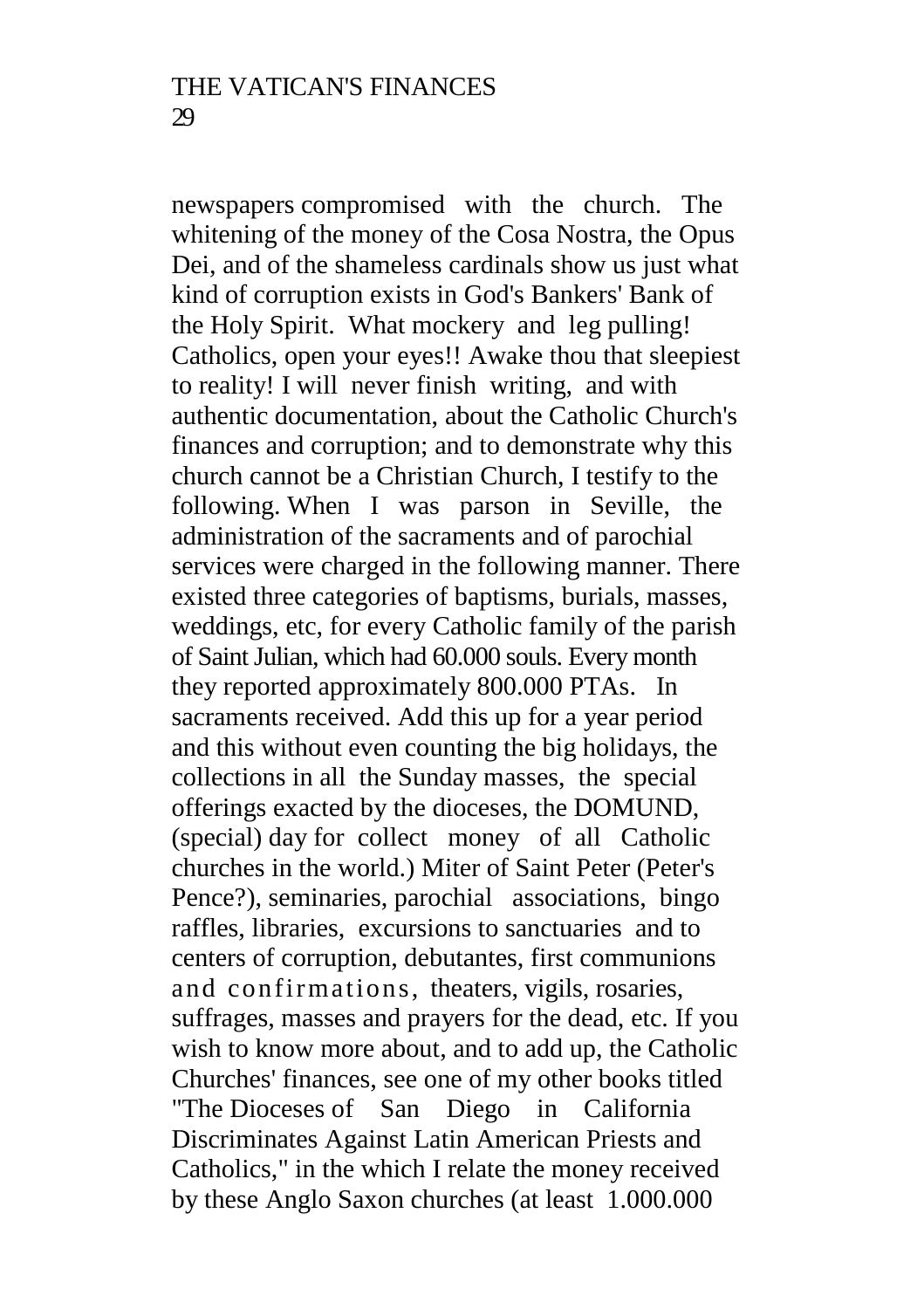monthly), for every parishioner must contribute \$50 a month and there are more than 6.000.000. Add it up yourself , if you have enough ink. The hour of exposing, and not fearing, the thief is come! The truth shall be imposed! What's happening with Catholicism is that she still keeps her millions of believers asleep with the tale that her priests and church are poor and still need your offerings to survive. What's happening is that ONU and UNESCO, whose mission is supposed to be to denounce and unmask the outrages and abuses of dictatorships, either don't want or are sacred to publicly denounce the "MILLIONS" of murders which the INQUISITION committed against heretics and opponents of National Catholicism, the bloodiest mass murderer and dictatorship still existing in the world today, after despoiling their properties and belongings.

With the new democracies, and the rights of free expression they grant us, even though we are still persecuted (and I have proof of it in my case), we can now have the hope of finally exposing her corruption. And even though they'd like to silence us, they no longer can! I make a call to my poor, deceived Catholic brothers of the world so that they can know, as this servant, the truth finally! Could you add the incalculable monies that her thousands of dioceses, parishes, and convents send to Rome? I know not!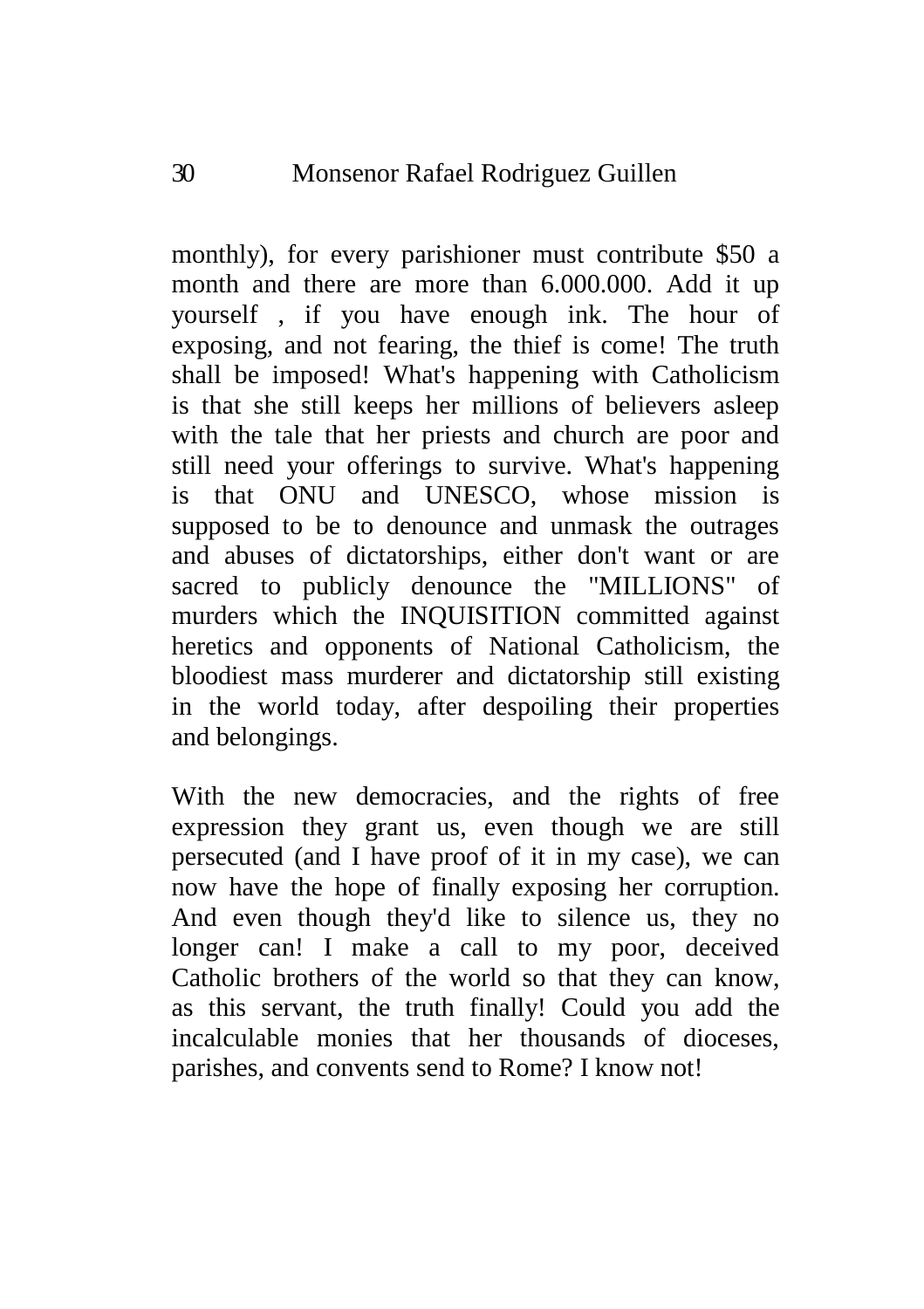# THE DISCATERIOUS OR BIG ORGANISMS OF THE ROMAN CURIA

The Vatican's public rents and taxes are administered in her famous Cardinals . The sale of indulgences, papal benedictions, and the Apostolic Armory are estimates at \$3 million. She gives very, very little to the poor. Some discaterios carry taxes for their bureaucratic services, and every service has its own tariff and quota, from \$30, \$200, \$ 300, etc. Now, do you want to add the thousands of dioceses, and in every on you can acquire a photograph of the Pope with his indulgences and benedictions? Or how about acquiring the thousands of esteemed Vatican publications in all the world?

If you attempt to add it up, as this servant has, you will be amazed at the great riches managed by the Vatican. They still have the audacity to tell us that they are poor and needy. In the Roman curia alone, salaried employees are paid \$14 million; and in the embassies \$27 million, \$3.9 million and \$15 million respectively in administrative expenses.

I copy these figures from Jesuit Thomas Reese's book (chapter VIII, Vatican Finances, pages 203. 230). For the Jesuit Vatican writer, as well as for the vast majority of functionaries whom the Vatican governs, the difficulty in getting to the truth about the Vatican's finances is justifiable, because, as he himself says: "to put together the budgets of the 49 entities of Holy See is difficult." In other words, we must continue ignoring how these millions in offerings and donations are being administered. But we historians and Vaticanists have the hope of one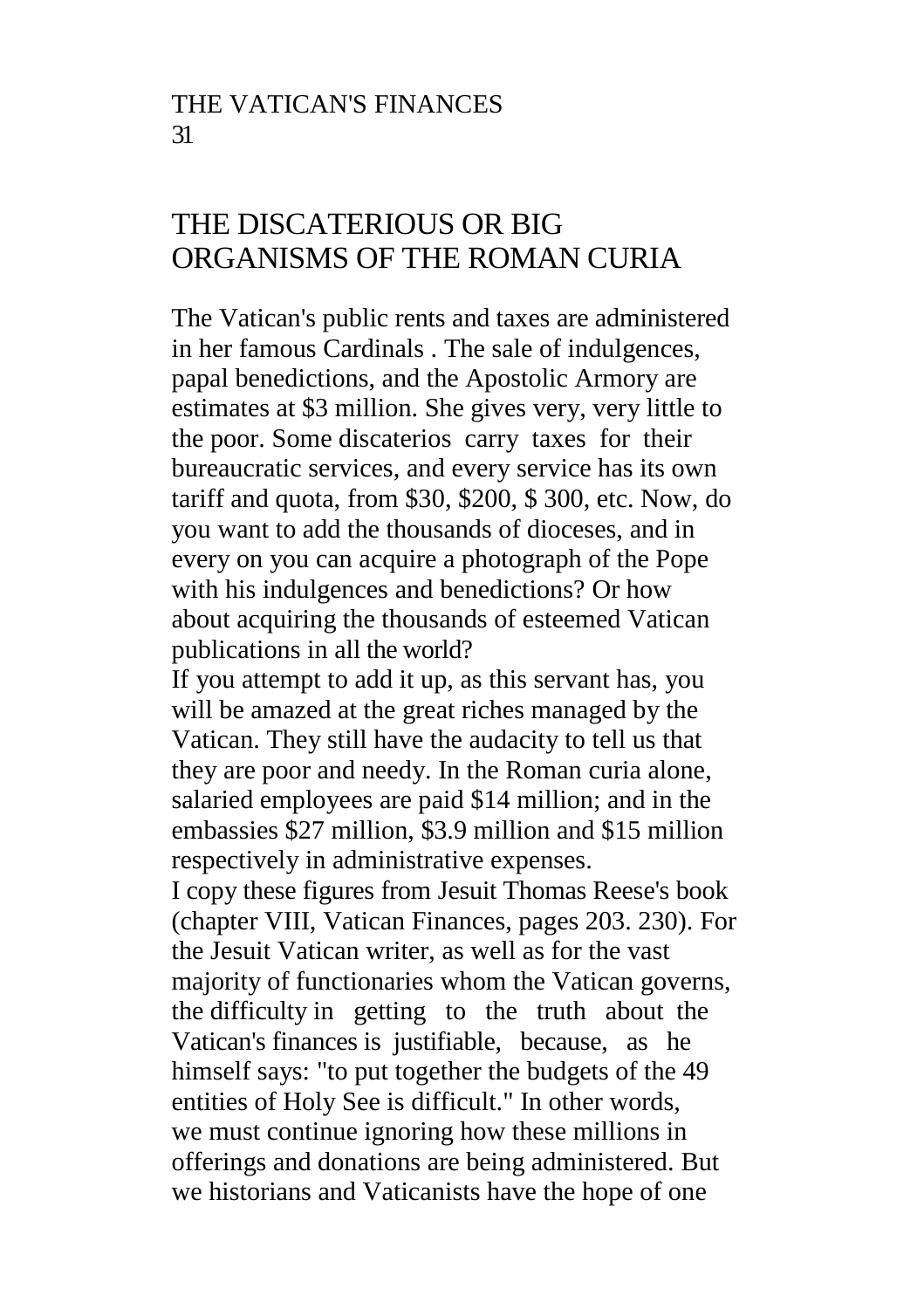day soon knowing (once and for all) the truth about the harlot's monies and of uncovering the hypocritical face of this false coin, which has had us fooled since her Jesuit writers and bona fide Catholics have presented us with several accounts and statements which answer not to reality; and also that an international committee such as ONU or UNESCO permit us and the laity to know just were their millions, which they steal shamelessly, end up - and all because she has made us believe that it's all being done in the name of Christianity, which the Vatican spuriously claims to be representing. It will be then that they will open their eyes and cease to be robbed. A hope of respect for human rights, which the Vatican never has recognized, in the new democracies. Until when will this hair pulling deceit of National Catholicism continue? Why this strange interest in continuing to hide the reality of the Vatican's finances? There exists no reason for it other than the Vatican fears the exposure of the corruption which her evil administration has been practicing in the Vatican for centuries. But the worst of the case is that all this enrichment (stealing) is being done in the name of the poor Christ, who founded a church whose kingdom is spiritual, and not a kingdom of terrestrial and material riches.

The money investments which the Vatican effects in all the world, with the sole purpose of deducting substantial profits ( for she does not distribute them among the poor, as she claims), and her multiple activities of holidays, markets, fairs, and worldwide collections, as P. Reese very well says, "are uncontrollable," that is to say, the bad administration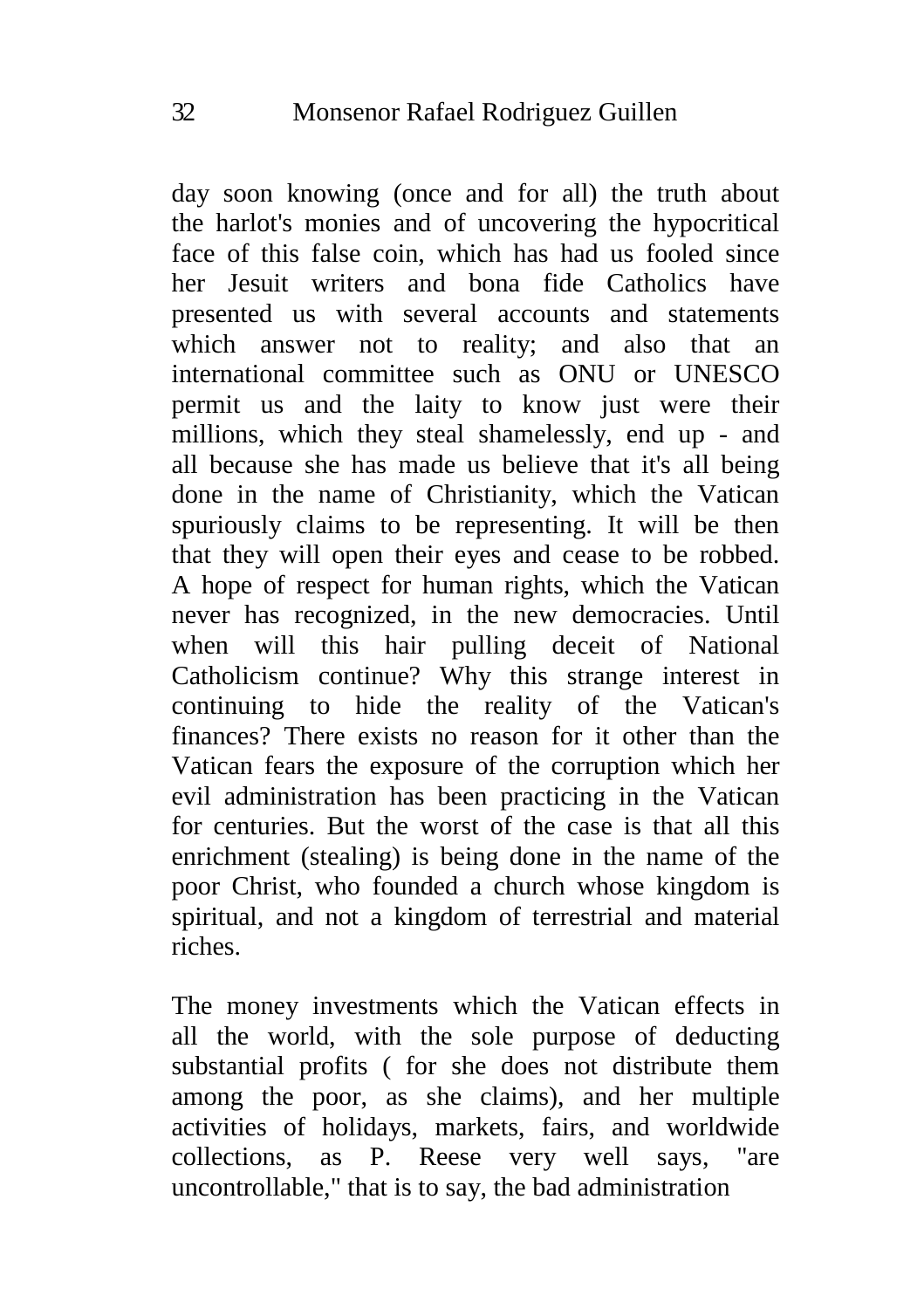is justified. The Vatican always uses her scholastic language and irrational philosophies to justify the injustifiable, that is, to cover up her robberies. The millions received by the Vatican from her alliances and concordats with Catholic governments are deposited in the New York Stock Exchange in a representative set of stocks, and (which) rendered \$1.6 billion dollars in 1993.

The finances that exist in the dioceses and banks, and which should be made known, are not published. The servant, in the dioceses of Seville, Spain, Chiriqui, Panama, San Diego, California, Tijuana, Mexico, etc, has had access to knowledge concerning the millions of the profitable businesses, the investments of the banks of Opus Dei, popular Atlantic, The Pacific Commerce Bank, figures which are occulted and which only few hands have handled, accounts and monies which are administered in various investments, unnecessary constructions, expensive trips, and savings accounts generating the juiciest interest yearly. Know You these things? Are you are ignorant of the fact that the Spanish bankers, during the fascist epoch, and the Italian and American banks, possessed and continue to possess and dominate the economy worldwide? And that the churches were their buddies. I was called to serve in Seville, Panama, Mexico, and San Diego, and to be a witness of their multimillionaire riches.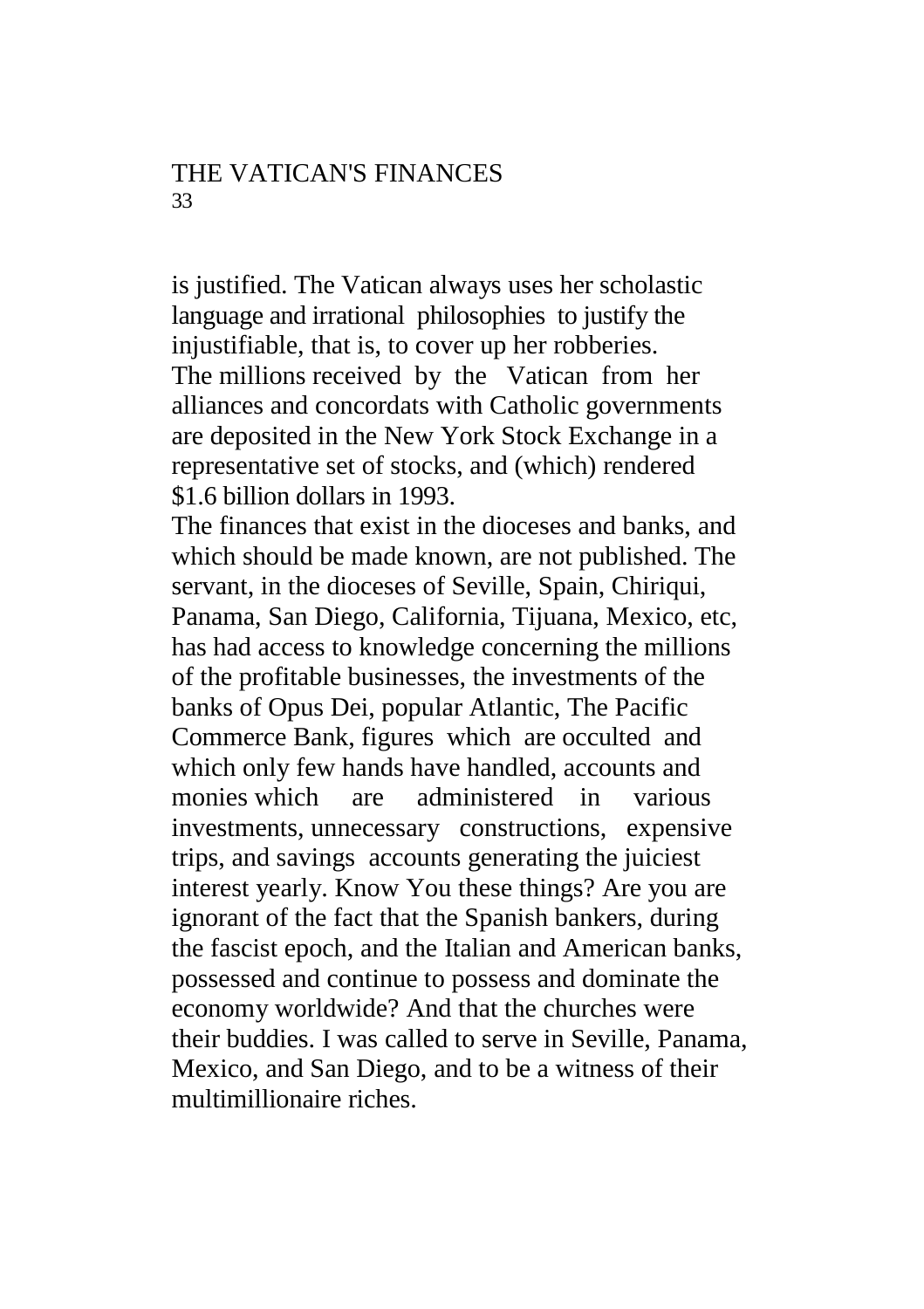# THE VATICAN'S BUSINESSES

There exist not a larger business, and that has been able to promote both spiritual and material sales better, than the Roman Catholic Church, the Vatican's multinational enterprise. The Mexican Rius, in his well documented book "puree de Papas" (Puree of the Popes), pages. 189. 191, mentions the following Vatican businesses, which he documents on Vatican Historians. Banks: Bank of Rome, Bank of saint Spirit, Credit Central of Lazio, 1st central of Credit, Bank Catholic Veneto, Bank Comercial Italian, Institute per le Religion (IOR), House of Risparnlo of Rome, 1st Italian Bank.

The History of the gold, precious stones, and silver plundered during "missions" can still be analyzed today in Catholic temples, images, altar pieces, and profitable, in the famous basilicas and Cathedrals, collegiate schools, convents, liturgical vestments, museums, sacred vessels and glasses, monstrance's, coupons, chalices adorned of the most costly jewelry from diamonds to amethysts, from emeralds to topaz, etc.

If you are curious, visit the Basilica de la Macarena in Seville, Spain, where I once resided, and of which I am a witness, and you will understand me better. Visit the Marian Sanctuaries, see the miracle working Christ and Saint Advocates who heal illnesses, take care of sins and problems (for a small contribution), and do your own little study of the Vatican's multiform riches and businesses. The famous coronations of the virgin and pastoral attire of the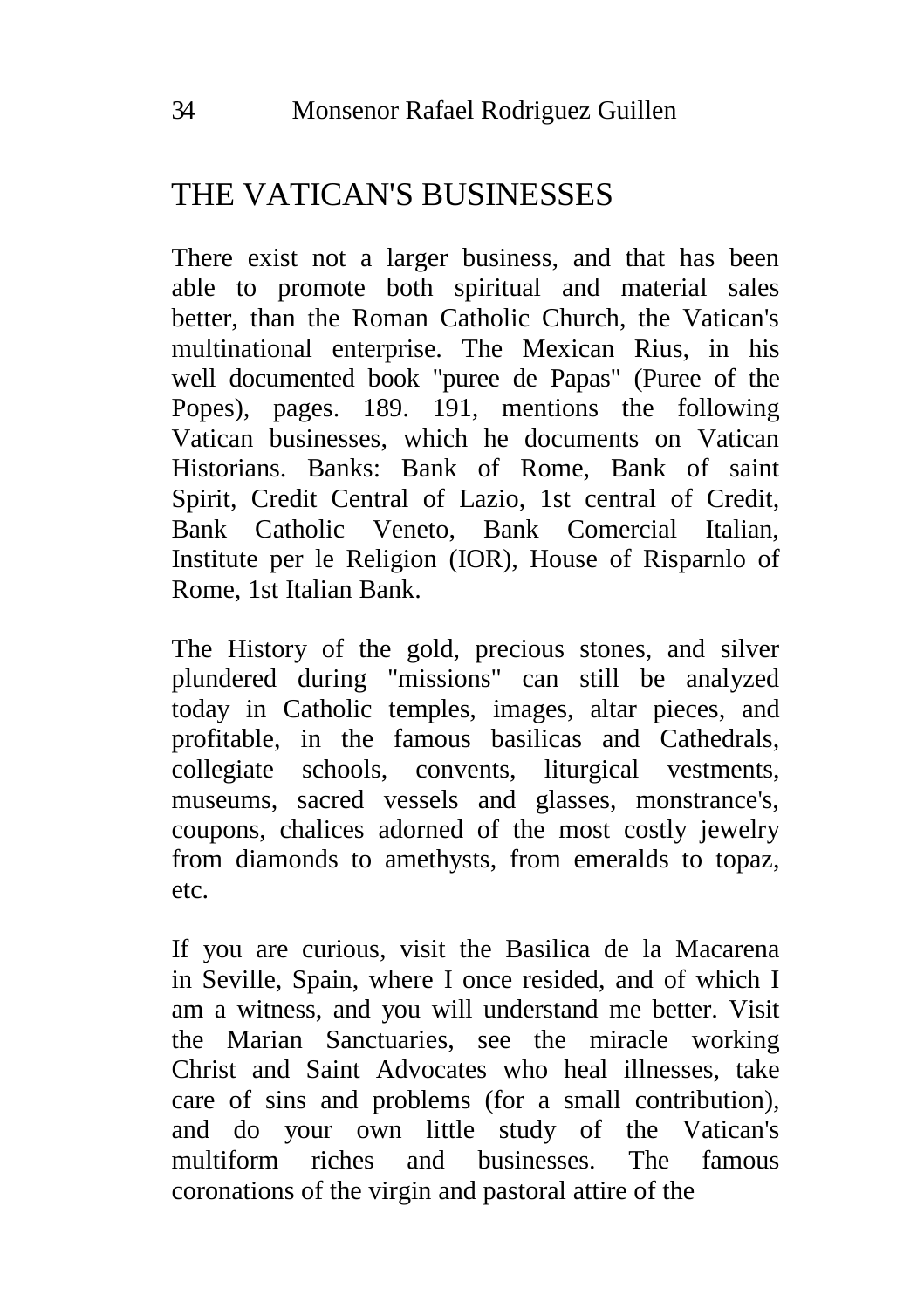#### THE VATICAN'S FINANCES 35

bishops and Popes have no comparison and Popes have no comparison with the crowns of the royalty and/or nobility.

The Vatican's businesses:

Alitalia, Sogen Construction, Montecantini, Selt Vaticano, Olivetti, Ferrosmatto, Victoria Acese (textiles) Sanitplastica, Lancia (Automobiles), Franco Tosi (Ind Mec) Soc Italiana Peril Gas, Grupo Pesant (cement) Progredi, Pibigas, Pantanella (Mills and Paste), Efim, Roca Victor, sme (Fanancier), 1st Romano de Beni Stabili, Invest Financiera, Cisa, Viscosa, Vianini (constructor) 4 Asegurados, Antonio Biondi (Mills and Pasta), Condotte D Acequa (constructor of Hilto de Roman Hotel), etc. In the United States, where the Vatican's Capitalism is united to American Capitalism, they are complemented to take over all the businesses in the world. And she is so much the more powerful because she shamelessly uses Christianity to negotiate.

I live in the USA and my statistics of multiple piblications, businesses, companies for the sale of religious articles, religious orders dedicated with the greatest impudence to the sale of alcohol, business of the poor caritas, picking up or collecting pieces of furniture, fairs, markets in every and convent, etc, are unbelievable, I was also a witness of the business and mercantilism which exists in the parish of Guadalupe, and I have written a book on this corruption, and touching on the finances of the ones in San Diego, the richest one of the USA, and of N.Y. The shares managed by the Vatican in the United States are found among the following businesses: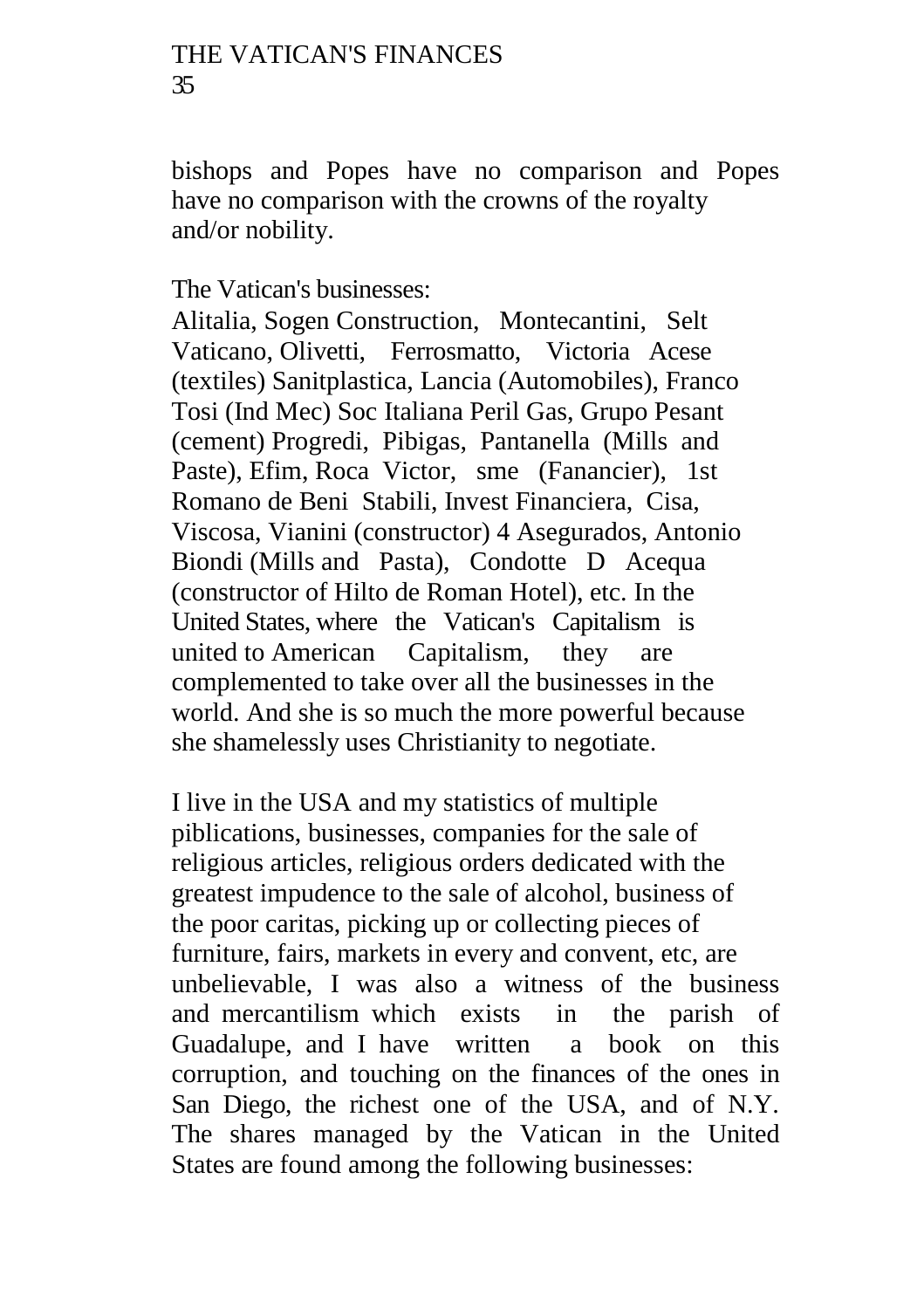General Motors, Bethlehem Steele, bankers Trust C.O., Gulf Oil, Shell, Fiat General Electric, Casino de Montecarlo, Baretta (Armaments I was a personal witness, in the Spanish Civil War, of the armaments and millions which the Vatican sent to Franco for to destroy the Spanish democracy and impose a fascist dictatorship which lasted for 40 years), TWA AVIATION, Chase Manhattan Bank, Rothchild Bank, etc. I would not have sufficient space to prove that the Vatican's businesses in the world are the main cause of the material and spiritual crisis that is sinking humanity. But I could enumerate the rotund business of the salvation of souls, which she claims to preach (when the Catholic Church, with her satanic practices, has led us to a dark alley with no exit) that is being worked out in every diocese, parish, and convent of friars and nuns. . . in the name of Christianity. ... in the name of a poor Christ whose teachings are not the hoarding of riches in this world but of a spiritual and celestial kingdom.

The Vatican's businesses are so proliferate and varied that from a Canadian laboratory that produced contraceptive (pills) to the sale of little medallions and scapulars, to saints, miraculous images, apparitions, etc. everything is an abundant market for to engross the Vatican's coffers.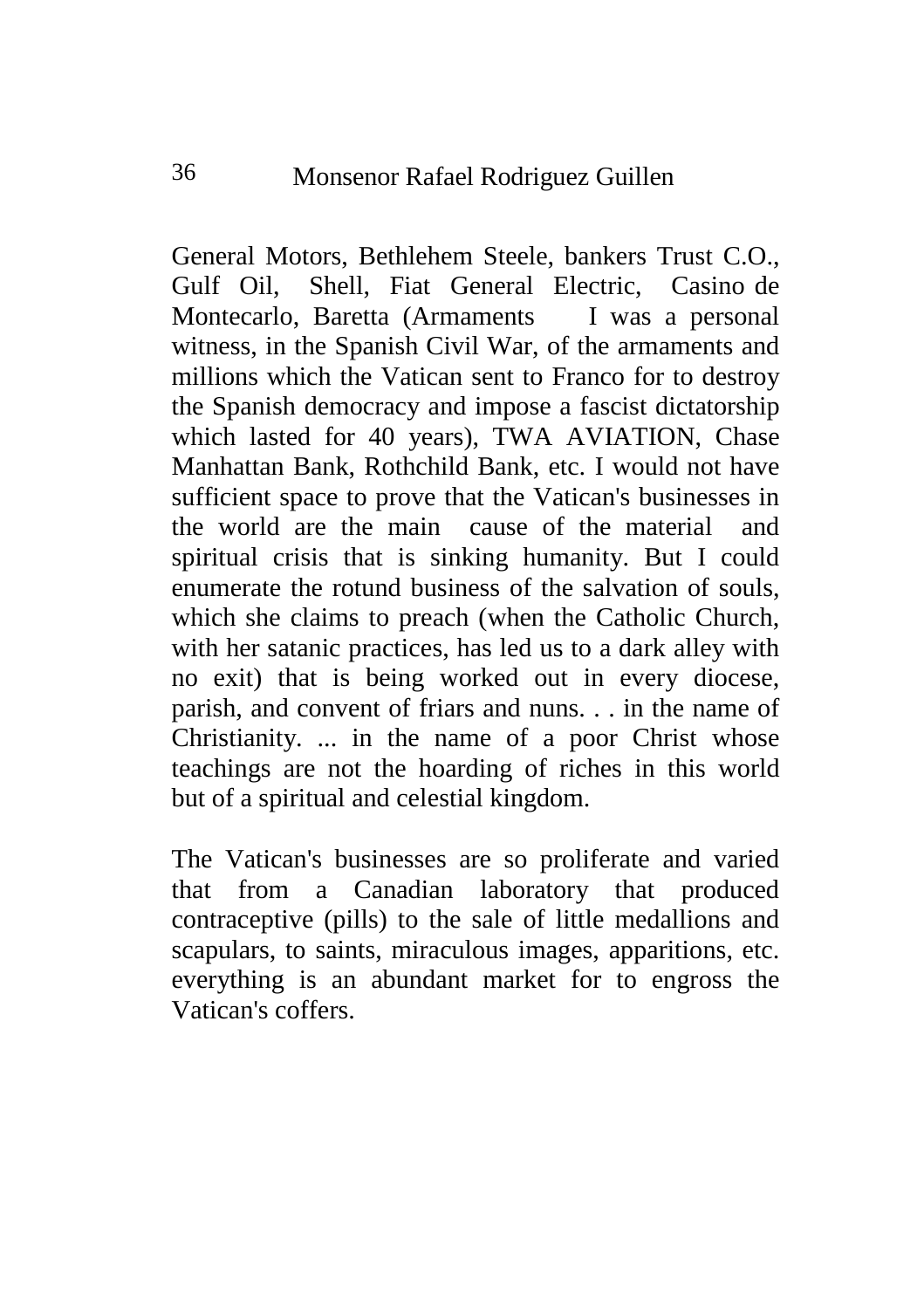### THE VATICAN'S MONEY INVESTED IN THE STOCK EXCHANGES

As of world war II, the Vatican's finances, taking advantage of the leftovers of nations in bankruptcy, beging to utilize the stock exchange to do very profitable business. In like manner, the Vatican's monies and gold reserves, which were secured in great quantities in state bonds and capital stock at a total and global investor's interest, were used for the reconstruction of the Italian, German, and Spanish countries, which laid in ruins. She thus took over much of banking finances, and the Vatican's Banco Ambrosiano became owner and lord of capitals and loans in the long run. The Holy See investments, in those moments, once the war in Italy was lost, start redirecting here plans internationally, with the United States' Dioceses, Cardinals and administrative officials being the ones which attain an imponderable administrative coup. The Catholic Church is now also offering bank lons in Mexico in these moments. When the Italian lire started devaluing at the end of 1994, therefore, the Vatican retires her money and reinvests it in dollars, the Japanese yen, UK pounds and German Marks. The Vatican fully entered the European Economic money system, which was and still is very beneficial for the net gains of the Holy See capital. The Vatican is one of the major investor powers in the stock exchanges of many countries. Her accounts and bishops all over the world, who must contribute the dioceses' taxes to the Vatican, are able to overcome every crisis in the multimillionaire management of dollars which the Vatican receives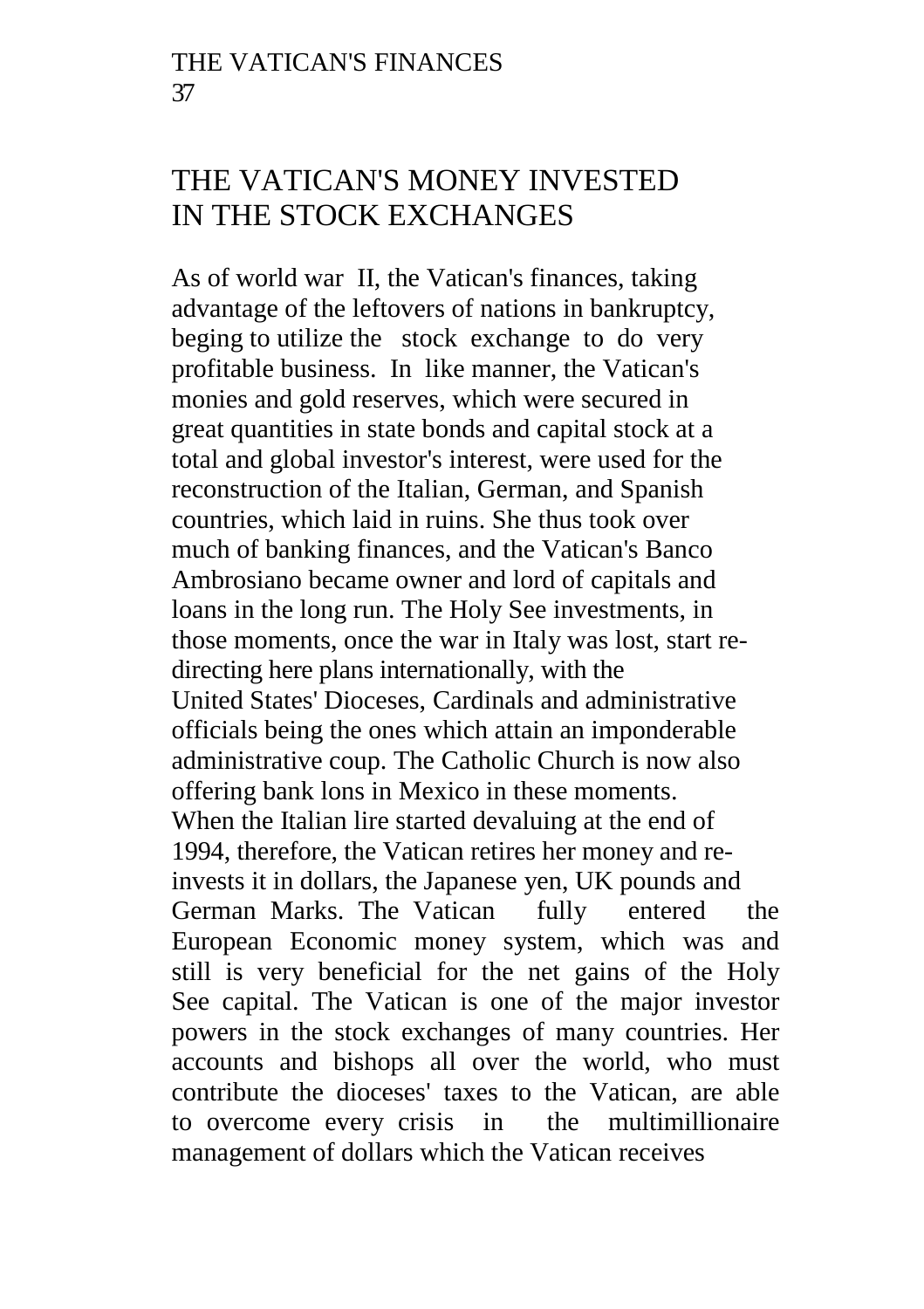from the whole world. In these moments her investments and purchases in countable money render her from 200% to 400% percent interest. She is not content with the normal rate of 100%. After leaving the lowest poverty level (standard of living) behind, her gold reserves, from 1930 to 1990, and which are prescribed to all dioceses, are deposited in the FEDERAL RESERVE BANK OF NEW YORK. Cardinal Szoka and other administrators of the Vatican's finances begin to sell gold and buy into the Stock Exchange Market. Her greedy agents tried to corner the stock exchange several times. In the month of January, 1992, 235.765 ounces of gold, with a value of some \$83 million, are sold. Thus she sells her gold and acquires securities and shares in multinational enterprises, where the presence of Vatican money yield substantial dividends. Papal delegates and skilful bishop— financiers recommend when and how the Vatican should invest in or sell gold at the greatest yields. The gold and silver treasures administered by the Vatican, not only in her banks and branch offices but also in her temples, without fear of being mistaken, occupy today some 49% percent of the world's gold reserves. Today great sums of currency and gold are disappearing from circulation. A report of Monsignor Divine tells us, The delegate here is very clever about the sales of gold," that is to say, the pope's delegates have made a juicy business out of the sale of gold (page 221), "Inside the Vatican we got a very good average price. He deserves lots of credit for that." That is , the Monsignor-financier boasts of the rotund business exercised by the Vatican when she sells her currencies or does business with him. Cardinal Castillo, who has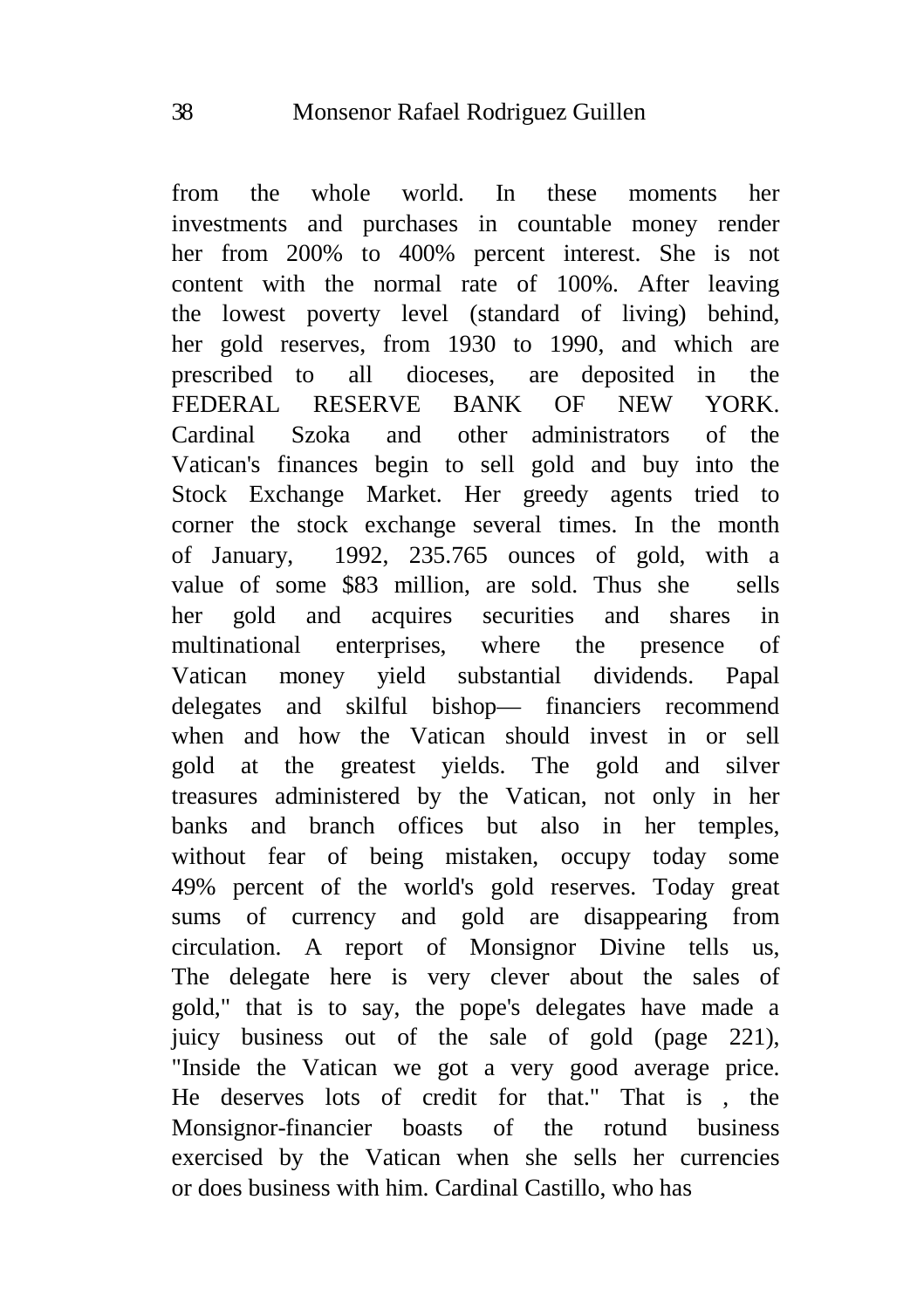#### THE VATICAN'S FINANCES 39

Msgr. Robert Divine as a consultant in the section of APSA that manages finances, relates that he invested in a Canadian Firm which he later sold superbly to the international firm (of) Merrill Lynch, which strives with the purchase and sale of houses and is the most reputable in the entire world. He tells us about this juicy business: "In purchasing stocks and bonds we attract an excellent adviser in the form of investment houses in the world." Just one more example of the richness of the finances secretly maneuvered by the Vatican. I would not have sufficient space to mention all the other international firms and businesses where the money offered in the poor Christ's name is invested and how it is enriching thousands of cardinals, bishops, and delegates, whose bank accounts you yourself can try to know. Besides Merrill Lynch estates, Barclais, Bank of London and Nomura of Japan, I have also been able to find banks which secure and distribute alliances with the money of the dioceses and churches with everybody doing business with the offerings and donations given by wishful believers, which should, according to the commandments of Jesus (MATTHEW 19:21), the ROCK and FOUNDER of the true Christian Church, be invested in and distributed to the poor and needy.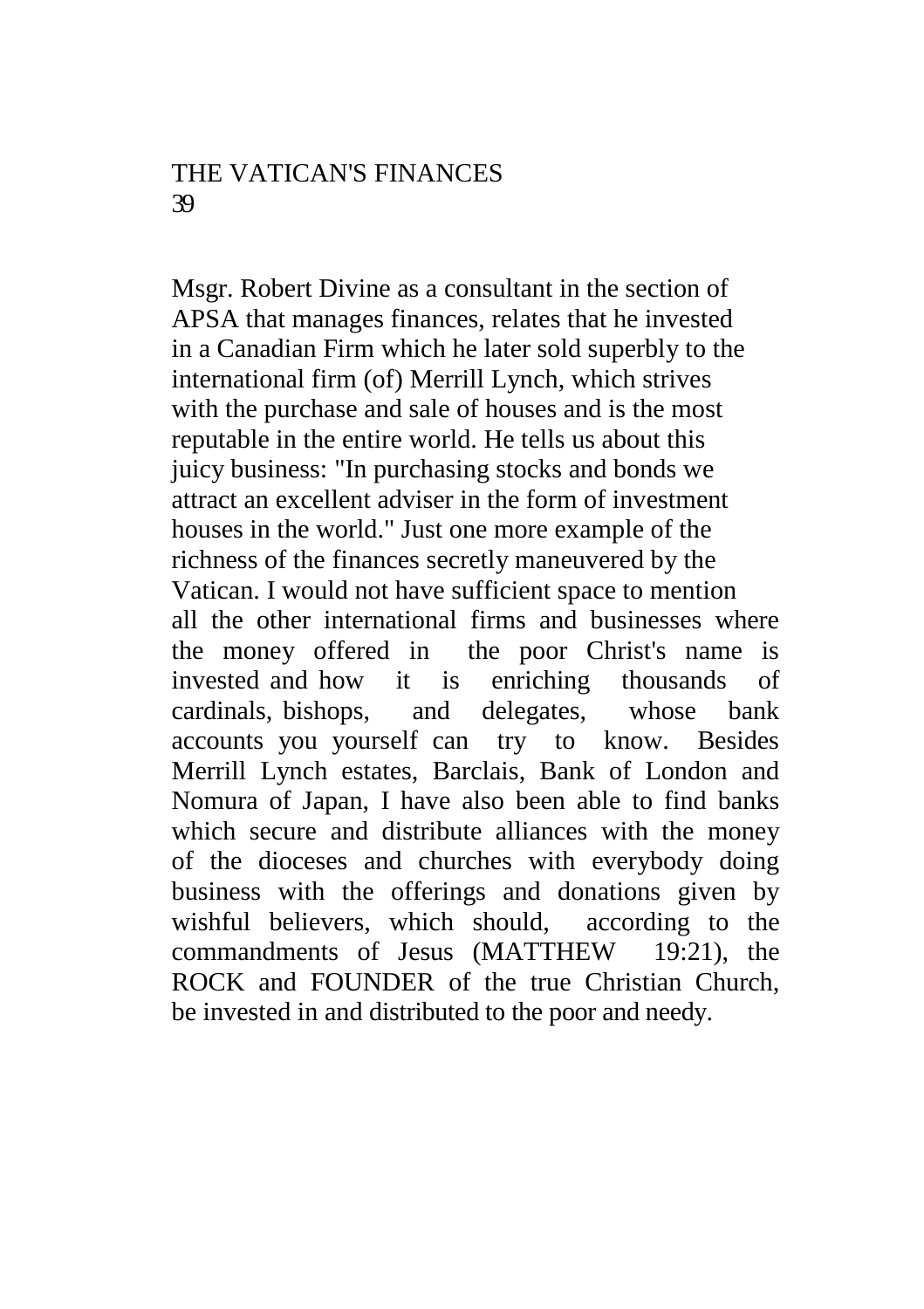### THE VATICAN'S MONEY AND THE BANKS OF NATIONAL CATHOLICISM

One of the most frequent questions which faithful Catholics, priests and monsignors, as this servant, asks themselves is: where does the money land millions in offerings and donations sent to the Vatican by the Catholic world end up? As a monsignor, I have pertained to, and thus been able to document myself on, the different administrative tasks in the different dioceses, where in I have served as an administrator and vicar. Where our money ends up is one of the most jealously guarded chapters of the Vatican, and in a matter of fact manner occulted from Catholic believers: because where their offerings and collections end up, or how they are distributed among the poor, to whom they should properly be divided according to Christ Jesus' commandment, is never made fully known by the dioceses. During my days in Catholicism, only for wanting to make this chapter of abuses and mercantilism of the Catholic Church and the Vatican known, and to reform the abuses of her bishops, Monsignors and Roman Curia, who have used the offerings made in God's name to their own enrichment and personal interests, I have perpetually been persecuted and silenced. The Vatican's finances corruption with drug trafficking, with which she hve been linked, and her scandals with the Bank Ambrosiano, in which Monsignor Paul Marcinkus accused by the judges of Milan of having contributed to the bankruptcy of the Ambrosiano, had to be prosecuted, and in which the Vatican had to disburse \$240 million North American dollars, are just a few examples. We now know that pope John Paul II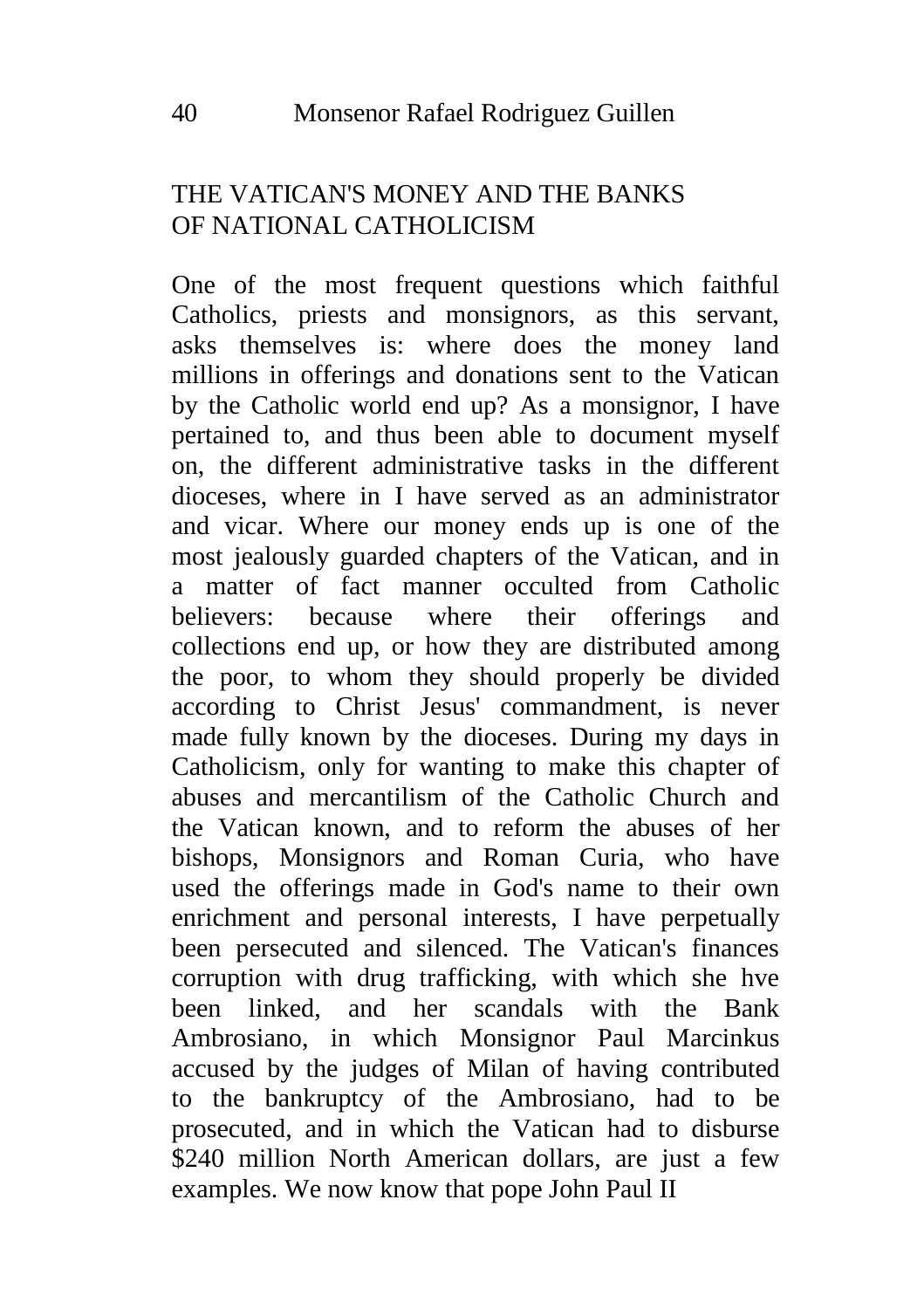depended on Marcinkus, because he used the money Marcinkus earned through the handing of foreign currency in fiscal paradises to subsidize the polish syndicate (or union) of "Solidarity," and because he, and he, was a slave of Lithuanian Origen, and above all, a visceral anticommunist the same as the new nuncio in Mexico, Justo Mullor Garcia, who arrives under like circumstances. The opinion of this pope, as Juan Arias very well says in his documented book, "Un Dios Para el Papa" (A God for the Pope) pg 202: "All modes of obtaining money are licit, provided that it's done in the service of the church." Thus he calls Marcinkus the Banker of God." Nassau, capital of the Bahamas, was another place where the clandestine money of the Vatican and Marcinkus, a member of Bank de Nassau, a fiscal paradise which the Vatican banks made use of when Marcinkus prepared the Pope's trips, operated. The Vatican receives the millions sent by the Catholic world in the Institute for Religious works (IOR). In the same way that this sportsman pope has an Olympic pool constructed in the gardens of Castegandolfo, his summer residence, and is considered a sybarite, a sportsman, a gay singer and declaimer of polish poems and Slavic traditions to his compatriots, whom he canonizes and elevates to to bishop rich, and who becomes an Opus Deist and principal stockholder in international banks, where the money offerings of the basilica of Guadalupe, and of the millions of Sanctuaries, shrines, dioceses and parishes of the world, end up, so he continues accumulating terrestrial riches. Marcinkus, or "God's Banker," as Juan Arias tells us Wojtyla calls him in the before mentioned book (pg. 203), was a shrewd North American archbishop who loved so much to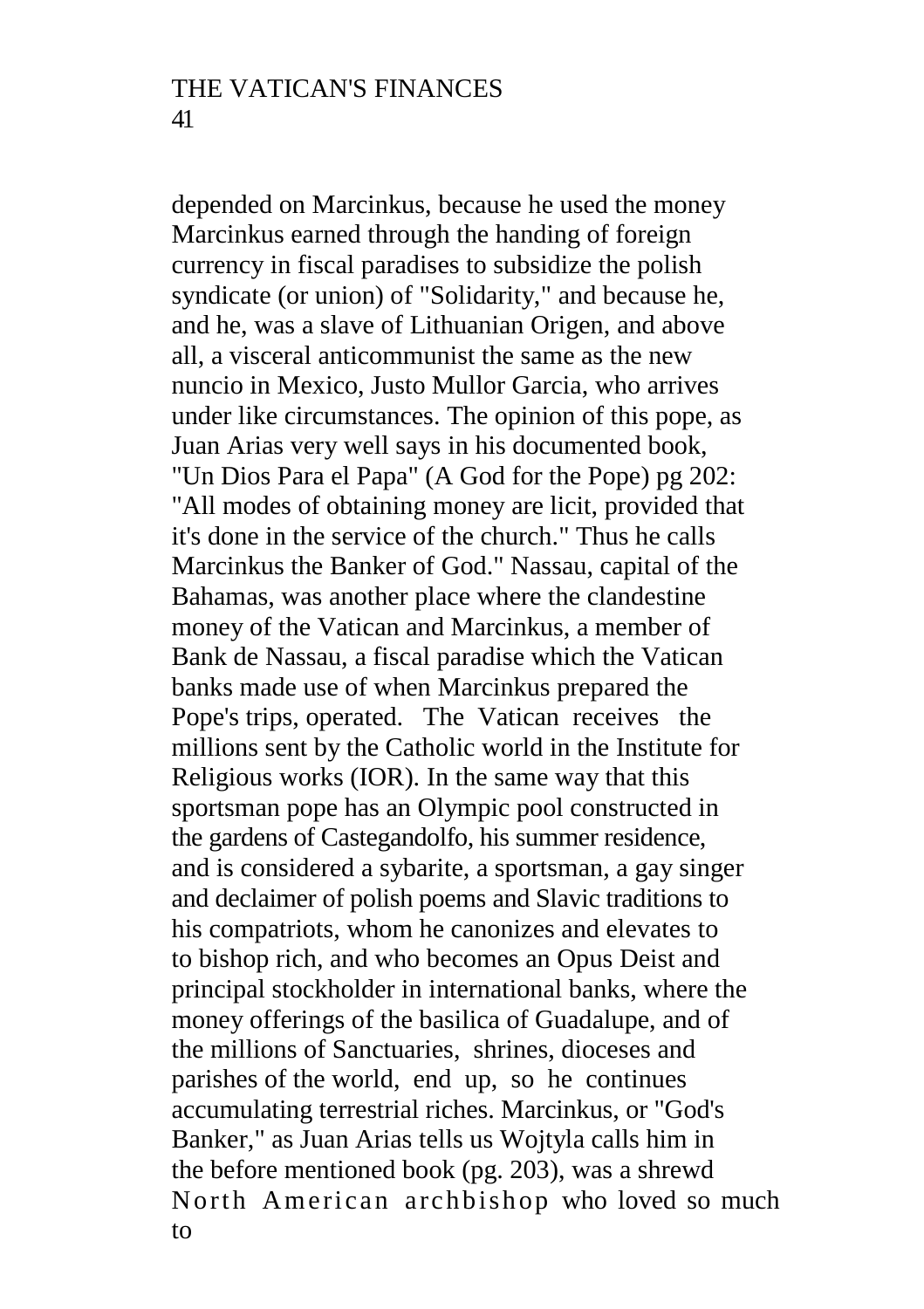play tennis and drink whiskey. If we delve into the personal lives of many of these cardinals, archbishops, bishops, priests and vicarious canon churchmen, we will (no doubt) clearly see where the offerings made by the faithful Catholic to God "for the poor" end up............. their bank accounts, ranches, and the dolche Vitta (i.e. sweet life) they enjoy testify, and leave us no doubt, that, in the name of Christianity, they have deceived the half of mankind, appearing even as celibates, saints, etc ..........When only some 25% fulfill the gospels' precepts, much less sell their properties for to divide among the poor. The Vatican's money has been implicated several times in drug trafficking and in helping ultra right movements in Spain and Latin America; besides Marxist movements (now) too, pre-acting "Liberation<br>Theology." Let us never forget that National never forget that National Catholicism, which uses Christianity for her Political Interests, is but a fascist party of ultra rightists, and that her pacts and concordats with ultra right parties and the compromises of her bishops and clergy obeying the consigns of the Vatican, are now being clearly seen in Mexico. In the newspaper "The finance of Monterrey " (Saturday, 5th of April), in the Business section, it says that there were Vatican resources in the case of the millions of Raul Salinas And thus....etc, etc..........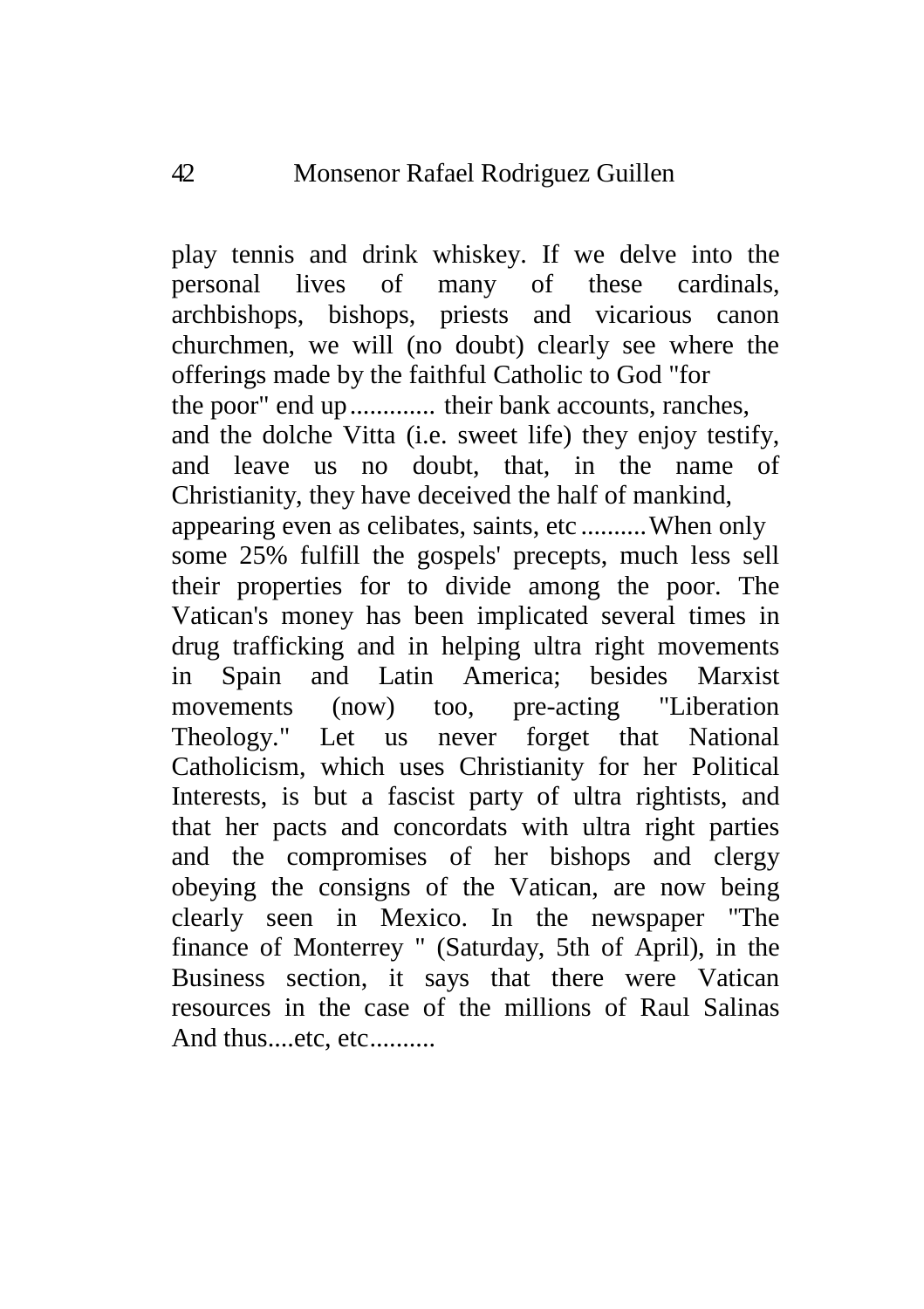## MERCANTILISM IN THE CATHOLIC CHURCHES

The definition for "mercantilism," according to the Last Edition of the Dictionary of Authorities or Royal Academy of the Spanish Language is: "A Spirit applied to things which should not be an object of commerce. And economic system that attains first of all to development of a favorable balance of trade, principally to that of exports, and considers the posession of precious metals (i.e. bullion) as a characteristic sign of riches." Through me experiences as a monsignor, priest, and parson in three continents, besides and economist (administrator), member and principal stockholder of different committees, I have been able to annotate the evidence and statistics which as a personal witness, I present in this article. In Spain, during my first appointment as a coadjutor of the Archpriest of Bornos, a secretary, chaplain of nuns of the order of Saint Clare, administrator of the duke of Medinaceli, etc..., I could already tell that my pastoral mission was not spiritual, but rather to be a professional administrator of the material wealth and finances of Catholicism. For my services, I received the following salaries: some 15% of the parochial tariff and stole rights; some 50% went to the achpriest, and the rest of the 35% to the bishop this monthly. As a supervisor in national schools, a lieutenant in the army, chaplain of the youth front, and governmental executive, I received a monthly salary in the Franco's government's echelon. I was supposed to be a good administrator and share a capitalist lifestyle with landowners and/or landholders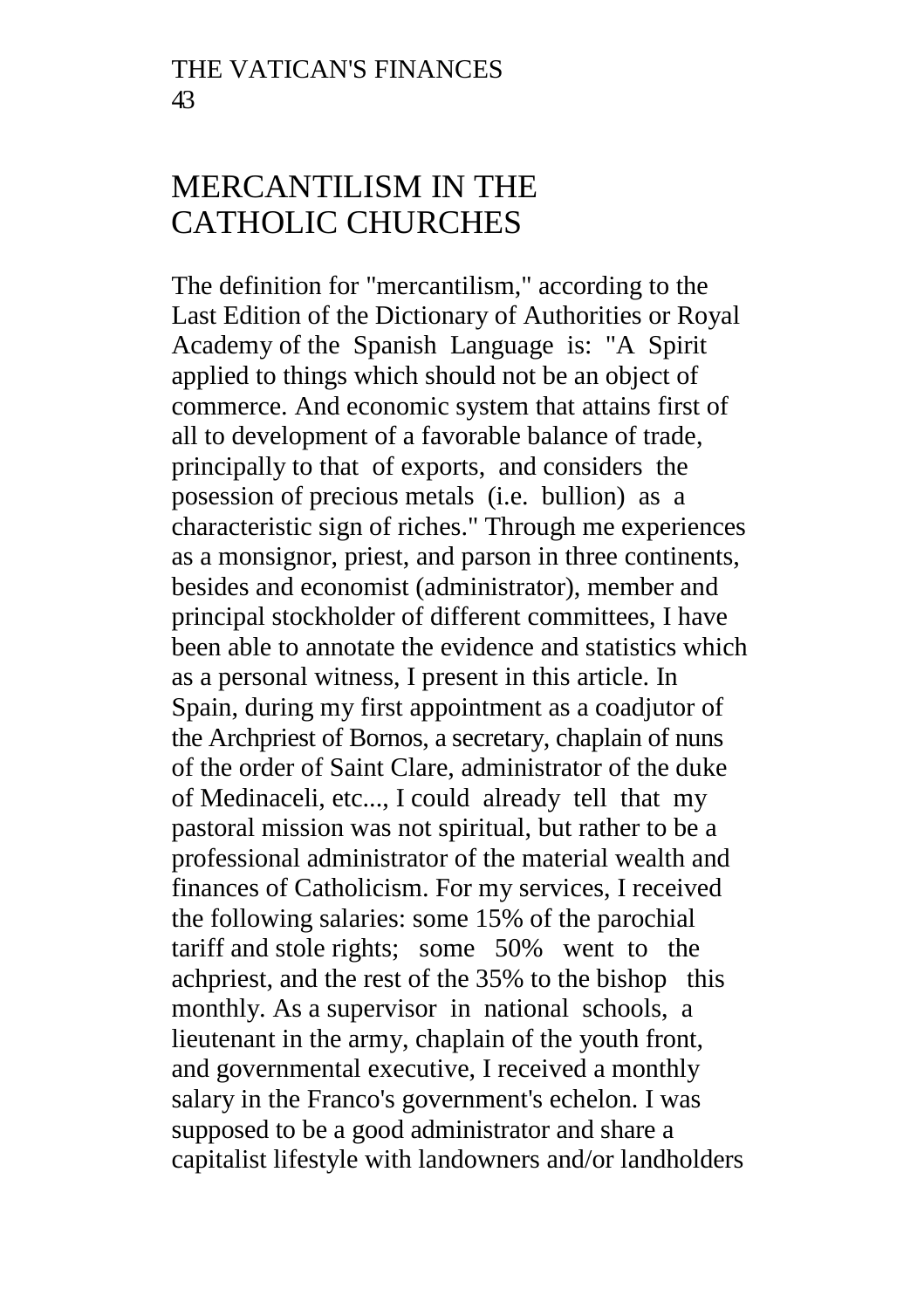in the name of a poor Christ. What sarcasm! The diocesan tariff specified the prices to be charged and the categories of the religious services which were offered: the sale of sacraments, Masses, funerals novenas, patron saints' days, etc. I don't have the space to mention the spiritual, materialistic mercantilist products which exist in the archpriest hood. As soon as I revealed myself and started preaching to the poor and helping them in their precarious situations. I was denounced and defamed before the Cardinal; the rich and the Archpriest invented all kinds of slanders to demand my dismissal and transfer, and to withstand my sincere preaching of the Christian gospels and continuous criticisms of a mercantilist church, etc. And for not want to charge anything for religious services and trying to unmask the hypocritically rich Catholic, they got the attention of the Cardinal, who, thanks to his knowledge rewarded my labor and transferred me to the capital of Seville; but not before first sending a priest dressed as a civilian or layman to inform me of what was really happening with so many denunciations, very grievous reports against me and all.

In my new Post in Seville, as a coadjutor of the most famous Basque priest, D. Santos de Arena y Bergareche, Secretary of Arregui, separatist leader of the Basque people, I was able to observe what the Basque Catholic Church in Spain really was: better a nationalist party than a Christian Church. I was able to see the kind of mercantilism that this Basque priestmerchant administered and in the richest parish of Seville; what his political and financial interests really were, what the tariffs and stole rights were, etc. To forget this shameful mercantilism, and not a partaker,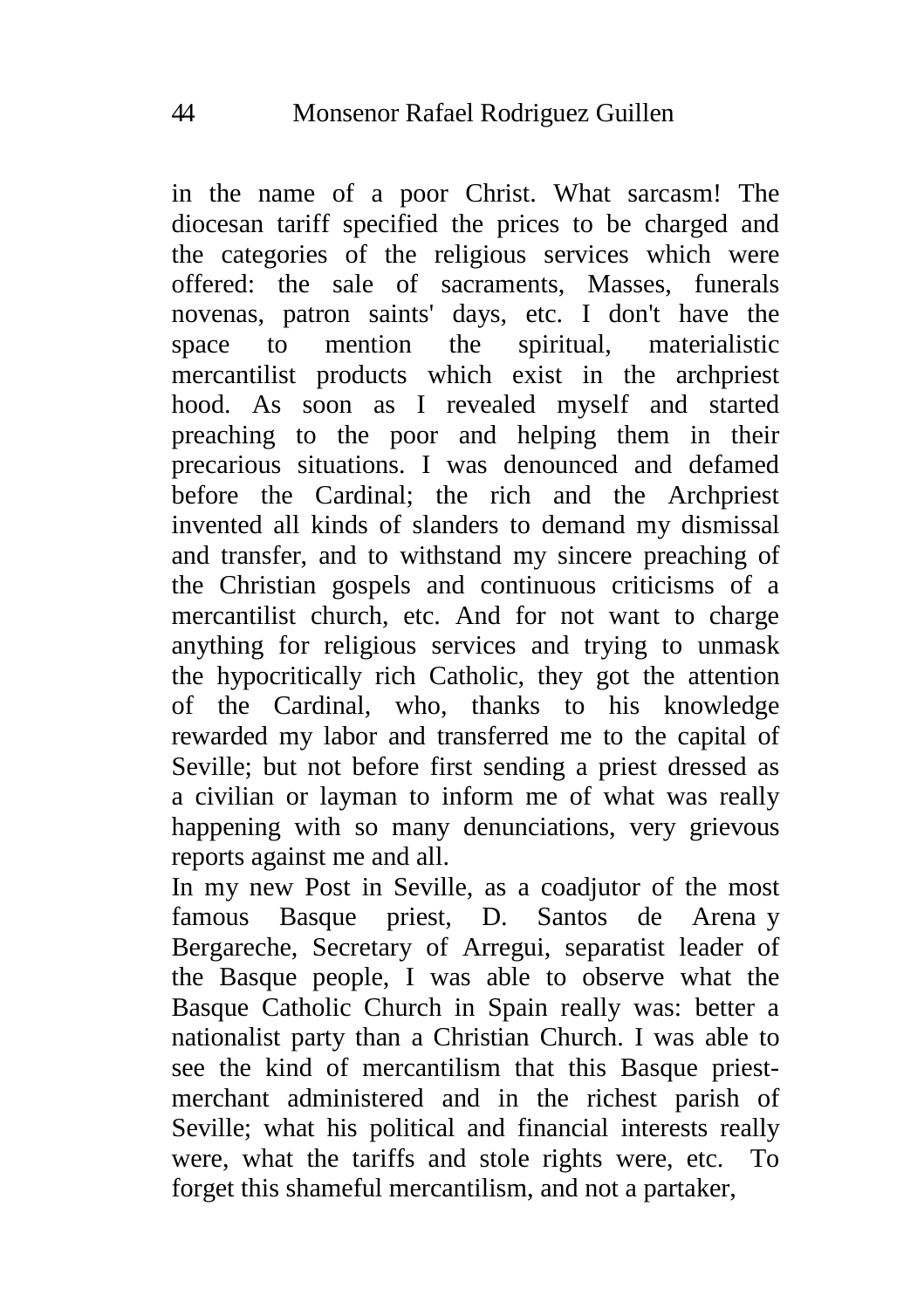#### THE VATICAN'S FINANCES 45

I moved my pastoral ministry for to evangelize the poor communities of Fontanel, The Corza, (thick tree), barrios which were abandoned spiritually and very needy. I founded the Secretariat of Charity, taking medicines, foods and medical attention to the poor. I organized the Brotherhood of Workers, of Abandoned Children, and I helped the Municipal Shelter, etc. Thus I thought I was fulfilling the mandates and obligations of a Christian pastor. Everything was going well when I solicited the new cardinal not to charge anything for religious services, since I had already been approved and named as the parson of the new parish, which had separated from San Julian, and which I named "our. Mrs. of Rest." I was the first priest to abolish the tariffs and stole rights. And this cost me the transfer from Seville to a small town called Casariche, from where for my own reasons I was transferred again to another lost parish in the Andalusian countryside. It was then when I realized that I was serving a satanic, mercantilist Catholic Church of the Vatican and that it was by no means a Christian Church, but earthly, sensual, devilish. Then I am transferred to America for opposing the mercantilism of this fascist-Catholic dictatorship.

Msgr. Rafal Rodriguez G: Opposing the collection during religious services cost him his position.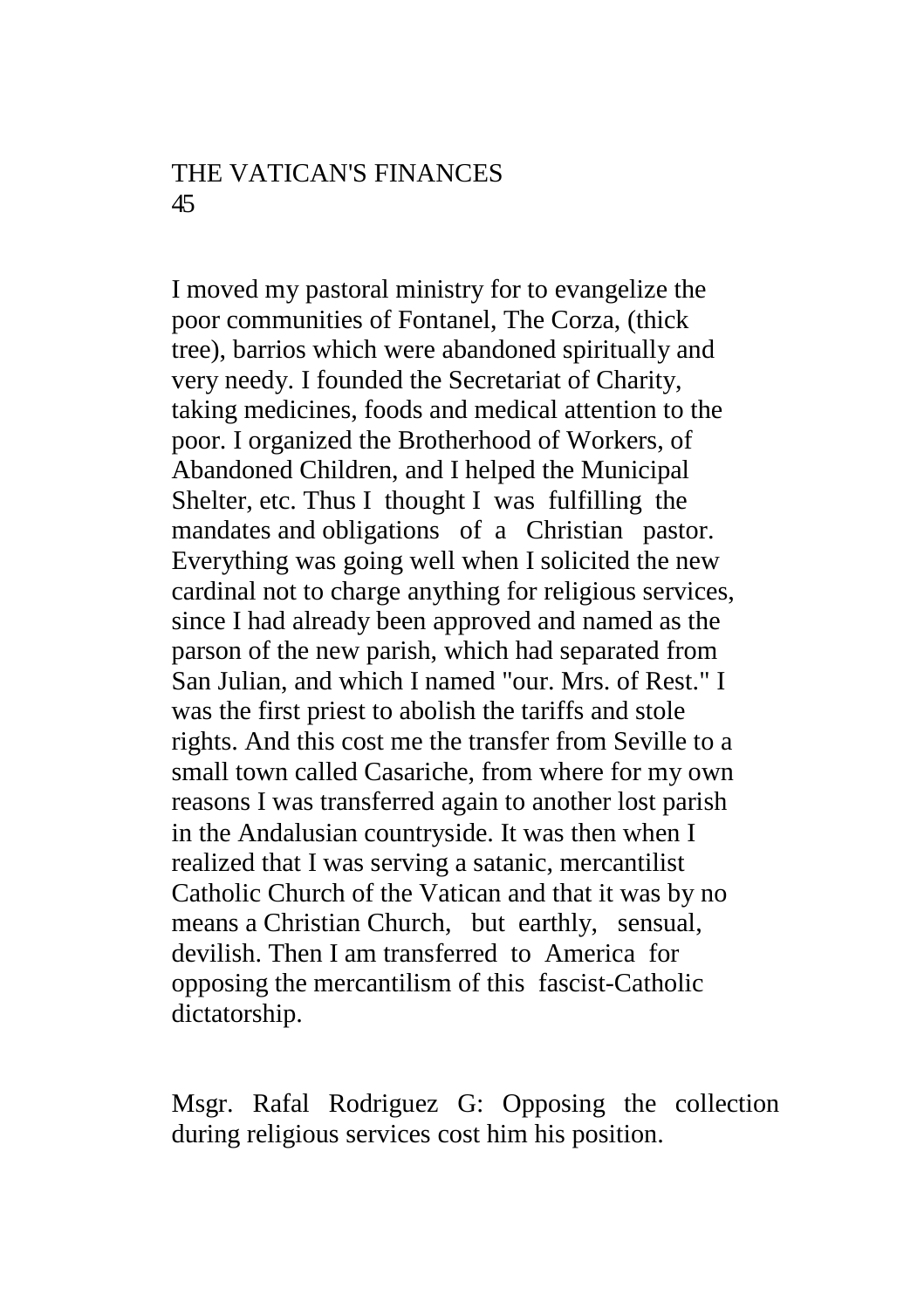### THE ECONOMIC LIE OR MENTIENDI NEEDS

All Vatican historians and Christian investigators who have been able to delve into the Vatican's secret archives, and to whom her documents showing the reality of the Vatican's finances have been partially opened, have seen with astonishment the Roman Church's accords, councils and synods celebrated to raise the substantial sums of tax monies which have been collected through the centuries for to swell the coffers of Vatican City. What calls our attention most is how the testaments kings, the donations, dowry, etc, have been falsified, and how the pedagogic or economic lie, based on the divine plan of salvation, or so they claim, has enriched the Vatican's coffers. For the lay Catholic and his faith in Jesus Christ, the superiority of the church over the state, and the divine commission his church to administer terrestrial riches, is another of the many lies which we have been taught, and the major means by which the Vatican achieves her enrichment in the whole world. In my brief articles, I don't have the space to continue mentioning how the papacy has distorted the truth in every century; how she has made us believe the "LIE" for the truth be means of he false scholastic philosophy; and how she has made us believe that a fancied divine mandate to he representative on earth can change (infallibly) the truth for a lie and this, sacrilegiously, in the name of God. The need to lie, as a condiment and medicament as origin (1857-254) recommend in his treaty against Celso IV, 19 continues to be practiced in the church of Rome, and we continue allowing ourselves to be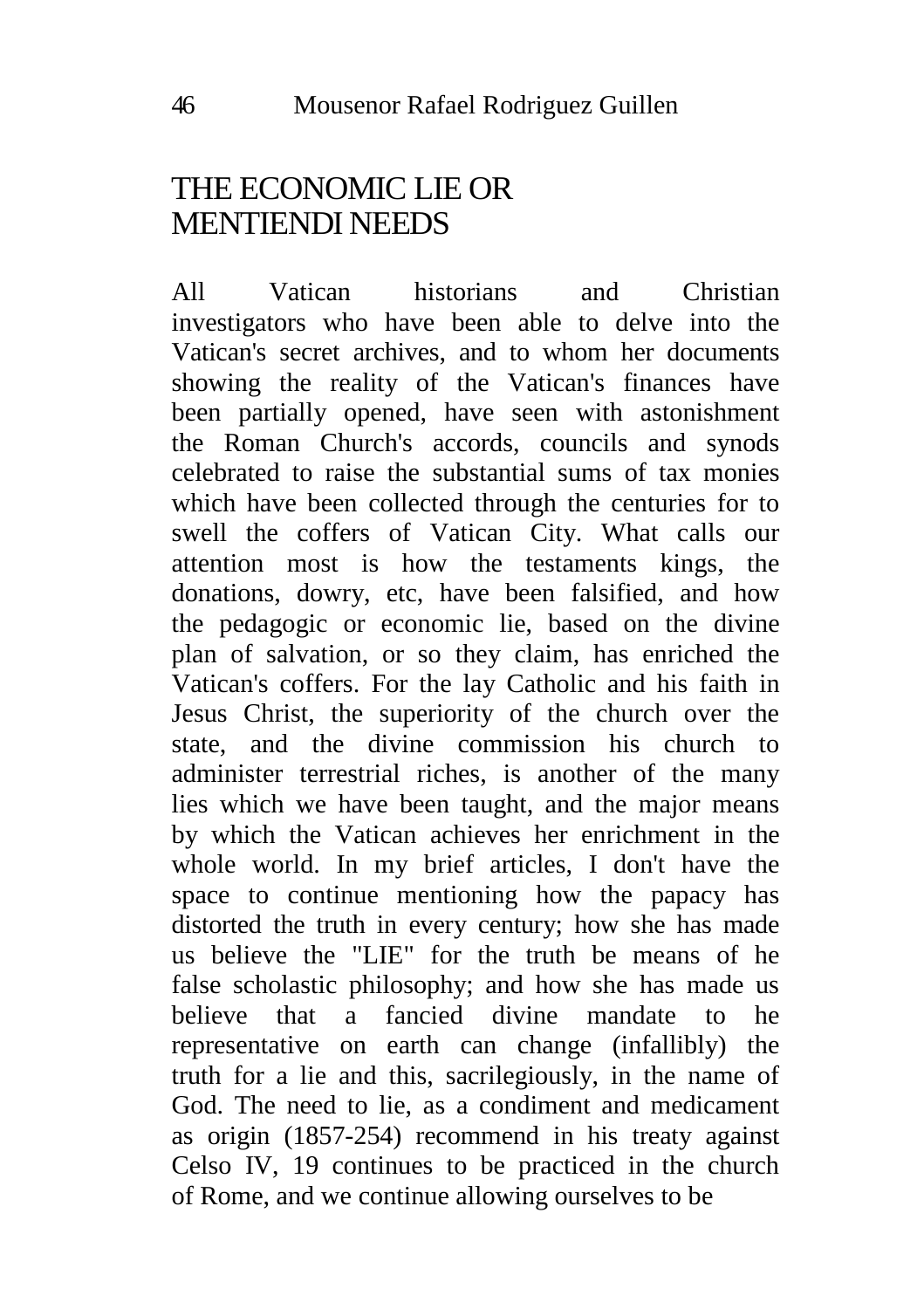deceived with biblical, historical, theological, and moral falsifications, all of a religious pseudo science that has eaten our brains and converted us into robots without a conscience. Catholicism's influence hath been so pernicious in the occidental culture that it is guilty of the greater part of the spiritual and economical crisis in which we live today. With the advent of the new democracies, there now exists a hope of finally knowing the whole truth of the Vatican's pseudo christianity, and of manner that she has benefited and enriched herself for centuries in Christ's name. The Decree known as The Donation of Constatine or Constituted Constantine o Privilege Sancta Roman Ecclesiastic, dated March 30, 315, being the main fraud. (In) This text, presented as if it were written by Constantine himself, and wherein his conversion is related, by work of Pope Silvestre (314- 335), and whereby properties, temples, lands, etc, are donated to the Catholic Church, is maintained unto date, and wherein it is said: "That our imperial power is terrestrial. We are come to decree that his most Holy Roman Church shall be venerated and revered, and that the Holy See of blessed Peter shall be gloriously exalted even above our empire and its earthly throne... It is hereby commanded that the pope shall rule over the four principal sees of Antioch, Alexandria, Constantinople, and Jerusalem, as well as over all the churches of God of all the world. Lastly we make known that we transfer to Silvestre, the universal pope, our palace, as well as all the provinces, palaces, and districts of both the city of Rome and of Italy, just as the regions of the west." Since the 4th century, we can comprehend the astuteness of falsifying history for the Vatican's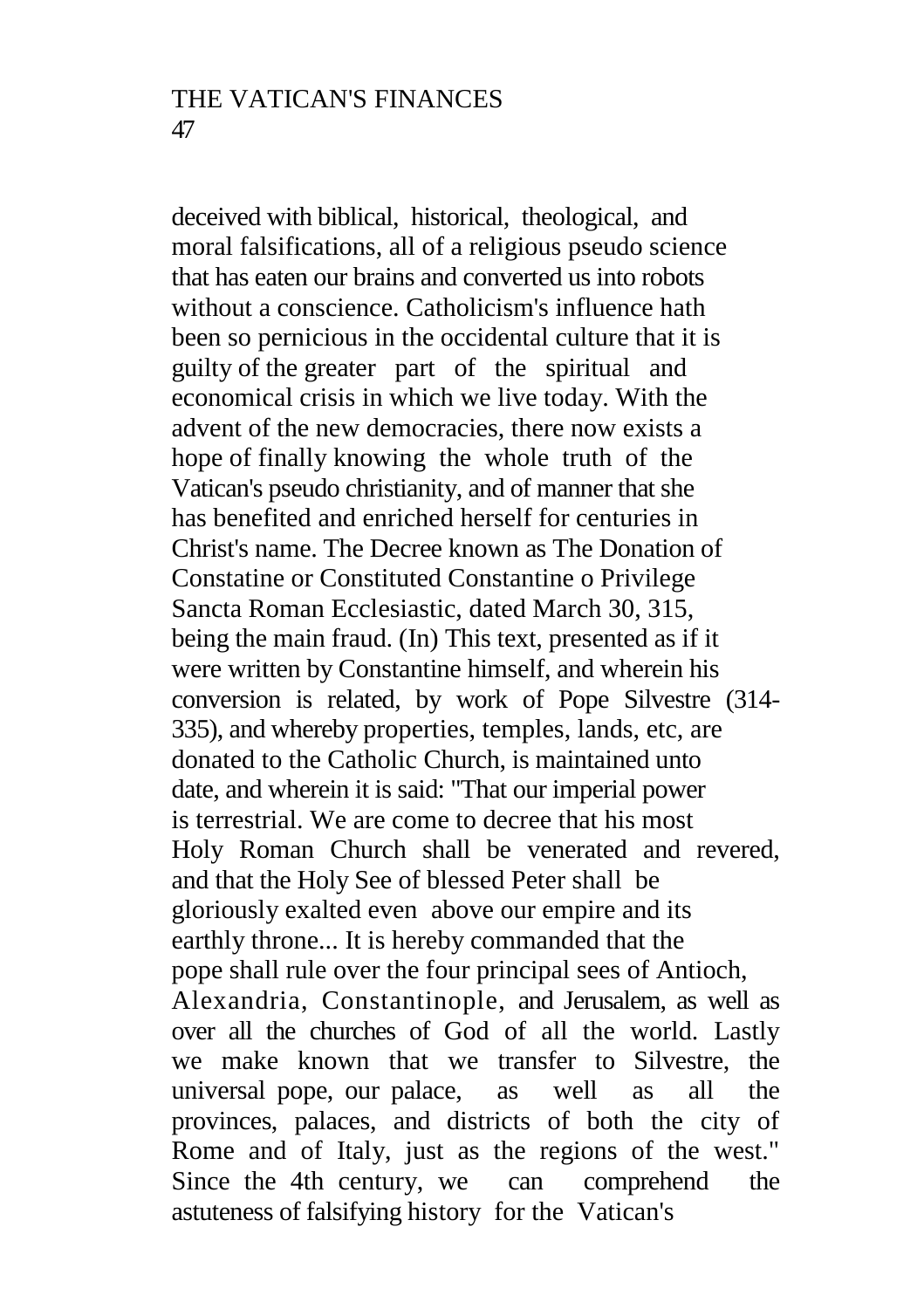terrestrial ambitions, and the way she has been getting her hands on the world's riches until she has come to be what she is today: A political state of the Vatican, a millennial dictatorship that in the name of Christianity has taken over the greater part of the world's earthly riches lying. The frauds which the Catholic Church has been committing for centuries for to seize the riches and properties of her terrestrial kingdom clearly prove that she can no longer continue preaching that her kingdom is not of this world, or that her teachings are based on those of the Divine founder and Rock of the true Christian Church on earth: Jesus Christ.

The cumulus of riches possessed by the church today, the thefts of the Patrimony of many nations where to her bishops, nuncios, Roman clergy, bankers economists, ecclesiastical administrators and legionnaires come with the consigns of taking over democratic governments, for to impose dictatorships and the denial of human rights, to which this servant has been a witness before in Spain, all demonstrate, that the Catholic Church is nothing better than a Satanic monster.

I remit the reader to consult Peter Rodriguez' book titled 'The Fundamental Lies of the Catholic Church,' wherein he documents (in 299 pgs.and following) the church's riches more extensively.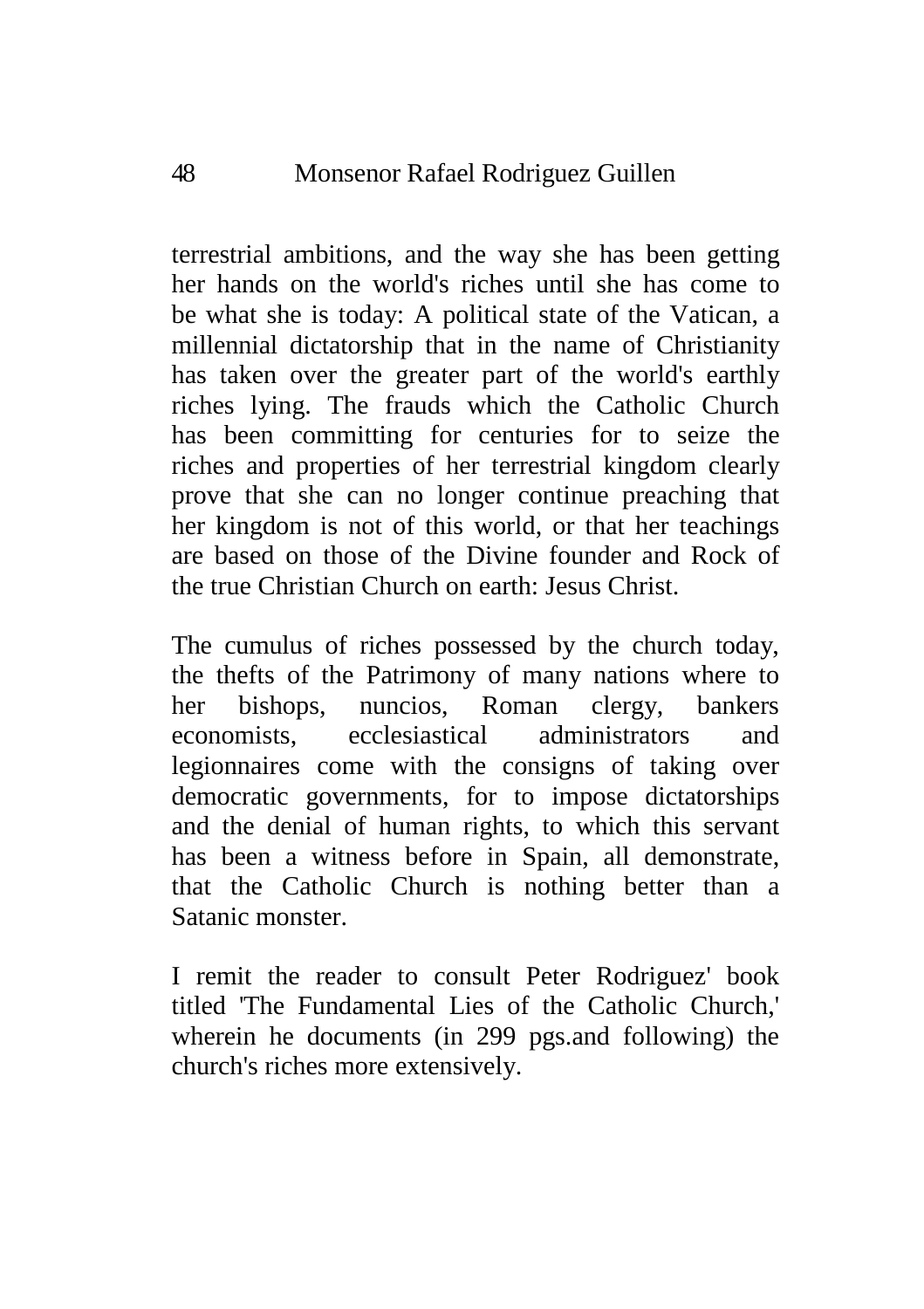## PIOUS WILLS AND FOUNDATIONS IN THE VATICAN'S FINANCES

The great riches of the Vatican's Catholic Churches proceed principally from the administration of pious wills, donations, and alms which millions of Catholics, both rich and poor, donate around the world. Her incomes, some lay and others ecclesiastical, are ministered and usufruct in the canonical Right; chapter V of the Patrimonial Right we see the pious wills or estates (of) "inter life mortis cause," bequests which the Catholic Church receives from the millions of offerings of all kinds of properties, valuable gold jewels and precious pearls, silver, insurance and investments policies, museums, paintings, gold, silver, materials embroidered of fine gold, tapestries, wall-hangings, Elizabethan furniture, altarpieces, retable and baroque choir stalls, auriferous church bells and an infinite amount of other valuable objects, which the dying Catholic offers God for his sins before he dies, are enumerated herein. And let's never forget how there is always a pious confessor to recommend that you include a healthy share of your last will and testament to the church for holy works, Gregorian masses, novenas for souls in purgatory, plenary indulgences of the Pope, etc. If I enumerated them all, I would never finish mentioning the so many

ways which the Vatican and her Catholic Churches have hypocritically used to swindle, defraud, and squeeze money from ingenuous souls for centuries, whose savings in this life have bashfully passed into the hands of unscrupulous, corrupt clerics who, having previously been very poor, are now become rich, dominating capitalists over night. I have been a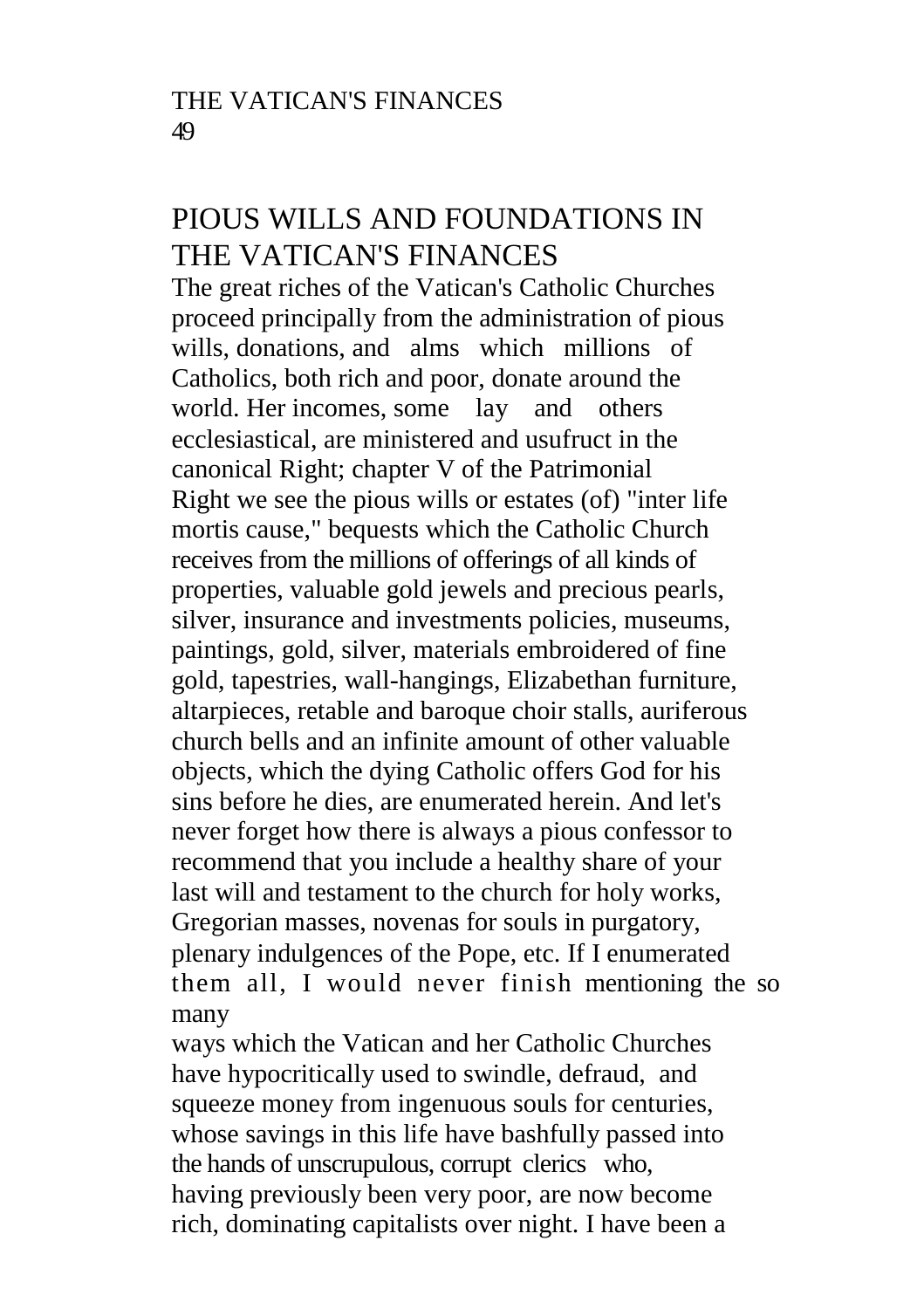chaplain of a pious foundation for elders of the Duke of Medinaccelli in Spain. I have also been chaplain of the Municipal shelter for vagabond and street urchinal in Seville. Beside that, I have formed part, as a monsignor of the parish administration staff and economist of parochial wealth in different nations of Rome's super financial structure. In Panama I had the experience of being offered the bishopric of the native zone of Chiriqui of being the Pope's East Chiriquian Vicar. And in Tijuana I was in charge of parishes professor of both major and minor seminaries professor with the Jesuits in the University Iberoamerican , etc. And I can tell you, my friends that in all my living experiences, if it had not been for my clear, Christian consciences, I could have become rich, and, now in my retirement, have had not a few substantial savings accounts, as other Catholic priest are accustomed to doing: all the more so because the Vatican and her bishops recognize not the salaries of their laborers, nor contribute to socially security which she should support in order to assure her worker a merciful retirement at the end of their days. Being an administrator of her pious works is a juicy business! I recommend that the reader read the new canonical right, universal Manuel, which was<br>published in 1983 by the library of Christian 1983 by the library of Christian (Catholic) authors, page 444. III Administration of ecclesiastical goods, and he shall be able to see how much sagacity and scholastic fraudulent means the Vatican impose with her canon to steal in the name of the poor Christ Jesus. He shall be able to analyze how the dioceses are run, according to the Vatican's demands: their obligations, controls, responsibilities contracts, and the disposal, alienation, or transfer of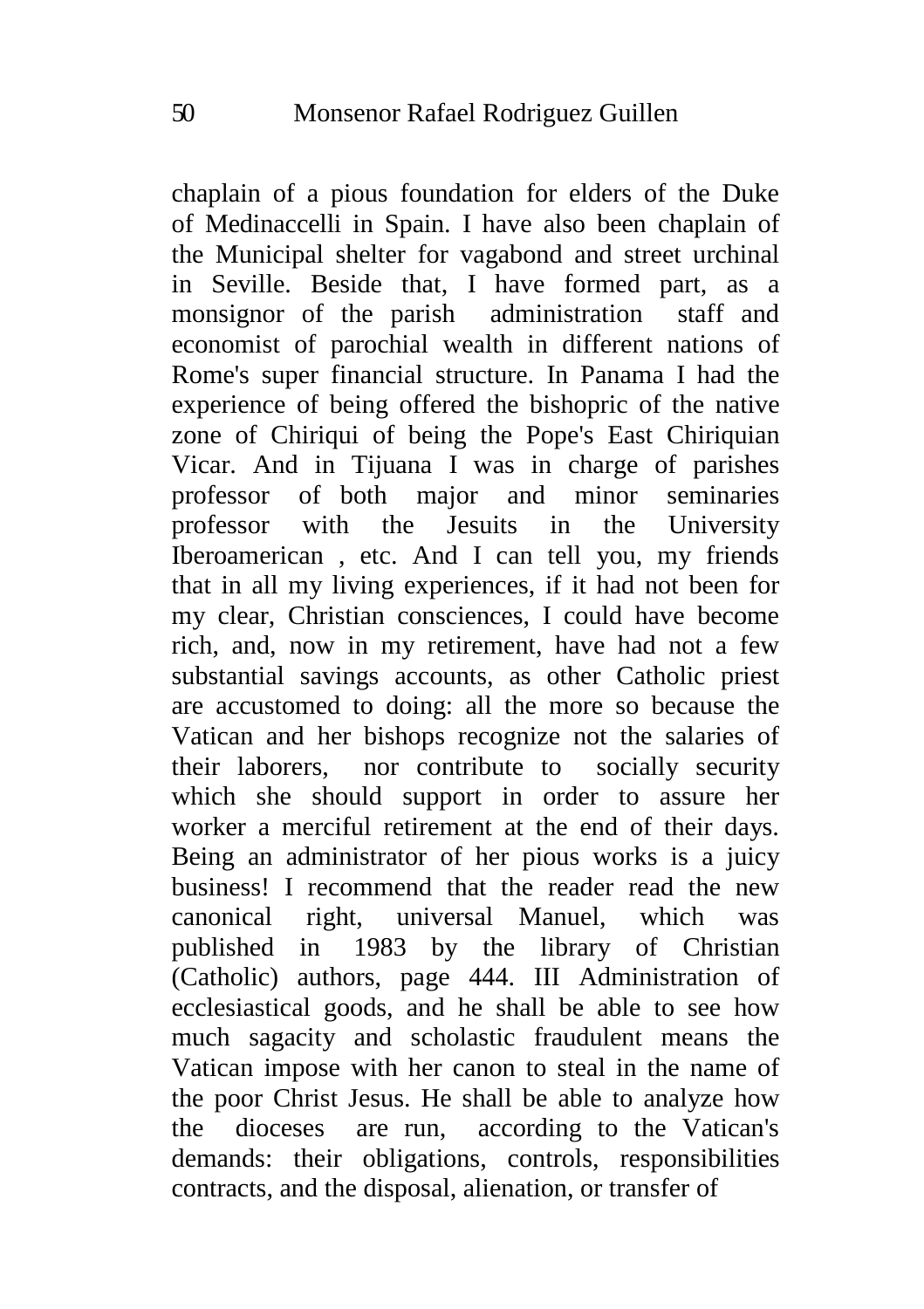#### THE VATICAN'S FINANCES 51

properties, and the canonization of the civil rights, etc. won't continue because, as takes place with certain democratic Governments constitutions, the laws are meant for justice and for the progress of the peoples; but their administrators forget their fulfillment and their advantages are kept to themselves. In the Catholic Church's finances is fulfilled the popular proverb: "he that splits and divides takes the biggest pie." I desire to close this article by demonstrating to you, with name and surnames, how the Archdiocese of Seville is administered, from which I am an priest with my ecclesiastical license. Once when the new nuncio, cardinal and bishop and other religious clerics arrive to impose the Franco dictatorship and finish destroying the Spanish democracy, where a million Spaniards died in a bloody Civil War, thousands of us Christian opponents were forced into exile. The new cardinal, J.M. Monreal, and Archbishop, Bueno Vallejo, a Franciscan and Basque of the National Catholicism of the Basque provinces, administered the richest diocese of Spain and sold the patrimony acquired for centuries. Their administrators and ecclesiastical tribunal vicars, this servant's seminary companions, the poorest seminaries of all, today possess many riches and have forgotten their grave responsibility to God, committing armed robbery without the least reservation. Everything was sold: Museums, libraries, bookstores seminaries, homes, ranches, etc. A true larceny. I am a witness.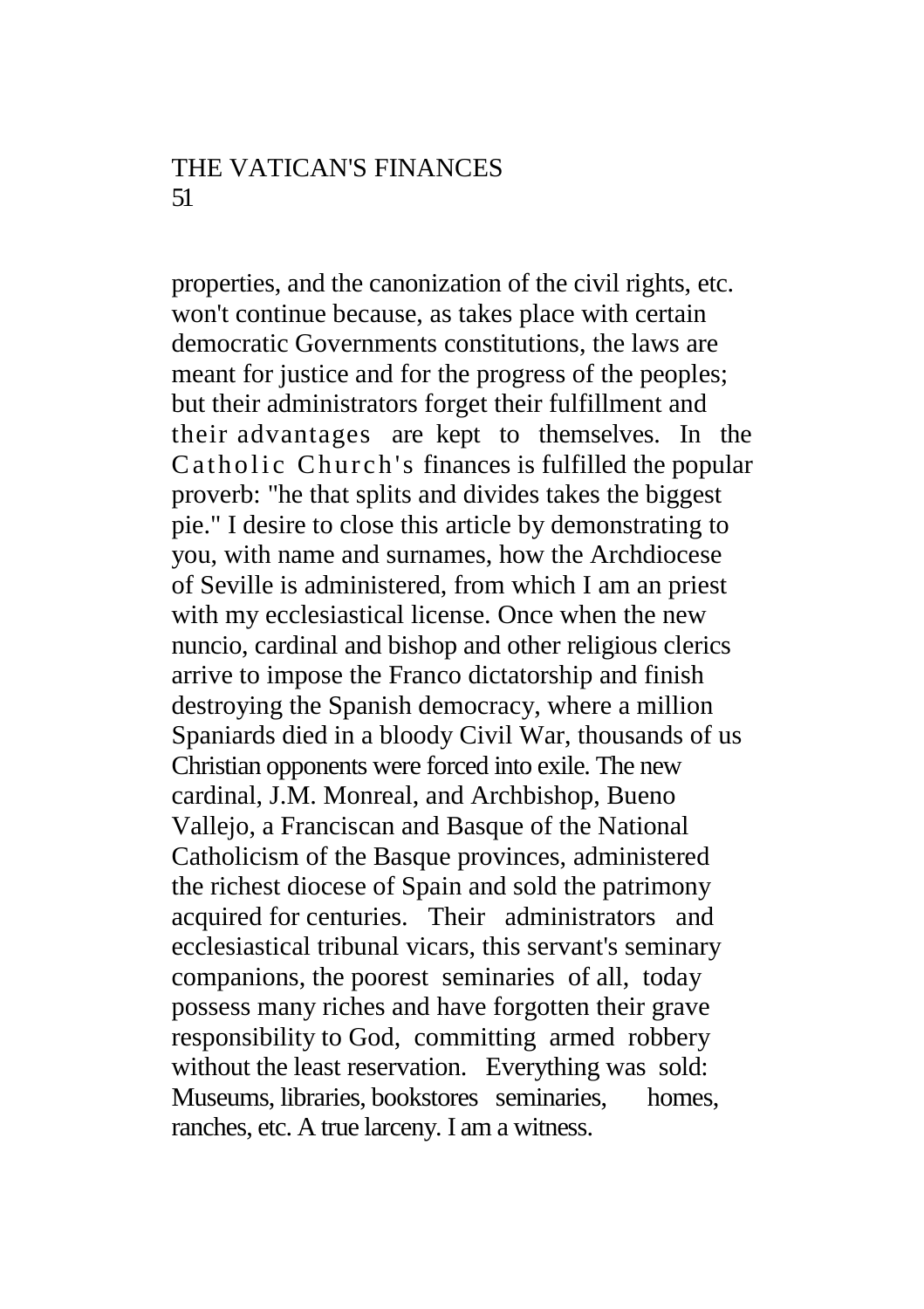# THE VATICAN'S COFFERS ARE ENRICHED BY TRUSTEESHIPS

Donations through trusteeships to the Catholic Church and her patron, the Vatican, are regulated by canon 1.30 - 2.1. Lay fiduciaries and trustees are not counted: only religious or clerical fiduciaries are mentioned. The reason is very simple: so everything remains in the house and even the very relatives of the estate are excluded. So that the ecclesiastical requirements of fiduciary goods are fulfilled in accordance with canon 1301, they should be administered by the Catholic Church or one of her monasteries, and never by societies that lack apostolic benediction. Thus Canon 1.302.3 orders that the administrators of the wills and estates should exclusively be institutes or associations of the pontifical right. In other words, the Vatican and her iron clutches, her millennial laws, will monopolize all riches coming from the trusteeship or donations to God, which only they can administer. The trusteeships for masses mentioned in Canons 1306. 1307 are multimillionaire inflows which the Catholic Church receives in all the world, and from which the Vatican takes a healthy percentage to herself. During the liturgical year, thousands of established fiestas (festivals or holy days) of Patron Saints, saints and virgins of every king and race, participate in special liturgical cult services and pompous traditional solemnities, wherein millions of dollars are collected in peregrinations, offerings, bequests, the sale of religious objects, simony, categories of high-class masses, weddings, baptisms, first communions, etc... all of an expensive.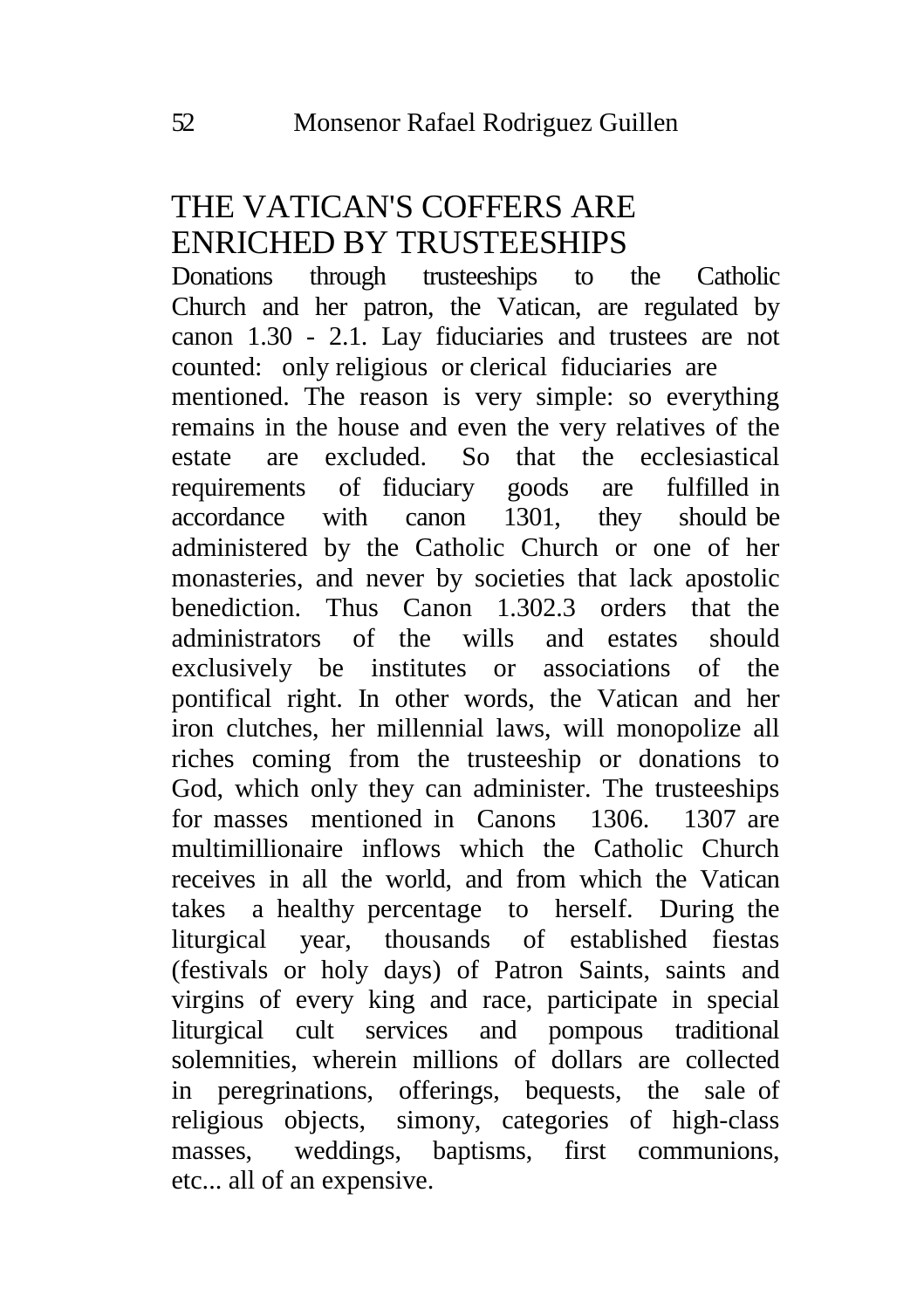ceremonial business for which the ingenuous Catholic must pay, whose faith has (been) deviated from authentic Christianity, which has no paganism or idolatries. I myself, as a retired monsignor and priest, receive pay from Seville's trusteeship of collections for masses. That is to say, I have to say 20 masses for the soul of every deceased person who leaves money in trusteeship so masses are celebrated for his soul, and he'd be liberated from purgatory. It's all so ridiculous that I could take up ink and paper to narrate to you the lucrative business worked out in the parishes where I have exercised my pastoral charge over the years; or that I could go about describing all of a list of fees and tariffs which, according to the amount of money that the faithful believer could muster for to pay for first, second, or third class treatment, are imposed. That the Catholic has to pay prices for the salvation of this soul, and, if he doesn't pay them, he is assured of his eternal damnation, is truly a satanic and cruel mockery.

The finances of the of the Vatican and her branches, the Catholic dioceses all over the world, are insured with just the donations of the trusteeships. Just try to imagine the great sums of money which the Vatican receives just through her papal masses, canonization of saints, anniversaries celebrations, jubilees indulgences granted to the churches, Cathedrals, and monasteries, which are an inexhaustible fountain of money for the apocalyptic Harlot decked with Gold and Precious Stones and pearls (Rev 17:3).

If you were to add up the trusteeships of all nations, and do a superficial sum thereof, you would find the coordinates of the brilliant commerce that the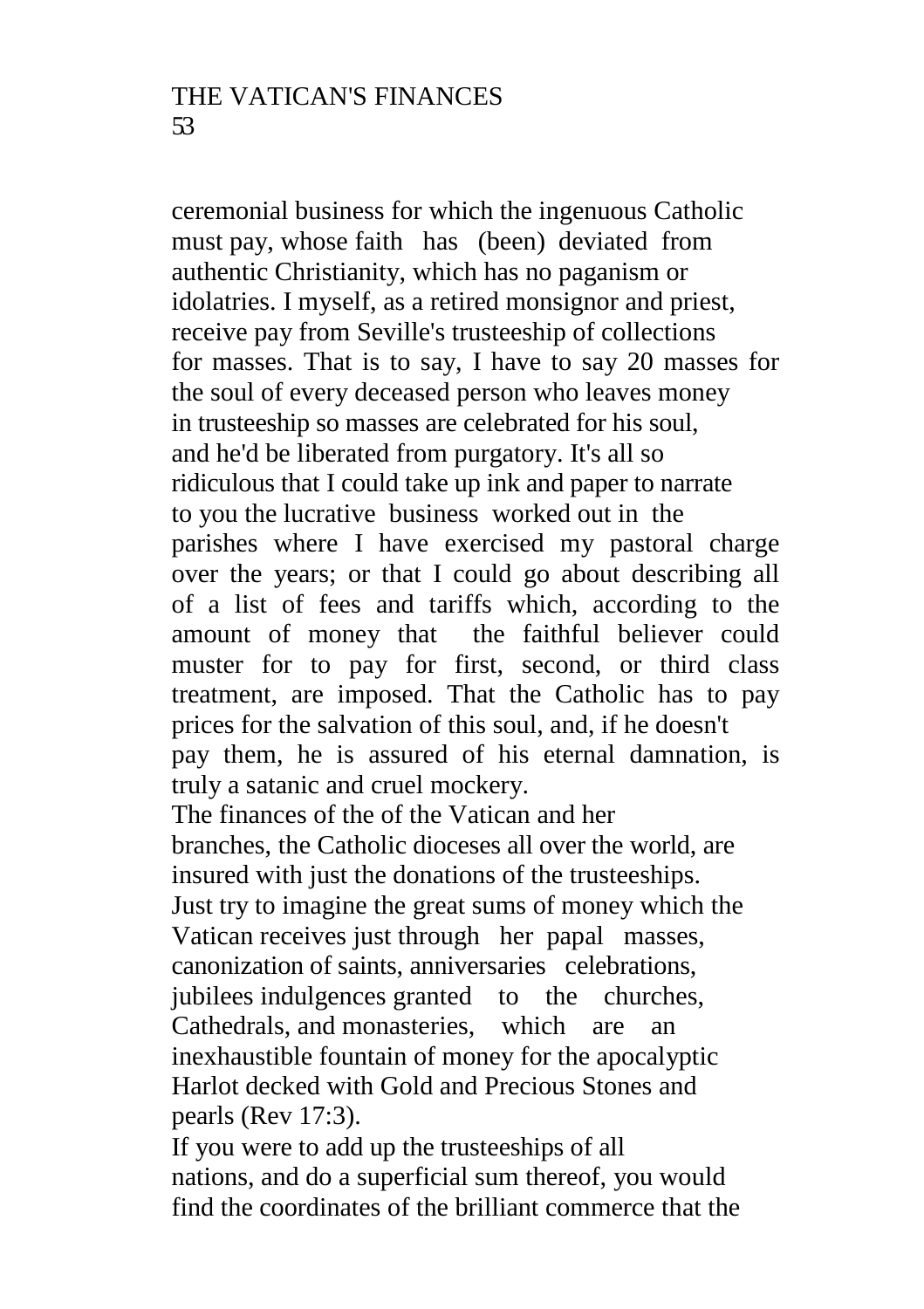Vatican has programmed at the expense of the faithful believer's poverty in the name of the poor Christ: in the name of a false and materialistic Christianity whose interests are economical, selfish, and in no wise spiritual. It was appointed unto me, as a monsignor and priest, to form part of this satanic, mercantilist, bloody monster church, but I was able to "come out of her" and her administration of trusteeships, thanks to Jesus Christ my Lord and my constant search and investigation into, "which could the church that Jesus Christ founded on earth really be?"

After thoroughly studying the ecumenical councils and characteristics of the hypocritical Roman Church of the Vatican, which feigns to be the true Christian Church, and then comparing her to the church that Jesus Christ founded on himself (The True Rock) on earth, I concluded that she could in no wise be the church of Jesus Christ, which is apolitical, without simoniacal lucre, without mercantilism or earthly interest, and which fulfills the divine biblical precepts, and not the satanic teachings of some man-invented canons, which, as I myself have seen and can testify to, only establish the easiest way for her to enrich herself, as we can see unto this day.

I managed to come out of her and become a true Christian, only. And following the example of Paul (1 Cor. 4: 12; 9; Ephesians 4: 28; I thess. 4; 11-12; I Timothy 3:8, etc), I earned my living as a professor of universities. I want to reform her.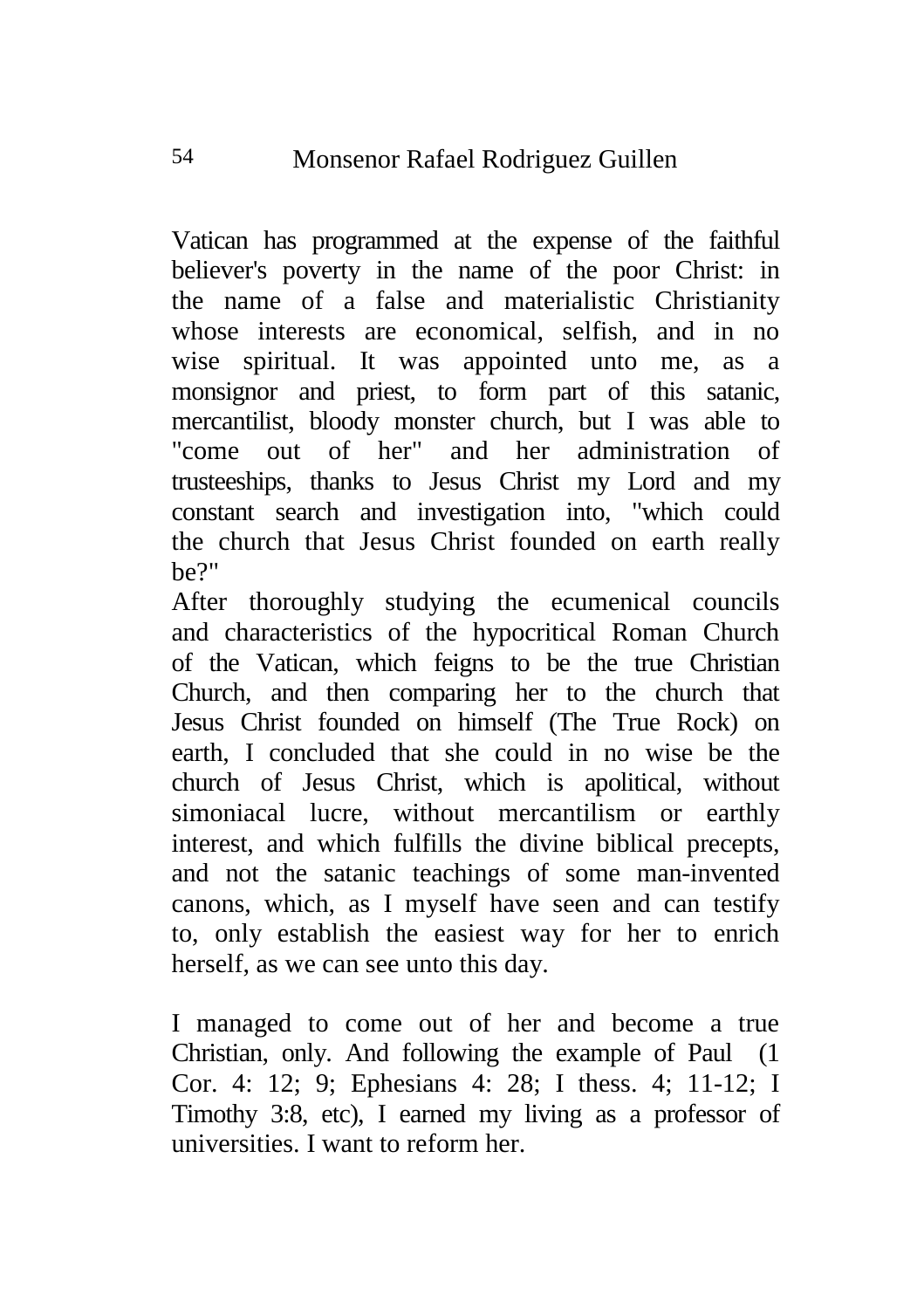#### THE VATICAN'S FINANCES ADMINISTERED BY USA CARDINALS AND THE OPUS DEI

The Cardinal Edmundo Szoka, of Detroit, President of the "Prefecture for the Economic Affairs of the Vatican," the cardinal O'Connor, of New York, the Cardinal Roger Mahoney, of Los Angeles, the Archbishop Paul Marcinkus, the archbishop of Chicago, and a cardinal too, one of the most controversial because of his turbid management of finances in the administration and Mafioso fame, Michele Sidona, presently in a New Jersey penitentiary, and other disastrous, sinister personalities of the Catholic Church and her diocese are in charge of the administration of the Vatican's finances in America. Together they govern The Vatican Bank, APS, the IOR (Institute for Religious works), etc. The American bishops are the proprietors of three seminaries and colleges in Rome for to graduate their seminaries and scholarship holders in the plastic arts, a breeding ground and hotbed of bishops and ecclesiastical charges who are sent all over the world with a very special blessing: they have dollars backing them. I know the American - Roman seminaries, and I have been able to document myself off of my ecclesiastic rights, which pertain to me for having worked in parishes in the USA. And I can tell you that they have built us a very exclusive, highclass residence for American Priests with all kinds of comforts and luxuries so they can enjoy a wonderful retirement. The greater part of the money sent by the United States, as well as by many of its businesses, to the Vatican remain in the house, even though they are also invested in foreign countries.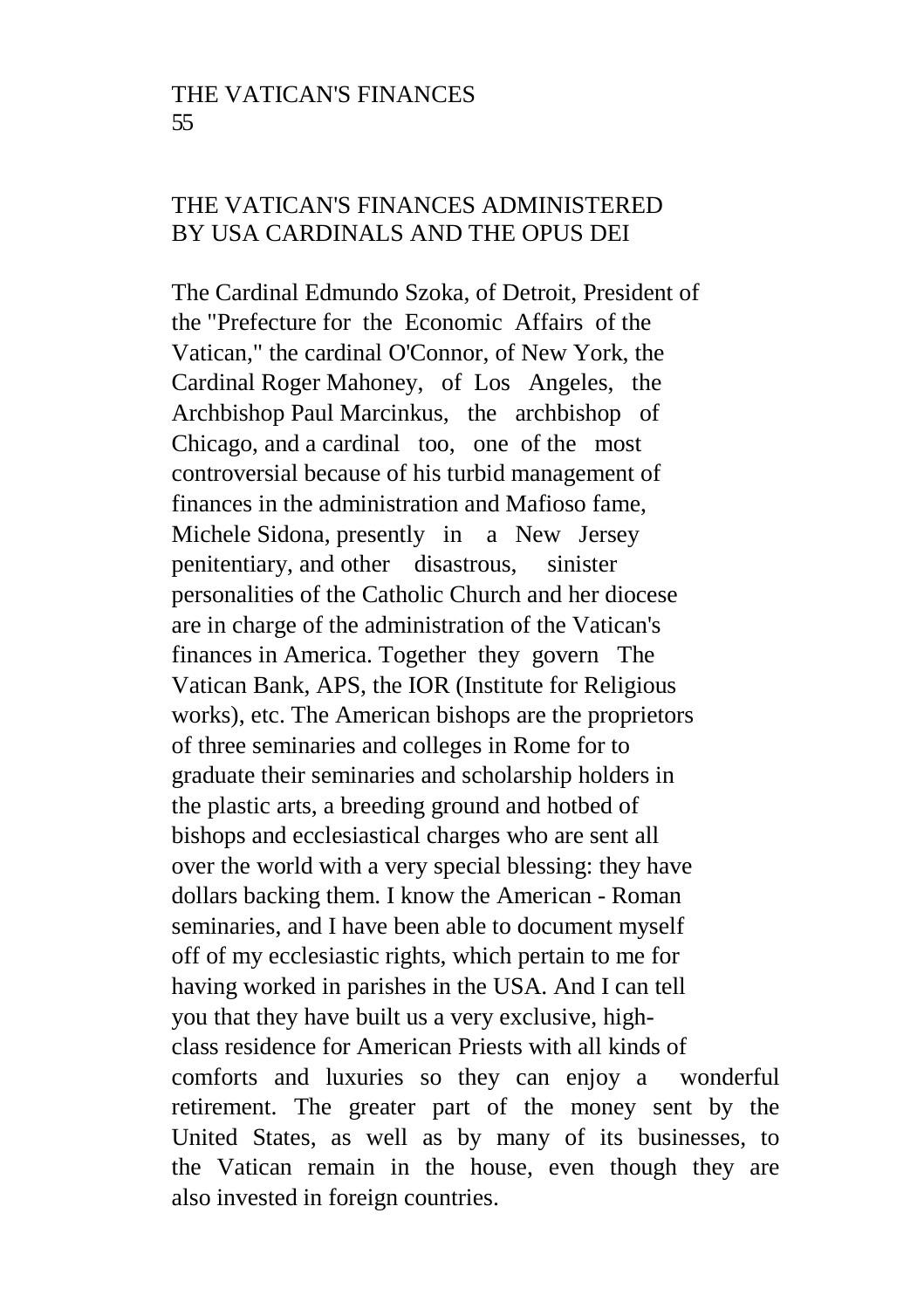Ever since the famous American Cardinal Spellman politicized Catholicism in the United States, and structured a pragmatic Catholic Church in the USA, a New Age Catholicism, as it is known here Christianity has been transformed into a National Catholicism and capitalism on a par with North American Nationalism. All we need now is for the images of the popes and cardinals to start appearing on our bill together with the national heroes of American Independence , and then change the faith from "In god we trust" to "In Mammon We Trust:" an Icon to the non Christian, materialistic Catholic Church. Let's not deceive ourselves any longer, my friends. We must get to know the facts of the economic compromises and power of this Polish pope with his polish nation, and of his millionaire compromises for enrichment; with his bankers investing in the purchase and sale of businesses; of the economic power that the American dollar carries today in the hands of the Vatican's bankers, who are become the mightiest economic power in the world. That's why we can explain to ourselves the arrogance, and haughtiness wherewith bishops, nuncios and other Catholic hierarchies speak to or treat the humble believer. In the United States programmatic Catholicism, that is to say, an institution that solely believes in that which is useful and practical, answers not to the Christian values of sanctity, spirituality, mysticism: values which teach us to respect God. American Catholicism's faith is in its dollars, and its parishes and bishopric's are but [financial] strongholds and mercantilist empires. I am a witness thereof, and I was so grieved by this materialistic and capitalistic Catholicism that I have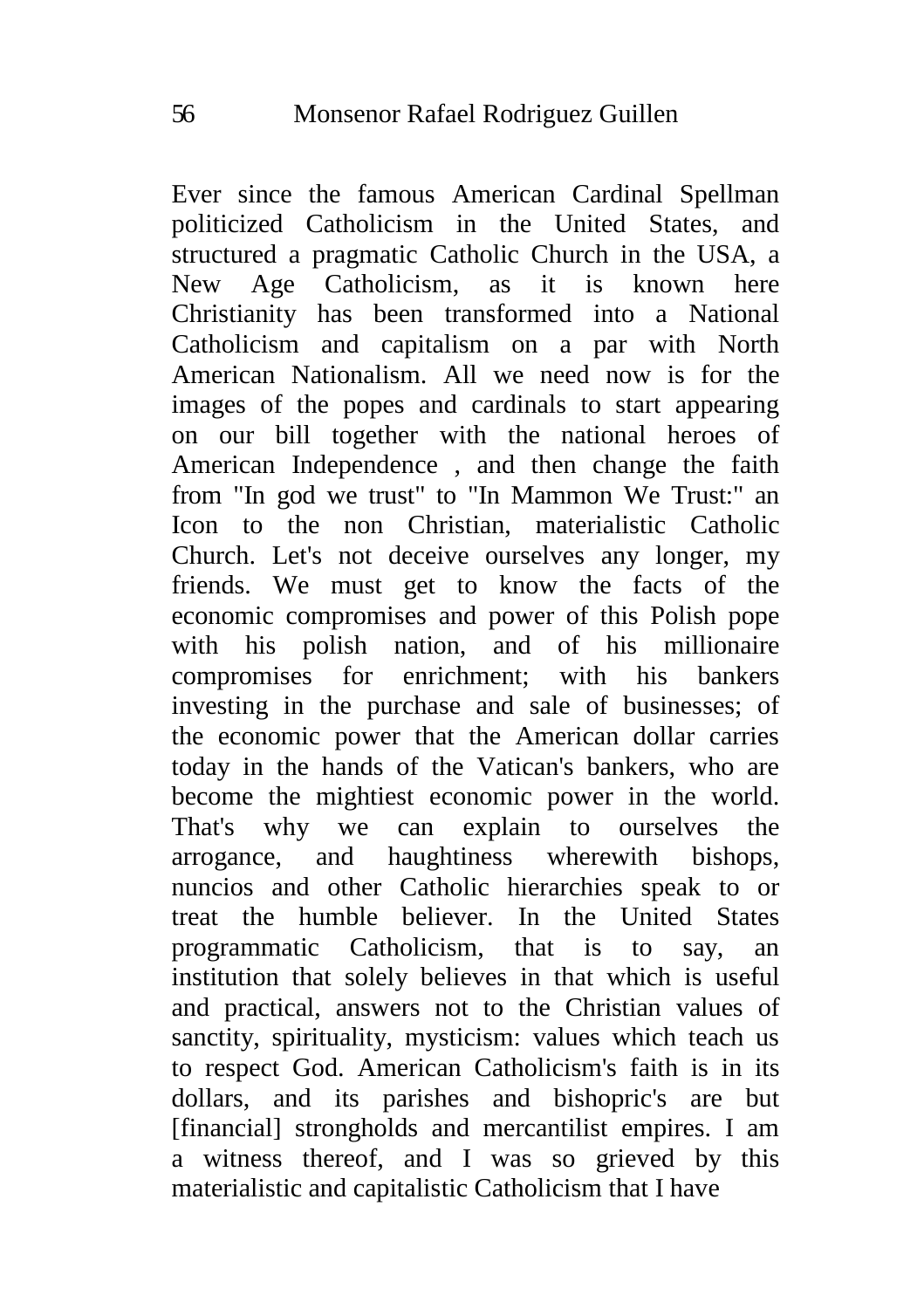written a book about this very subject on the diocese of San Diego. If you consult it, you will better comprehend the reason why the Vatican's finances are in the hands of, and are administered by, the Catholic hierarchy of the United States. After the second

Vatican council, the influence and power of Catholicism have come to be of such importance in all nations, that in only 20 years her loans, Roman legions of clerics and nuns, gringo bishops, archbishops and cardinals, have multiplied unbelievably. And it's the nuncios and bishops of Opus Dei, arriving today in Latin America with their international banking concerns, who very soon will finish supplanting the Jesuits, Dominicans, Claretians (a member of the Congregation of the Missionary Sons of the Immaculate Heart of Mary), etc, and seize the reins of the news media, universities and other educational

associations, as they did in Spain, imposing the Franco dictatorship and sacking the democracies when these refuse to accept the game of National Catholicism or persisted in trying to separate church and state. "A mighty gentleman is Don Money," proclaims a cordovan cleric named Luis de Gongora, and we can see Catholic-Protestant dollars being used by mainstream Christianity to its own enrichment, abandoning the teachings of our Lord Jesus Christ.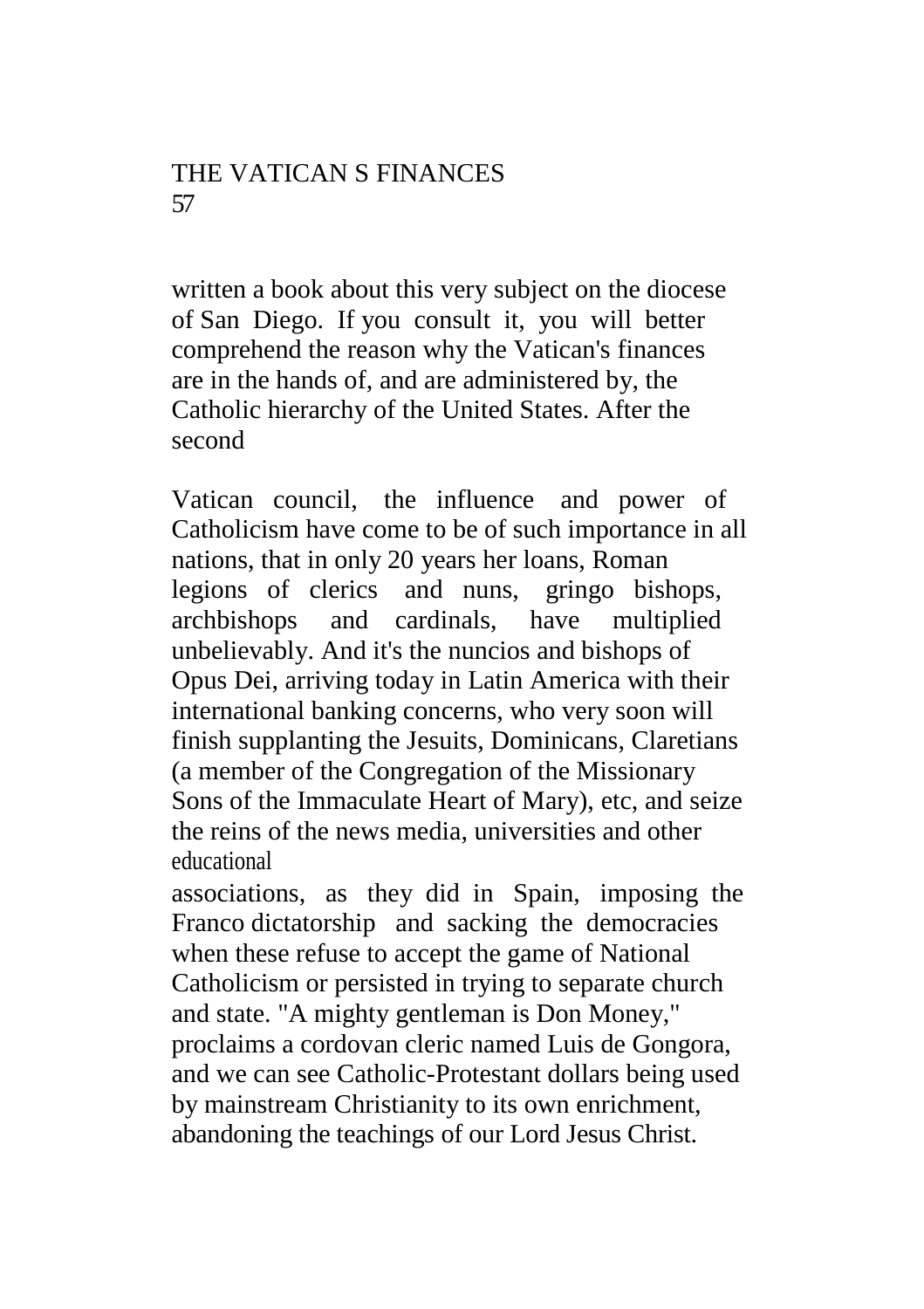# VATICAN FINANCES IN THE UNITED STATES

I would need to write a very voluminous book to describe the riches of the Vatican in every one of the States of North America. Since 1963, when I emigrated from Spain to be a missionary in Panama and Puerto Rico, I have 33 years as a Priest, monsignor and professor in the United States, in such a manner that I worked arduously to be able to receive, now that I am retired, my social security benefits and continue documenting myself concerning this vital chapter of how American dollars, together with the Vatican's Catholicism, have constructed the most battle-hardened economic fortification existing upon the face of the earth. We call all clearly see the powers of the American dollars in the world, and how it is what drives and governs today in the biggest business organizations of the world: and above all the spiritual businesses using the name of Christianity. It is a chapter of such ambivalence, and being a witness as I exercised my clerical functions in diverse states, I have went about annotating and documenting myself so I could write my experiences in site, that is to say, accumulating facts and figures of the development of Catholicism in America from World War II, with the coming of French, Irish and other European Catholics, to the present arrival of Latin Americans impoverished by their Catholic dictatorships.

I am a witness, and, I repeat, I will not to give you a gloomy vision just the whole truth. If you are a Catholic, I would love to recommend my book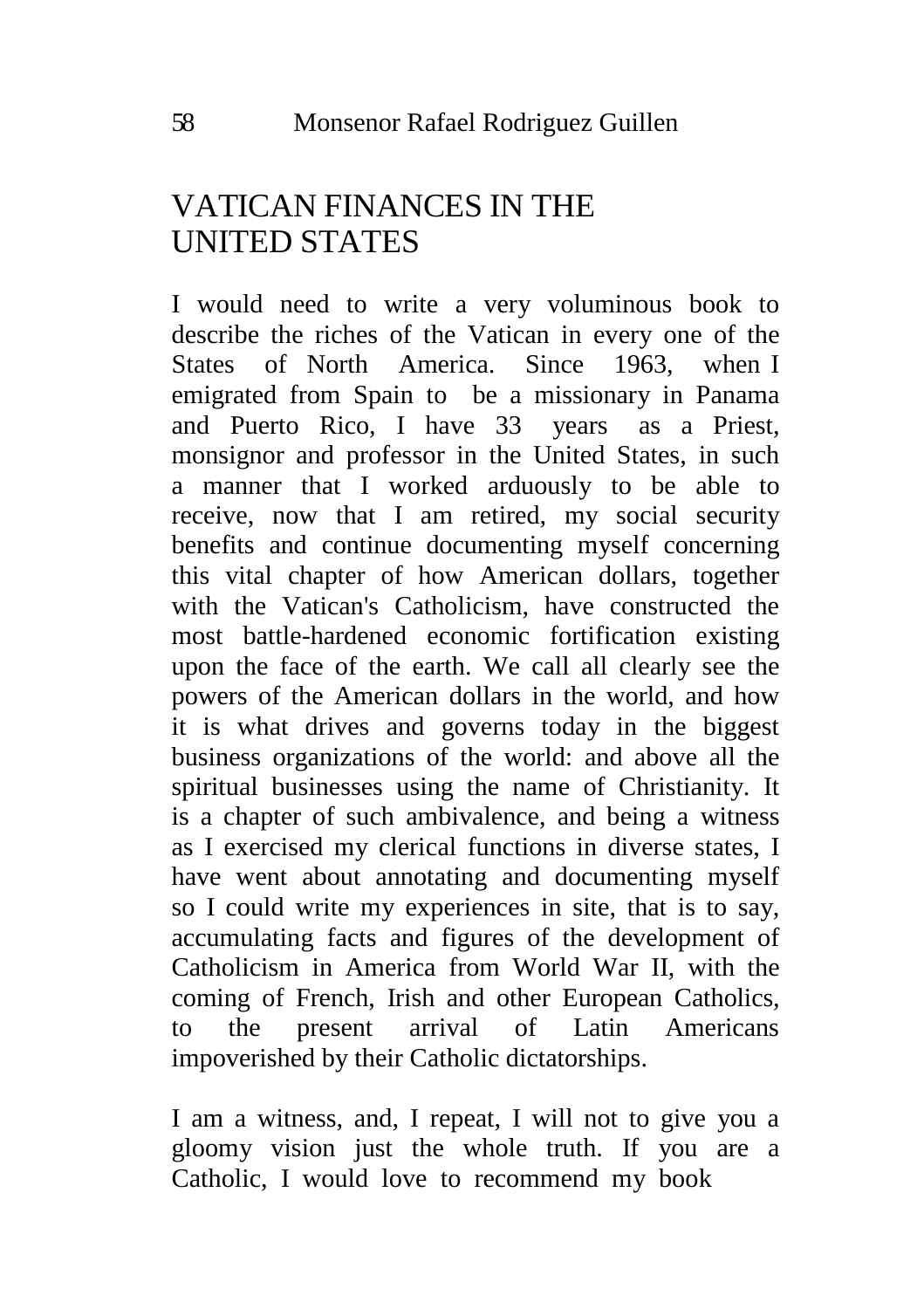"discrimination in the Diocese of San Diego in California," about Latin American priests' and believers' plight. They are my living experiences as I served the Mexican and Hispanic communities in this diocese and in the parish of Our Mrs. of Guadalupe and in others.

I prefer, faced with the monstrosity of Catholicism in North America, which hath taken over Universal Christianity together with her atomic bombs, and has changes democratic governments into totalitarian dictatorships, to expose who the real leader of democratic is today: That great city, over the kings of the earth Vatican city. That's the reason why, in just fifty years, the number of American Catholics has increased from 20 million to close to 100 million. It's not easy in my brief articles to mention every one of the businesses, civilians, governmental ecclesiastics, multinational enterprises with the most diverse acronyms and holy names, religious orders, etc. I prefer to recommend some of the best books published d on the subject, among them "The Vatican in World Politics," by Avro Manhattan. Chapter I (the Vatican in the Modern World), chapter III (The Vatican power), chapter XVIII (The Vatican and the United States), yeah, all XX chapters, really offer, offers us so much truth of what the Vatican really is, and not the falsehoods which we have been taught by Catholic writers, so we may see the other face of this false coin. Another of the books that also affirm my works concerning the Vatican's finances and pragmatic ecclesiastical organization, that is to say, an organization only interested in useful material values and politics, is Andrew M. Greeley's book "a Social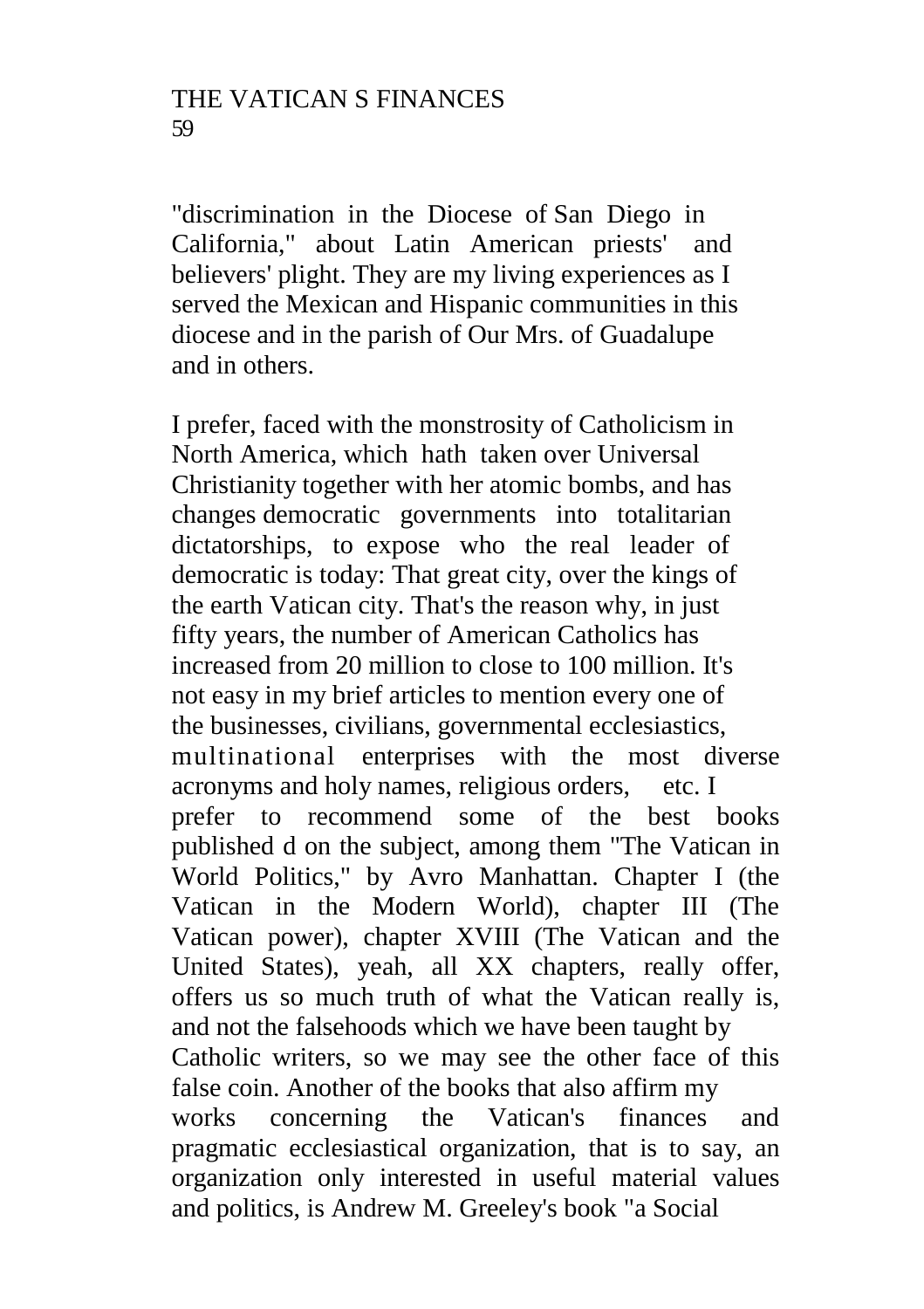Portrait called the American Catholic. We also have Bernard Cooke's "The Papacy and church in the United States."

To understand American National Catholicism and the Political State of the Vatican consult Rebecca Grumer's book "American Nationalism." That's when you will fully understand my articles about Vatican city in so decisive a material, where you will not more be able to deceive yourself about the Vatican's finances. And last, but not least, you can consult P. Jesuit Thomas Reese's book "Inside the Vatican," where in chapter VIII, dedicated to the Vatican's finances, he alerts us of the reality, accepted even by the Anglo Saxon church in the United States, that the Jesuits have university businesses in every state. In these very moments as I write, I am witnessing as a Franciscan nun on channel 35 TV negotiates with images and holy water of every kind for the Vatican. It only goes to show the point to which we are come: a nun of the religious Mendicant order of Saint Francis of Asssisi with a uniform of fine silk, an arrogant merchant offerings all kinds of religious objects at exorbitant prices. I was able to contemplate the same on Mexican television: Channels whereon people are fanaticized with miraculous appearances, signs and lying wonders, and papal indulgendes, images, etc, are endlessly and shamelessly sold.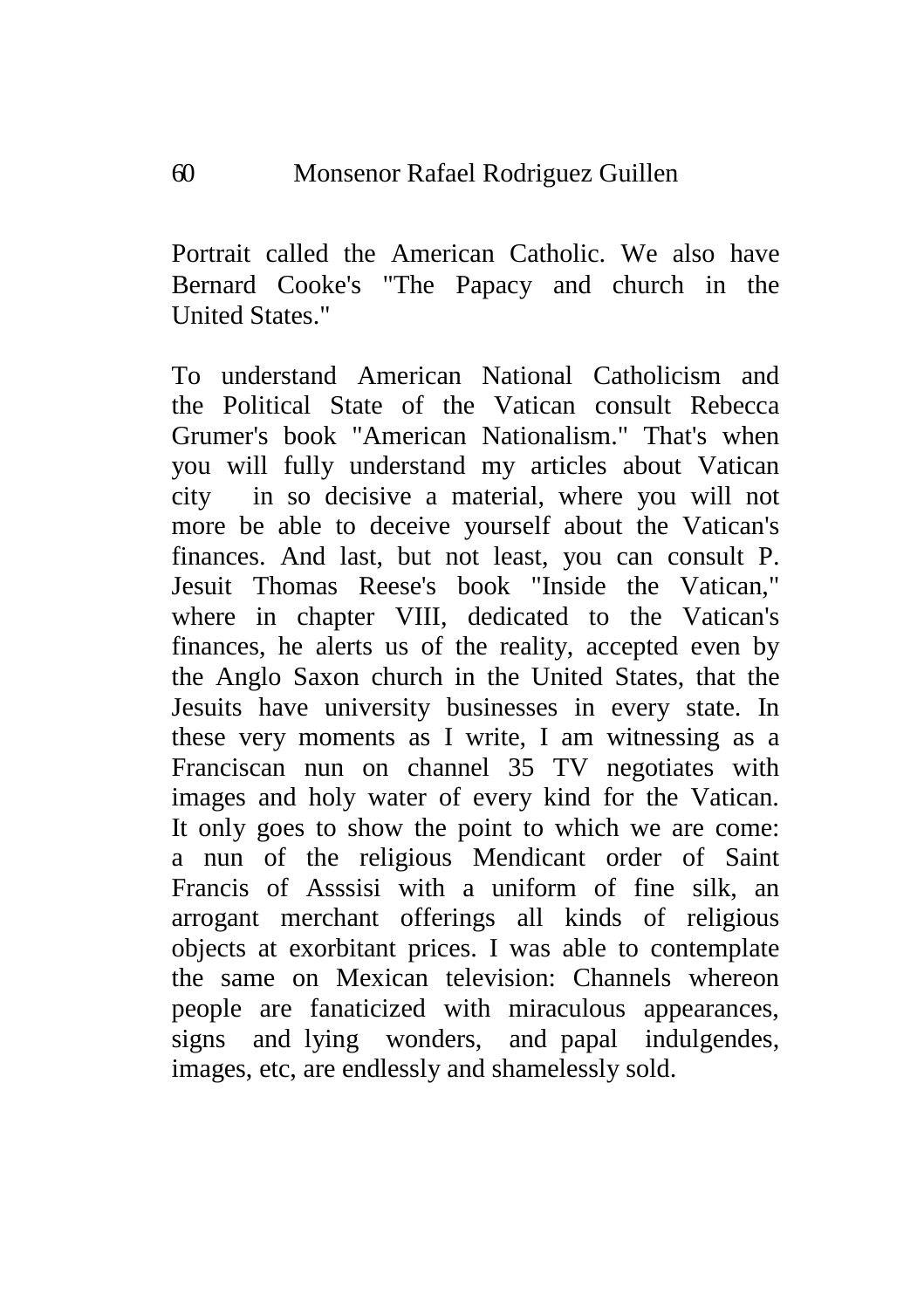# AMERICAN DOLLARS AND CATHOLIC FINANCES

The Vatican's finances, the same as all economies in Europe, had collapsed after the second world war. A spiritual and material desolation had sown whole nations in ruins, and almost all hope of recuperating the pre-war splendor of Europe's advanced infrastructure, courts, and of the churches, including reformed churches, was lost. But at the same time a new, democratic, superrich power had emerges in America ready and anxious to offer its compensatory finances to help the resurgence of Europe. This great power was the United States and its dollars. This great spiritual power was maintained and reinforced by millions of Catholic refugees who were aided by Catholic Charities, which in turn were dependencies of Rome. Thereby the Vatican's finances grew. As the Marshal plan was to reconstruct the nations materially, to the Vatican plan, taking advantage of her alliances with the American Government, was to reconstruct the Vatican's finances.

To fully understand this historic epoch and comprehend the Vatican's finances and formidable riches in these moments, much more in accordance with capitalist canons than with ecclesiastical canons, I recommend you read chapter 18 of Avro Manhattan's very well documented book about the Vatican, which he titles "The Vatican in World Politics." In page 362 (The Vatican and the United States) he documents some very critical moments for the finances of the Vatican, who, having almost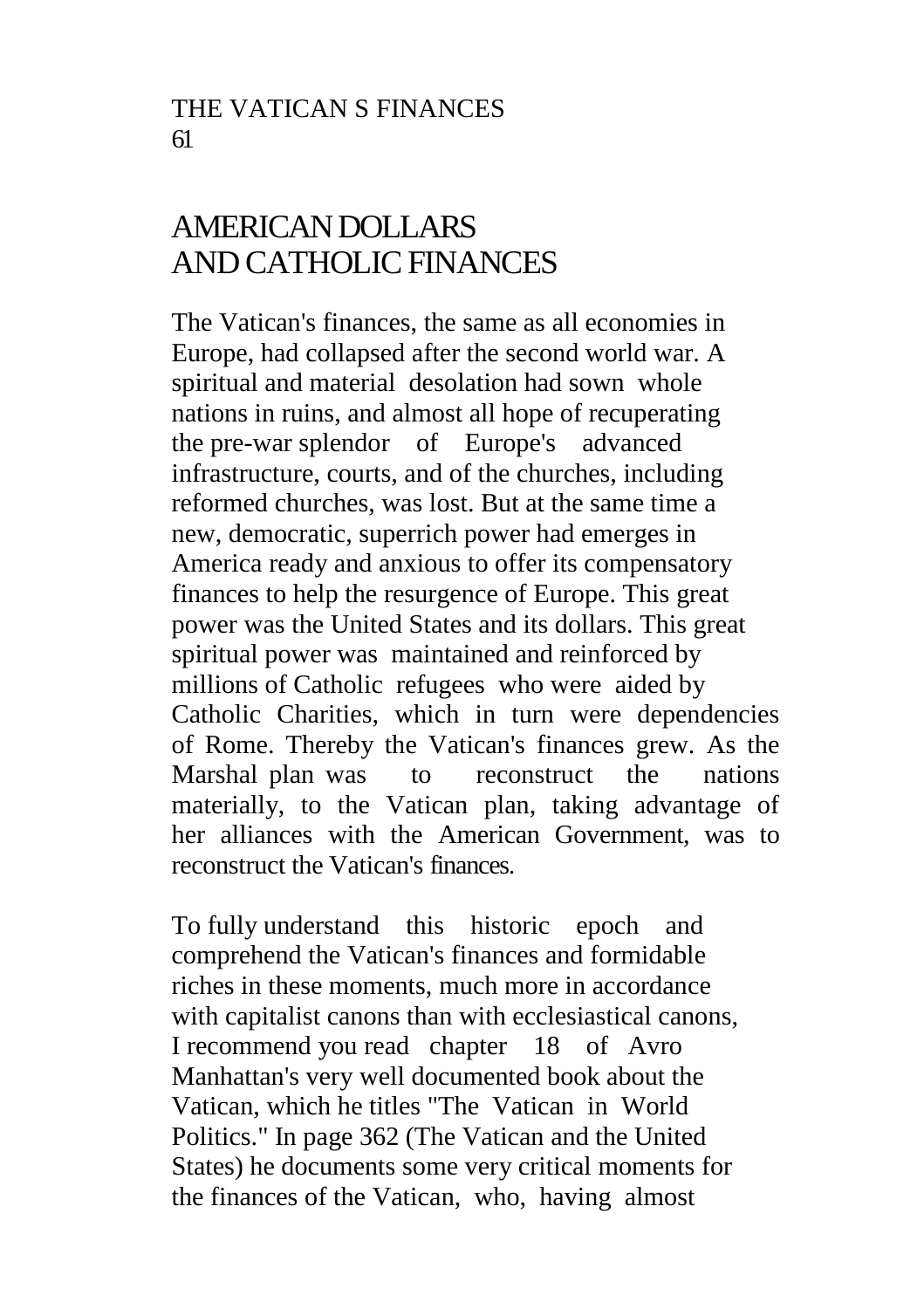disappeared during world War II, seeing that she was Hitler's biggest supporter, afterwards enriches herself twofold with American dollars, which she knew how to take full advantage of. Never mind that the American Irish-nationalist church no longer has anything of Christianity to it, which she only uses to exploit Catholics, seeing that her temples are but the best organized mercantilist business of the world and of the Golden State; where I've lived retired for years and dedicate my time to writing my memoirs and document myself in English concerning the reality of Christianity and Catholicism.

I am just a monsignor and priest who tried to reform the Capitalist Pragmatic Catholicism of the churches and convents in San Diego, where I now reside and can still exercise my functions as a priest. And beside being admonished for my firm but sincere articles in defenses of authentic Christianity, I am persecuted, slandered and defamed, above all for criticizing the sacrilegious, simoniacal finances of this mercantilist church that has changed her temples into commercial businesses where even the salvation of the soul is sold.

I have written a book about my living experiences in the Parish of Our. Mrs. of Guadalupe (our Lady of Guadalupe) in Chula Vista, San Diego and its dioceses and the millions of dollars charged for religious services. Her finances in dollars, since the Vatican united her forces to American Capitalism to destroy atheist communism, the only real anemia of Capitalism and the Vatican, have increased astronomically. Her gold reserves have increase some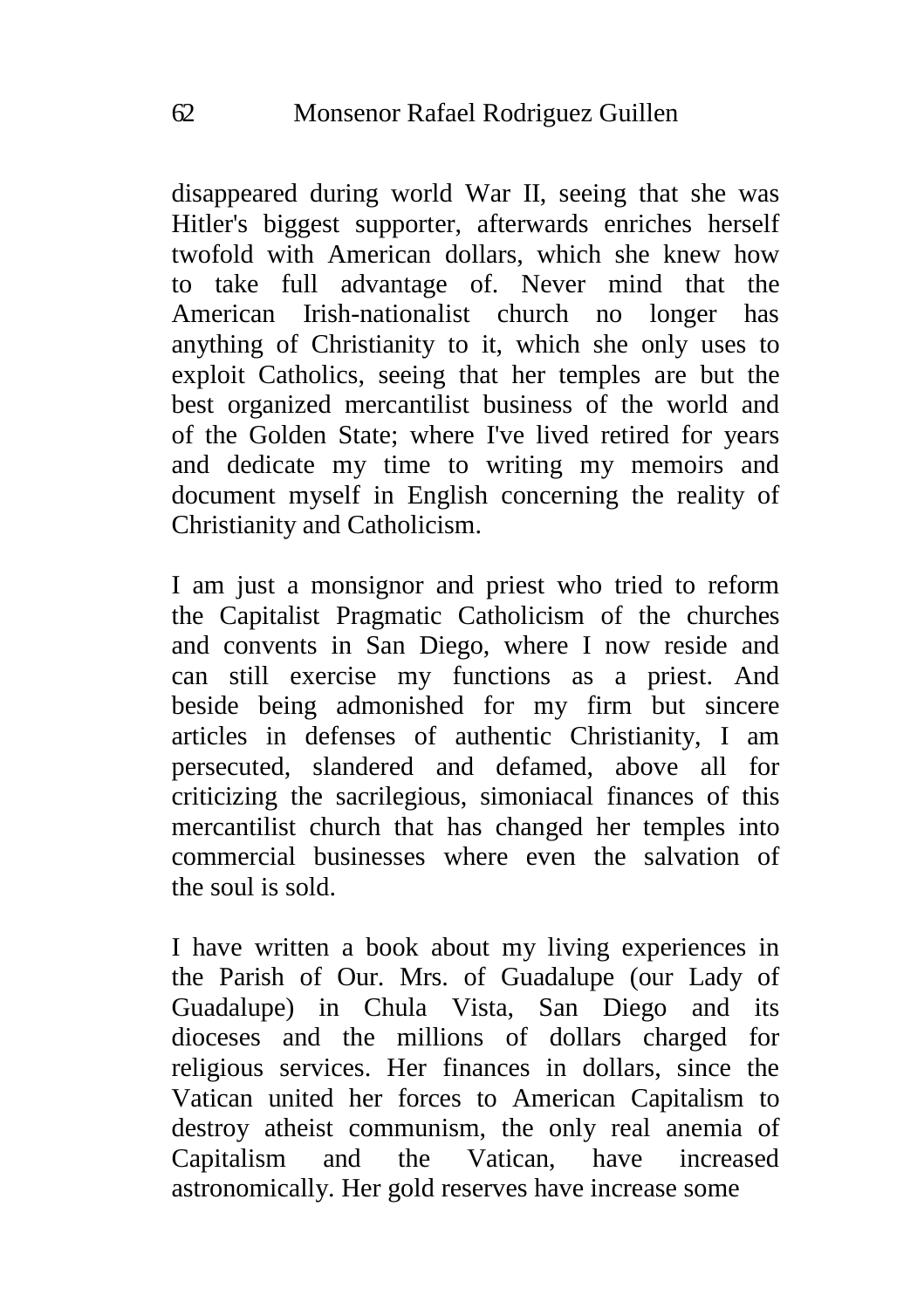### THE VATICAN S FINANCES 63

500%, and her reserves and constructions of churches and colleges surpass those of any other nation on earth, bar none. Catholicism has also entrenched itself very well even into the Protestant Spheres, because, being capitalists, "evangelical poverty just won't do," as they very well say in Mexico.

My Tridentate education and Christian doctrines, after the second Vatican council, also won't do (says John XXIII), and I have to understand that one thing is Christianity, and another Catholicism. Christ and his Holy Christian Church is one thing, and another is the Capitalist, Merchant-traveler pope selling some Catholic products of a church that has almost completely separated herself from the spiritual values of Christian in America: The church that now dominates the whole world with her wealth.

The Vatican's finances can now be fully known in this day by inducting a sincere, independent audit of the dollars which all Archbishops, bishops, convents, dioceses, parishes, publications, and Catholic church activities send to Rome early to increase the contribution of Saint Peter (Peter's Pence?). Whenever I attempted to do one in the dioceses of San Diego and in my parish, I was denied permission: for to the Vatican, only God himself can ask an account and demand his rights.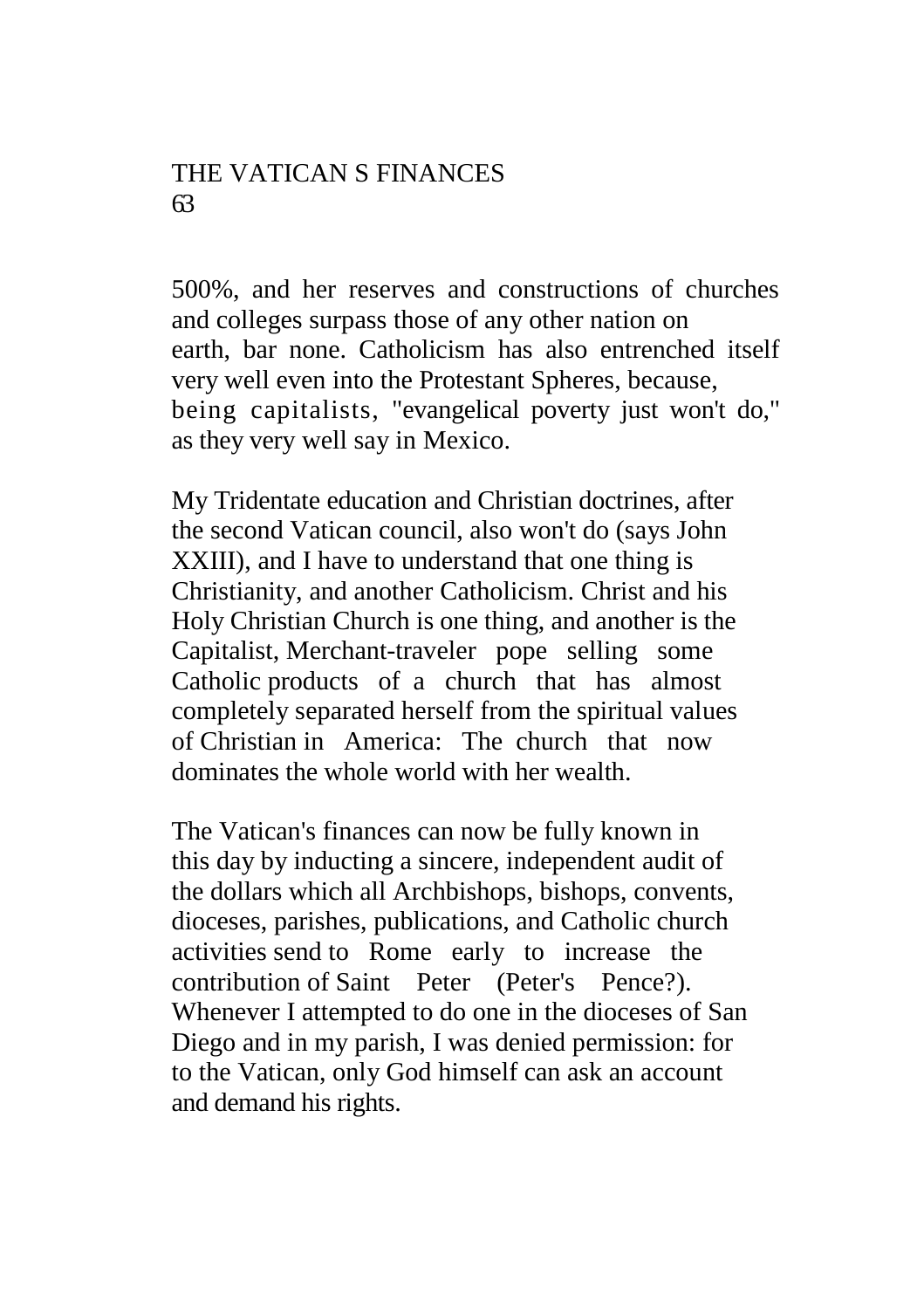### POPE LEON X TAXA CAMARAE

One of the most clearly documented points<br>demonstrating the Vatican's simoniacal financial demonstrating the Vatican's simoniacal financial corruption is her tariffs, which are exacted of Catholics and whomever else is able to pay the pontiff a few good Libra's (pounds) for the purchase of indulgences, ecclesiastic pardons, offices, emoluments, or for the forgiveness (absolution) of sins. In the transcription I am doing of the infamous papal edict, we shall see that there is no sin or crime however serious, perverted, or bloody it may be which could not be absolved for money.

We will see how Pope Leon X declared heaven open to all clerics or laypersons, frauds, creditors, baby rapists, child killers, murderers, serial killers, sodomites, assassins, abortionists, etc, who were generous to the papal coffers. Nothing else mattered. Their fines and salaries compensated their crimes, and they were forgiven. Herein are the thirty and five (35) papal articles which I copied from J. Dacio's book (pg. 155), which is a history of the most brilliant and perhaps most dangerous and corrupt pontificate in the history of the Catholic Church: one of the books having the seal IMPRIMATUR, that is to say, Print Without Censorship.

Article 1. The ecclesiastic (i.e. priest) who incurs carnal sin, whether with nuns, cousins, nieces, or his goddaughters, or any other woman, shall be absolved by the payment of 67 Libra's, twelve sueldos. (money) Article 2. If the ecclesiastic incurs more than the sin of fornication, he can still be absolved from the sin against nature or of sodomy by paying 219 Libras,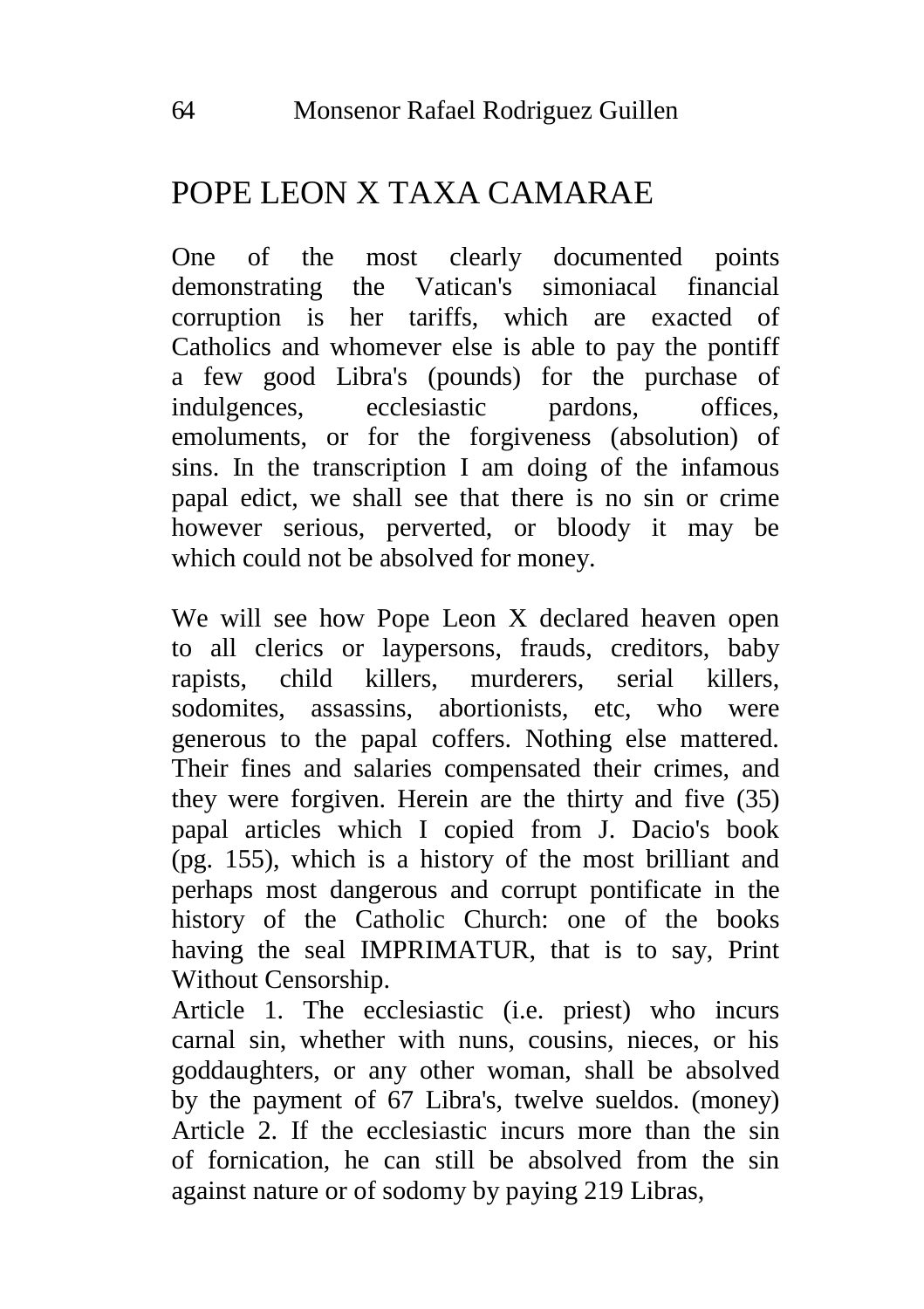15 sueldos. (money)

But if he only have committed a sin against nature with a child or a beast, and not with a woman, he shall pay 131 Libras.

Article 3. The priest who deflowers a virgin shall pay 2 pounds, 8 sueldos.

Article 4. The religious nun who wants to reach the dignity of abbess, after having given herself to one or more men, simultaneously or successively, within or without her convent, shall pay 131 Libra's, 15 sueldos. Article 5. Priests who live in concubine with their relatives shall pay 76 Libra's, 1 sueldo.

Article 6. For every sin of lust committed by a layperson, absolution will cost 27 Libra's and 1 sueldo. For incest he shall add 4 libras for his conscience.

Article 7. The adulterous woman who asks for absolution, to be free of all process and to have ample papal dispensation, to continue her illicit relationships, shall pay the pope 87 libras, 3 sueldos. Likewise the husband shall pay an equal sum: if he have committed incest with his kids, he shall add 6 Libras for his onscience.

Article 8. Absolution and the security of not being prosecuted for a predatory crime, robbery or arson, shall cost the guilty 131 libras, 7 sueldos. Article 9. Absolution for the simple assassination (or murder) committed against a layperson, is fixed at 15 libras, 4 seldom and three (3) monies. Article 10. If the murder have caused the death of two or more men in the same day (i.e. a mass murder), he shall pay as if he had only killed one man.

Article 11. The husband who mistreats his wife shall pay the chancellers's boxes 3 Libra's, 4 sueldos. If he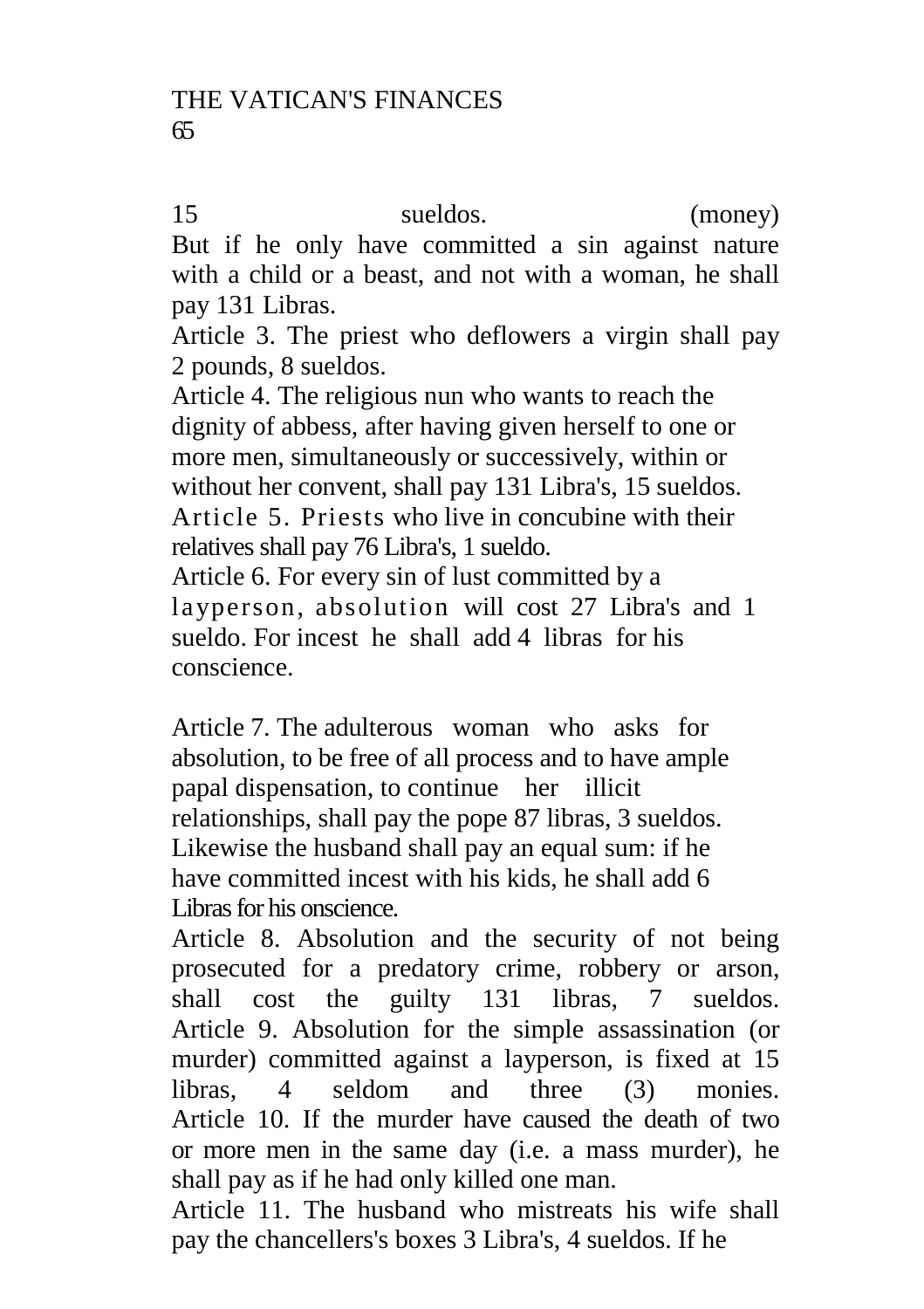kills her, he shall pay 17 Libra's, 15 sueldos. And if he have killed her, in order to marry another, he shall pay 32 Libra's, 9 sueldos, apart. And they that helped the husband commit

the crime shall be absolved by the payment of two (2) Libra's a head.

Article 12. He who drowns his son shall pay 17 Libra's more than he would for killing a stranger. And if the father and mother kill him with mutual consent they shall pay 27 Libra's, 1 sueldo for absolution. Article 13. The mother who destroys (i.e. kills) her own son while carrying him in her womb, and the father who have contributed to the perpetration of the crime (i.e. infanticide), shall both pay 17 libras, 15 sueldos. And he who facilitates the abortion of a baby who is not his son shall pay 1 libra less.

Article 14. For the murder of a brother or sister, mother or father, a person shall pay 17 libras, 5 sueldos.

Article 15. Whosoever kill a bishop or prelate of superior rank shall pay 131 Libra's, 105 sueldos. Article 16. If the killer have murdered many priests on various occasions, he shall pay 137 libras, 6 sueldos for the first murder, and half for the following. Article 17. The bishop or abbot who commits

homicide by ambush (or laying in wait), by accident or on purpose (by necessity), shall pay 179 Libra's or 14 sueldos for absolution.

Article 18. He who by anticipation (i.e. by premeditation ) wants to buy absolution for any accidental homicide which he may commit in the future shall pay 168 Libra's, 15 sueldos.

Article 19. The heretic who converts (i.e. is forced to accept Catholicism) shall pay 269 Libra's for his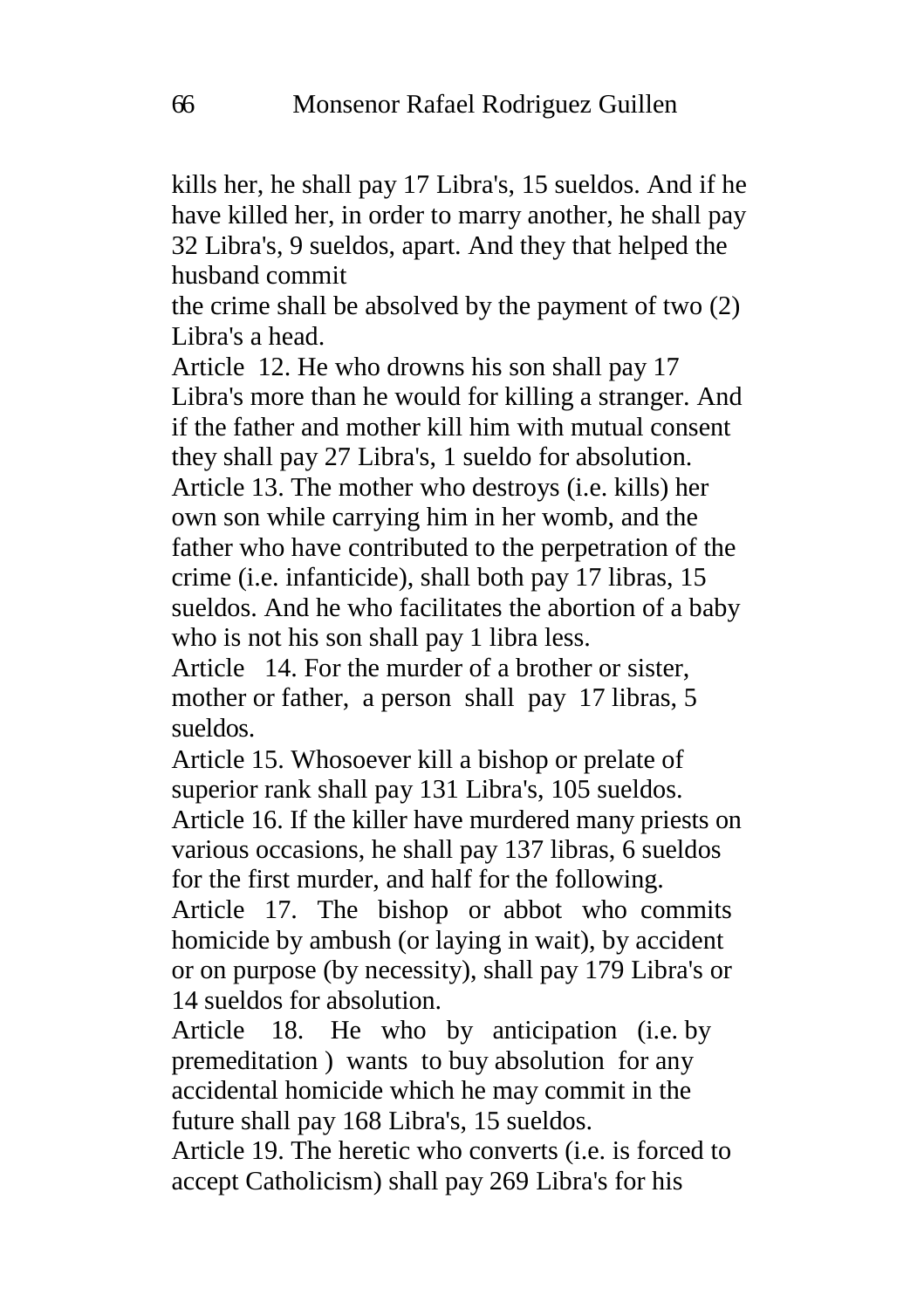#### THE VATICAN'S FINANCES 67

absolution. The son of the heretic who has been burnt or strangled or executed in any other way, shape, or form, cannot rehabilitate himself except by the payment of 218 Libra's, 16 sueldos. 6 dineros (money), and his debt shall be forgiven him. Article 20. The ecclesiastic that, not being able to pay his debts, wants to avoid being processed by his creditors, must deliver 17 Libra's, 8 sueldos, and 6 dineros to the Pontiff, and his debt shall be forgiven him.

Article 21. The license to set up sales stands of various kinds, the portal of the Church, shall be conceded through the payment of 45 Libra's, 19 sueldos, 3 dineros.

Article 22. The offence of contraband and/or fraud of the rights of the prince shall cost 87 Libra's, 3 dineros. Article 23. The city that wants to obtain licenses for her inhabitants and priests, friars, or nuns to eat meat or lacticinios (?) during times of prohibition shall pay 781 libras, 10 sueldos.

Article 24. The monastery which may want to change or alter rules and live with less abstinence than that is prescribed shall pay 146 libras, 5 sueldos.

Article 25. The friat who for his own best interest or taste wants to live his life in a hermitage with a woman shall deliver 45 Libra's, 19 sueldos to the papal treasury.

I don't have the space to continue enumerating the whole thirty-five articles, all of them for the enrichment of the Vatican, and which demonstrate the rampant corruption practiced to extract money of the people. Among the thirty-five invented commandments is the sacrament of confession and absolution in the confessional, from which the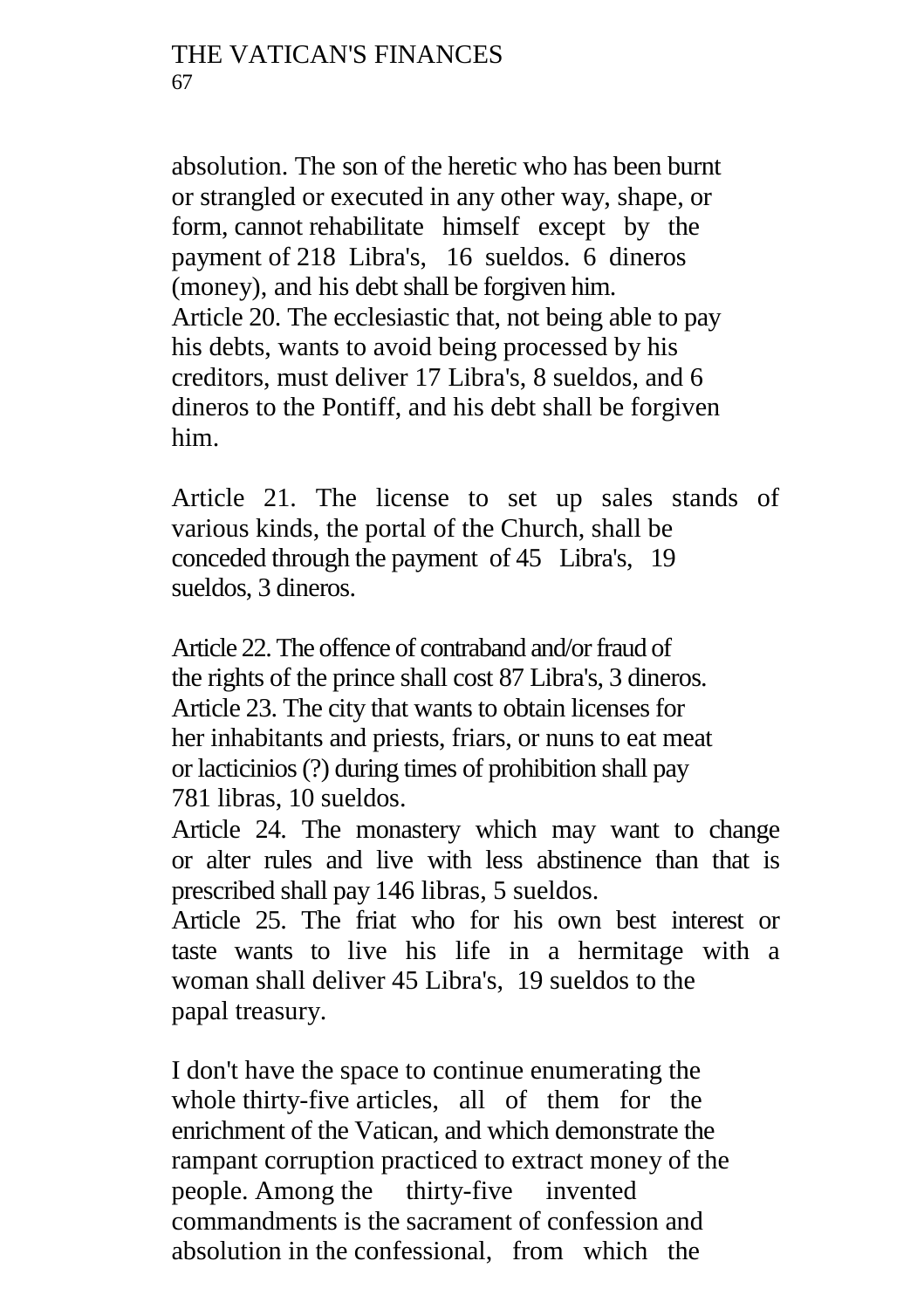Catholic Church extracts the most money. Moreover there are many other sins reserved which only the pope or bishops can forgive, obviously through a sum of money that is kept secret, and concerning which I, as a priest and confessor, because of professional ethics, who knows, should silence. The simple Catholic is unaware of where the Vatican's riches have come from for almost two millenniums. He doesn't remember (through history) that since the fourth century the Christian Church is already converted into an official Catholic Church by the Emperor Constantine, or the resulting civil taxes and simoniacal Taxa ( quote ), for the judicial power was in her hands thereafter. The Inquisition, the Dominicans, Jeronimos, etc, were the judges and gods of the people ... And the popes their monarchs. The excommunication canons of the Holy office and the Sacred Roman Rota are still maintained unto this day in Catholic dioceses to charge and absolve.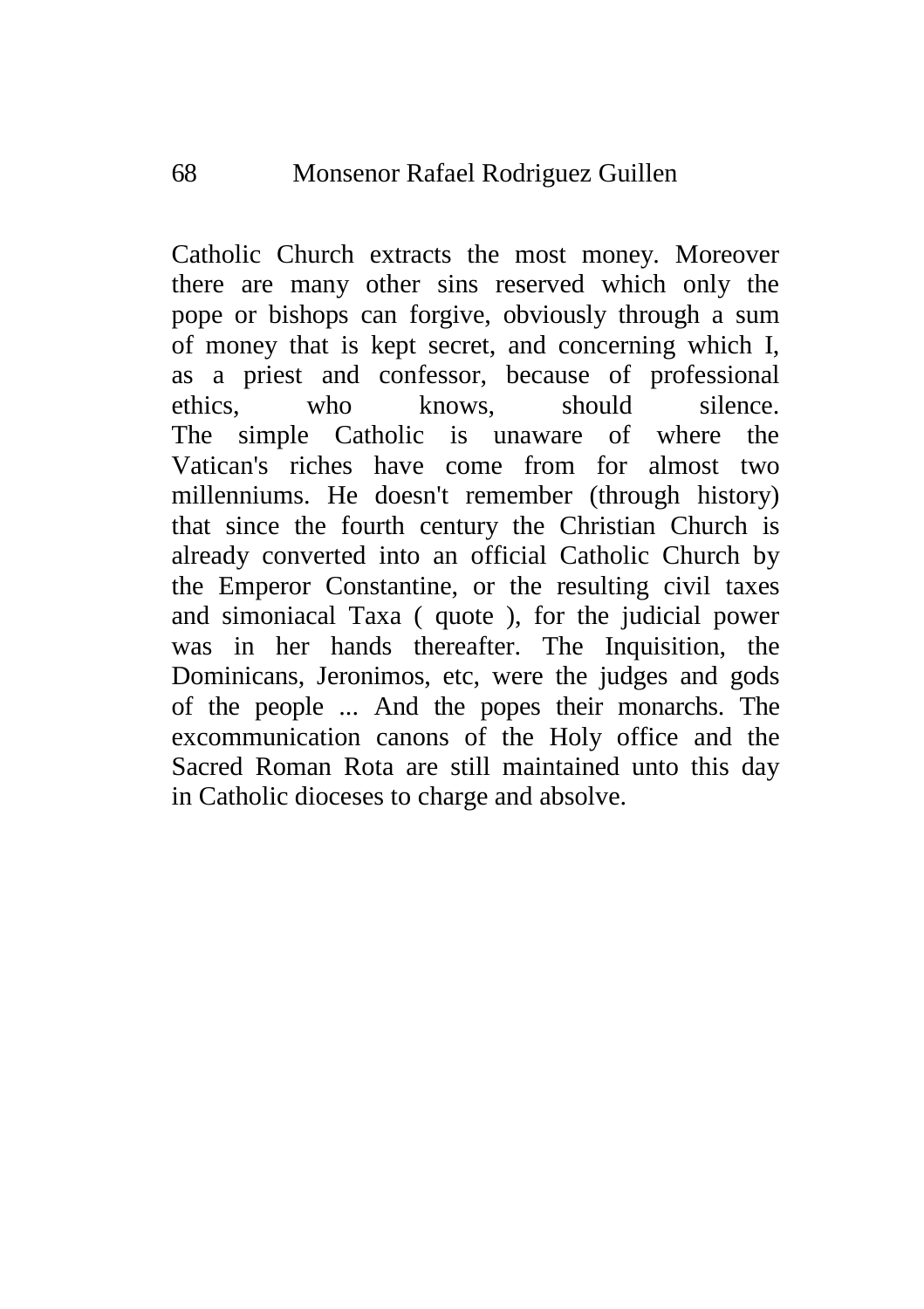# THE OFFERINGS AND ALMS IN THE CATHOLIC CHURCHES

The economic soundness of the Vatican's finances consists primordial of the millions of dollars, pesetas, pesos, marks, liras and all the other kinds of coins which she receives daily from the collection boxes she installs in all altars, masses, and streets where Catholic activities as raffles, bingo games, dances, Patron Saints' days, peregrinations, offerings, bequests and the sale of religious articles and indulgences, etc, are carried out. As a Monsignor and parish economist, I am a personal witness of the substantial sums administered daily, weekly, monthly, which came in my hands from the offerings and alms I gathered both within and without her satan temples, and in the name of a poor Christ, to defray her cult and traditional ceremonies. But where the business (or racket) of offerings is best organized is in the parishes, dioceses, convents, colleges, cathedrals and universities of the United States. I have gathered many details and facts thereof, and have published a book about the finances of parish Ntra. Sra. de Guadalupe (Our Lady Mary) and in the Diocese of San Diego, California, where I now reside retired and write my memoirs as a Monsignor-witness and priest in clerical functions.

You may think I am exaggerating, and perhaps because you have never suspected your priests and bishops of any foul play, you may not understand my articles or experiences. But in my book I prove with scientific documentation the millions of dollars administered by the dioceses, and the thousands of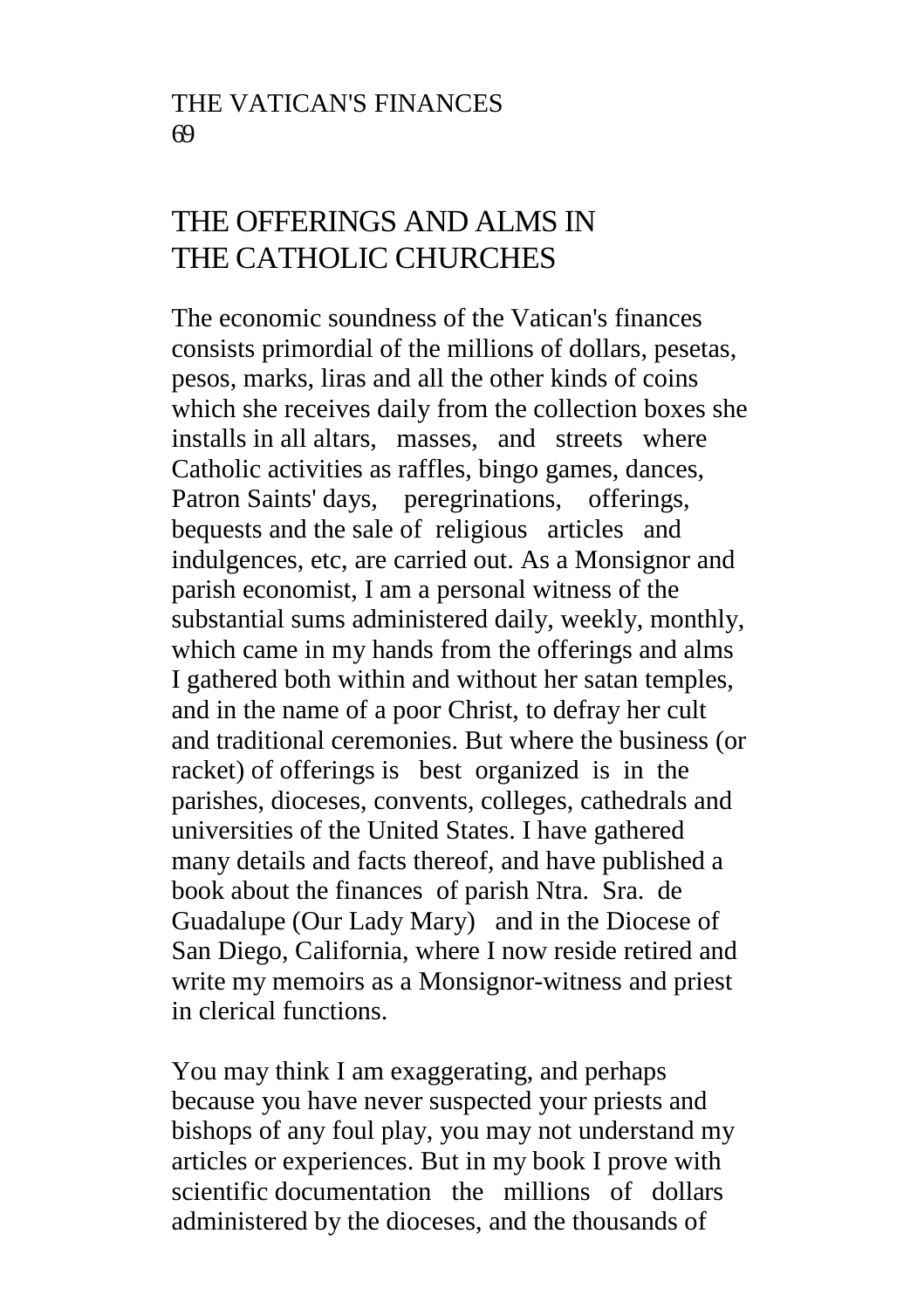dollars received monthly in the parish where I have my licenses. These millions, as those of all other dioceses of the United States, yeah, all this money have made the American bishops and their hierarchies, who administer her finances, and various cardinals and bankers of the Vatican, gringo prelates (and) aristocrats of the Nationalist Irish church.

In both the Vatican and in the other dioceses patronized by the Catholic capitalism of the United States, I have been able to observe the purchasing power of the Catholic dollar on a par with the Civil dollar.

In Mexico, in regards to alms and offerings, I was a witness of the fountain of a lot money collected in the masses of the cathedrals, parishes, convents and their multiform lucrative activities. Alms and their dispute by the abbot and the Archbishop have been dealt with by impartial journalists, and you yourself can know it by reading chapter IV of the book "The Guadalupan Myth," written by INEHID (Instituto de Estudios Historicos Doctrinales (Institute of Doctrinal and Historical Studies, 1997). It is resumed by recognized journalists. In an interview with the magazine "Proceso," Abbat Schulenburg, speaking of the basilica's income, says: "In the month of October, November, and December, income is [around] a thousand million dollars monthly, and about onw thousand two hundred million; in other months it's about \$500 million.

Only the Vatican touches this money, and naturally her abbot. Herein the cause of the fight for alms. I recommend you read pages 80-82, where "Impact"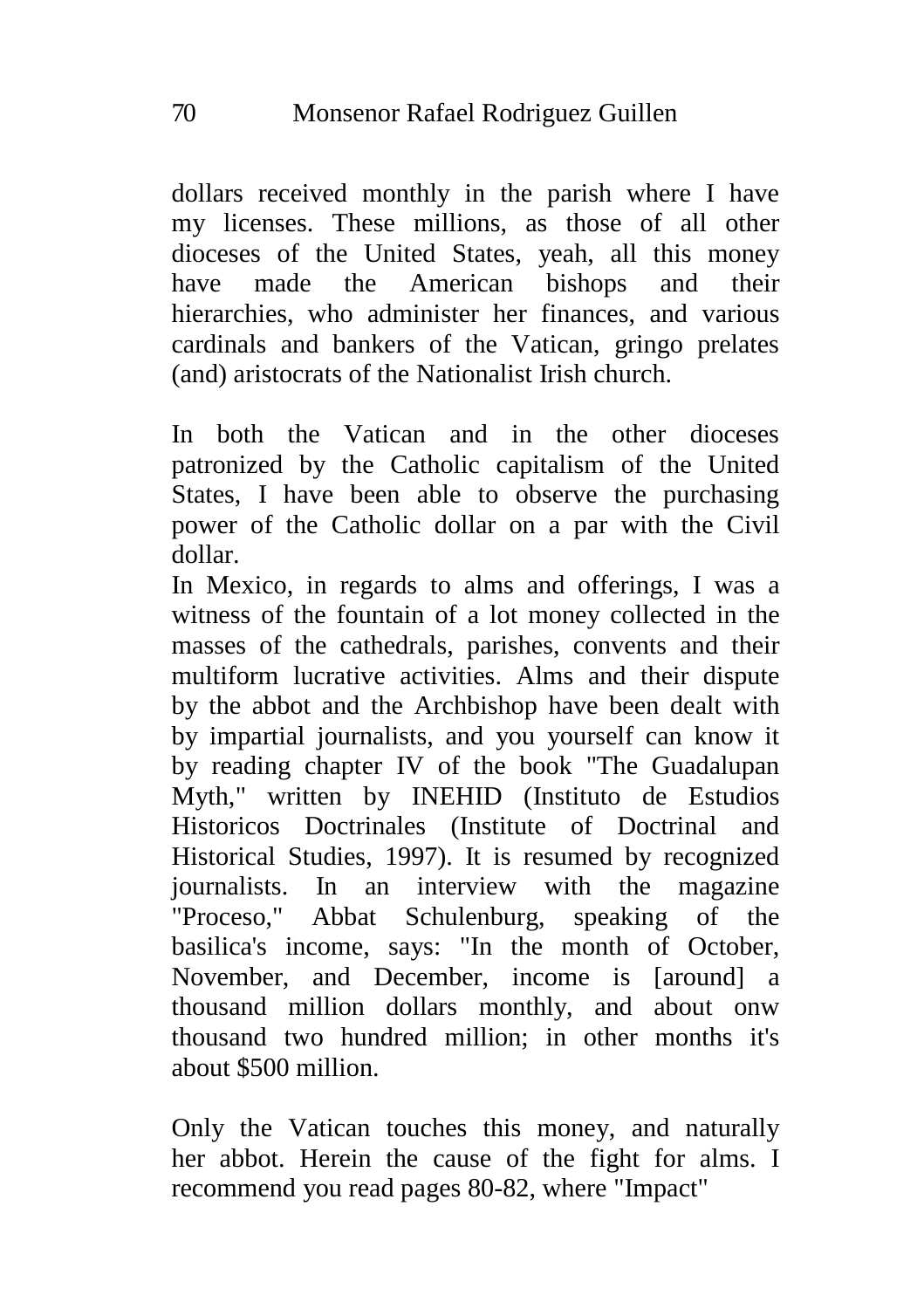### THE VATICAN'S FINANCES 71

and "Process" magazines are cited. The income of masses, donations, the sale of images, crypt vaults and diverse kinds of merchandize is investigated thereby, and the magazine Impact (pg. 27, N2414, June 14, 1996), calculates an income of \$850,000 monthly.

In my opinion the real or total income runs more like at over \$7 to \$10 million dollars monthly which would come to approximately \$100 million a year. Journalist Eduardo Aruizu writes in Impact: "In the basilica's basement are found powerful money calculators which work overtime on weekends and need greater vigilance.

Is this Christianity or mercantilism? There can't be a better organized business or financial institution on earth, when so much solid capital in currency pour into her bank accounts and bank branches through the whole world daily from every nation under the sun, and where there are hundreds of bisilicas, saints and virgins with the same peculiarities of the Basilicas of Guadalupe, lourdes, Fatima, Loreto, El Pillar because of certain false apparitions, which enrich the Vatican.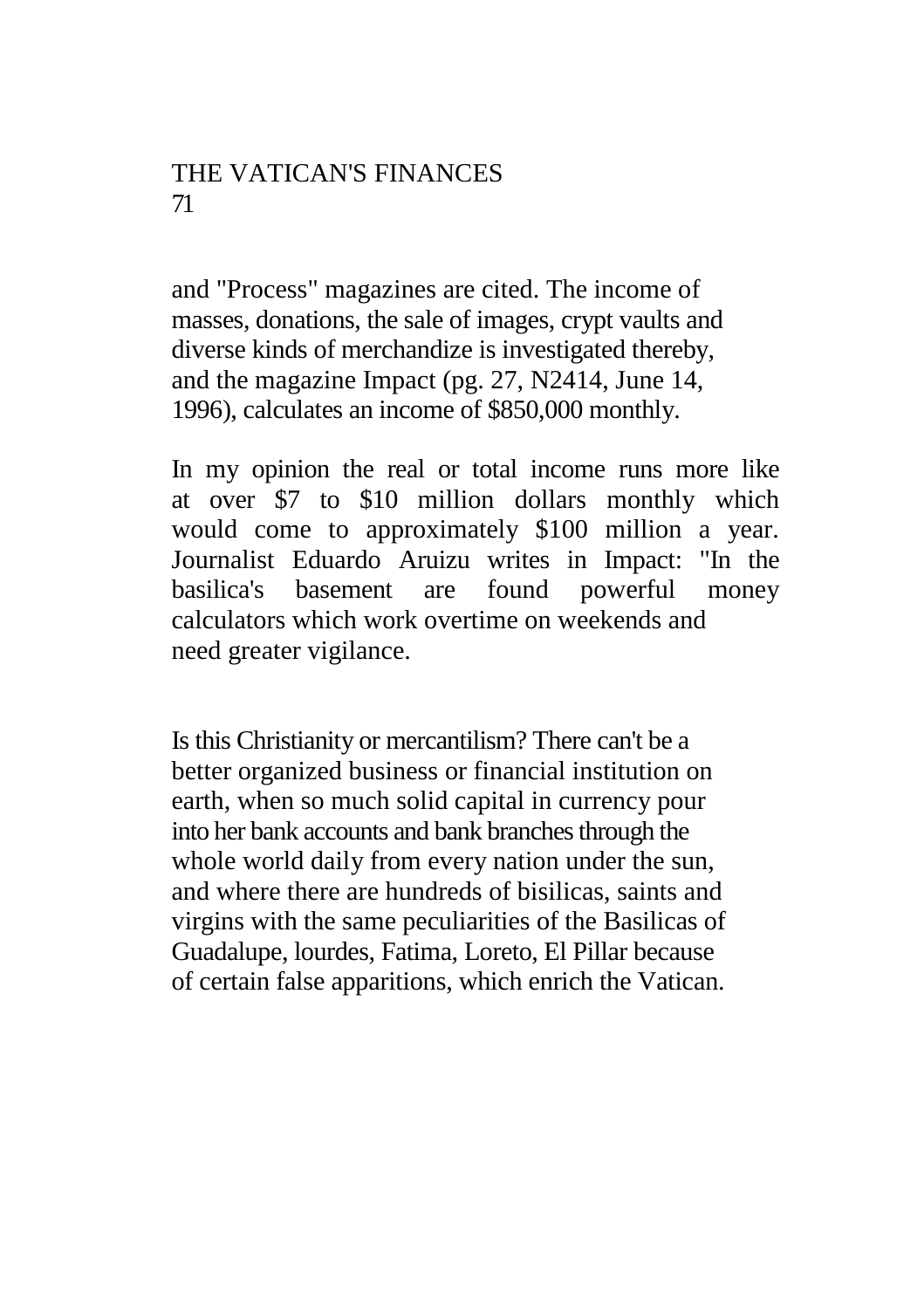### $SIMONY· A$  FOUNTAIN OF REVENUE.

The biggest source if income that the Vatican has been receiving since the 4th century, when she was changed into a state established Catholic Church and lost her charisma as a Christ and bible centered Christian Church, is by means of the taxes or impositions which are charged for religious services. Just as the political state, quotas are imposed, and every family will be required to pay according to its properties not only a tithe, but also for the sacrament it received. A substantial portion thereof will be sent to the Vatican through her dioceses and monasteries. Can you calculate the "TRILLIONS" in money that engrossed the Vatican's coffers over the centuries? Can you now understand why so much pagan luxury, splendor and pomp of the popes and cardinals? Or their arrogant sacerdotal vestments, estates, magnificent basilicas, Gothic Cathedrals, etc? if you go over the almost 1700 year history of the Vatican, and her riches during the Renaissance, you shall be able to understand that her wealth comes from Simony sales, that is to say, from the sale of indulgences, suffrages and masses for the dead, Gregorian masses, bulls, canonization's, papal certificates, privileges to the nobility, purchased ecclesiastical appointments, etc. I have not the space to continue enumerating the articles of her Simonny sales, which, in the name of the poor Christ, and with all audacity and armed force, the Vatican exacts from poor, ignorant, but sincere Catholics from the embezzlement he suffers. One of my biggest struggles and Christian exigencies against the bishops whom I have been appoint to serve has been in relation to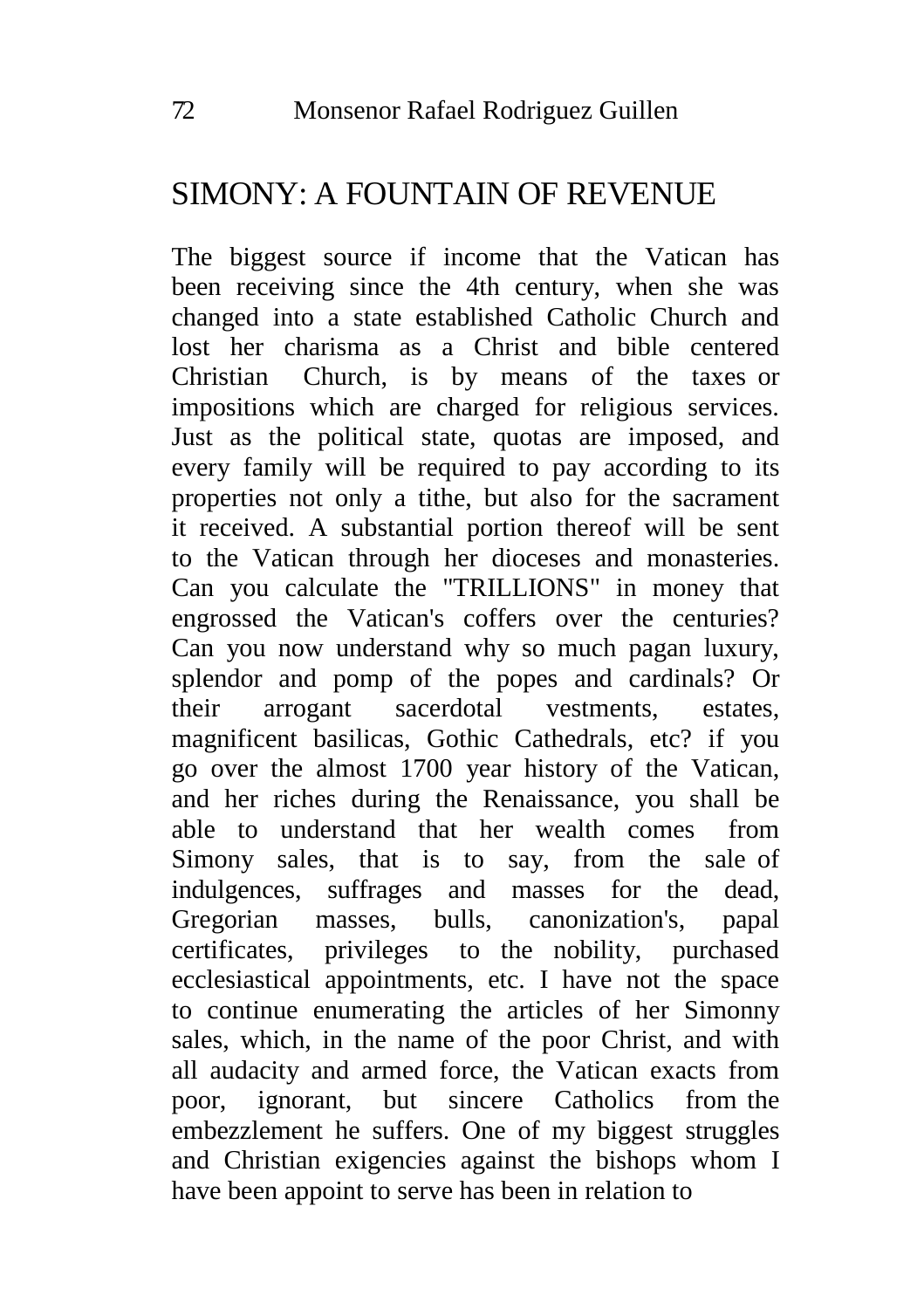correcting these simony abuses, or the sale of religious services. Jesus said "....freely you have received, freely give." (Matthew 10:8), and we see how the sin of simony is punished in Christianity. Notwithstanding this biblical fact, I was removed from my pastoral duties for my criticisms and refusal to charge anything for services my conscience also bearing me witness. I was able to clearly understand why the Catholic Church and her leader the Vatican couldn't be a Christian Church, but rather is a Mercantilist institution, a multinational enterprise usurping the name of the Christian Church. The Vatican's simony business is so perfectly organized, and the multibillionaire enterprise of National Catholicism is found to be so rich and powerful, that if you have a little time, and some figures yourself if you can count that high. There are a billion so-called Catholic believers from the ten thousand dioceses, prelatures, collegiate, etc; and every member thereof had to pay for his baptism (and at an early age-so he wouldn't repent), confirmation, matrimony, sacerdotal order extreme unction, etc. In penitence he is to pay the confessor's fine, and if he be rich, some land or money, so the Papa or bishop will forgive the sin. I lie not" It's all established in the canons. I, as a confessor and priest, had to know the penitence to be imposed upon the sinner and, according to the sacerdotal profession's code of silence, I was to be quiet. But my God! What corruption and thievery in the history of this INVENTED sacrament's administration! He who leaves the most money to the Vatican for even the moribund must pay for his indulgences to get out of Purgatory, another unbiblical INVENTION of the Harlot Church. Being a Monsignor and priest in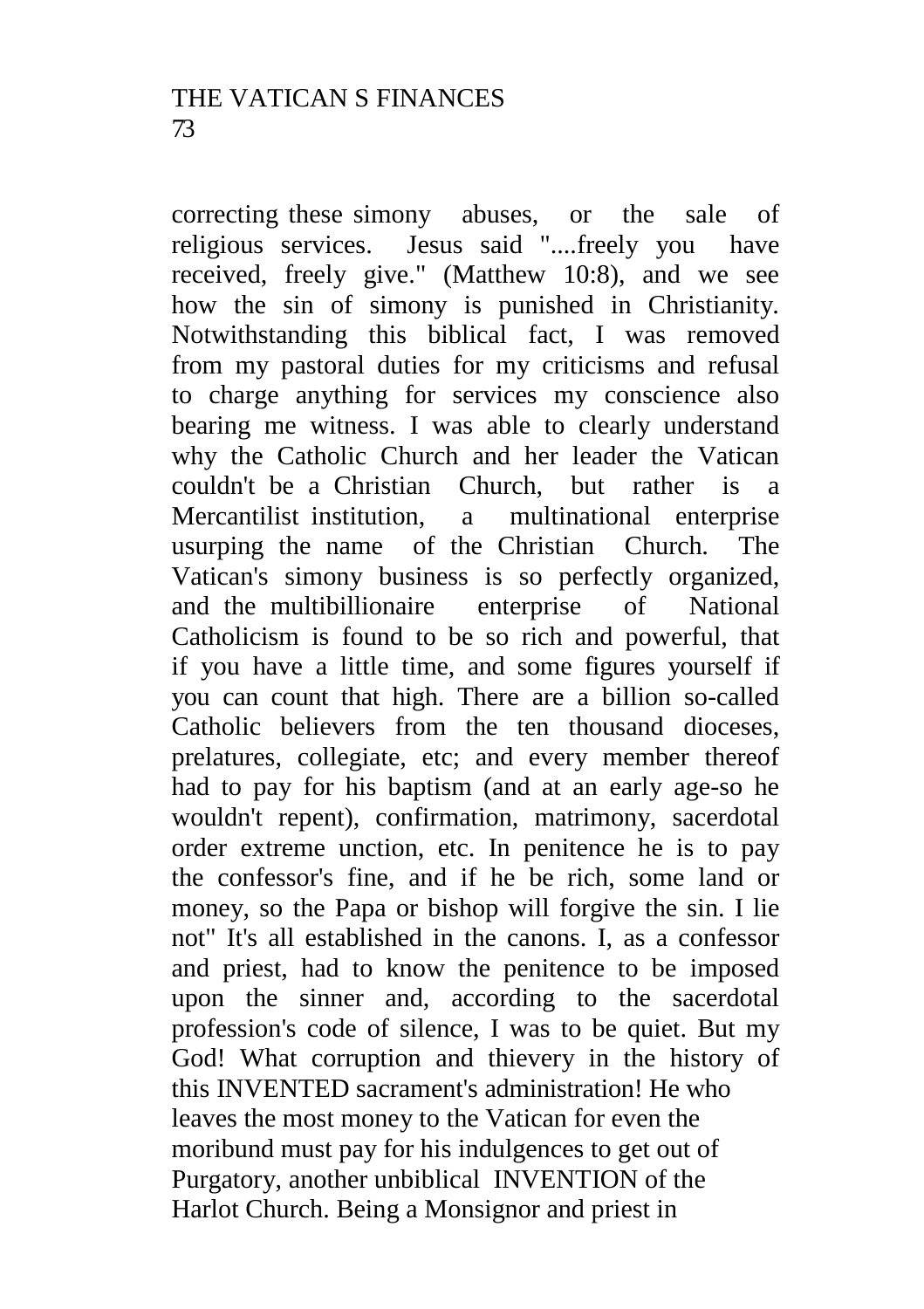divers nations' dioceses, I have had the opportunity to witness up close the Vatican's financial programs, which she calls pastoral, but which are just Simony programs. There biggest aim is to earn or exact money of the laity. If you have ever assisted any Catholic courses, conferences, or spiritual exercises, or are a member of some other Catholic association, you will comprehend me better concerning whither the "Monthly Quotas" imposed on them end up. I as a Parson was the only administrator, and we are taught that "Only The Holy Spirit of The Vatican Bank can intervene therein. Some other areas which brings in the most money to the Vatican are the collections, raffles, sale of religious objects, books, images, rosaries, etc; which exist in every parish. The are even three collections in the Masses: for the seminary, for missions, etc. Domund or Domingo Mundial de (la) propagation de la fe (worldwide Sunday [collection] for the propagation of the faith), as well as papal fiestas, patron saints' days, holy miracles, etc, are al also some of the biggest fountains of wealth to the Vatican's coffers.

I am a witness and always criticized the fact that all the money never reaches the poor, whom it should reach. I struggled in vain to correct this ungodly abuse, but they inexcusably persecuted me and label me as an heretic, communist, rebel, etc.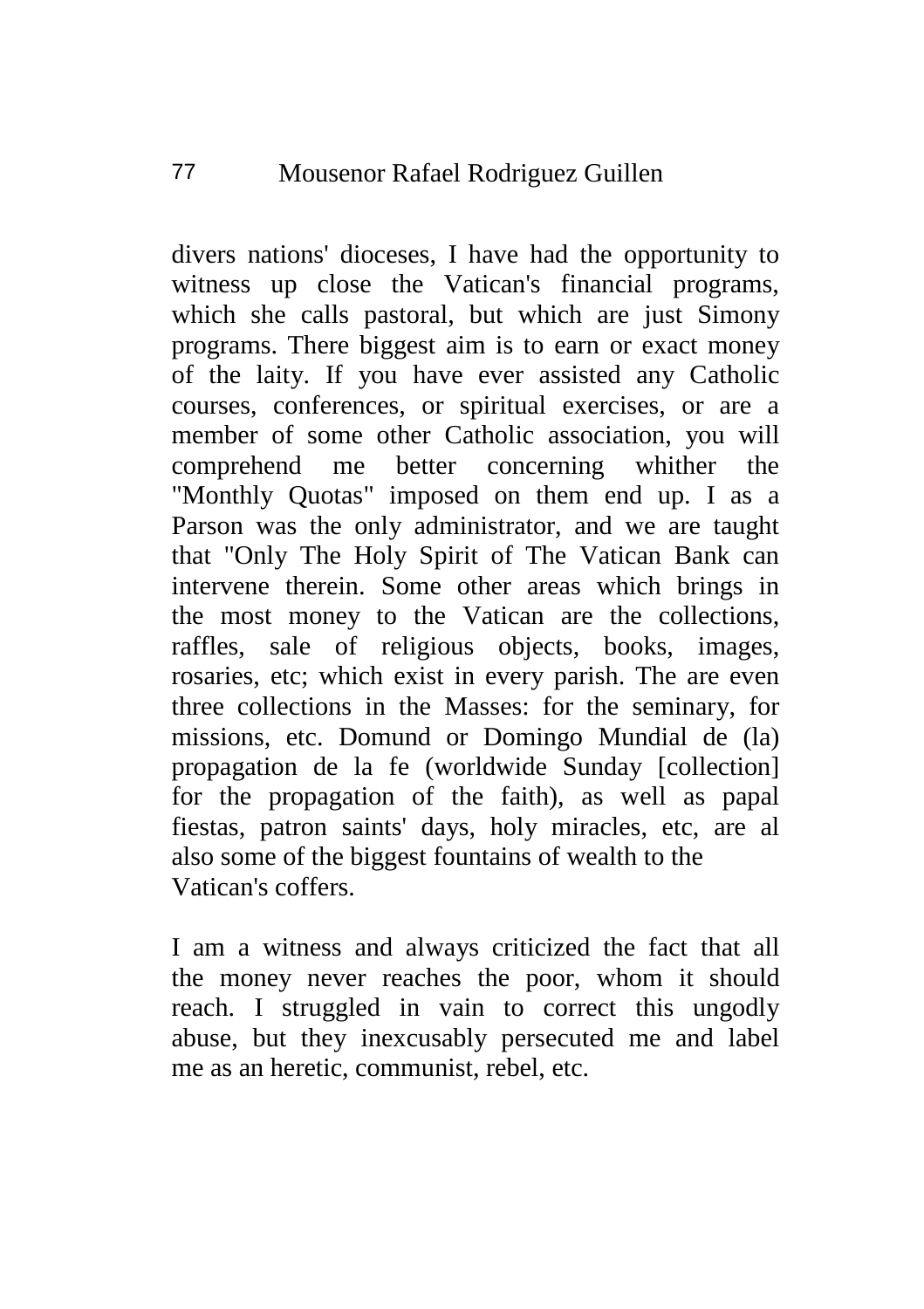# IDOL WORSHIP: A MONETARY FOUNDATION

The rampant idolatry practiced by the Catholic Church in all the world, worshiping images, Christian (i.e. Catholic) symbols, changing the virgin Mary in a goddess, propagating apparitions and miracles without number in the histories of the religions, is one of the biggest sources of income received by the Vatican for sales, bigger even than for her worldwide publications. I don't have the space to prove to you, through the Catholic Calendar of Saints' (parties) days and its symbols confusing true Christianity, or with statistics and a scientific accounting, the Satanic manner whereby the Vatican has engrossed her money bags. By means of the idolatrous worship of objects, superstitions, lying wonders, headings, fountains of salutary waters, Santeria, and a mixture of other diabolical vibrations, we have inherited of the beliefs and teachings of the Catholic Church's false scholastic philosophy; that in the Catholic Church only God is worshiped, the Saints are only rendered Dulia cult or veneration, and the virgin hiperdulia cult only God himself is rendered latria (i.e. divine worship or service). Just one more falsity among many we are taught.

1 he reality is another: The majority of Catholics direct their prayers toward saints and virgins. The idolatrous beliefs and oblivion of God you yourself i an see upon visiting Catholic [Baal] temples. Crosses we worshiped. Jesus himself is changed into artistic os, burlesque crucifixes, images of the Sacred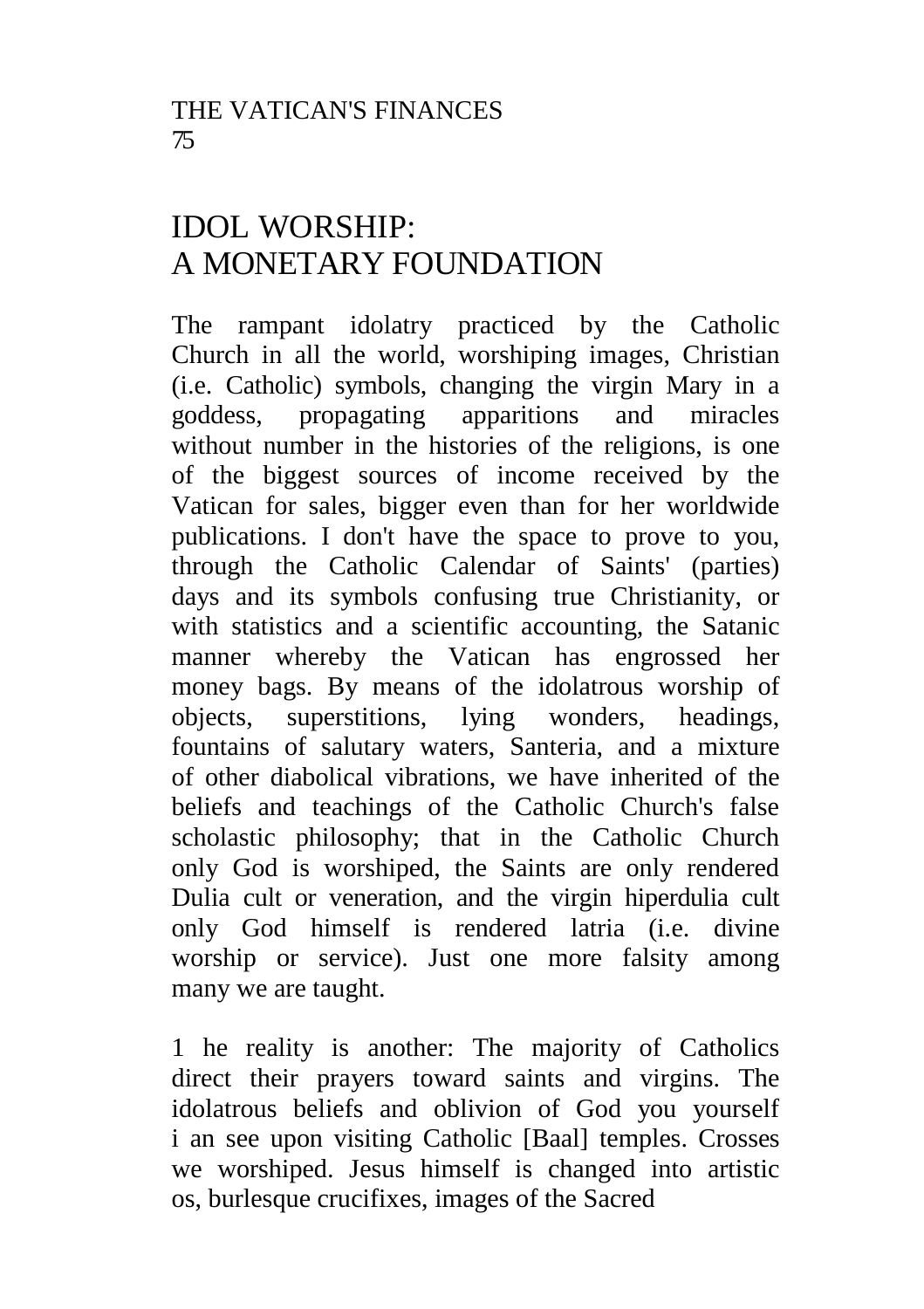heart, Christ the king, and thousands of other capricious epithets to the whim and taste of any Catholic making his Christ after his own image-never mind it's a sacrilegious image. God himself has been converted into three gods, giving the son of God, Jesus Christ, and the Holy spirit divine Categories and Separating them from the divinity of one only God. We have been taught the most satanic idolatry, and that's why us true Christians want to correct the so many deviations of Catholicism. She was never interested in hearing the voices of the reformers, who, only desired to correct these anti Christian concepts, and always tried to defend her errors and apostasies in ecumenical councils, laws ratified together with the constitutions of so-called Catholic governments, or by, military force. I am a witness in Seville, Spain, of the brotherhoods or fraternities of Passion and Glory, and of all these so-called pious associations' Catholic Churches' statutes, which are approved by the, Vatican, and of their privileges and blessings. All of which presupposes the most rotund sales business which no enterprise could ever equal: because none could even exist without first having paid the Vatican her rights and according to its population category. We see is Mexico, for example, how all these different images are found on the streets, in airports, avenues, chapels, etc, and so multiplied everywhere, that there is even a small town where a different saint is idolized (i.e. worshiped) every day of the year and has its own funeral chapel. I have not only had the opportunity to visit the MOTHER OF HARLOTS HERSELF at the Vatican, but also to observe her riches of every kind firsthand: her salaries to her ambassadors or papal nuncios-who live in palaces as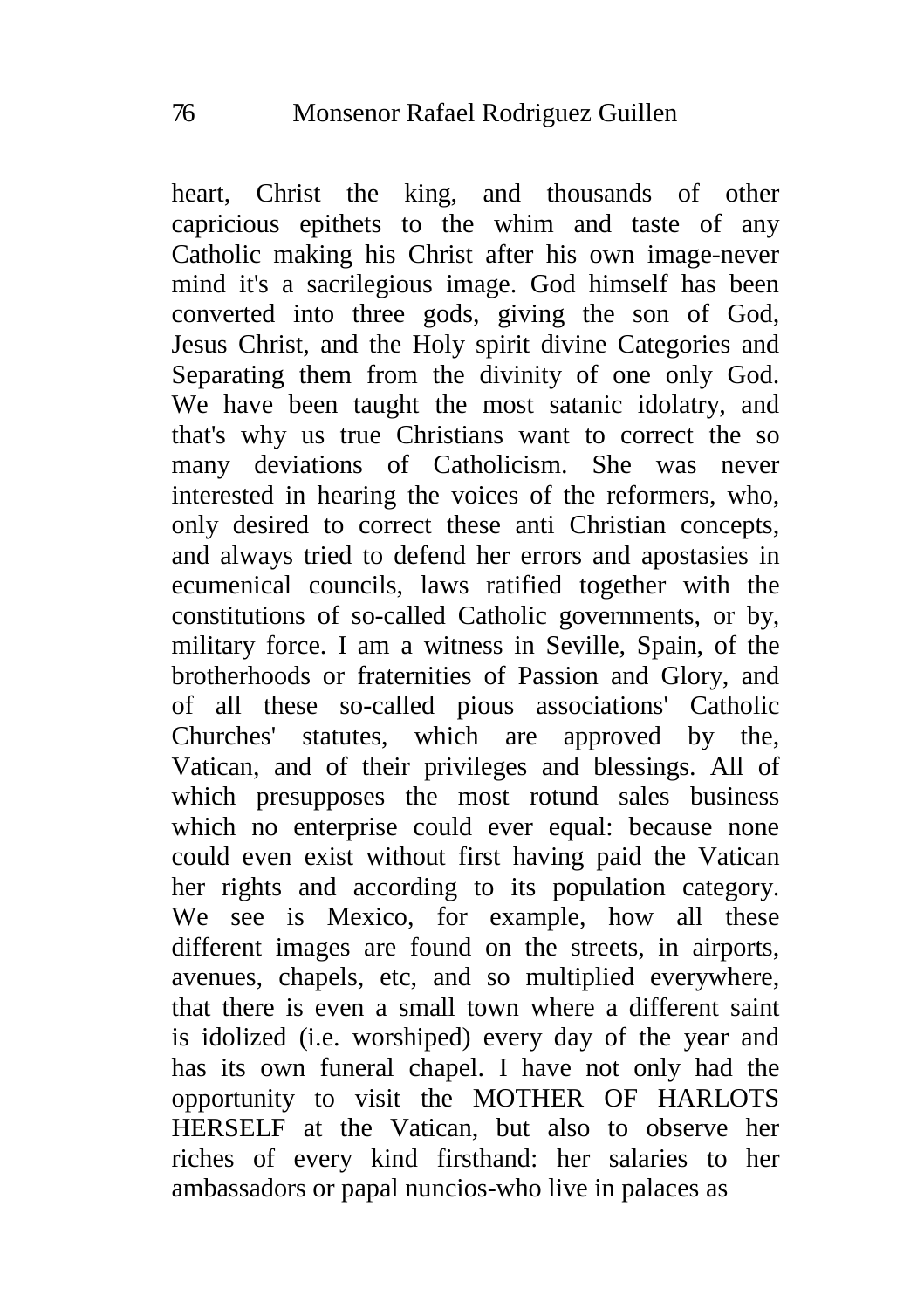cardinals, bishops, archbishops, etc-her dining halls, richly decked offices, etc. I have been able to look at her deficient and hardly professional account books. I have participated in administrative reunions as a Monsignor for only her high hierarchy can usually assist in that which is related to the Vatican's finances. And I don't even have enough space to narrate her armed robberies and/or how she hypocritically wants to fake the poverty and lack of financial resources of the Vatican; seeing that you yourself can find the deceit and falsity presented concerning her finances.

I have had the opportunity to audit in the richest dioceses of California in the United States, where I assisted in my functions as a Monsignor and priest, with my licenses, in the parish of Our Lady of Guadalupe, which charged a monthly quota for religious services of \$50 for every parishioner, amounting to some four hundred thousand dollars; and that without even counting the generous donations, income from bingo games, pilgrimages to the Vatican and special offerings to the pope on all his birthdays and from ordinations.

Let me close, because the Vatican finances I've lived in my sacerdotal charges are of such magnitude, that they will not fit in this brief article and yet they are kept jealously hidden.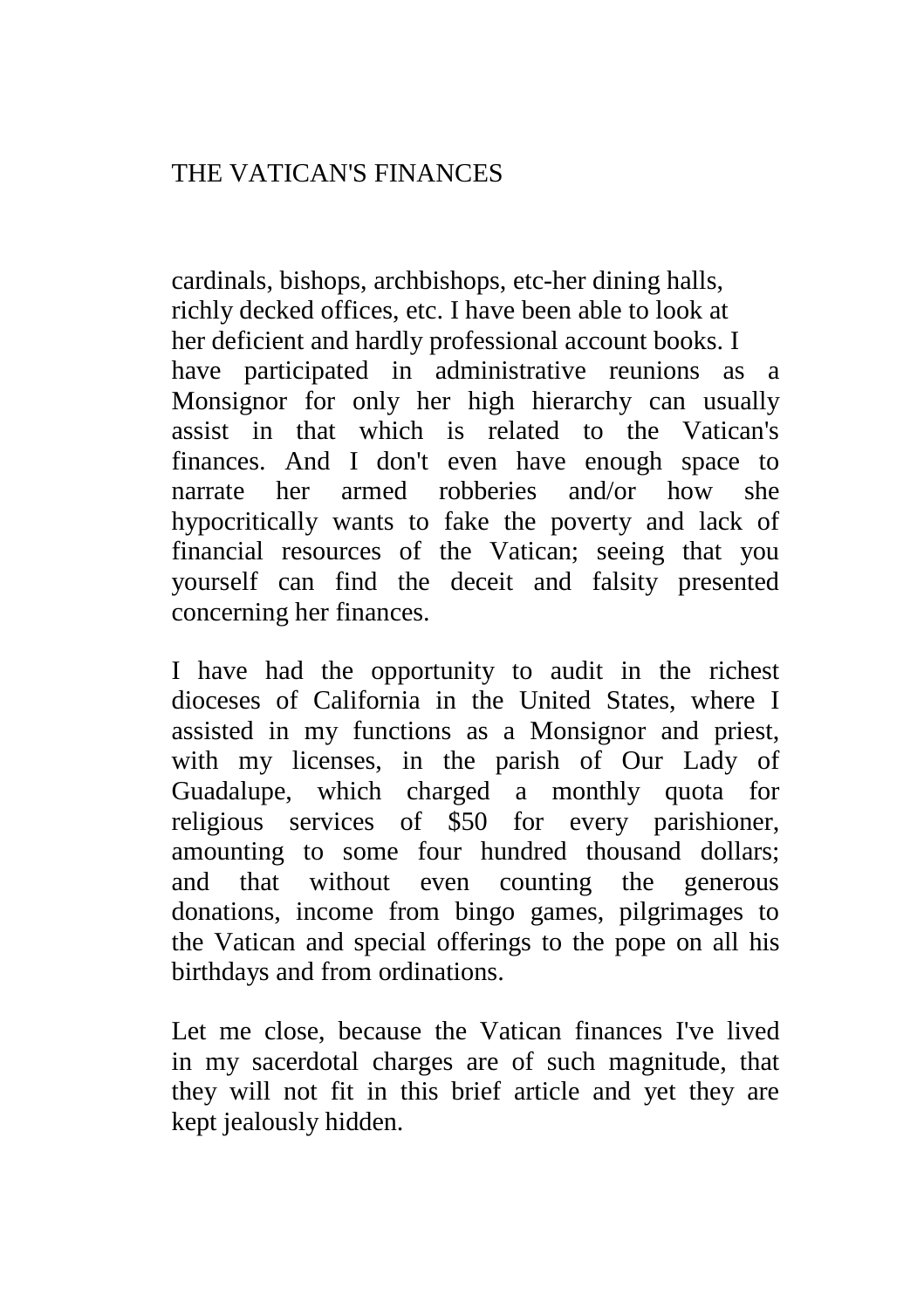#### ALMS: A JUICY BUSINESS

Asking without working in every mass, miraculous brushes of saints, lotteries, bingo's, fiestas every month and every year, winning the jubilee and paying for indulgences, celebrating masses, song prayers, rosaries, novenas, septenarios, Triduos to the saints, passing the collection tray in every liturgical celebration, inventing additional ceremonies to those already on the Roman calendar, etc.. these are among the tactics used in all Catholic Churches to squeeze money out of the faithful. I am a witness as a parson and chaplain of how, upon the conclusion of ceremonies, my bank accounts were increased. And I never had to give an account to anybody thereof. When rendering accounts to the bishop, I never included the income from alms, promises, donations from repentant penitents, votive offerings, objects of silver and gold, precious diamonds and pearls offered me of the faithful who hoped for a miraculous cure to their infirmities, etc. If you were to visit either her most humble Catholic temple or the richest, you would be able to do your own estimate of her wealth and the alms and donations she receives daily from her devotees, many of whom, being very poor, save their pennies every day for offerings, which they fancy will end up in the hands of the poor, when the reality is that they remain in the pockets of (the) parish priests and bishops-and shortly thereafter in the Vatican's coffers.

I have had so many personal experiences (and I can testify) in Catholic Churches managing alms, that if I were to relate every one of them to you, you would most likely think me to be a phony or just someone who wants to slander or persecute the Catholic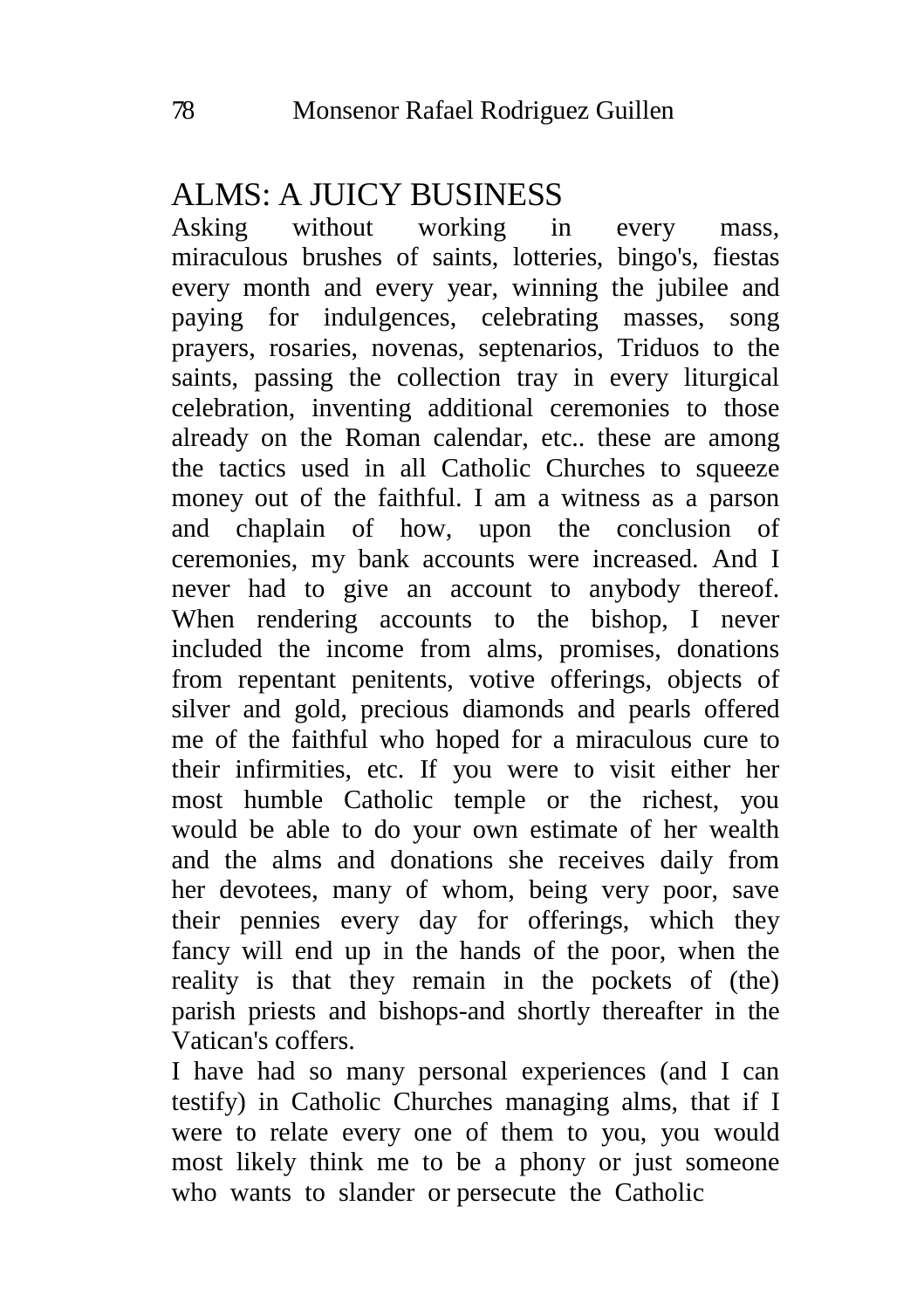Church. But everything I say is so, and I can prove or demonstrate everything, I affirm with living factsseeing I am a personal witness. I can prove that all I say is true, and that's precisely my struggle in wanting to reform such a grave deviation of the Roman Catholic Church, who, even though she has desired to silence and excommunicate me for criticizing such abuses in the name of Christianity, hasn't been able to do it-yet! My living sample choosing a life of poverty and refusing to become bishop of Panama in the diocese of Chiriqui, an architectural national prize, beside the native zone cannot be easily denied. As the reformer Kung and other silenced Catholic Christians, who denounced this mercantilist enrichment of the Vatican, and as many other missionaries who have lived among the natives giving an example of authentic Christianity, so this servant lived among the native Guaymies. In Tole, of the diocese of Chiriqui, when I refused to charge anything for religious services or to ask for alms, I had the experience of being removed from my mission for not paying the bishop the income portion for fees and salaries. I remember that when I exercised my sacerdotal ministry in multiple parishes, many cartoon stories relating to alms and offerings came out about the Catholic Churches, which without a doubt are her biggest source of untaxed cash income. In Spain's Parish of San Julian in Seville, and of which I was a parson during Franco's epoch, I possessed some horrifying data of the monies which flowed in monthly, not only from the sale of sacraments, and according to their categories and classes, but also of collections, donations and the sale of medications to the poor, and of all kinds of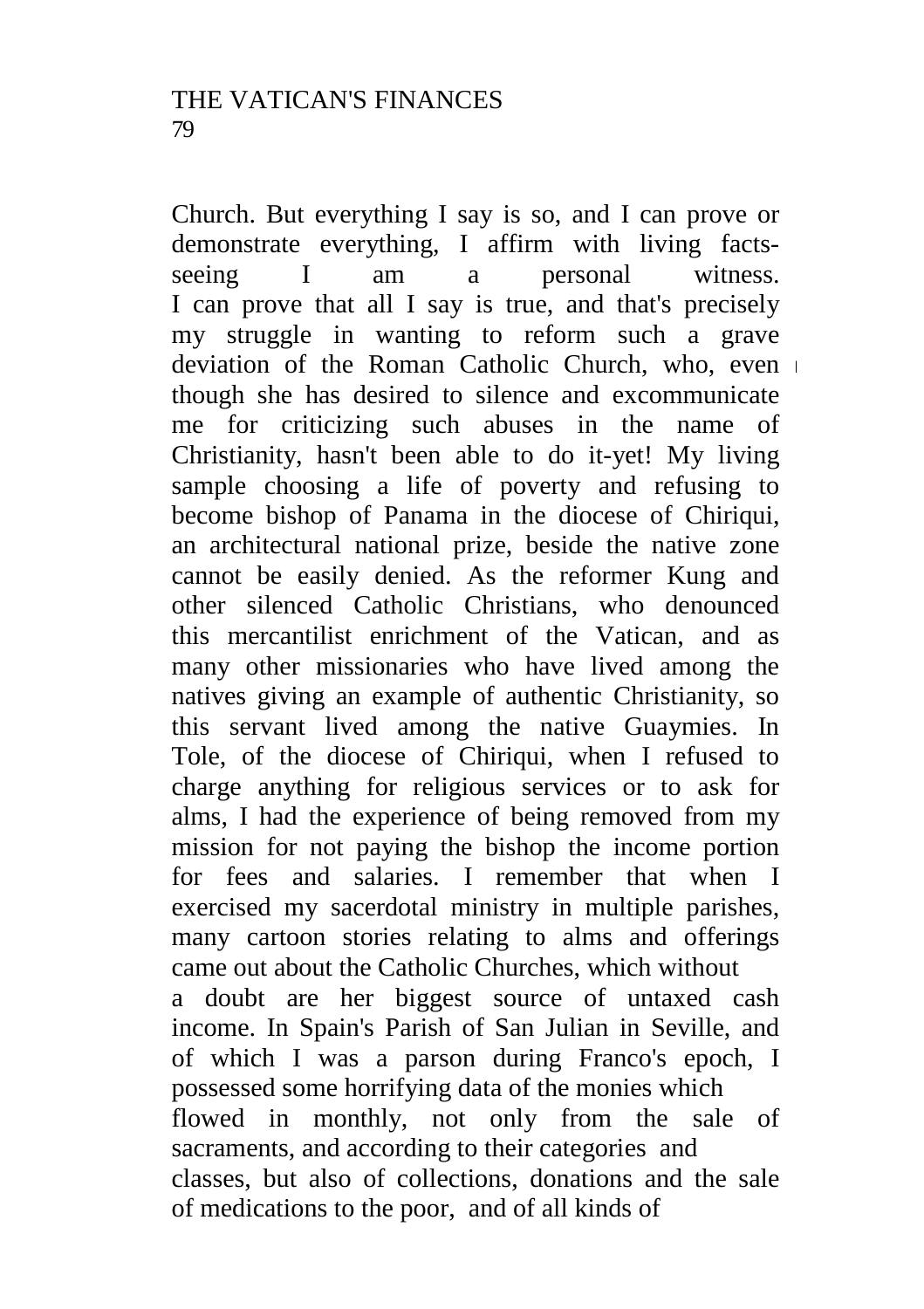businesses and unscrupulous undertakings, which the Basque parson imposed with an iron hand upon his parishioners. I remember that in his absence I was able to distribute the money from these offerings among the poor. I provided the sacristan, who lived without a house or beds with his six children, with a home, removing the pharmacy business and buying all his household equipment, furniture and fittings. Thus also was I able to distribute clothes, food, free medicines and other necessities to the poor of three suburbs of la Corza, el Fontanal and thick tree according to the commandment of Jesus Christ's true church, and not the Catholic Church, whose parsons, parish priests, bishops, very rich and with several bank accounts, demonstrate just what kind of Christianity they live by: Catholicism. If you observe the Cathedrals' clergy, and could investigate the High class life they enjoy their properties, how they appear weekly at the banks to deposit their looted offerings and alms into their accounts, etc.. You would, as this servant, be a witness of the biggest and most blatant thievery could ever be carried out in the poor Christ's name. The Catholic Churches and the Vatican utilize the greater proportion of money from alms to their own enrichment. The dioceses, parishes, convents, universities, and other ecclesiastical businesses are all become filthy rich through the alms and offerings offered by poor Catholics in conscience to God for the remission of their sins, and not for clerical thieves or the Antichrist's Harlot, the Vatican.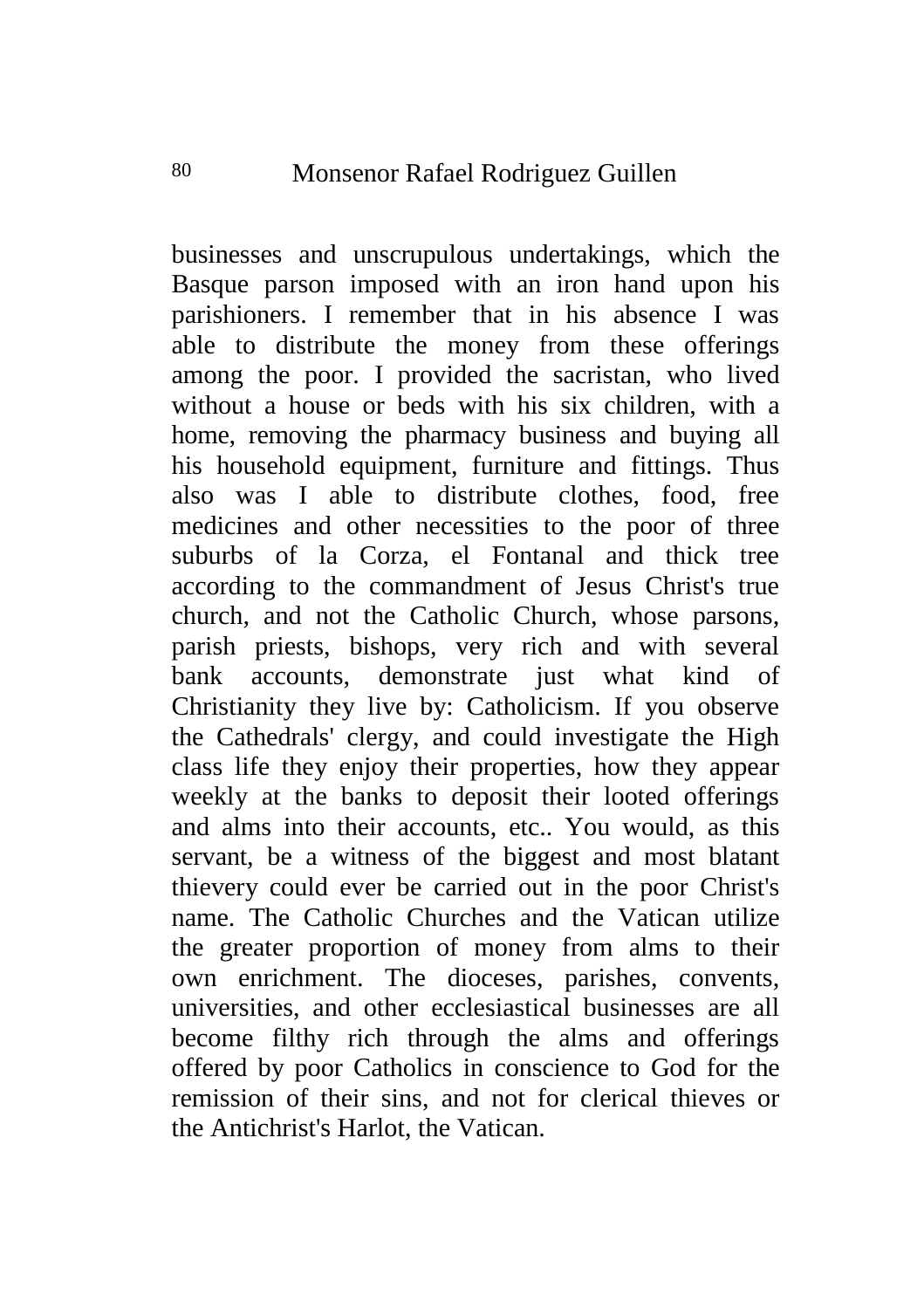#### THE VATICAN'S FINANCES 81

#### IDOLATROUS PRACTICES: AN INEXHAUSTIBLE SOURCE OF WEALTH

The most grave and blatant deviation that Catholicism has in connection with Christianity is its worship of or towards images, which have undermined the very foundations of authentic Christianity.

The faith and adoration of the Catholic believer is not founded on God alone but also on images which supplant the living divinity, never mind that they want us to believe that images and their worship is only dulia veneration, and hiperdulia toward Mary. The truth remains that the faithful Catholic invokes and worships both the Saints and Mary more or as much as Jesus Christ our God and divine redeemer.

It suffices only to visit a Catholic (Baal) temple, Marian Shrine, or chapel erected to the patron Saint of any people or city and we will be well convinced there of. Besides that, as if that were not enough, the Sacrament of the Eucharist, which replaces the living God, who should exist alone in the believers' heart, is worship through a lit votive lamp. Such deviations have caused the Catholic believer's faith not to produce the fruits of the Holy Spirit love, peace of mind, joy, long-suffering, gentleness, goodness, faith, meekness, temperance (Gal 5:22-23), because the god he invokes is false, idolatrous. Only interests of filthy lucre can explain such idolatry.

The Vatican's thirst for power and riches has led her to realize and impose so many satanic excesses and outrages that we true Christians think it's Satan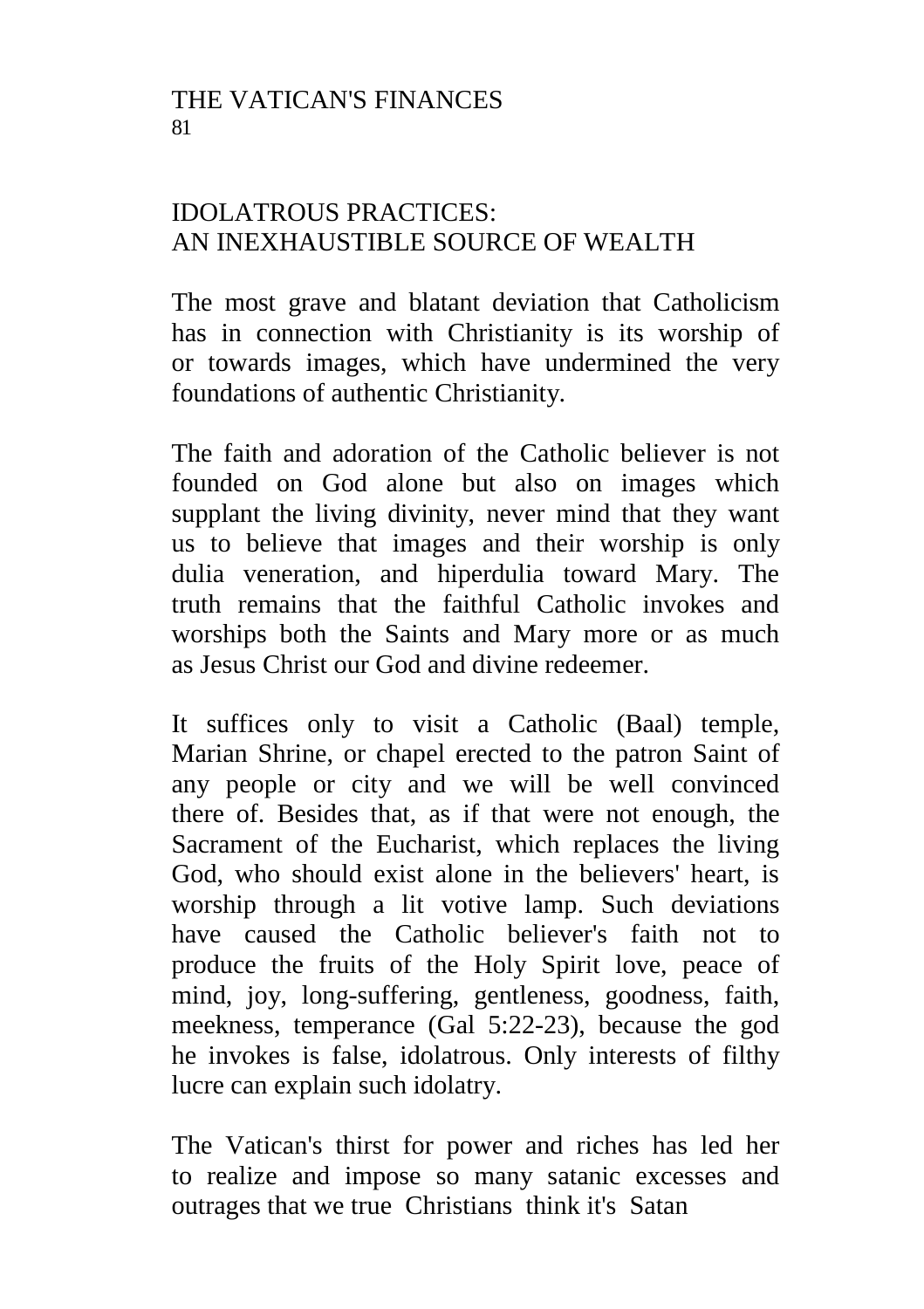himself wanting to destroy humanity once and for all. God prohibits all image worship. We see this fact clearly in the second commandment of God's law, whereby we are told:

"You shall not make for your self other gods before me. You shall not make unto thee ANY GRAVEN IMAGE, or ANY LIKENESS OF ANYTHING that is in heaven above or that is in the earth beneath, or that is in the water under the earth. You shall not bow down they self to them, nor serve them: for I the Lord thy God am a jealous God, visiting the iniquity of the fathers upon the children unto the third and fourth generation of them that hate me; And showing mercy unto thousands of them that love me, and keep my commandments "(Exodus 20:3-6). Thus also we can read in Leviticus 26:1: you shall make you NO IDOLS NOR GRAVEN IMAGE, neither rear you up a STANDING IMAGE. Neither shall you set up any IMAGE of stone in the land, to bow down unto it: For I am the Lord your God." Also in the sacred book of Deuteronomy we are told, that, "They sacrificed unto devils, not to.God; to gods whom they knew not, to new gods that came newly up, whom your fathers feared not. Of the ROCK that began thee thou art unmindful, and has forgotten God that formed thee (Deut. 32:17-18).

It is obvious that the multibillionaire Vatican doesn't care a thing about what the Bible has to say: only money. In the New Testament, Christians are told how to worship God: "God is a spirit: and they that worship him must worship him in spirit and in truth" (John 4:24) "for the wrath of God is revealed from heaven against all ungodliness and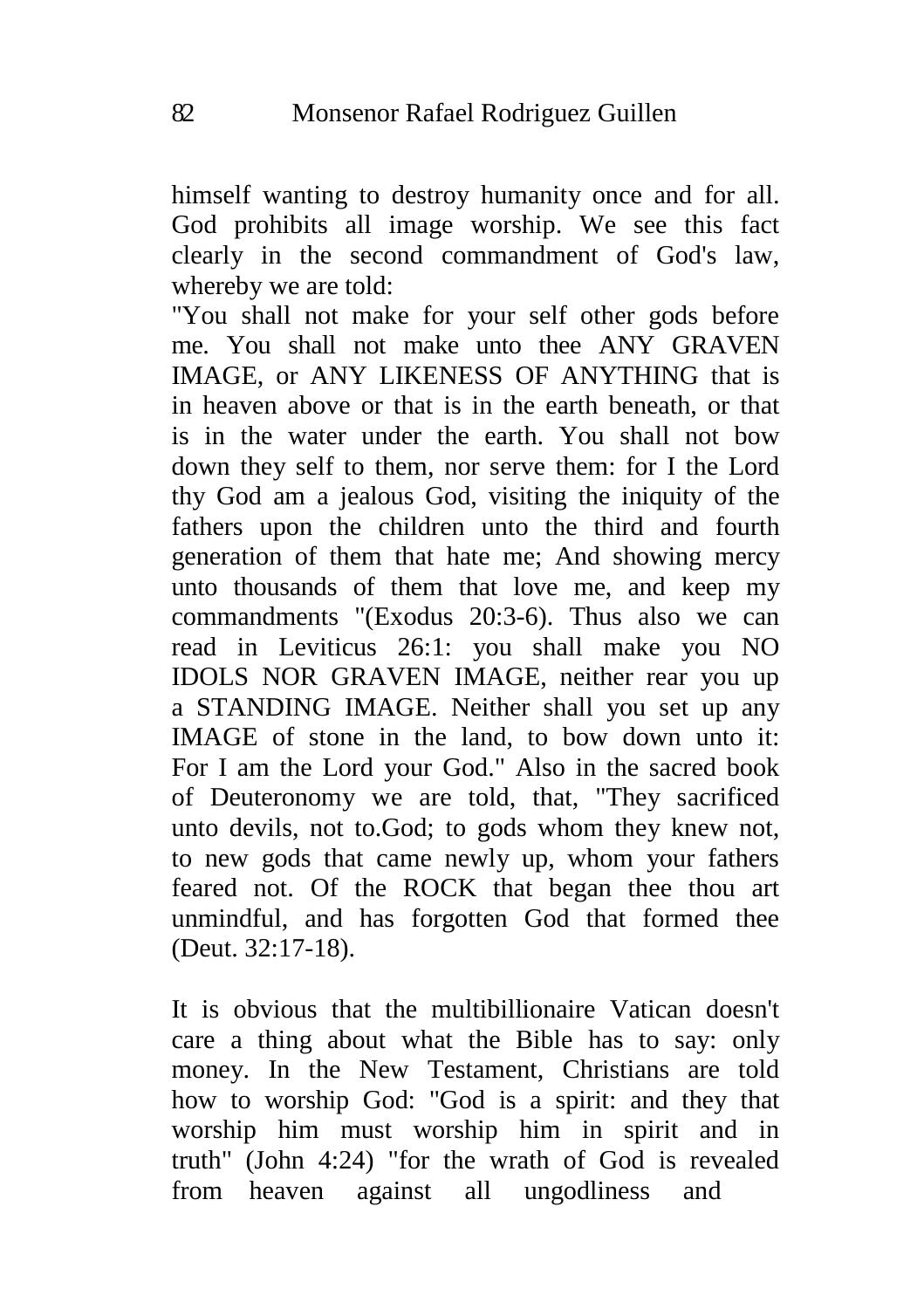unrighteousness of men, who hold the truth in unrighteousness. Because that which may be known of Him (God) is manifest in them; for God hath showed it unto them. For the invisible things of Him (God) from the creation of the world are clearly seen, being understood by the things that are made, even his eternal power and Godhead; so that they are without excuse. Because that, when they knew God, they glorified him not as God, neither were thankful; but became vain in their imaginations, and their foolish heart was dark end. Professing themselves to be wise, they become fools. And changed the glory of the incorruptible God into an IMAGE made like to corruptible man, and to

birds, and four footed beasts, and creeping things" (Romans 1:18-23). Then in Acts chapter 17:16 we read: "Now while Paul waited for them at Athens, his spirit was stirred in him, when he saw the city wholly given to idolatry."

In 1 Corinthians 10:20: "But I say, that the things which the Gentiles sacrifice, they sacrifice unto devils, and not to God: and I would not that you should have fellowship with devils." In Revelation 21:8: "But the cowardly, unbelieving, and the abominable, and murderers, and sexually immoral, and sorcerers, and IDOLATERS, and all liars, shall have their part in the lake which burns with fire and brimstone: which is the second death."

In Galatians 5:19, "Now the works of the flesh are manifest, which are these; Adultery, fornication, uncleanness, lasciviousness, idolatry, sorcery, hatred,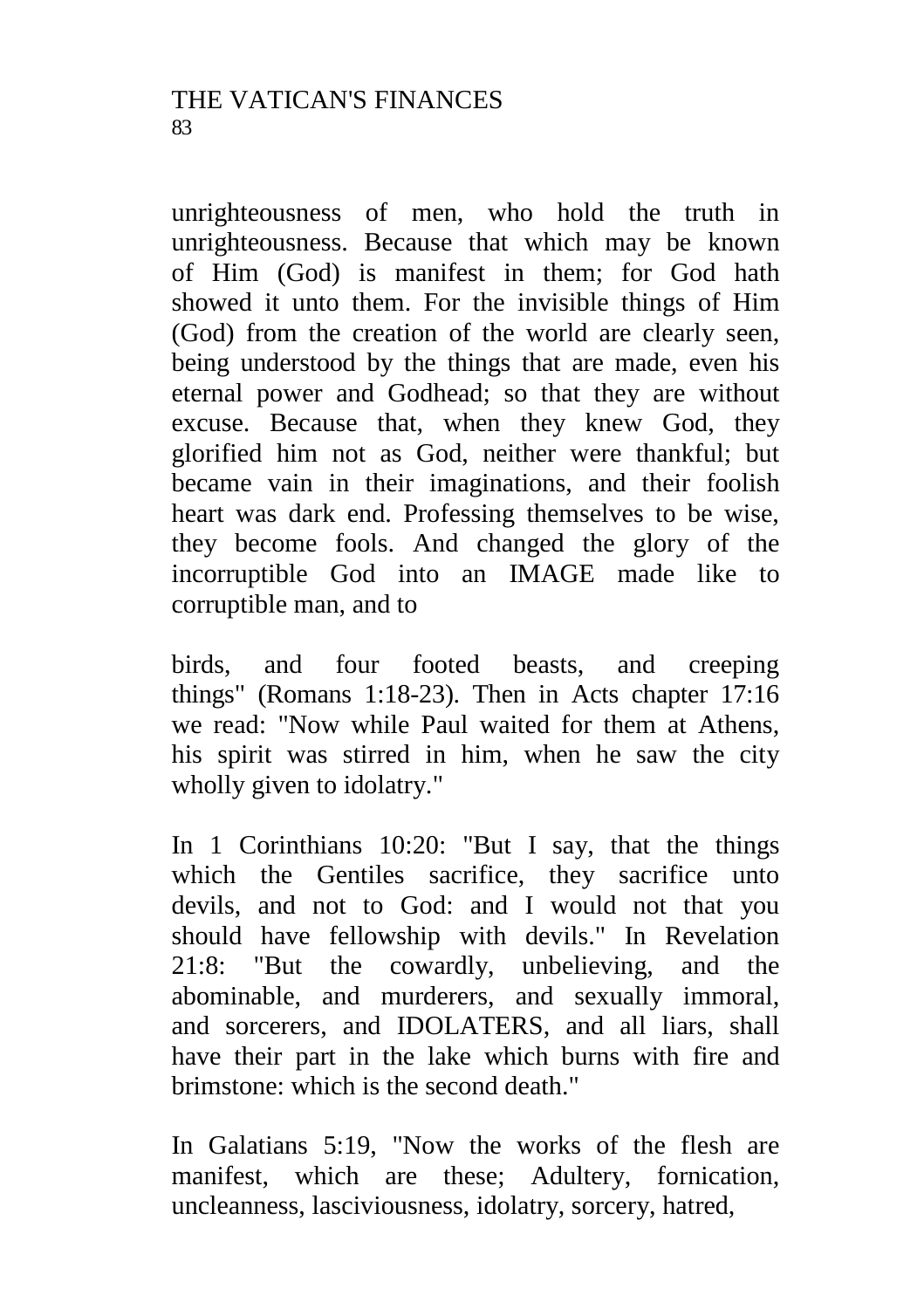variance, wrath, strife, heresies, envy, murders, drunkenness, revelries, and such like:" Christianity's faith in God and its tenets of prayer, worships and holiness can never be mixed up with the IDOLATRIES that the Catholic Church practices and which have undermined authentic Christianity. The Catholic Church is become a paginated religion, idolizing and worshipping false gods. She respects not that, once that Lord Jesus ascended up on high into heaven, all images are left behind.

"I AM THE LORD: THAT IS MY NAME: AND MY GLORY WILL NOT I GIVE TO ANOTHER, NEITHER MY PRAISE TO GRAVEN IMAGES." (ISAIAH 42:8). Power and money are the Vatican's objectives. "Little Children, keep yourselves from IDOLS. Amen (I John 5:21). Idolatry just keeps on increasing the Vatican's finances.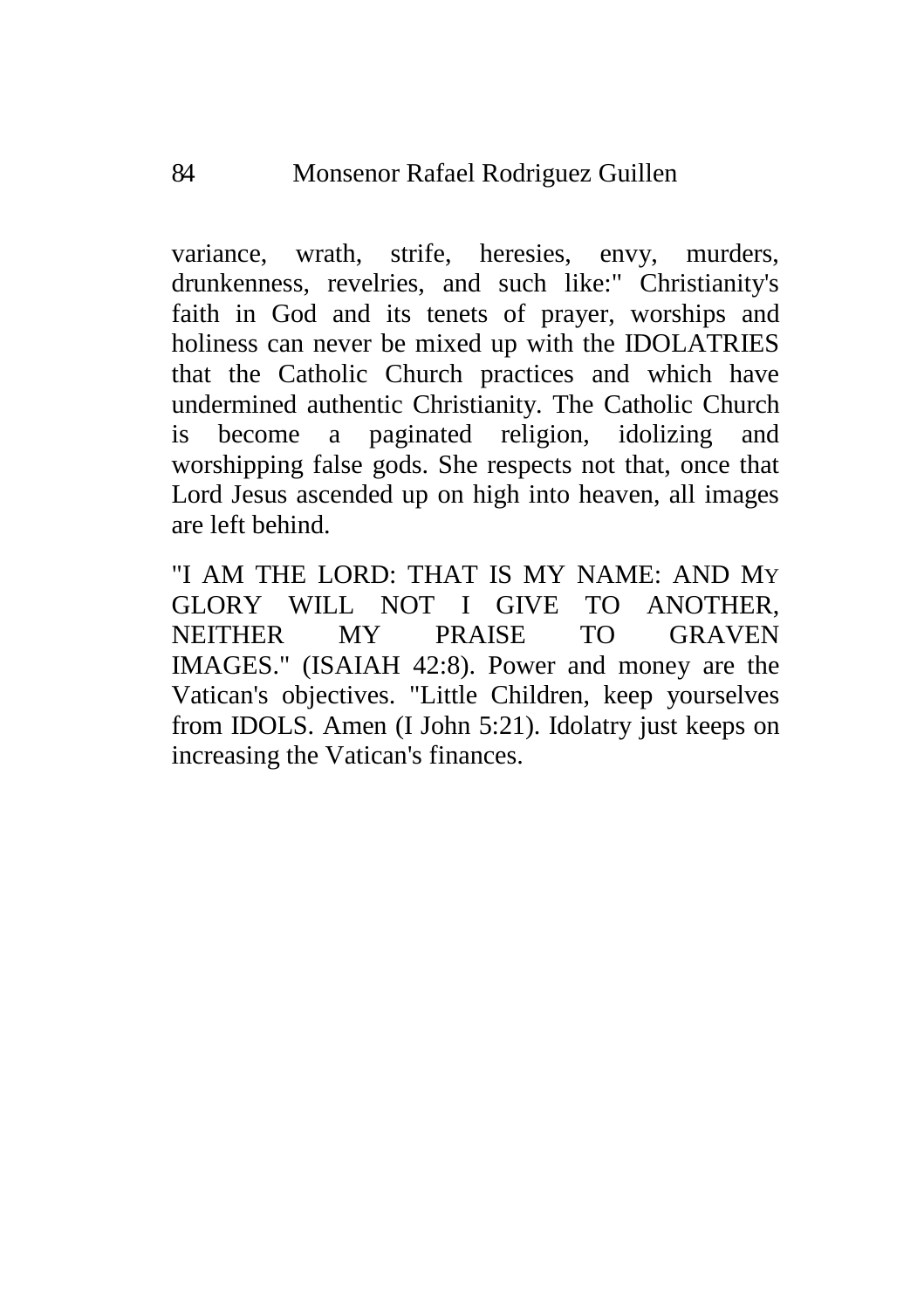#### DAY OF THE DEAD: PROFIT OF THE LIVING

The pagan celebration of The Day of the Faithful Departed or "All Souls Day" in Catholic churches represent unto what point of deviation universal Catholicism has come. I have been a witness, as a Monsignor and Catholic priest in different nations, of the satanic rituals, liturgical ceremonies, suffrages, and intercessory prayers that the Roman Catholic churches are in the habit of practicing on behalf of those who are passed away: and of the substantial sums of money paid for these suffrages. In Seville, Spain, where I exercised my parochial ministry in 1954, the epoch of Franco's dictatorship<br>and of a Catholic Church compromise with Catholic Church compromise with INTERNATIONAL FASCISM, I had to discharge funeral services, Requiem masses, etc, depending on the social status of the deceased, that is to say, according to the parochial list of fees or tariffs of the archdiocese, which classified funeral processions, burials masses, etc, into three categories: First, second, and third class services. Those who were broke or poor could be hauled off to their graves without parochial assistance. To think that I was one of those who obeyed and applied this list of fees or stole rights for years in my different parochial functions, which I performed in Spain, leaves me speechless and ashamed. I was one of them who collaborated in the sacrilegious deed of negotiating with the dead. I beg your pardon. To describe the different classes of funerals, masses, suffrages, etc, which every class distinguishes, would be a never ending task, but you would comprehend why I CAME OUT and migrated to America in search of a

more Christian (Catholic) Church. But it was not to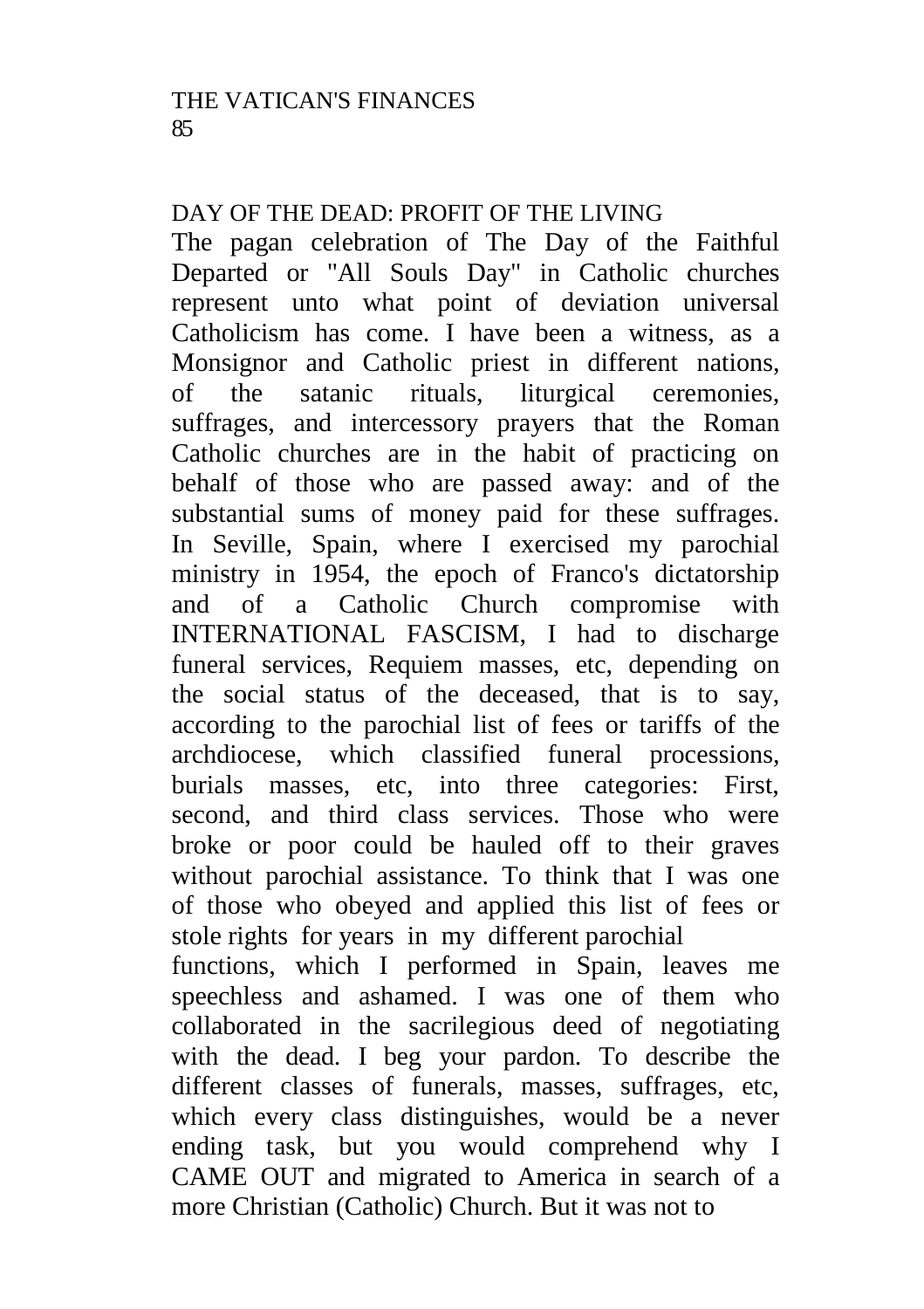be. For in Panama, where I was a missionary to the Indian Guaymies (and a parson in different parishes), the corruption and paganism which I came upon was even more execrable. The Catholic Church's businesses, and the desecration of her dead, who are converted into a big business, has not name. I remember how in every cemetery a Response would pray before (the) tombs, and then when he finished, he would pick up the tariff fee. I also recall how in the biggest parish of Santa Ana, when masses were over several files of Catholics offered their alms for the most needy souls in Purgatory. The candles and altar lamps in Catholic churches and cemeteries, the flowers and crowns, the rosaries, novenas, food and drinking festivals or celebrations in all night vigils, all remind one better of a pagan fiesta, hardly Christian customs, esoteric and/or satanic celebrations, and cults to fetishistic dead. The Catholic Church's deviations in reminiscing the Day of the Faithful Dead (or All Souls Day), that a true Christian can't understand why so many vestments, ornaments altars, and rosaries are offered to their dead; or their dead are sleeping until judgement day, when "we must all appear before the judgement seat of Christ; that everyone may receive the things done in his body, according to that he hath done, whether it be good or bad  $(2 \text{ co. } 5:10)$ , and not according to the prayers others have made to or for them after they are dead. Moses and Solomon prayed while they were still alive, as David did for the child that Uriah's wife bare unto him, saying, " while the child was yet alive, I fasted and wept: for I said, who can tell whether God will be gracious unto me, that the child may live? But now his is dead, wherefore should I fast? Can I bring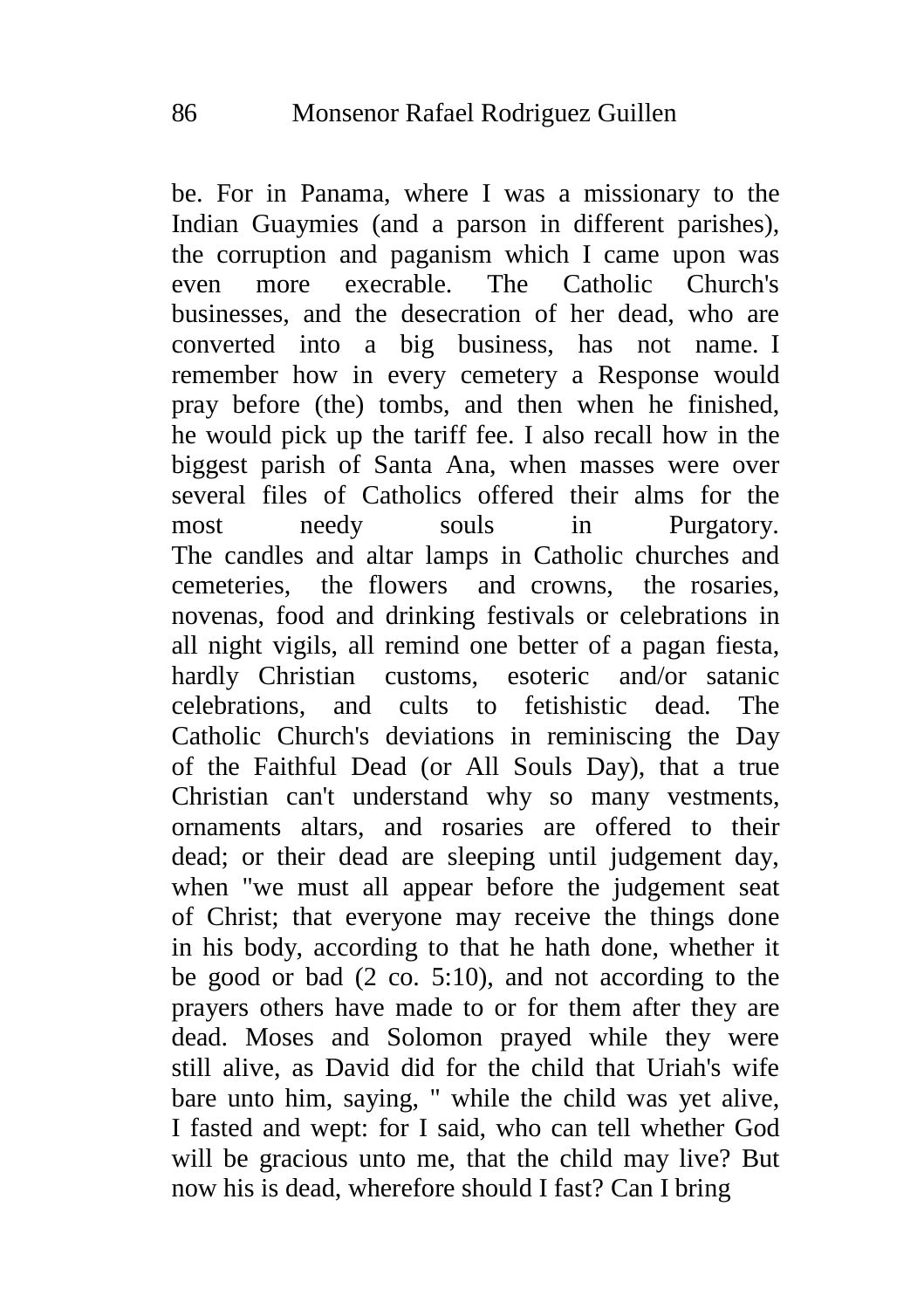#### THE VATICAN'S FINANCES 87

him back again? I shall go to him, but he shall not return to me . . ." (2 Samuel 12: 22-23; I Kings 8:22-23). After a person is dead, there is no more remedy (Proverbs 6:15; Hebrews 9:27; Ecclesiastics 9:4-6). As for the rosary, it's just another pagan invention, and condemned by Christ Himself (Mark 12:38-40). The Catholic Church can't prove a thing regarding the dead by any biblical passage at least not any of her teachings. All she can do is mention the un- inspired Apocryphal book of Micah, interpreting it her own private way, and the Epistle of Thessalonians 4:13-18, which refers to the second coming of Christ for His Saints, and not to the dead, as she deceptively claims. The Bible talks to us about prayer, but the prayer of the living. And it certainly speaks to us about death, put of the death of the lost and of sin, as Ephesians tells us very clear: "Even when we were dead in sins, hath quickened us together with Christ, (by grace you are saved;) (Eph. 2:5). We understand, therefore, that priests and Catholic hierarchies don't believe themselves, neither in prayers, nor suffrages, nor in any such thing. The only thing on their minds, my friends, is how they can get money out of whomever lets them. And that's precisely why when people can't find Purgatory in the Bible, nor mandates for suffrages and indulgences on behalf of the dead, they criticize and rebuke so much corruption with the dead. Salvation is a FREE GIFT (Roman. 5:15-18; Eph. 2:8) received in this life, not in or after death (Psalm 9:7; 2 co. 6:2; Heb. 3:7), and in Revelation 22:12 it says: " And, behold, I come quickly; and my reward is with me, to give every man according as his work shall be."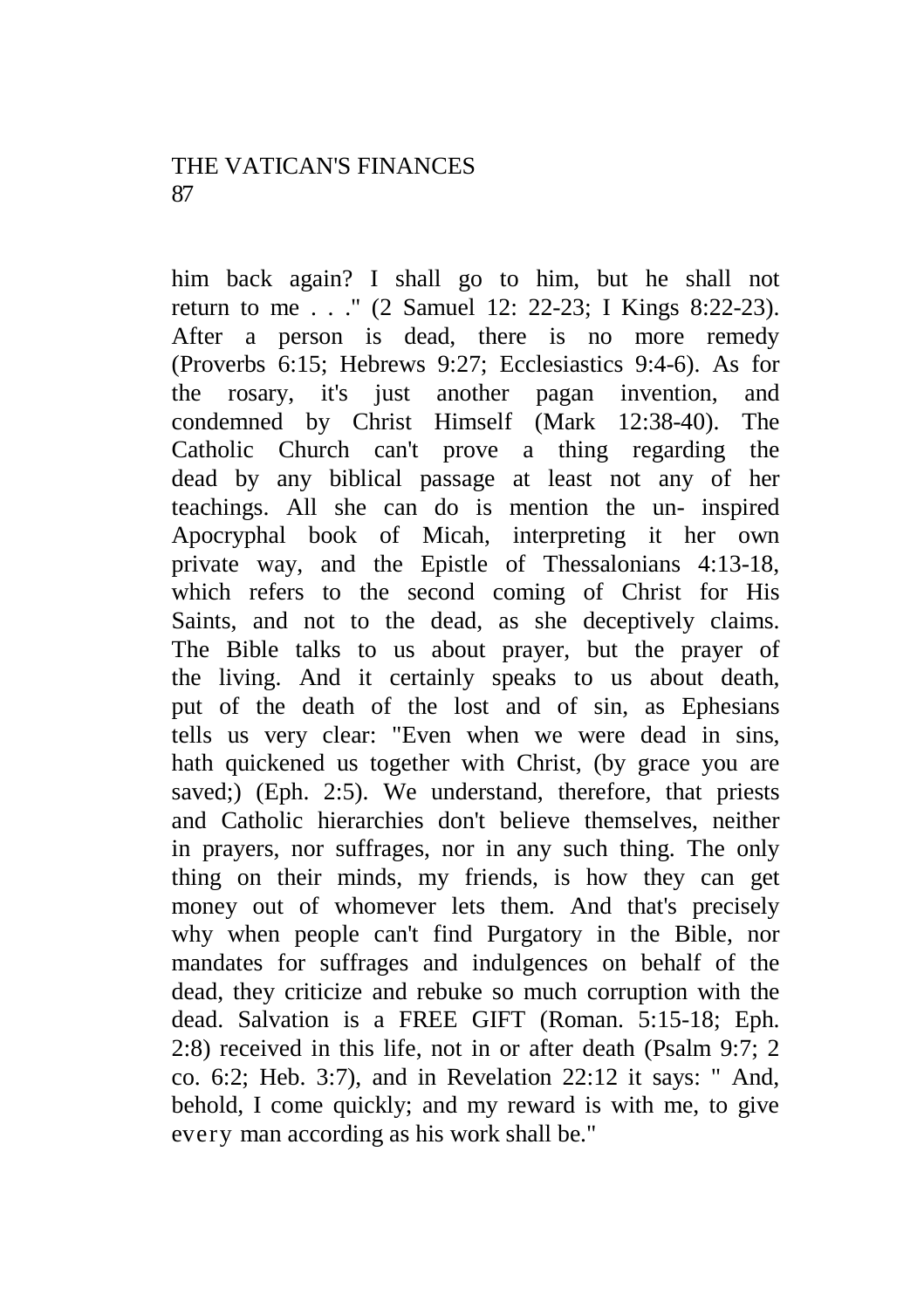#### THE SALE OF INDULGENCES AND JUBILEES: INVENTIONS TO ENRICH THE VATICAN

Of the inventions which have provided the Vatican's offers with the most loot, the sale of indulgences and holy festivities, the majority of which have been copied and derived from [apostate] Judaism or Pagan religions of Romanist, are top on the list. Among these festivities we have Saint's days, Roman Marian of Papal birthdays, sacerdotal weddings, ordinations, thousands of bulls, papal blessings, plenary indulgences, partial indulgences, beatification's, canonization's . . . And why continue? I would use up my brief article. The Catholic Church is the biggest commercial/financial empire on earth, for it is the only nation and millennial political state that sells not only idolatrous objects and relics, and even the image of the savior's cross, but also the thorns of his crown (in Seville and the Cathedral Museum a thorn is even worshipped and venerated), etc. . . Why continue. The rosy business of the sale of indulgences, the financial profits of the jubilees, spiritual thanks, which the Roman Pontiff concedes, for a small gift, visits to the privileged basilicas or churches, which pay their masters in the Vatican for equal privileges, indulgences for them who visit the basilicas and Cathedrals of Rome, etc, and on and on into the dark. We now approach the third Millennium, and already the Catholic world receives not only the papal bull but also the papal encyclical reminding them of their spiritual obligations to pay the indulgences of the jubilee or Holy Year, which should be celebrated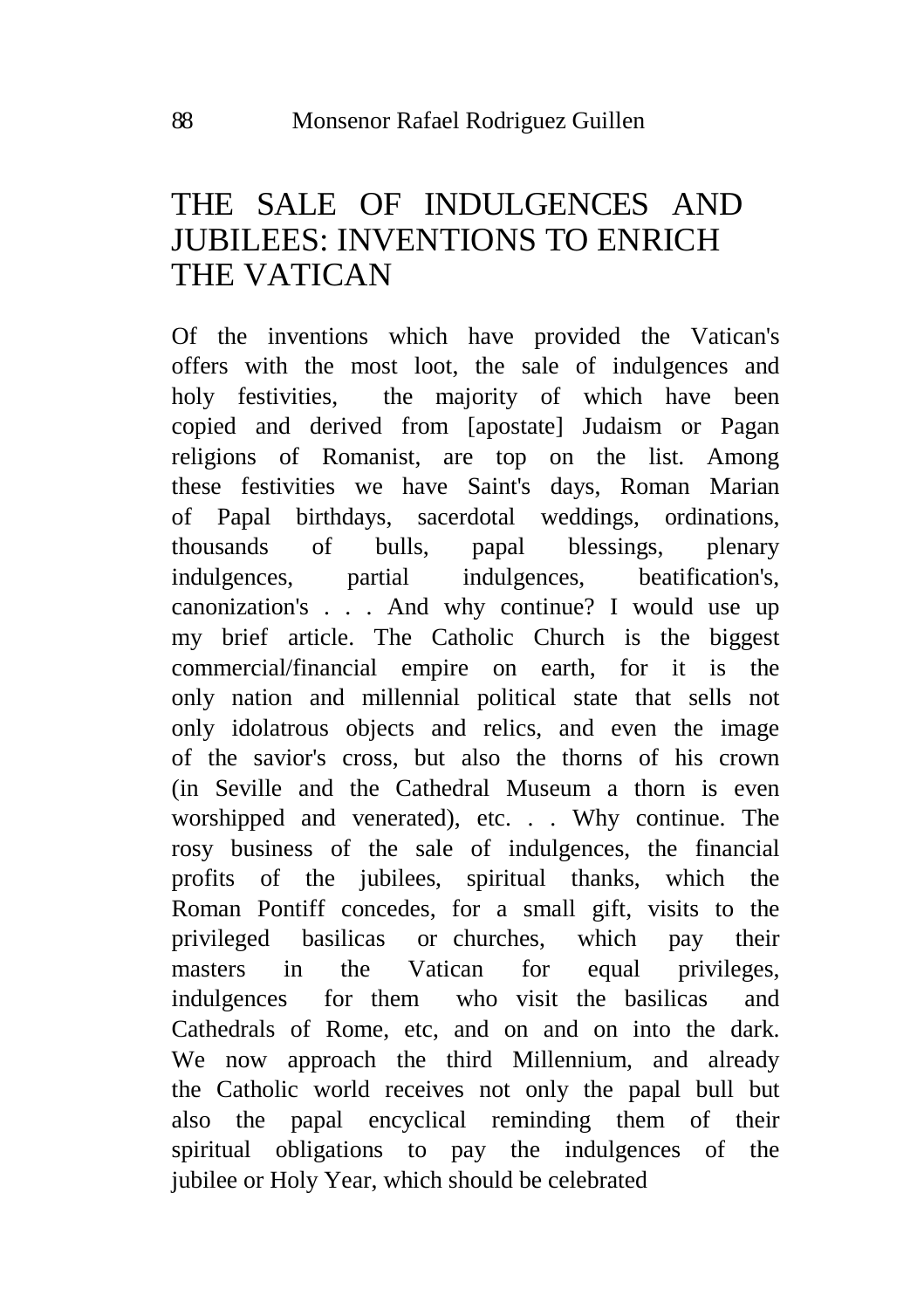every year, esp. at the beginning of the century. Already bishops the world over, if they don't want to be censored, should prepare special programs in their dioceses to preach these spiritual (or commercial) programs called spiritual blessings and thanks, which are granted (for a price) in jubilees and indulgences so that Catholics may know the true face of this false coin, and that indulgences and jubilees may be known for what they really are (Money rackets), I am going to open their eyes, and consciences, to this so satanic and unbiblical apostasy, which is imposed of the Vatican in the name of Christianity; and was the chief cause of the Protestant Reformation; and has occasioned a pseudo Christianity that has changed the Catholic Church into a worldly commercial business, caused the almost total deviation of Catholic's faith in Christ, forcing them to accept some alien beliefs and obligations to those of the true church that Jesus Christ founded on earth.

I want to help you understand everything I write in my articles, seeing I am a monsignor and Christian priest, and I want you to know that my main desire is to correct all this Catholic corruption practiced in my savior's name. And not as Martin Luther and thousands of other reformers, who wanted to correct and do away with the sale of indulgences sacraments, etc, I have been excommunicated yet! I recommend you read the 95 thesis Luther wrote, whereby the Protestants Reformation originated; and whereof all the other Christian Churches, by signing on, walk in progress and agree. The abuses still maintained by the Vatican, deceiving Catholic believers into purchasing indulgences to free them from Purgatory or to get into heaven, are a blatant proof of her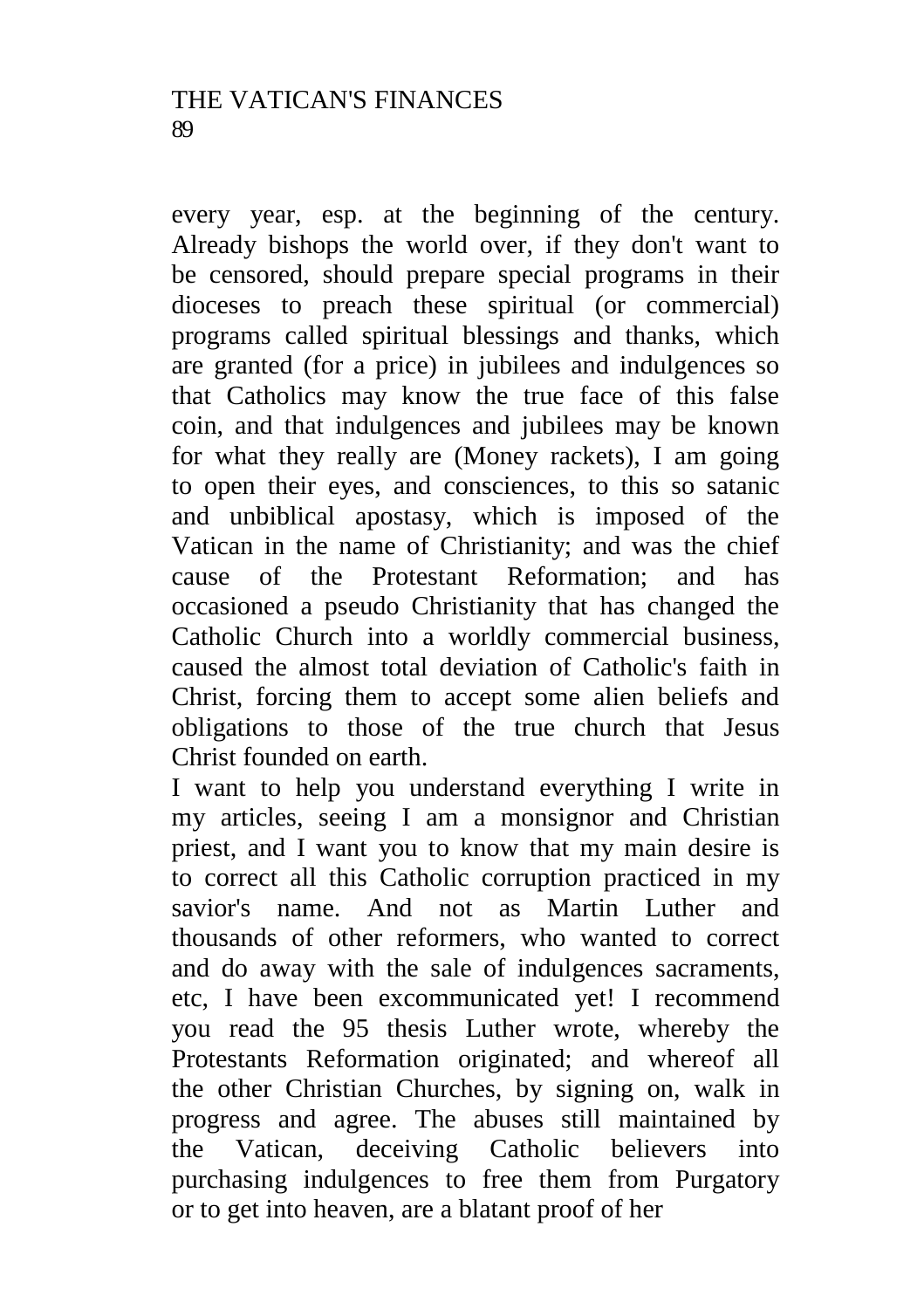impenitent heart the pope himself (if the indulgences are plenary) granting them, whose best business is during the Holy Year or Jubilee. Jubilee is a Hebrew word, Jobel, Jubil through Jubilees Latin; in the Judaic religion, a feast celebrated every 50 years. Catholic Romanist copies (and perverts) and celebrates it every 100 years (not among Christians), as she copies all the authoritative encyclopedias and the dictionary of the Royal Academy. This erroneous confusion is just one more thousands of false histories which have humbled [i.e. enslaved] us. We can no longer keep believing them now that we are living in the century of New Democracies and freedom of expression. One can receive a universal, solemn, or plenary indulgence in these jubilees, given by the Papa, as well as during other certain times and epochs of the year (depending on how the Vatican bank's accounts or archives are doing). See thou why the Catholic Church can't be the Christian Church?

The chapter of the Vatican's mercantilism and/or of her National Catholic Party deserves much more space than I have, because the business of her commercialization and robbery of Christianity is so exaggerated that I would need several books to narrate the millions of dollars she charges for her services in the name of the Christian Church founded by Christ, whose mission is only Spiritual, charging nothing for the gospel (2 co. 11:7; Mathew 10:8).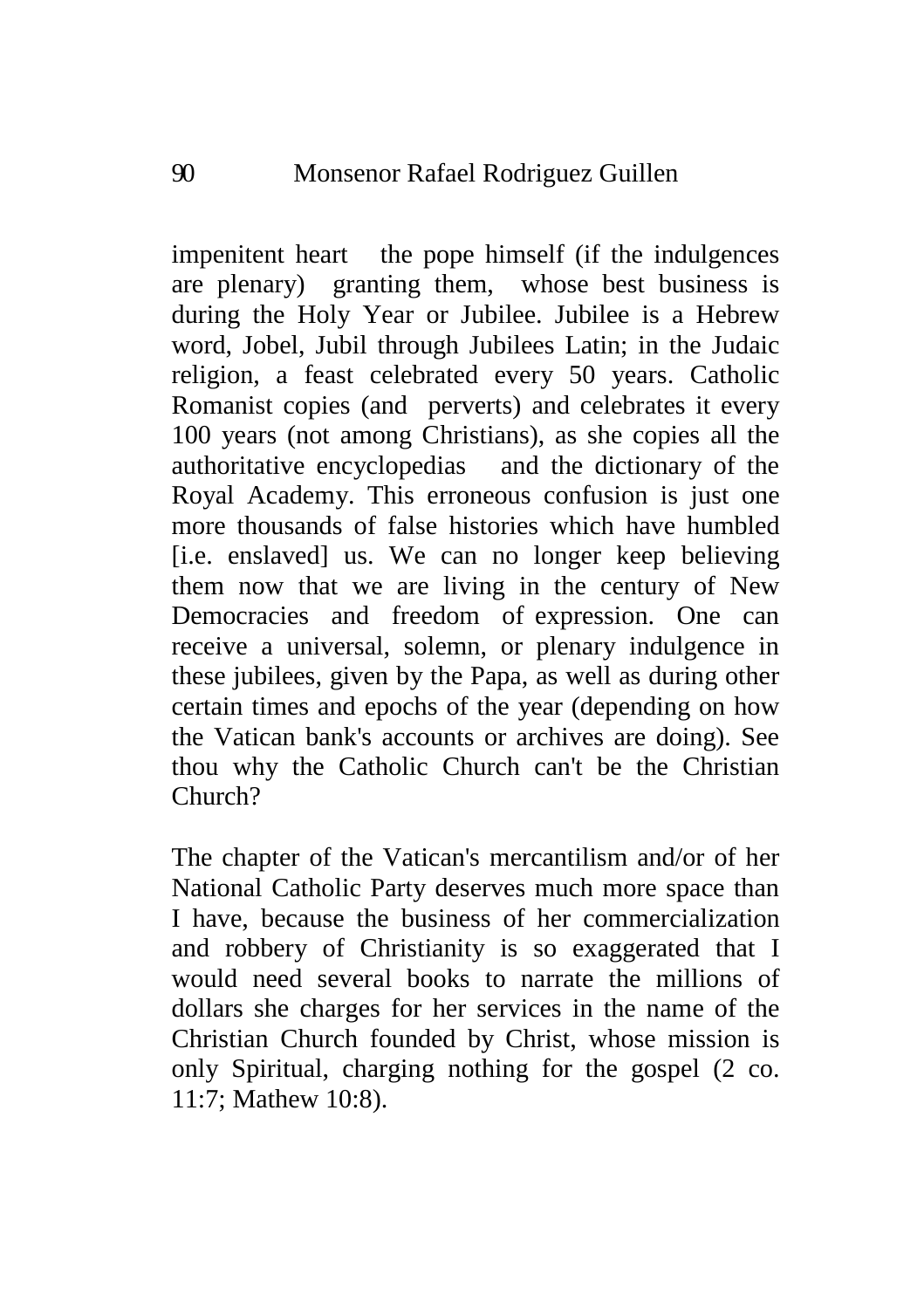## SACRAMENTS: A GOLD MINE FOR THE POPE

All dogmas imposed upon Catholic believers have a very peculiar origin, and it's that when the Vatican needs money [and she always does, no matter how many billions she already has], a council is convoked and their canons exact monetary contributions from faithful Catholics. To erect the monumental Basilica of Saint Peter in Rome, besides all her other basilicas and magnificent Cathedrals, her museums, banks and other such and poor natives have had to be used, who are paid with papal indulgences and bulls. The Holy Mother Church [called the Mother of Abominations by Jesus Christ himself (Rev. 17)] doesn't acknowledge the wages of thousands of her worker priests, not even their most minute rights of social security. They are offered encasement for their religious services, and it is exacted of them under penalty of celestial sin. The seven sacraments, none of which are called Catholic, are dispensed, as well as the other five commandments which are promulgated but don't appear on the tablets of Moses. They are, though, very lucrative inventions: and in the name of a Christianity whose laws and teachings need not any lucrative inventions (rev. 22:18). One of the dogmas we are forced to study and memorized during our scholastic indoctrination in the seminary, and which, if you don't approve of you can't receive your sacerdotal ordination, is called "De Sacraments." It takes a whole year to try to prove these sacramental dogmas as being part of Christian teachings. The fact is, and will always be, that they are but anti biblical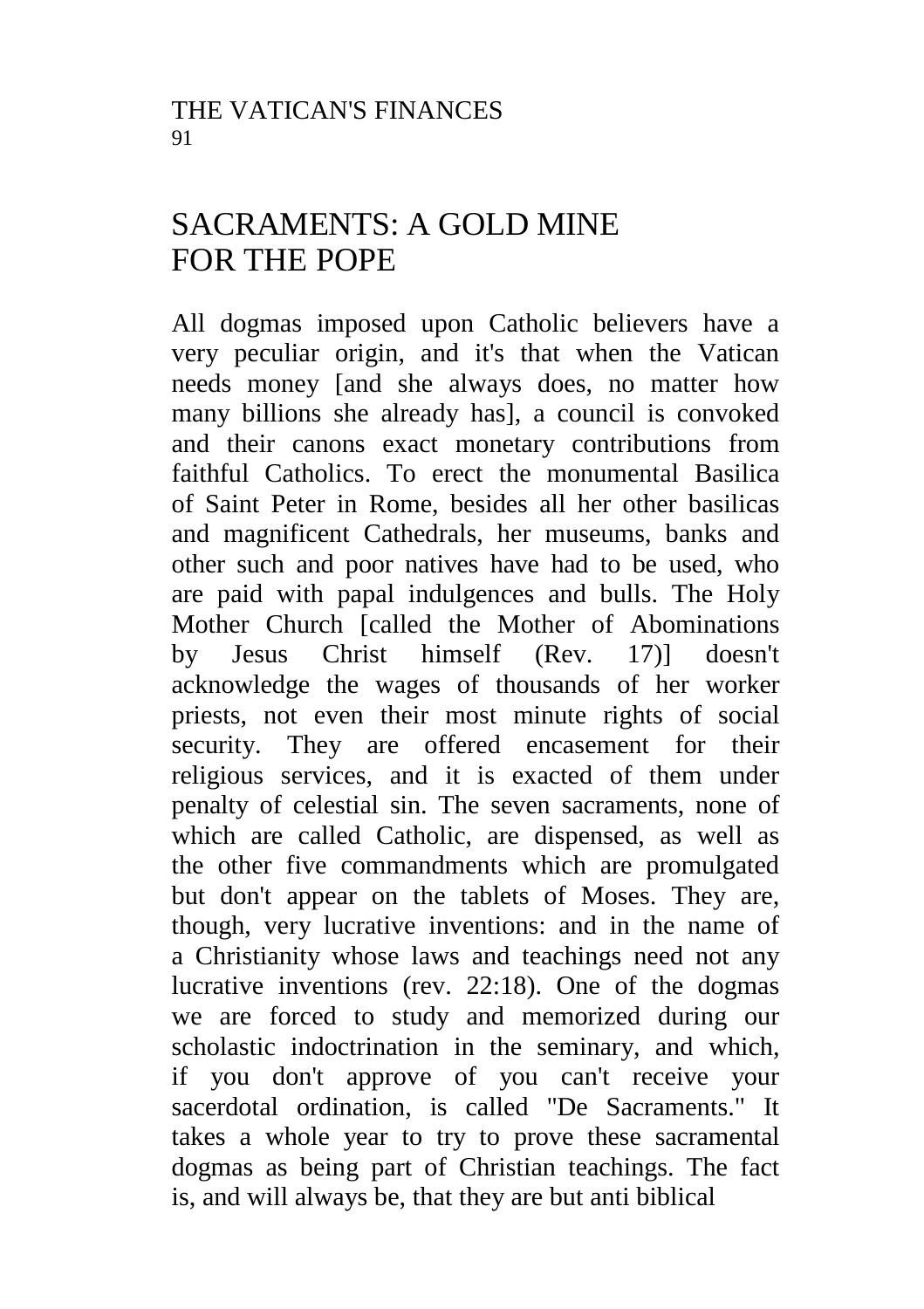inventions. I have had to study Christian theology in reformed seminaries to get my Master in Divinity and two scientific rational doctorates, which have taught me the metaphysical, cunning arguments and speculative dialectics of Catholic dogmatism. I feel and beg your pardon if my affirmations wound your pride or beliefs, but I can not continue deceiving my Catholic brothers and sisters, and refusing to preach the truth unto them, of a Christianity that follows not after filthy lucre a gospel without sacraments, rituals, indulgences or mercantilism. My responsibility as a monsignor and Christian priest demands that alert my poor Catholic brothers so that they ceased to be deceived by a devil dressed in sacerdotal clothes and using sacred things to deceive and in sacramental profanation and sacrilegious inventions. Every one of the Catholic sacraments had their origin in paganism. Thus the confessional and penitence is promulgated in the year 1022 in the council of worms: a sacrilegious custom that the church of Rome has to commuting penitence for money. Pope Victor XX was the first apostate who authorized said ransoming. In I Corinthian 6:11, we are clearly told " but you are washed, but You are sanctified, but You are justified in the name of the Lord Jesus, and by the spirit of our God." and in Ephesians 1:7, "In whom we have redemption through his blood, the forgiveness of sins, according to the riches of his grace." The sacrament of baptism invented by the Catholic Church (Trinitarian), of infants [too young to repent], in articles mortis, etc, is completely unbiblical. You yourself can study and comprehend the historical chapters of Christian groups which separated from the Catholic Church (from the Anabaptists to the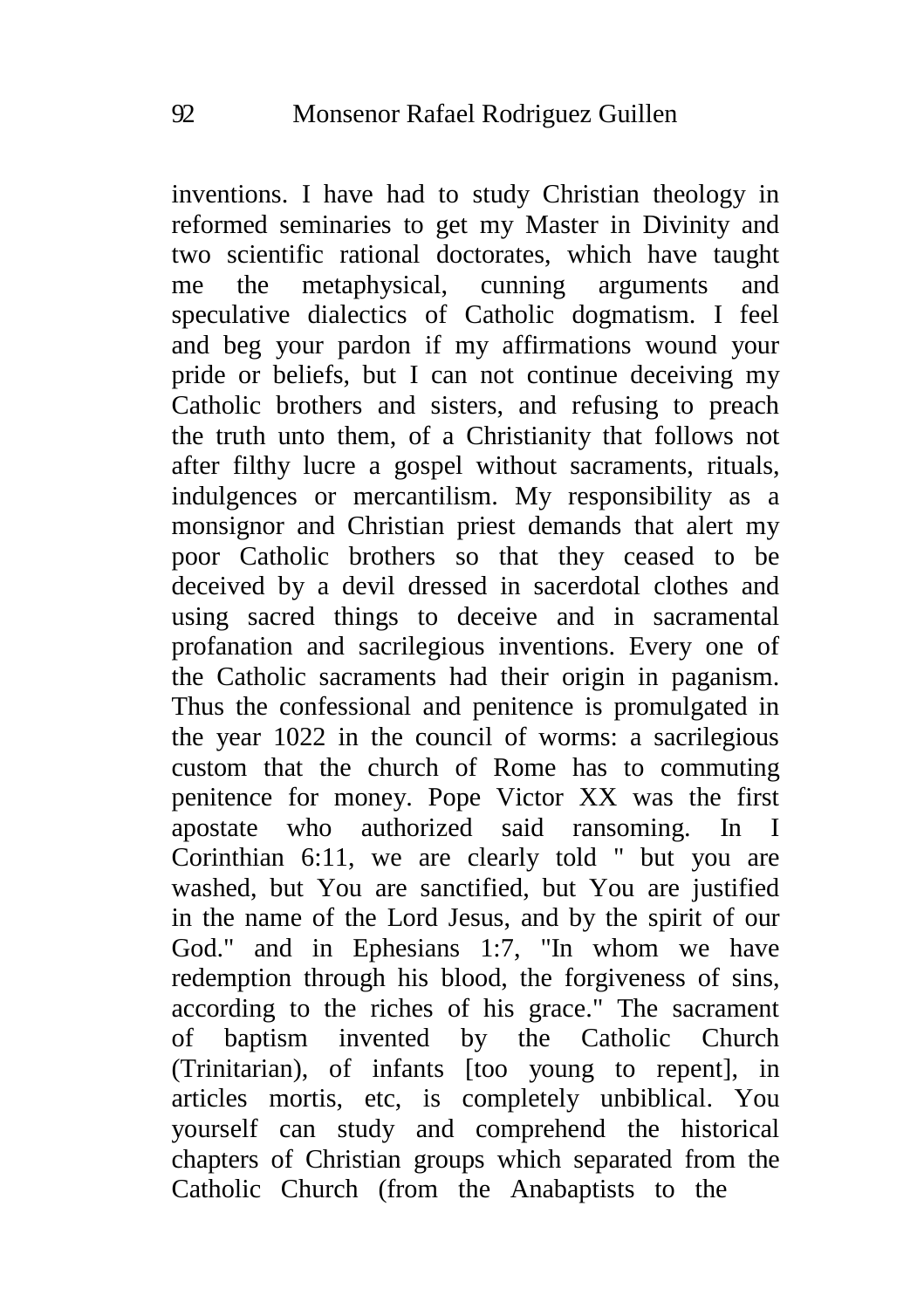salvation Army's baptism of fire) and see how the only mandate, and not sacrament, required of the Christian Church to place a new believer in the body of Christ is now become disfigured with the inventions of Roman Catholicism; and it is a cause of the great apostasy wherein the Catholic Church's members live.

The Holy supper or remembrance of the passion and death of our Lord is coverted [perverted] into a sacrament called Eucharist, and even worse is their invention of dogma of Transubstantiation the miraculous [fancied] conversion of a piece of bread and some wine into a literal Christ gloriously incarnated in the bread and wine. Is this not the most sacrilegious mockery unto us? It would be a useless thing to keep pointing out the rest of the sacraments, of sacerdotal order, extreme unction and matrimony, etc, which have been but Catholic inventions that Satan himself has used sacrilegiously, through the Catholic Church, the Mother of . . . Abominations, to mock her poor, faithful votaries. The power and wealth that the Catholic Church possesses today, as in all ages, are largely due to the sale of sacraments. And as if that were not enough, she also commercializes these invented sacraments, that is, sacraments in miniatures for which Catholics must pay if they want to receive them: indulgences, suffrages, prayers, Holy waters or blessed, Episcopal blessings, etc.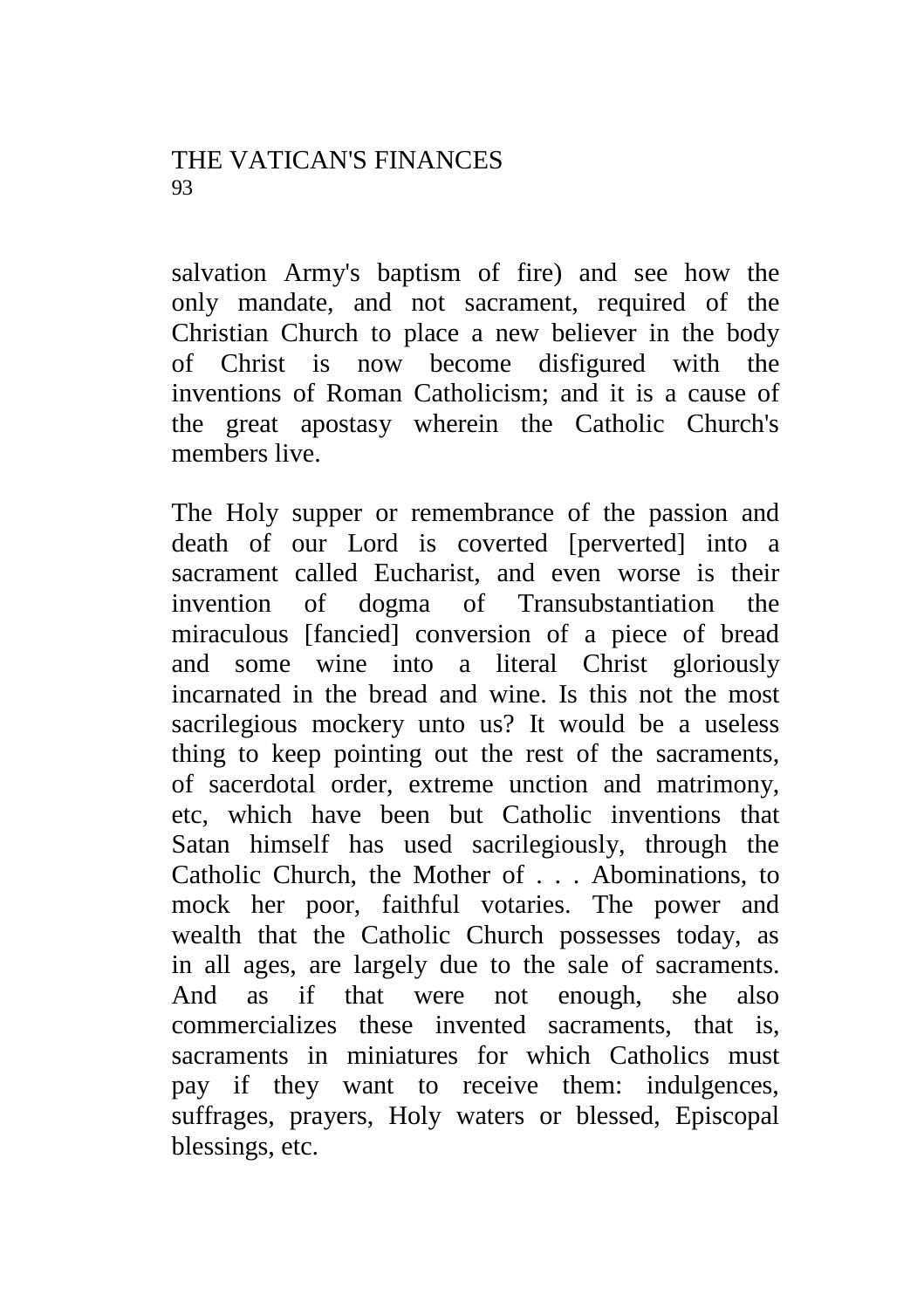## PURGATORY: ANOTHER MONEY MAKING INVENTION

As Luis Rodriguez very well points out in his documented book, "Catholics Free Thinkers and Protestants, We Agree" (pg. 132 Purgatory): "Verily the Roman clergy has set its ingenuousness on the line, to invent things which it has changed into inexhaustible fountains of antihuman economic exploitation."

Monsignor bishop Barragan, in his despicable book "Because I am a Catholic, " (in) a response to sects on, pg. 162, says: "That the light of the world teaches that the soul is mortal and that Purgatory (doesn't) exist." The same as all the other affirmations and nonsense he irresponsibly promotes, lacking any proof to back him, copying from the undocumented writer P. Amatuli and the New Catechism of the Catholic Church, I am going to prove, and with reliable documentation, that his fallacious arguments can no longer be used to deceive in the century of scientific proof and truth.

All Christian groups which have separated themselves from the Roman Catholic Church agree that Purgatory doesn't exist, and that it was just another invention of the Mother of Abominations to make merchandise out of her dead; and it has been one motive among many others where for reformers have wanted to reform her.

The church is the light of the world (Matthew 5:14). I recommend you read Martin Luther's thesis and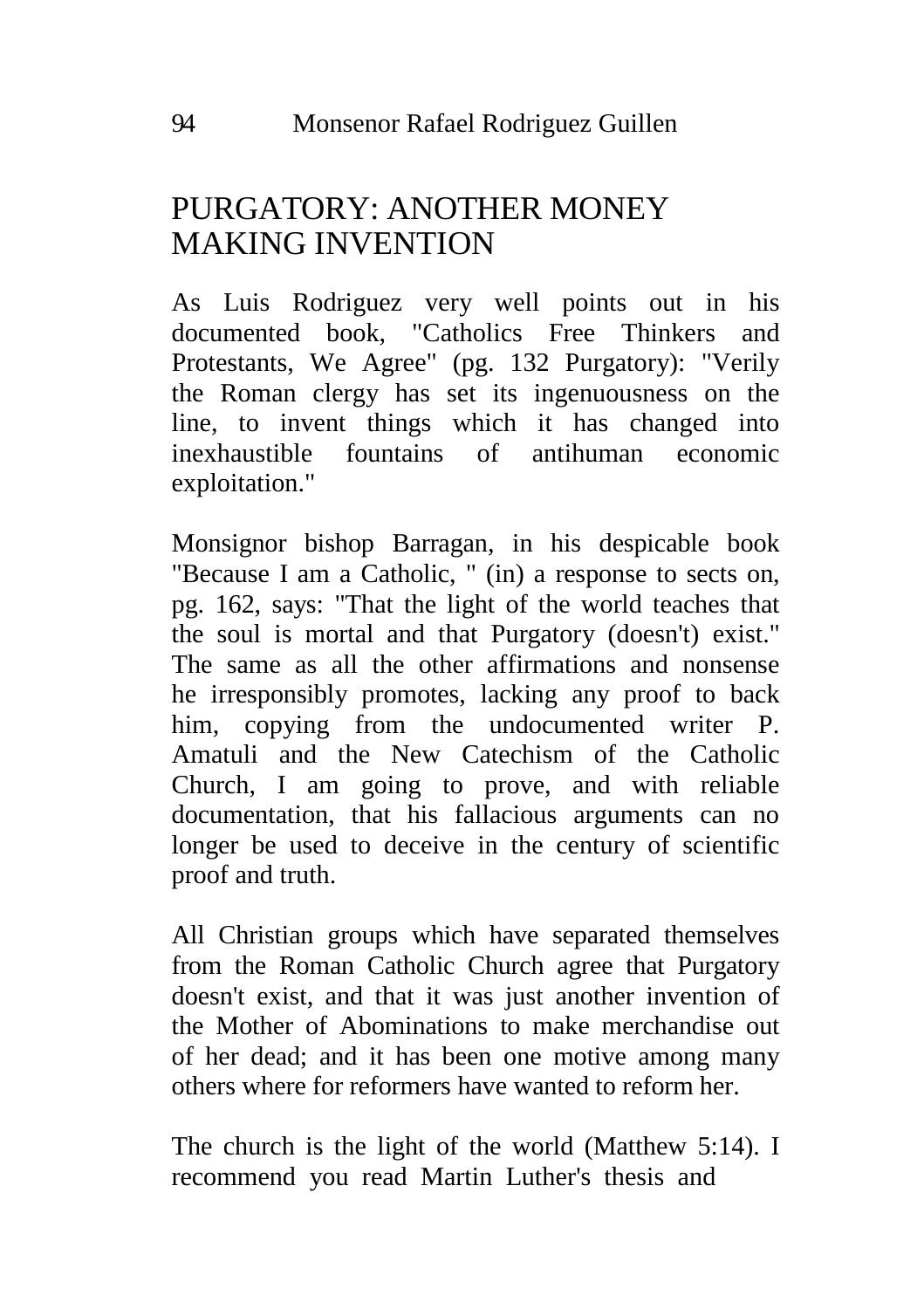biblical commentaries or any other of the reformers works on the subject. Catholicism could care less that these reformers main struggle was against the satanic problem of the rotund business of suffrages for the dead, masses, etc. So that this ignorant bishop Barragan documents himself from now on with the truth, before book of writer Frederick Schwaller, titled "Origenes de la Riqueza de la Iglesia en Mexico. Ingresos Eclesiasticos y Finanzas de la Iglesia 1523- 1600 (origins of the church's riches in Mexico Ecclesiastical Income and Finances of the Church 1523-1600), we can know all about the riches and monies that the Church received, and we can explain to ourselves the "why" so many splendid cathedrals, Episcopal palaces, convents and oratories, inherited by bishops, priests, friars, Jesuits, Dominicans, Franciscans, etc, (all supposedly under vows of poverty) and their accounts, houses and properties, which all prove their hypocrisy, which they deny. I recommend, seeing that I don't have enough space, that the reader consult the documentary Appendix on the Conditions of the Collection of the Tithe (i.e., the conditions which are imposed upon Administrators of the tithes, pg. 2-61), so he can see for himself. These documented proofs, with names and addresses and numbers of the different dioceses and [religious] chapter in Mexico, explain to us very well, in the same way that the transactions of the other dioceses the world over do, how Catholic churches and their monasteries, religious chapters, and an innumerable other economical things as hierarchical titles, enrich themselves, whose splendid riches and salaries have been charged to ingenuous Catholics, by the millions and billions, without working, in the name of our poor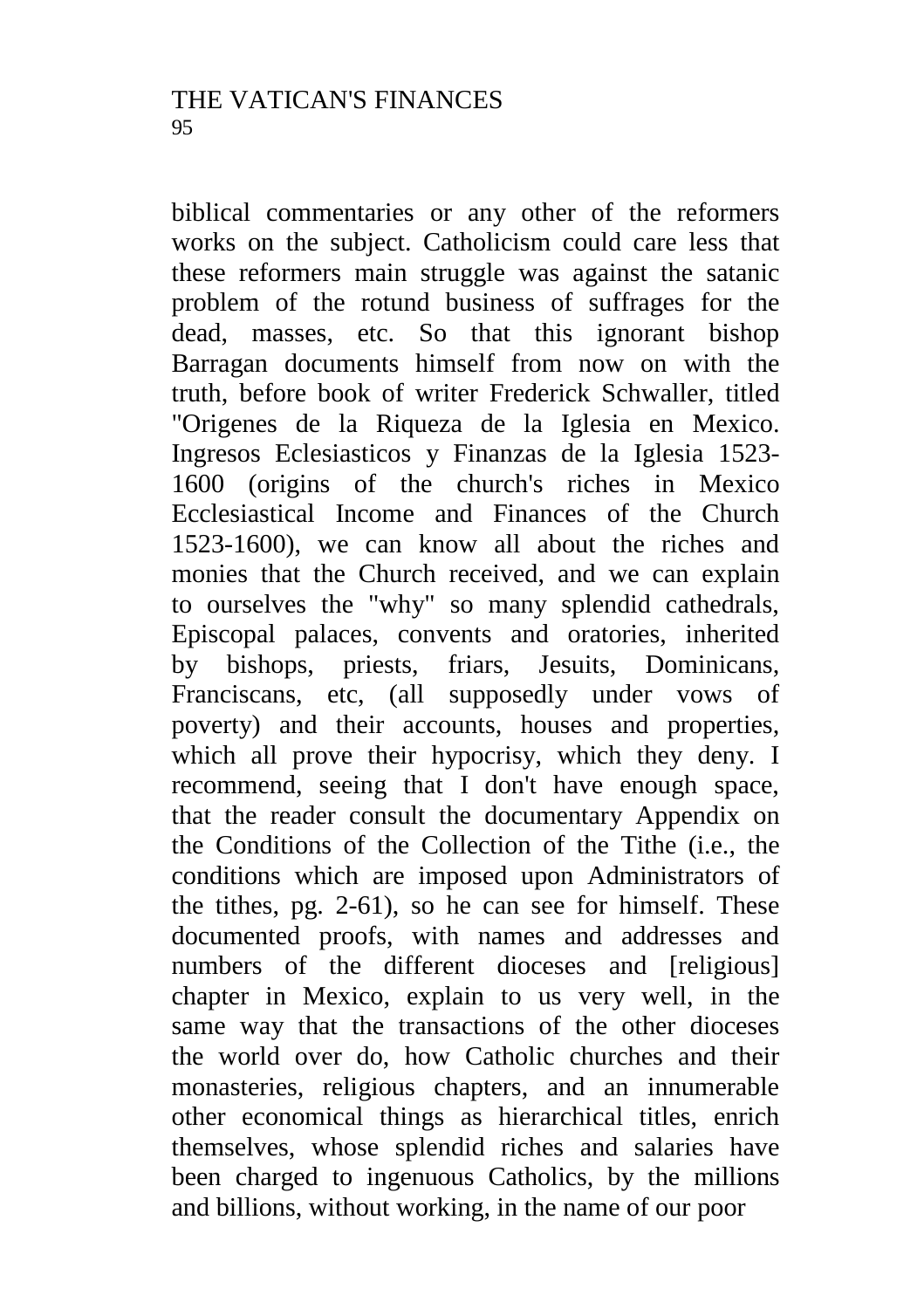Christ, for centuries.

For their political ambitions, luxurious haciendas, lusts, numerous bank accounts, and the expenses of the biggest multinational companies of National Catholicism, the Vatican State's political Machinery, are all subsidized and paid by these tithes.

The wealth received by Vatican State from all her Catholic dioceses, and the tithes astutely exacted of her poor believers so shamelessly, for so long, demonstrate very clearly that the Vatican has permitted herself the luxury of paying such big salaries unto her accessories, being the sponsor of the most prestigious artists of the Italian Renaissance, and of being the mistress who paid the expenses of the socalled Holy Crusades of the 10th, 11th, 12th, and 13th centuries, in which millions and millions of innocents were ruthlessly slaughtered, and of representing in the occidental culture the architect of the most fine works of art, of Miguel Angel, Leonard de Vinci and thousands of other immortal artists, whose works in the Basilicas of Rome, and the entire world, reflect the enrichment of a church who passes herself off as the bride of Christ, whose rock and founder, Jesus Christ, teaches poverty and a spiritual reign, not a worldly one.

The documented facts of the Mexican, Spanish, Roman, etc, National Archives are inexhaustible foundations of Info, which prove the riches the church receives through the imposition of tithes.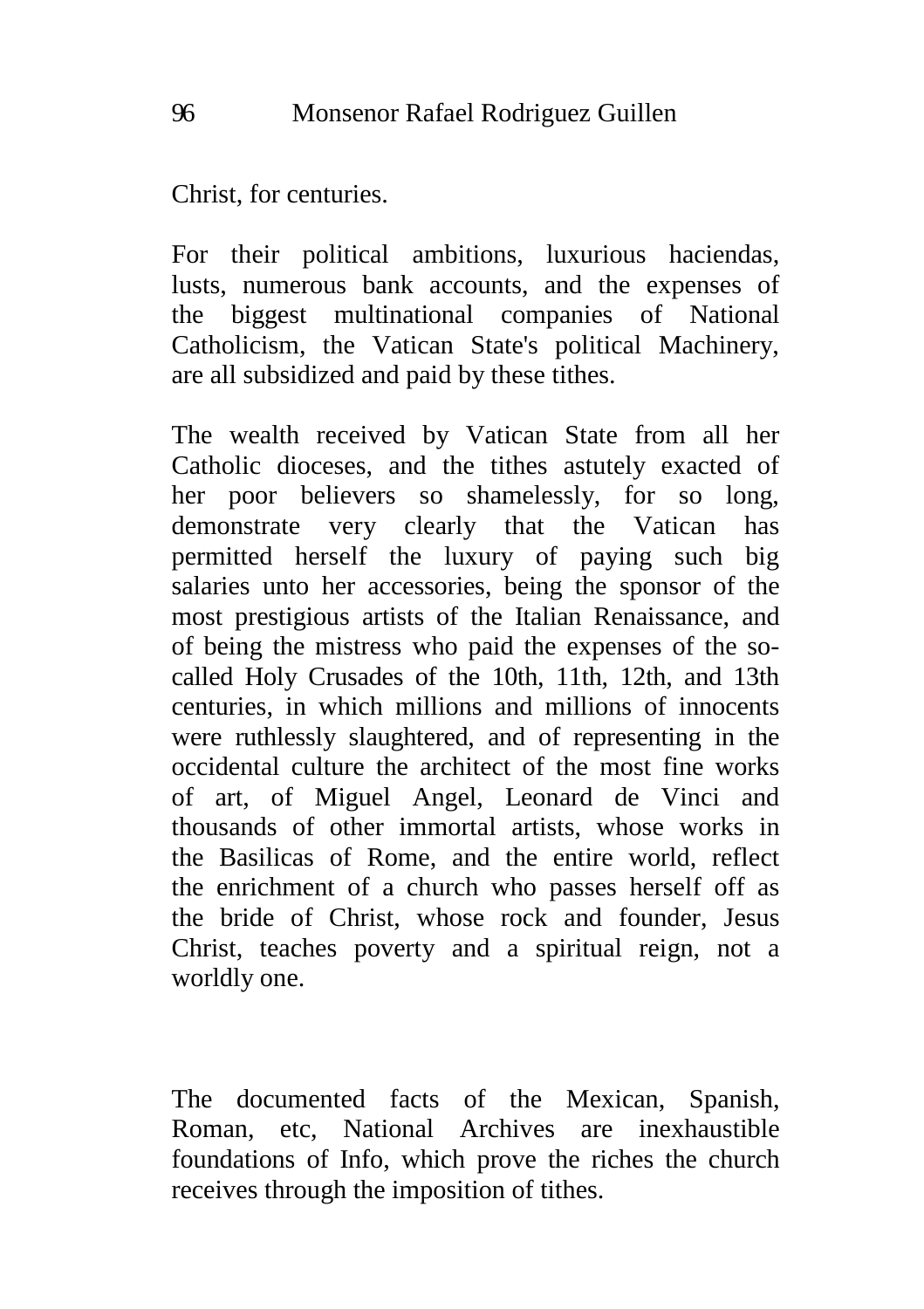#### THE VATICAN'S FINANCES 97

the least qualified can know and compute the trillions the Vatican's coffers and papal accounts collect from the papacy's accounts, college of cardinals, and other administrators of her churches, and shall be able to comprehend the deceit we who have preached the Catholic Church's poverty have suffered: seeing that we have collaborated in asking ever more offerings in his (Christ's) name, selling sacraments and other religious services, and exacting quotas and daily, monthly and yearly alms, of our faithful and believing Catholics, for to engross the coffers of the Vatican and her diocesan administrations, and that Catholic hierarchies may live the dolche vitta.

In these days, living as a retired monsignor and doctor in San Diego, California - and I have occupied pastoral missions in Mexico , the Catholic Church continues to impose all kinds of [unbiblical] tithes upon her faithful servants and believers; and the satanic history of this invention, which has transformed Catholicism into a commercial enterprise, and rubbed God and his Christian Church of the offerings which ought to be distributed among the poor and natives for the spreading of the gospel, and not for mundane goals or interests of paganism, is still hidden from them. That's why we can not call her a Christian church ...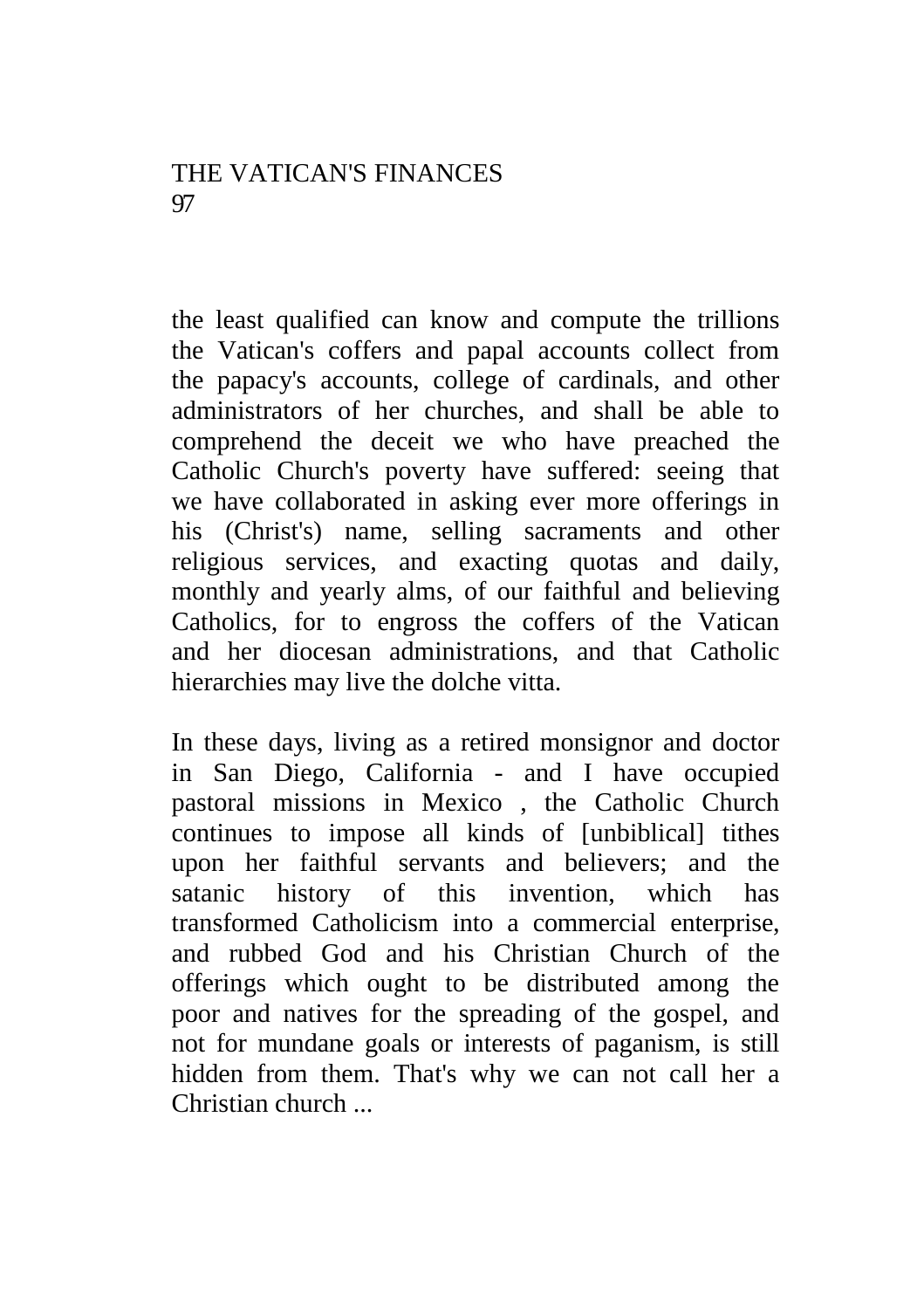## RELIGIOUS SERVICES SHOULD NOT BE CHARGED FOR MONEY

We read very clearly that the Christian Church didn't charge anything for religious services in the acts of the apostles, chapter 8:18; the apostles refused money for the "laying on of hands," and rebuked Simon the Magos, saying, ... "The money perish with thee, because thou has thought that the gift of God may be purchased with money" (Acts 10:8 we read clearly: freely You have received, freely give." As a servant of the parish priest in Seville, Spain, I was the first priest to impose this commandment in my parish, and, because of it, the ecclesiastical authorities rejected me. This abuse, and the coming of fascism and the Vatican's columns, and with the imposition of a new church of Vatican II, Liberation Theology [i.e., Marxism with a Catholic god], etc, is all factual, documented history. And my criticisms got me exiled to America.

In American, in my Christian work of East Chiriqui in Panama, and where I also never changed for religious services, I was dismissed because I didn't send money to be charged for sacraments and religious service, etc, 50% of which I was supposed to send to the Episcopal palace. In San Diego, and during my missionary work in Henoc, I was also removed and forbidden to preach the gospel of the humble. The Anglo Saxon Church showed me that she had nothing Christian to her; but is, rather, nothing more than an Irish Nationalist Catholicism of a capitalist business, which the name of a Catholic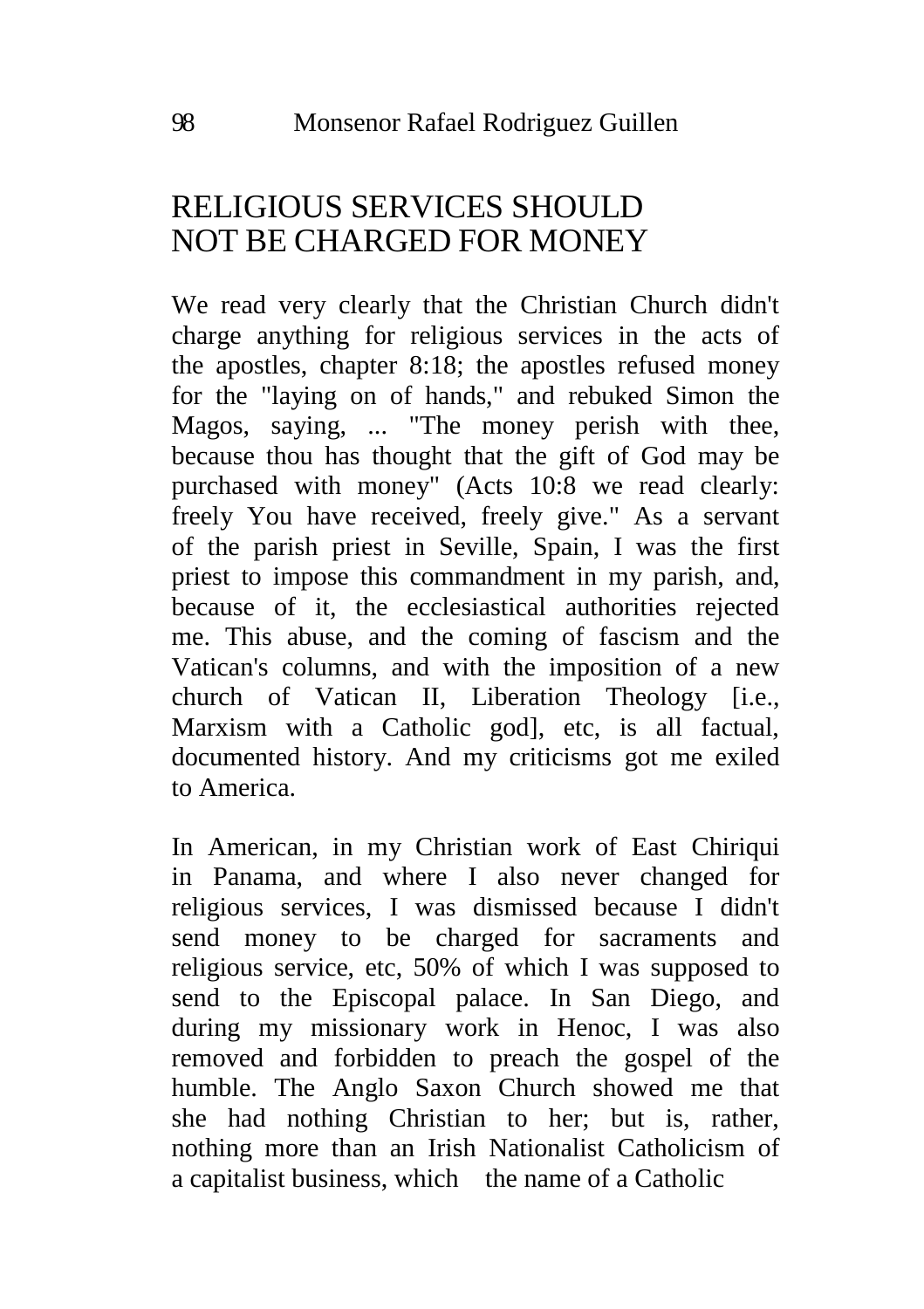Church, claiming to represent Christianity. My book "The Catholic Church of San Diego, Discriminates Against Latin American Priests and Believers," market an study of the riches of its parish priests, bishops, properties, etc, and I show why she can not be a true Christian Church, abusing the prices she charges for religious services, etc. Catholicism has, in general, supplied itself for centuries off of not only capitalist coffers, but also of the offerings and alms of the poor. As a monsignor and parson, during most of my life, now retired, and without being excommunicated, though silenced.

I have been able to witness and annotate one of the clearest and most blatant corruption in existence: the commercialization of religious services, the sale of images, religious books, and every other kind of business, into which Catholicism and its political state, the Vatican, have been transformed.

It would be a waste of time to enumerate the prices and fees imposed on all who through tradition have come to solicit the Catholic Church's religious services. I have collected such shameful statistics of a mercantilist thievery, which has no equal in the histories of the biggest enterprises and businesses of the world. If we should add how the Catholic Church, from Rome and in her seminaries spread out in every diocese, all over the world, educates her laborers into believing in her divine stole rights, and how they accept the dolche Vita that their hierarchies and priests live once ordained, who are converted into alter Christ with supernatural powers, our case would be settled.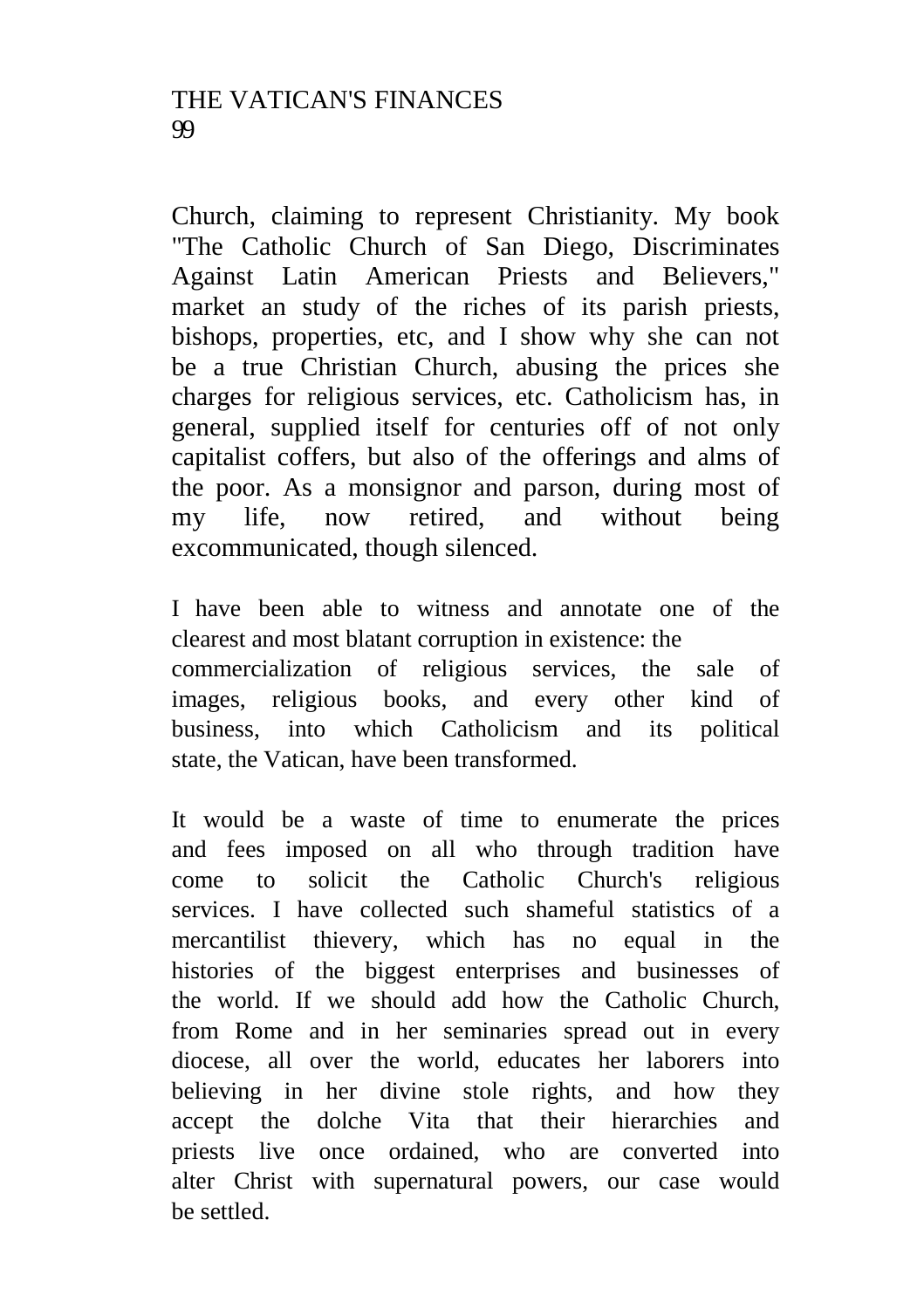I was deceived, brainwashed, but I give my lord thanks that I didn't charge my poor for her religious services or the gospel. It wasn't an easy thing, for these were many years of brainwashing, of a scholastic catholic education which made us lose our individual conscience and see black white, and the lie as the truth. This church that I was [later] able to find is not the Catholic or mainstream Protestants Church, which is become almost as corrupt, she is . .. "the church of the living God, the pillar and ground of the truth" (I Tim. 3:15); the church is the light of the world . . . "Freely You have received, Freely give (Matt. 10:8), which is a democratic alternative. You yourself can investigate the evidence of so interesting a subject.

I have not the space to quote or document it all. I recommend you read, so you can understand where I'm coming from better, the book "Origins of the Catholic Church's Riches in Mexico," whose author narrates with documented facts the substantial sums of gold tithes and offerings exacted of the baptized. The donations of lands, usufructs, quantities of grains, ecclesiastical taxes, coming missions to native laborers, etc, also all appear: an incalculable mine of riches, whose fruits we see still today in the cathedrals, churches embossed with fine gold etc ...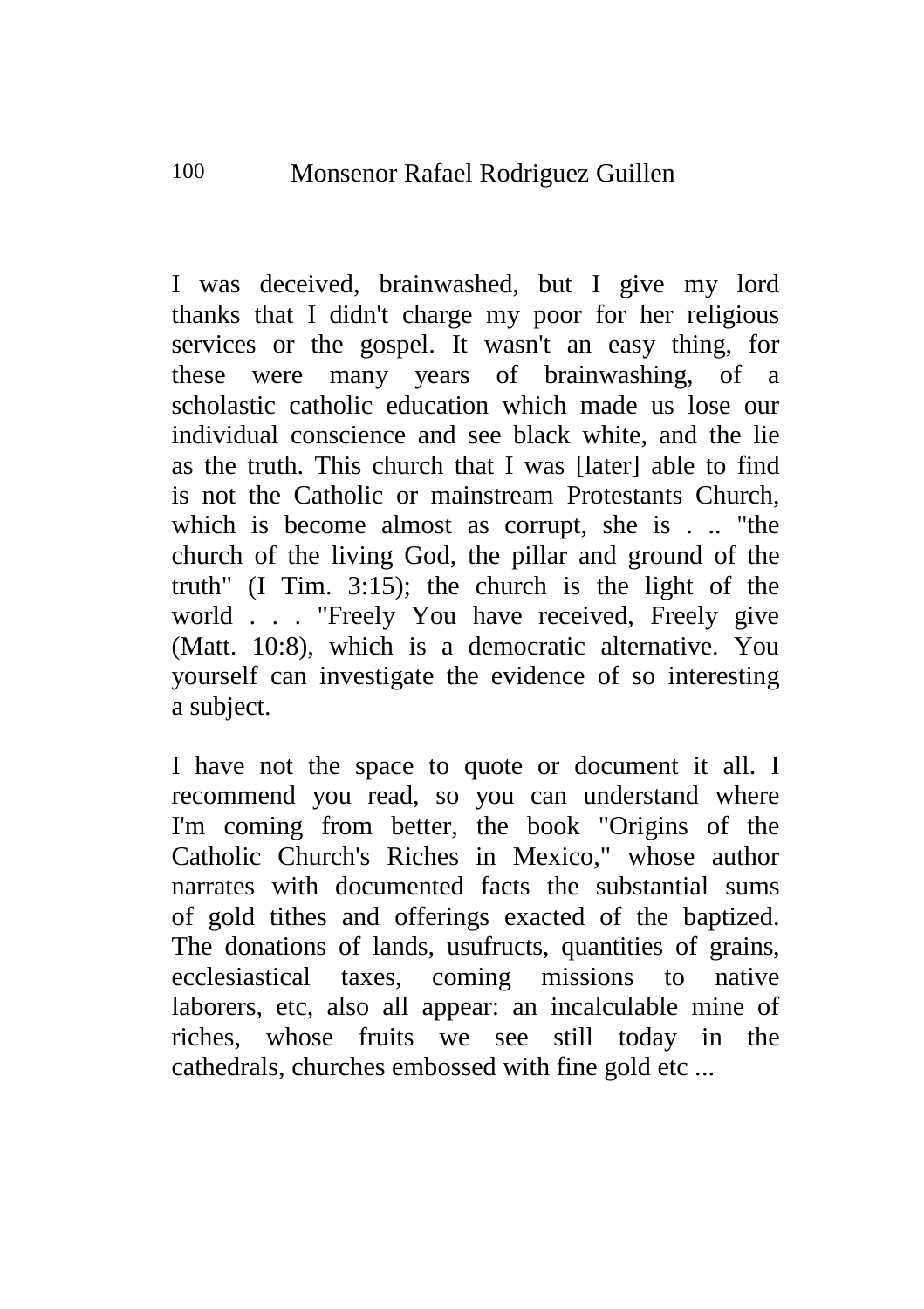## THE DIOCESE OF SEVILLE: A FOUNTAIN OF WEALTH TO ROME

Spain's history would be incomplete if we didn't know about her most brilliant religious-heroic pages written down in Seville, a meeting place for kings, cardinals, and primates, a place of beautiful monuments, gardens with exotic plants, art schools, etc. It's a place where people have cultivated all kind of gold smiting /silver smiting, writers have become famous with their poetry and romantic Renaissance rhymes, singing (about) the glories and feats of a city which is the cradle and bastion of the Spanish culture. "One has to either live or visit Seville, we can certainly say that a miracle has been seen," so sings a popular saying. And thus we can distinguish her: Once one knows her and compares her with other cities.

I was educated in Seville, and was able to get some of the best university teachers in the metropolitan seminary, and to know the works of art and monuments which enrich Seville through her library. The Vatican's financial empire in the 15th and 16th centuries, can also be found therein. Since the 14th century, with the appearance of Lazarillo de Tormes, of the picaresque novel, yea, and since the Middle Ages, Seville has most definitely been the cradle of battles against the Moriscos, etc. From the very formation of the Castilian language, with its first grammars of Nebrija, and from the place whither the adventurous navigators arrive, who should cross its mighty seafaring river the Guadalquivir, European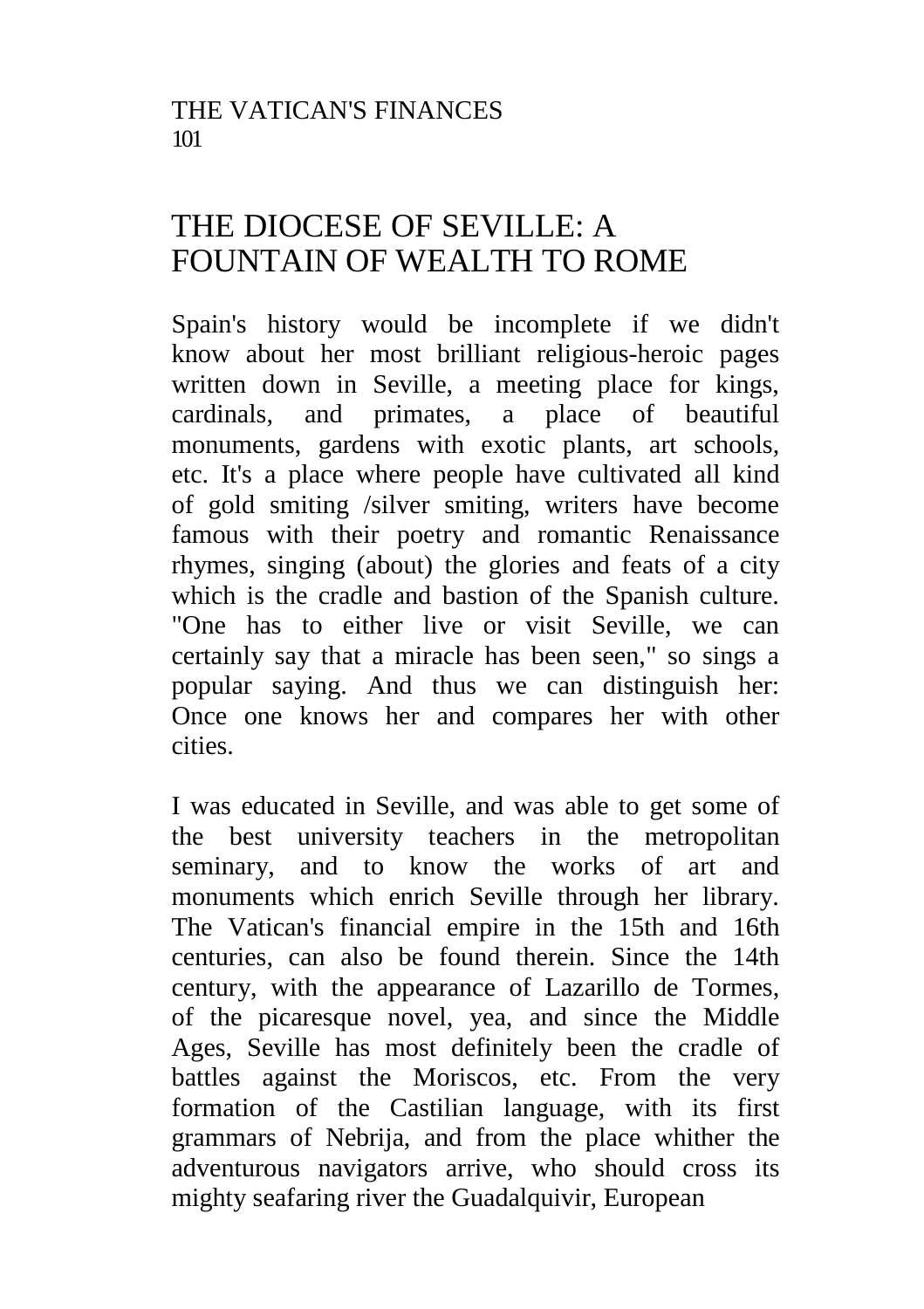merchants and commercial interests convert it into the Venice of the Mediterranean. We can affirm that Seville is the center of attention and abode of famous artists, commoner rebels, villains, rogues and many other social classes, which we see emigrating to America; and that the Catholic kings themselves and the religious orders are they who commissioned and accompanied Columbus and the ships which made him so famous at the discovery of a new, rich, heavenly continent America.

I have had the opportunity to graduate as a Doctor in Philosophy and Letters, and to study Seville history and art in the university of Seville. I have participated in its museums and libraries, and in the richness of its manuscripts, in the Colombian (of or relating to Columbus), and in the contracting house, etc all of the information of the Master works which its painters, famous sculptors, architects, and goldsmiths have reflected through hundreds of artistic works, which still beautify the city of Seville still. I dedicate several chapters in my doctoral thesis to Seville.

Seville has also occupied a very special place in the Protestant Reformation, that great revival and Christian awakening which changed the world. It's sons defied the INQUISITION. Capriano de Valera and Casiedoro de Reina, Jeronimous friars, dared to translate [and put into the hands of the common people] the Bible into the vernacular, which we today know as The Reina- Valera Bible (1569), and which was so faithfully realized, that it is still conserved unto this day as the true Spanish Bible in the evangelical Christian world. The imagery and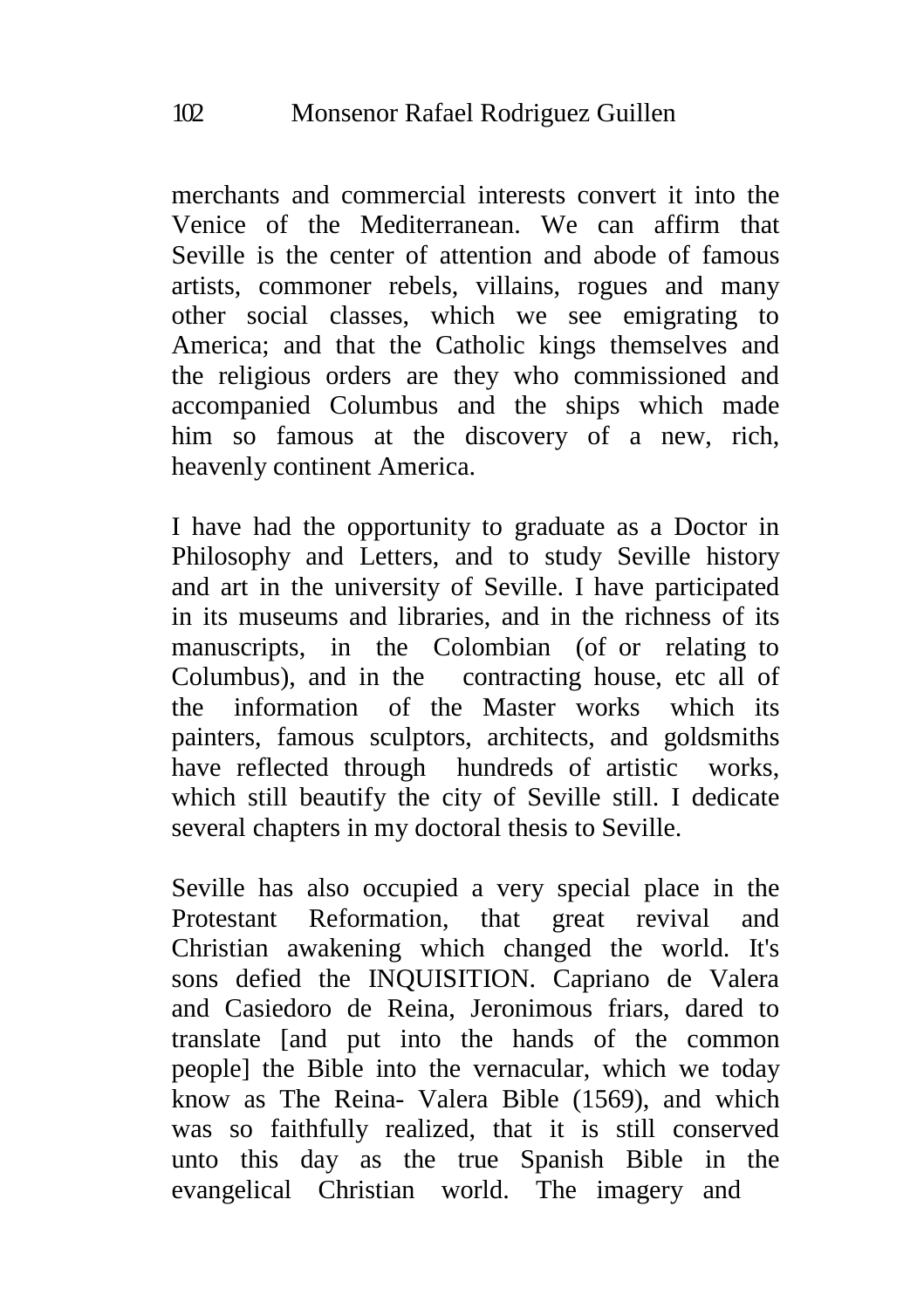defiance with which National Catholicism attacked the reformers, converted Seville, together with the Political Alliances of the Catholic Kings, into a Marian city; and thus it appears on her coat of arms and blazon unto this day. Seville would have been as the Second Geneva for the Christian world; but it was not so. For when it allied herself to National Catholicism and its Catholic Kings, and imposed the INQUISITION, to curse and condemn the Jews, Christians and Moriscos to the sword and to burn at the stake, and demanded that her citizens commit ethnic cleansing, and establish the Hispanic race as a social and religious condition to safety, Seville fell into sin. Seville thus closed a brilliant chapter for National Catholicism, to which she became a mere puppet, and in her frontiers two great Christian movements would fight, and which would form part, in America and in all Latin America, of the fatal consequences, which their militants and fanatical missionaries unfortunately drag along: that is , a pseudo Christianity directed by the iniquitous Alexander VI and that Catholic Kings, whose tombs and Canonized miracles lay in the cold vaults of the Seville Gothic Cathedral, reminding us of that sad history of some historical moments wherein reformation Christianity, which had already begun to triumph in most of Europe, was brutally attacked in Seville, and its reformers condemned to the flames.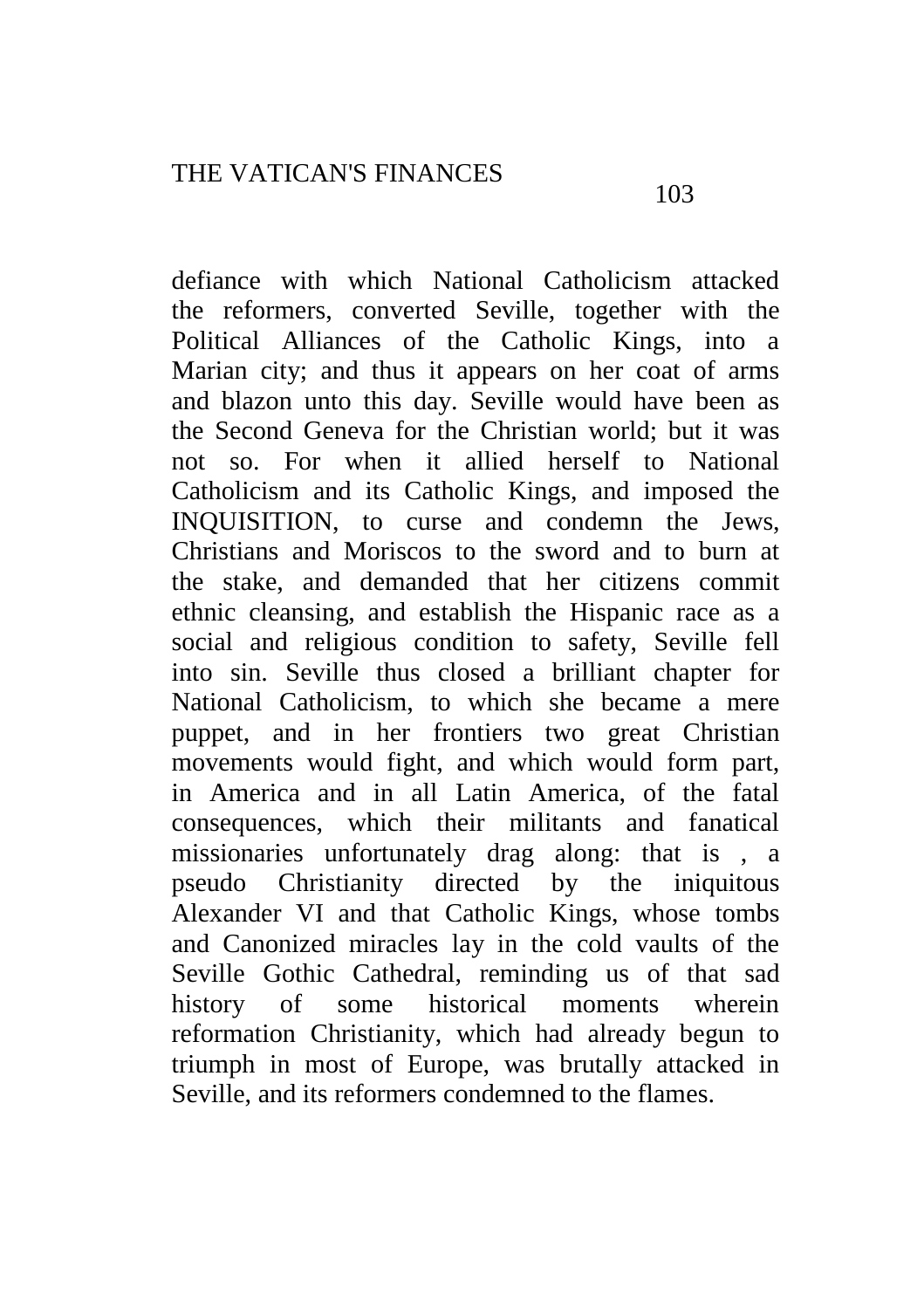## THE SALE OF BISHOPRICKS AND CARDINALATES: SACRED PROFIT OF THE POPE

The empire of National Catholicism, thanks to the compromising personages and dedicated clergy who have been elevated to ecclesiastical dignities, in order to occupy the top strategic positions of nations, with the objectives of taking over democratically elected governments, has been maintained by controlling education on all its levels, establishing new constitutions that pact with and ally themselves to the interests of National Catholicism, go party of ultra rights, and not a Christian Church, even though she wants to pass herself off as such, and by the use of bloody force.

The only thing that ever interested her was power and money. I had been preparing myself to be name a bishop, and I think I fulfill all the requirements which canon laws demand: that is, having been a priest, carrying out ecclesiastical Masterships, a coadjutor, economist curate, parson, parish priest, chaplain,| producing the fruits of an excellent pastoral, publishing books in defense of National Catholicism, etc., I have all these requisites and qualifications.

I carried them out in an excellent manner, as my missionary and evangelistic work will testify to. Only God knows the sacrifices and missionary work . I did with the Indian Guaymies in Panama, and with the poor in the different dioceses where I've exercised my sacerdotal ministry.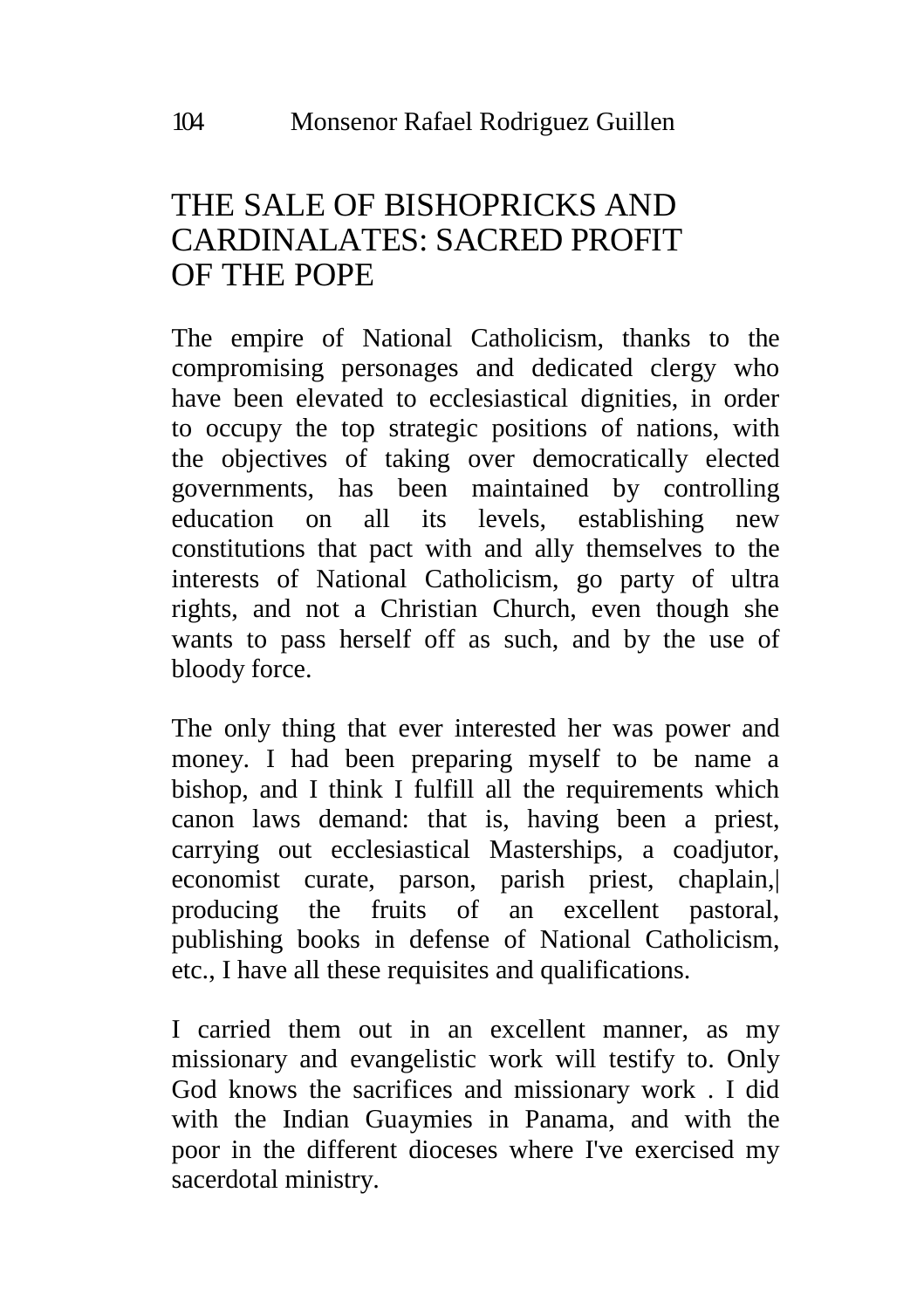I was name a monsignor and candidate for the bishop of Chiriqui in Panama. But my nonpolitical Christian exigencies disqualified me when I refused to occupy the Episcopal Palace, a National Architectural Prize, being only a few feet from the native's quarters, where I was to be its Eastern Vicar. But [after] I had witnessed the real poverty of native life, and the dolche vita (i. e, sweet life) and degenerative lifestyles of the nuncio who wa expelled for his effeminate practices; along with the primate of Holland for his ungodly enrichment, and the bishop Monsignor. Alberto Clavel, from my diocese, for his paginated life, as well as that of the majority of Spaniards, henchmen, religious, who with the name of Christianity and missionaries were destroying the indigenous patrimony, I passed, and refuse the job. In Spain I had already witnessed the following political appointments of the Franco dictatorship, and how when I refused to compromise with the Vatican's National Catholicism., I was eliminated, never mind my pastoral merits or academic record, helped the most rebellious diocese, and accepted not National Catholicism.

I think he may have been named without receiving her canonical ordination. His political compromises were enough, I guess. Malaga is the second city whose Christian bishops, as those of Seville, were destroyed by politics. I have been a witness, in the different dioceses, and where I have dedicated myself to making the truth about both Catholicism and true Christianity known, two very different systems indeed, and to opening Catholic consciences thereto,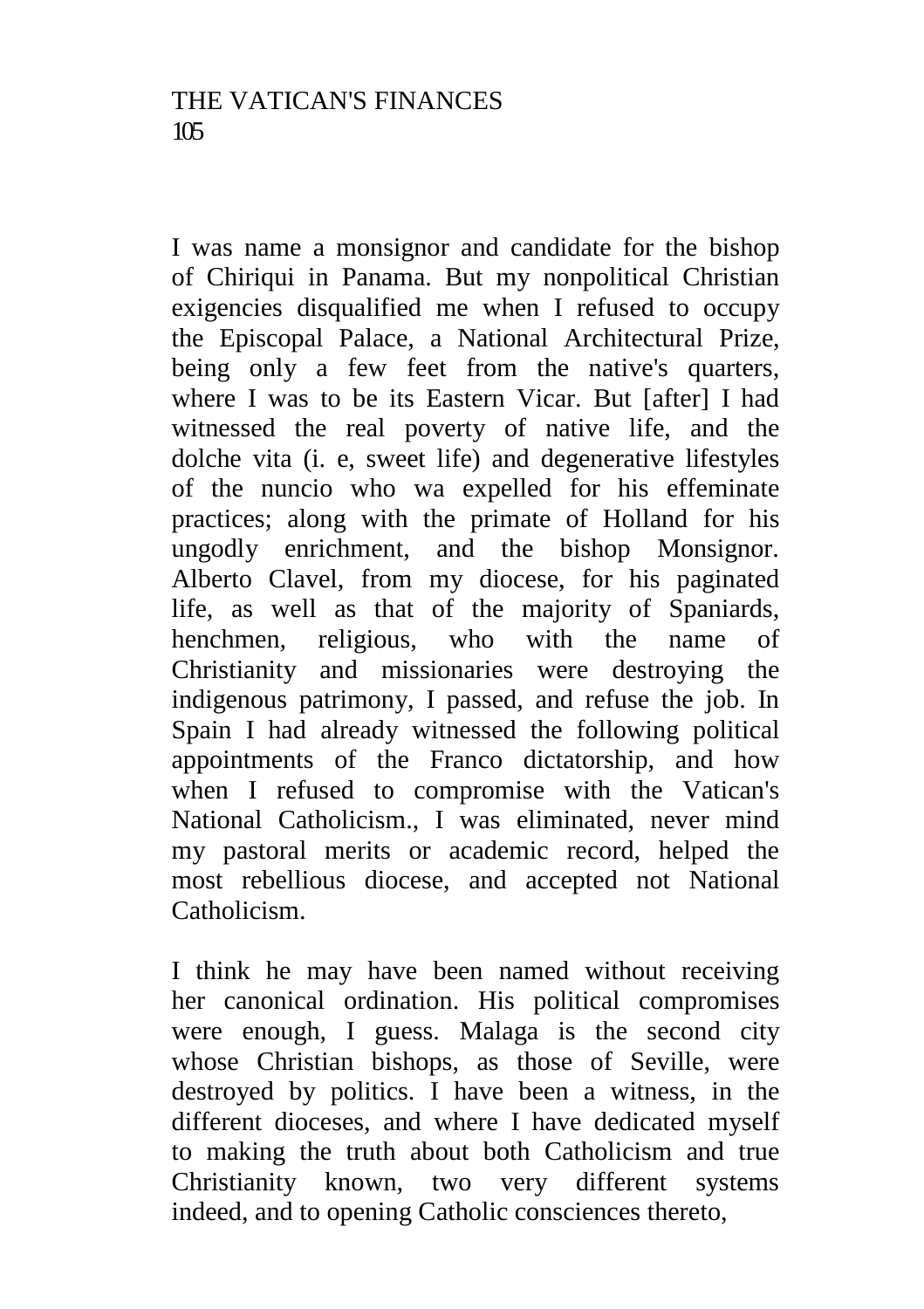and (to) the appointments of [the] new Spanish nuncios of Opus Dei, the generals of the Jesuits, and of other orders, which have come to occupy the new dioceses of Latin America and Europe. These are now already coming with their consignments and plant very well defined by CELAM and the hierarchies of the Vatican.

The grave error that we Catholic believers have had and where with we have been programmed since early childhood, and brainwashed, having our conscience seared with a hot iron, is to believe that the Catholic Church we have attended, and her [unbiblical] doctrines, through which we receive the sacraments, etc, is the true church which Christ Jesus founded [in Jerusalem] on earth, when it's a fact that she has known how to astutely utilize Christian and its blessed founder [and rock], Jesus, to get benefits and teach a Catholic gospel, a mix of philosophies agnosticism's, etc. Beware, my Christian brothers, the multibillionaire continues active in her satanic mission.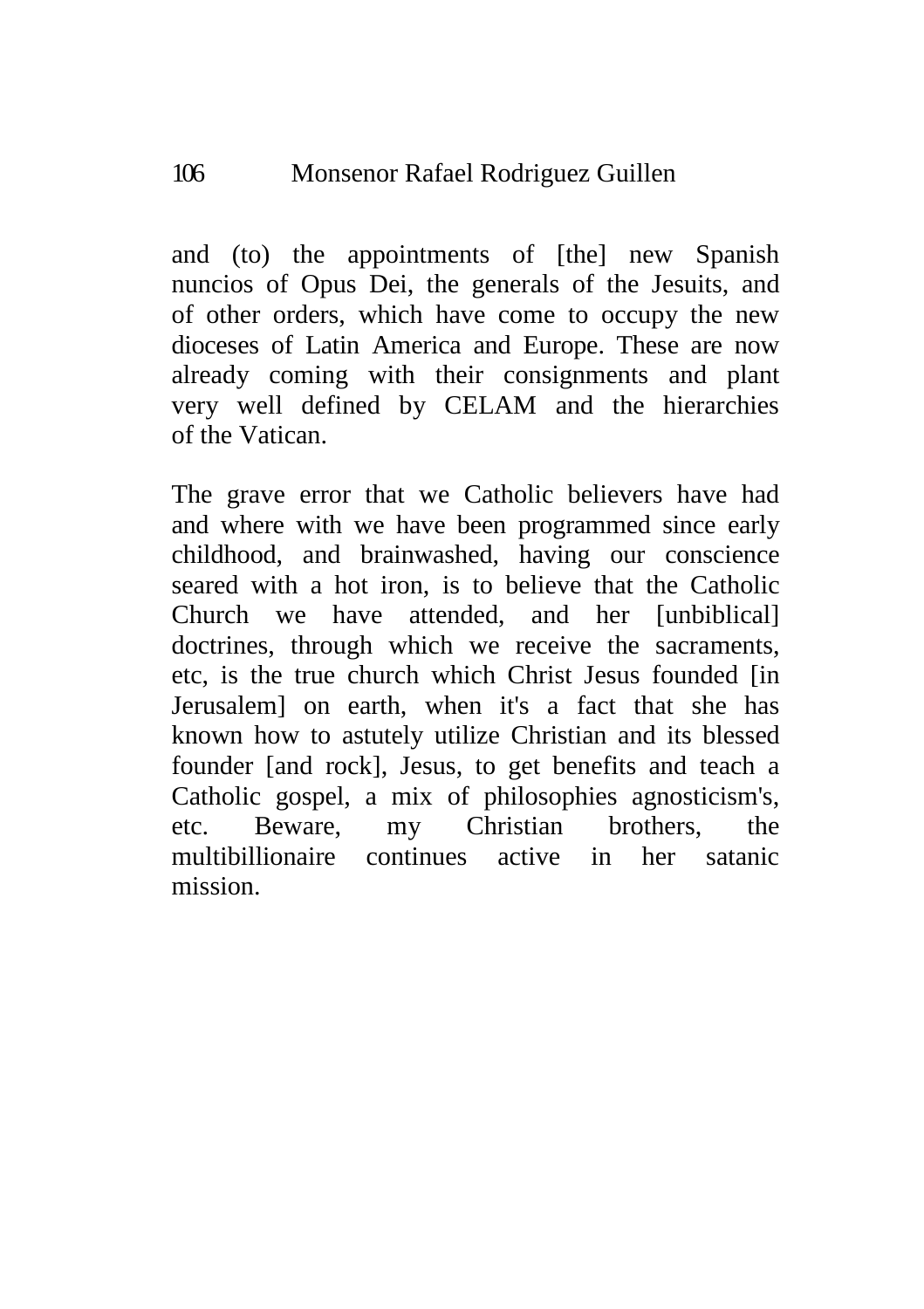## CATHOLIC ASSOCIATIONS RENTABLE TO THE VATICAN

To enumerate the thousands of Catholic organizations, Associations or Institutions which send the contribution of Saint Peter to the Vatican, that is, the quota assigned either monthly or annually, would be an almost impossible task, since every parish, diocese, or convent of the world contain atlas five or six associations, with the most outlandish names, of Saints, Historical personages, etc, many of which are establish by the bishops in parishes and religious institutions. Thus, for example, the knights of Columbus, who have their own headquarters in the United States, send the Pope some \$2 million a year. The associations of Guadeloupe and the Basilica of Mexico, the eucharistic associations of Patron saints, Catholic Action, San Vincent de Paul, Marinas, Charitable conferences, nocturnal adoration's, pastoral congregations and a never ending amount of others whose members are to all contribute to their dioceses. and these to their mistress the Vatican. Parishes are catalogued according to how flourishing they are and how much they dish out to their hierarchies, who elevate their priests in clerical ranks. In my parish in Spain, I had to organize the four branches of Catholic Action; that is to say, I had to include the majority of (the) members in an association that was a ramification of Rome's fascist columns. Thanks to these fifth columns of the Vatican, Franco's dictatorship was firmly established and maintained in power for 40 years. She also had the nocturnal adoration of rich and generous contributors such as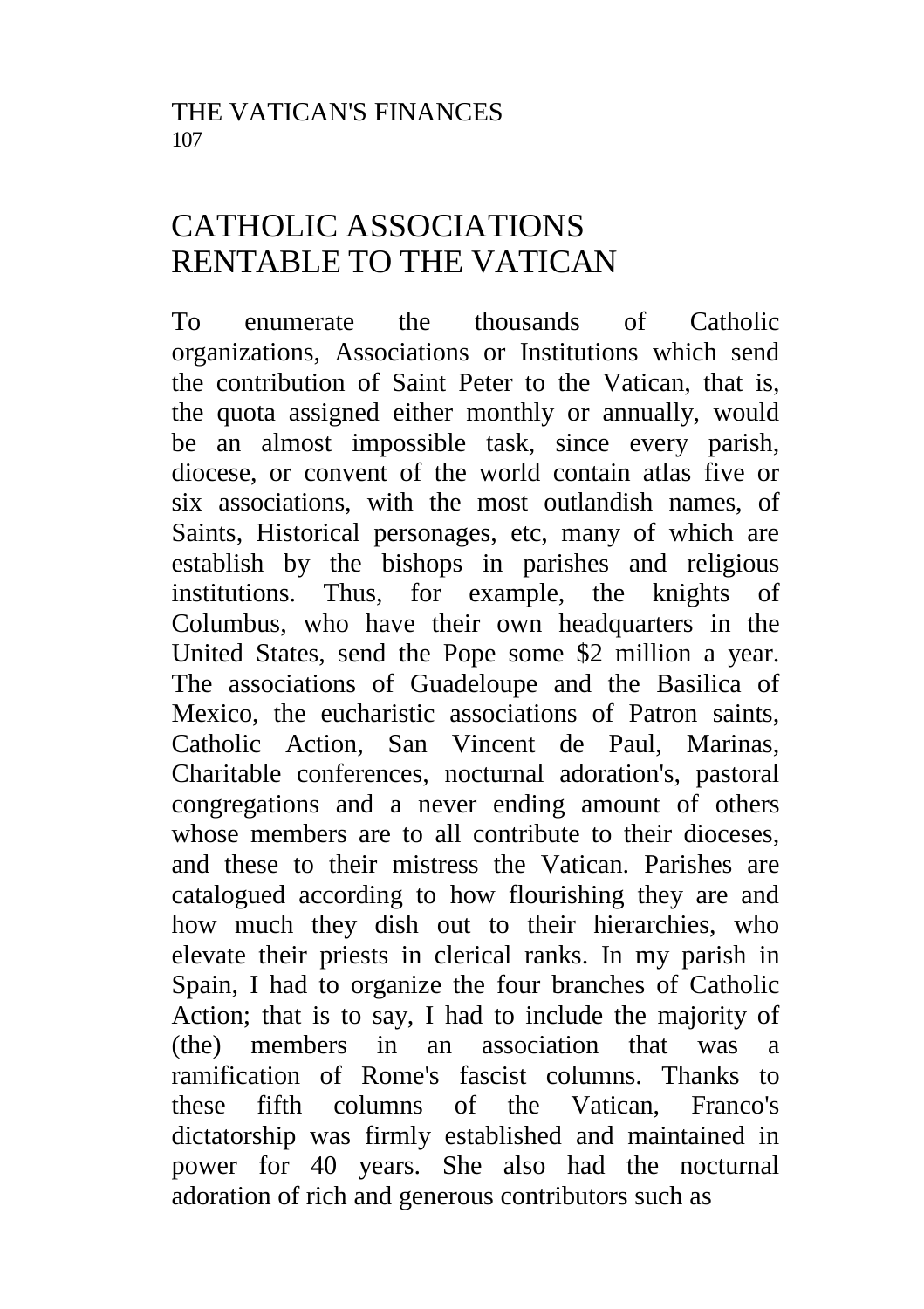the daughters of Mary, conference of Saint Vincent de Paul, Catechists and missionaries, etc. A very rotund business yielding healthy dividends. The Vatican, as R V D. Reese very well says (pg. 224): "other entities may also include some profits to Vatican city's Vatican bank." can you even imagine the millions of members in these associations, at war among themselves to be appointed and blessed by the Pope for his contributions? Or can you add the great sums of money which are sent by the millions which exists? The Curious thing about all this is that the parish or monastery which sends the most money every year, begins to occupy a preferential place, and it is but an indication of the meritorious labor that the parson or friar does for the Vatican. Many of them are named monsignors, receive certificates and letters of encouragement, so they don't fade away in their laborious works, which is to re-dig monies, in abundance, for the Vatican. In 1992, the receives \$67 million: close to \$47 million from dioceses, \$11 million in donations, \$3 million from foundations, \$6 million from her religious orders. The United States contributed with \$23 million, followed by Germany with \$9.5 million, Italy with \$8 million, France \$3 million and Spain with \$2.5 million. And we also see that ten (10) nations contributed a total of some 78% thereof, with the greater part of the money proceeding from industrialized countries. "Other monies come," says P Reese (pg. 225), (from) "some very large donations came from individuals in the third world, Rich people have so much money there, and sometimes their consciences bother them . . ." This affirmation, coming from Padre Thomas Reese, in his book "Inside the Vatican," is incredible. How is it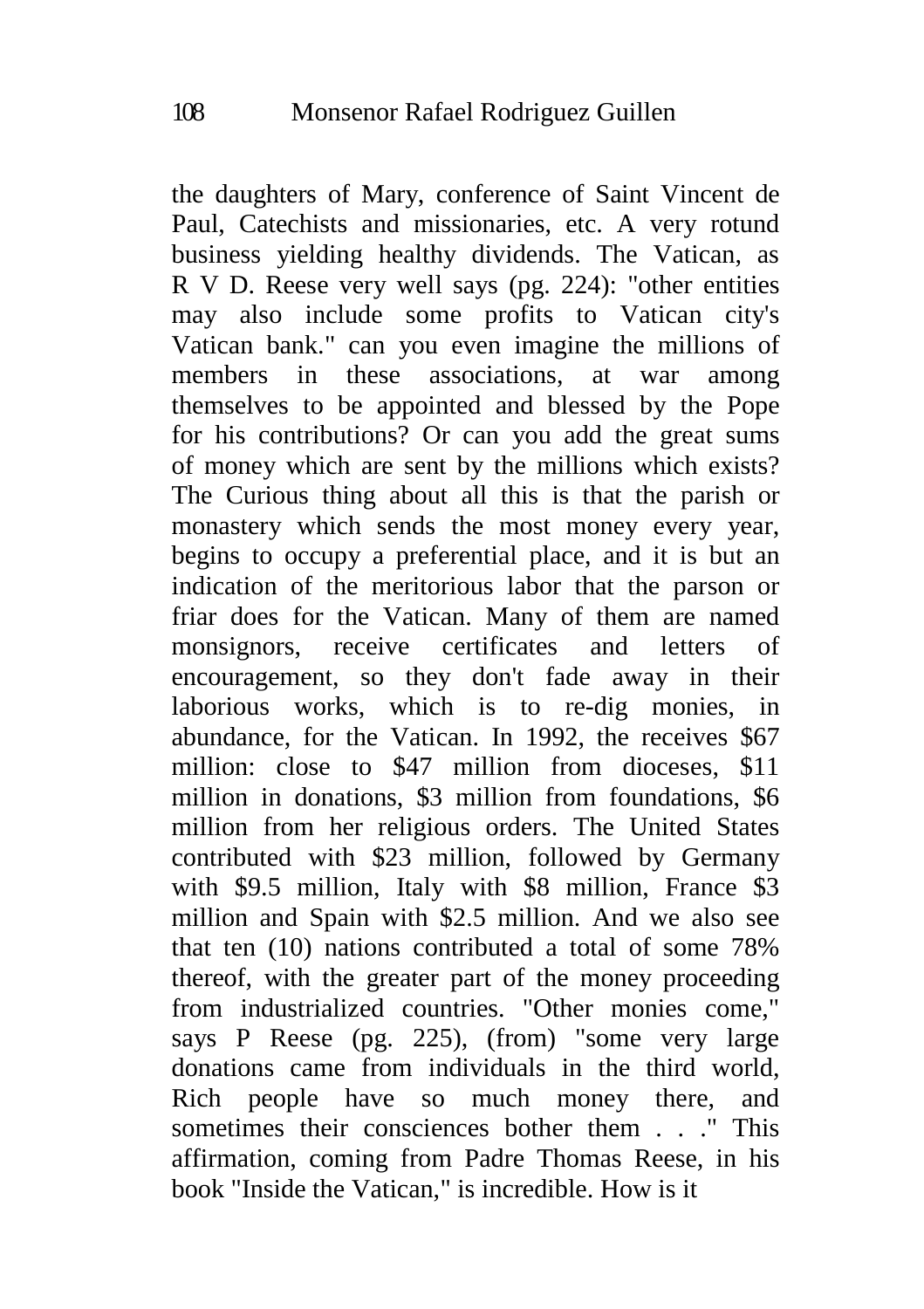possible for the Vatican to enrich herself with the dispossessions of the poor, who are enslaved by these [religious] merchants? or to accept this bloodstained (slave) money: when the pope comes to these poor states and takes planes and all kind of gifts of gold, silver, and luxuries arts. In Madrid, Spain, I was a witness of how these rich men, or rather "thieves," whose consciences pestered them daily, deposited their thousands in parochial collection boxes and/or plates, in the same way prostitutes did in the piggy banks of the Saints so their clientele would not fail them. Is it possible to commercialize (with) sin or vice? Can they accept money from rich men who consciously rob the poor, and then to ease their conscience want to pay the church? I have some very valuable and unknown documentation on my redaction table to this very effect. Because this info is only mostly known in English, and because we know that the Vatican and her bishops forbid these publications, which criticize her false Christianity, which she hypocritically claims to represent, most Catholic believers are still kept in the dark, even in the 20th century. But what I [now] believe is much more values, seeing that I was and am a living witness who served this corrupt, satanic, greedy Catholic Church, occupying her parishes in different dioceses, serving as a missionary to the natives, etc, and the Vatican just keeps on stealing . . . "by their fruits You shall know them," says the Lord.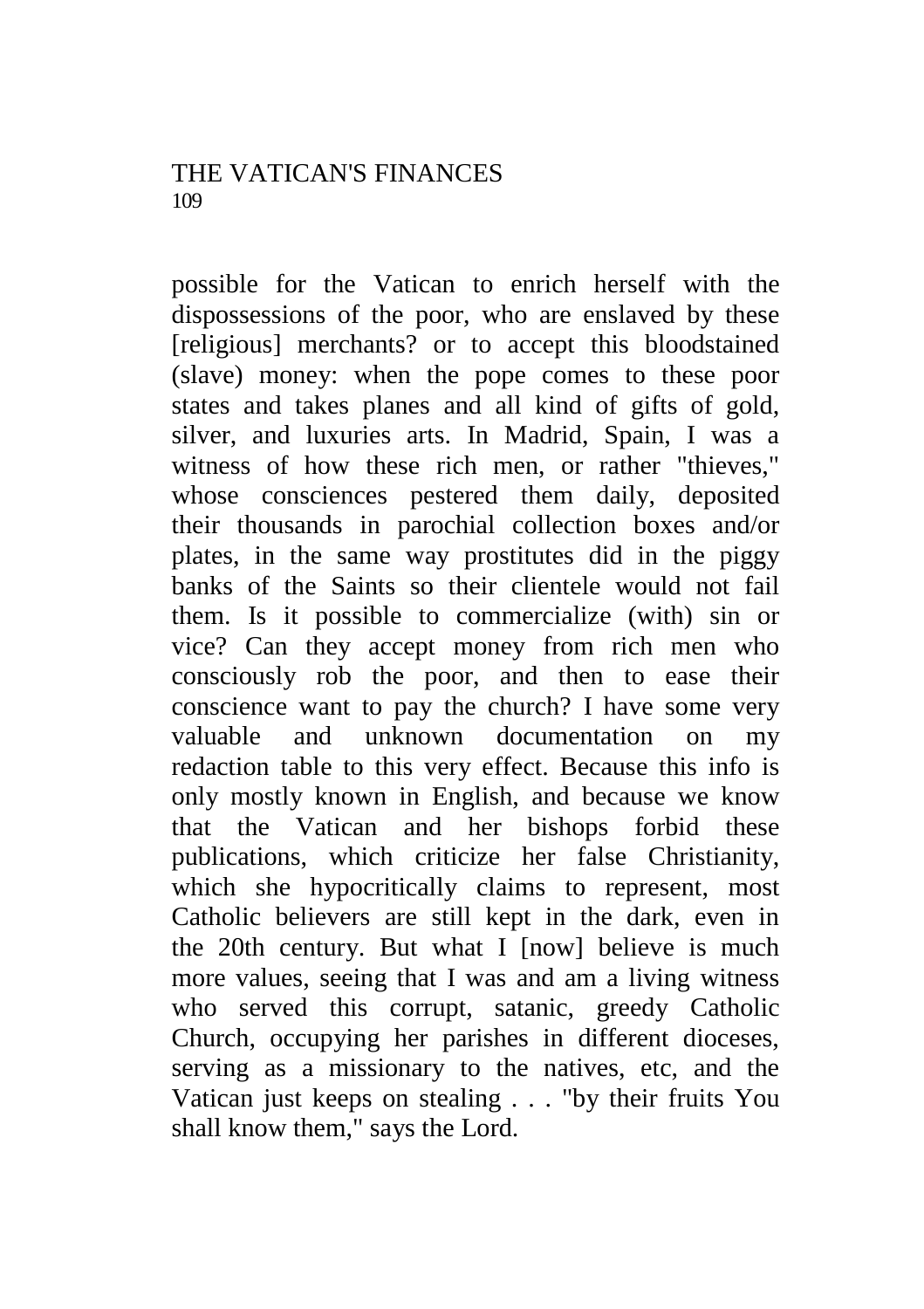# THE ECCLESIASTICAL TRIBUNALS AND THEIR LUCRATIVE FINANCES

In the Vatican and in her offices and branches in all the Catholic world, we can find the offices of the Santo Tribunal (Holy Tribunal), the sacred Roman Rota (Sagrada Rota Romana), the Suprema Corte apostolica Segnatura (The Supreme Court Apostolic Segnatura), the sacred penitentiary, which profits with indulgences, and the Holy Office of the Inquisition, today known as the sacred congregation for propagating the faith (sacra congregation de propaganda fide); all of which impose, through their judicial sentences, canonical penalties and punishments, which yield millions of dollars, which come to engross the already overflowing Vatican coffers. We see the Vatican's finances steadily increasing through excommunications, the breaking of matrimonial bonds or ties, and the condemnation of all those who, being rich and calling themselves Catholics, break the ecclesiastical laws to their own punishment.

The sacred Roman Rote judicially resolves all the cases of offences committed by the Ecclesiastical Hierarchies, both civilian and criminal. The canonical right does not accept civil laws as the means by which to judge its members, and less its hierarchies. These offenses are to be tried by the Roman Curia. The Roman Rote also manages the millions it produce through the annulment (s) of marriages, vows which are supposed to be for life (Matthew 19: 4-6). This is probably the most famous court, and the one whereby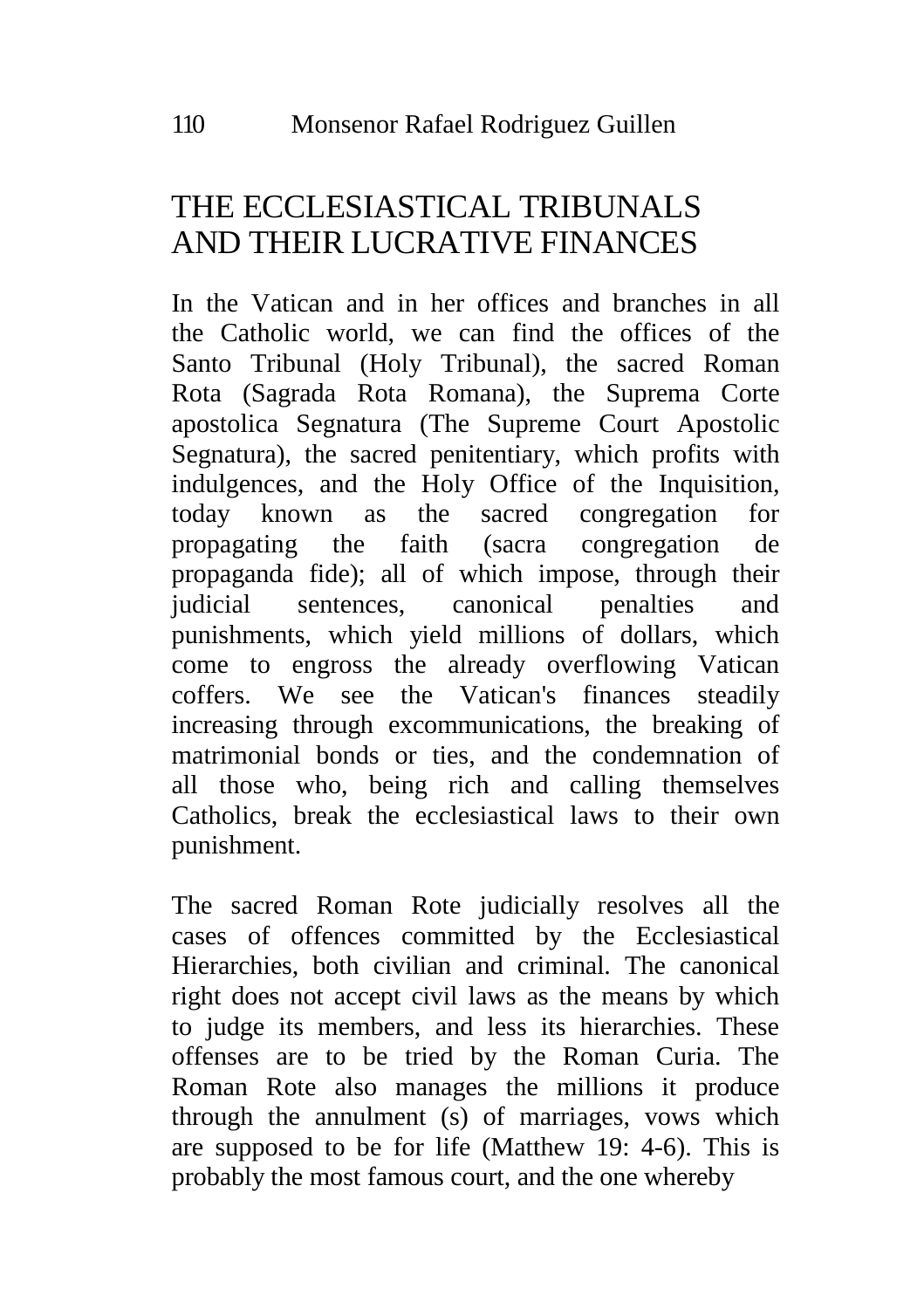the Vatican's coffers are kept replete always. We know through history of the famous cases of kings, aristocrats, and other personages whose marries have been annulled by paying considerable sums, and of the impossibility of annulling the marriages of the poor: seeing that to do it, from the beginning of the process of annulment until it is granted, one has to go through several stages, paying ever bigger fees. I recall how in Seville my companion D. Francisco Gil Delgado, canon and administrator of the Ecclesiastical Tribunal of the Roman Rote, exacted 600.000 PTAs. of the applicant, deposited in the bank, and before sending any papers to the Vatican. This to begin with. And thus can give course to the solicitude and recommendations. Can you imagine all the Catholic dioceses wherein so many Catholic marriages are annulled every month and year? Could you sum the lucre whereby the Vatican is enriched? Can there exist a better organized business, in the name of Christ, than the taxes and valuations of the ecclesiastical tribunals?.

I prove the millions that the Vatican exacted to annul the marriages of Enrique VIII, of the Borgias, Napoleon, etc, and how they reverberated in politics and in society; or of how many members of the nobility and capitalists have attained their conjugal separation (i.e. divorce): and all for their millions, which they've had to pay to the treasury of the Vatican's coffers. As a matter of documented fact, in the decade 1920-1930 alone, 350,000 cases of Catholics soliciting divorces are recorded as being carried out; 95% appealed anew, only some 35% get their separation; and others just continue appealing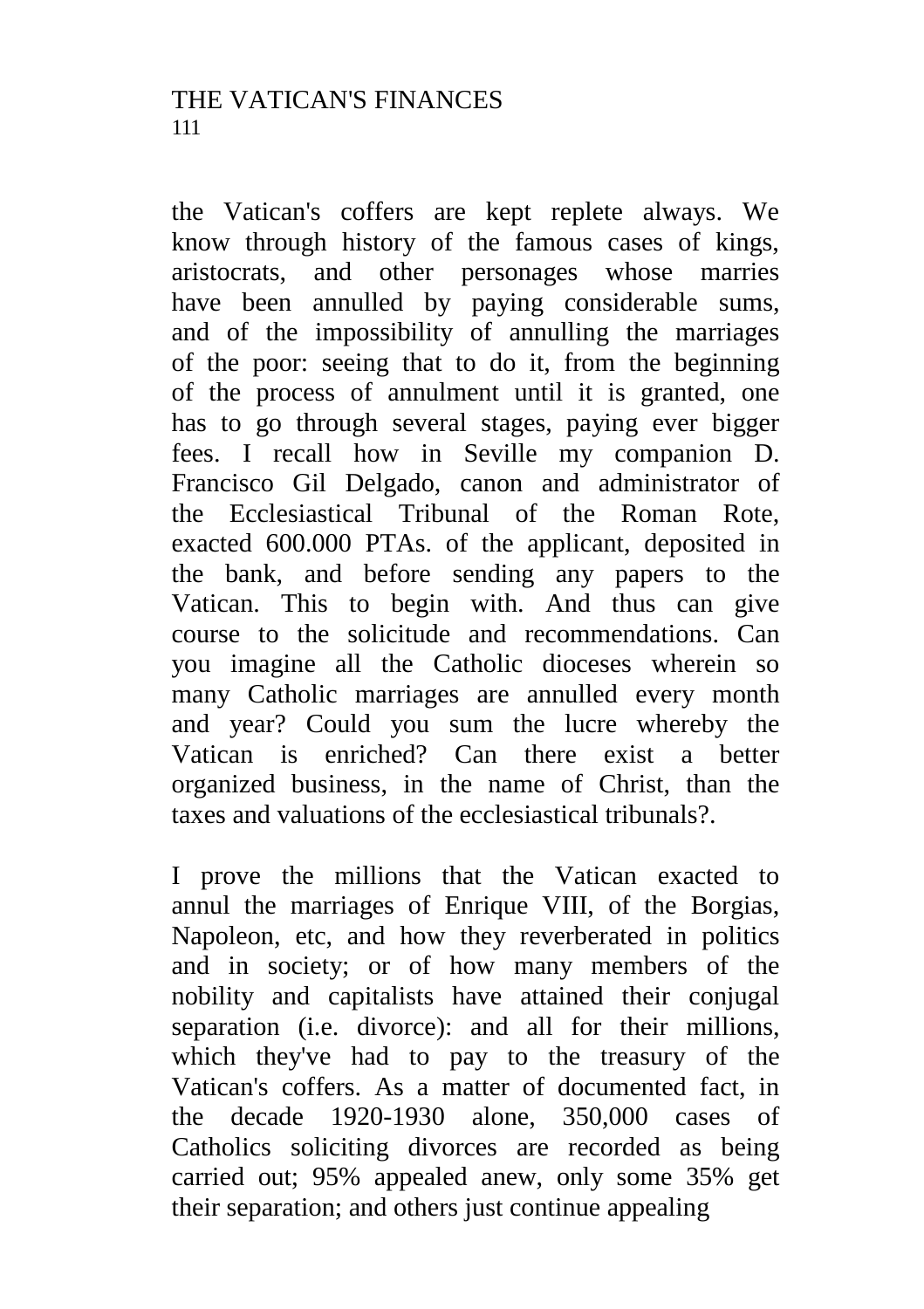#### 112 Mousenor Rafael Rodriguez Guillen

and paying ever more to buy off their bishops and to be recommend by their dioceses, etc. Is this not the most rotund business? The Tribunal of the Apostolic Signature, which dates from the 15th century, toils with all criminal cases of ecclesiastics and Catholics, who should be forgiven through their generous quotas (i.e., payments) to the diocesan treasury, and the Vatican's. This Tribunal is composed of six cardinals. Their finances and the distribution of money of lucre are kept secret. We only see the ranches and velvet which the cardinals possess.

The Tribunal of the sacred pentane , which guarantees the indulgences, once paid for, is another endless fountain of income whereby the Vatican's coffers are replenished. The demand for pardons and penance come from all over the world, the seven capital sins (mortal sins), and the thousands of other sins, which are forced upon catholic consciences, as being necessary to obey, have no name. You yourself, as this servant, are witnesses to how many times we have had to go to the confessor, and he to the cathedral penitenciario, to relieve our consciences, and those of the distressed faithful parishioners, who, if they don't pay the indulgences of forgiveness, which the catholic Church, the Mother of harlots, sells them, are shamed and condemned. Is this not the most cruel and satanic abuse, to exact money in return for heaven and forgiveness? Judge yourself!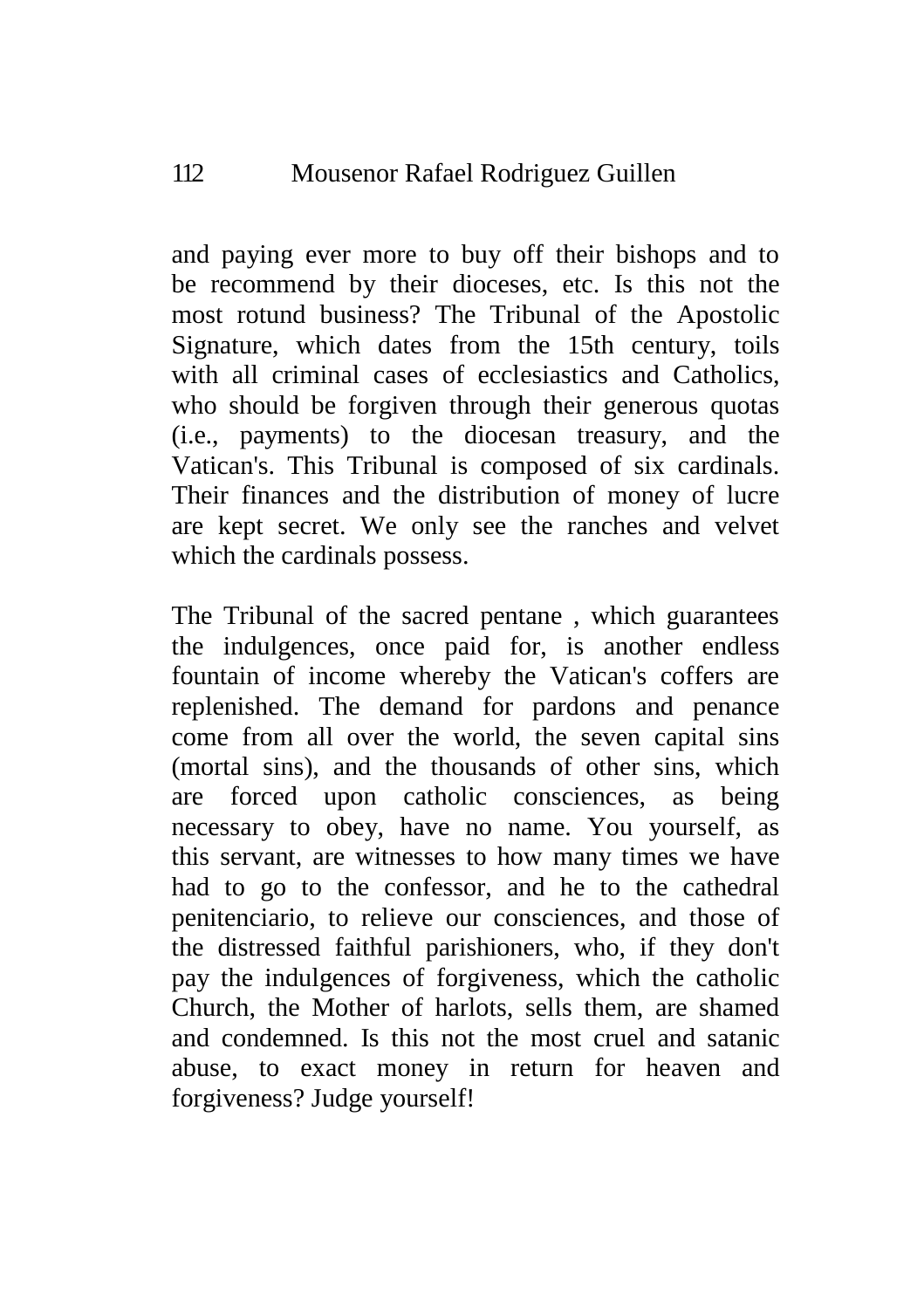## THE CANONIZATION OF SAINTS: A JUICY BUSINESS

There exist not a bigger business, that has rendered more money to the Vatican's pork barrels, than that of canonizing saints and the canonical process it entailed, during the centuries, wherein thousands of servants, devout persons, and saints have been elevated to the level of alter Christ having [supposedly] divine powers. If we go over the Santoral (calendar of saints' (feast) days or hagiography Biography of saints) of every nation, and the false Mary logy of virgins and saints, we will see to what point Catholic believers have been deceived by their leaders, and how badly they have been mocked, seeing that the majority of these thousands of saints never even existed, and that their grounds for beautification are but perennial theater. Their invention is nothing but a sack or fountain of money for when the Vatican's coffers are getting below acceptable levels. We can distinguish three classes of canonization's in the Vatican's canonization rituals and ceremonies, and all kinds of sacramental benedictions, indulgences, coronations and consecrations. They are the same ones which have ever been practical from remote centuries and revamped according to new inventions, appearances or miracles. The first section is canonization of the kings and nobility who have allied themselves to National Catholicism, and who are recompensed and awarded with canonization's, even though it's a historical reality that most were but bloody monarchs who martyred the true Christian saints. Thus, for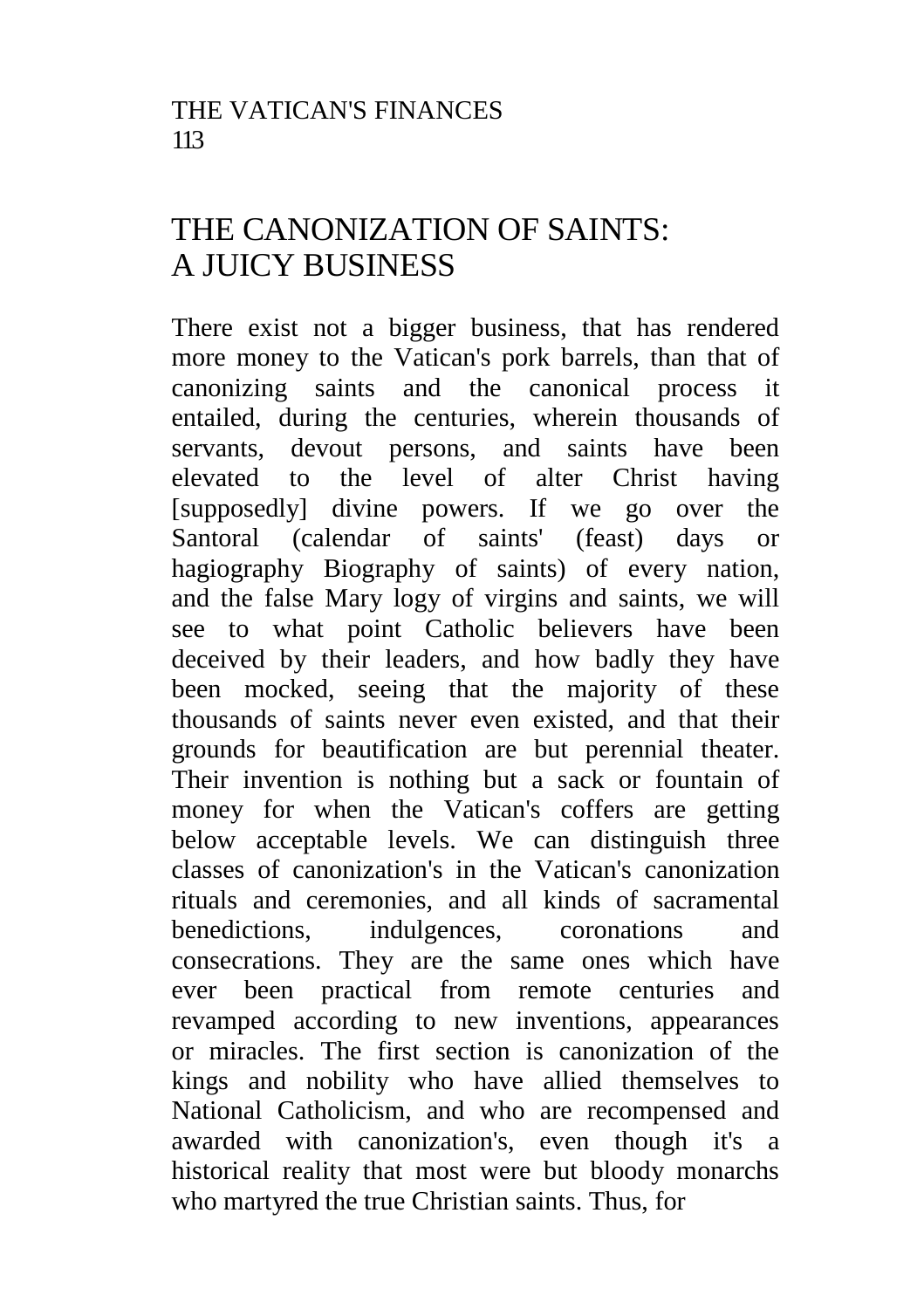example, in my Seville Cathedral, you can even see the remains and alter of saint Fernando, Saint Hermenegildo, and all of the nobility of the Holy Roman Empire , which the Vatican represents. To top it all off, as they say in Panama, they even have their very own Virgin of Kings, the patroness of Seville, exclusively for the so many militant inquisitors who died assassinated. The second section of canonized saints are the thousands of Roman soldiers who have sustained and defended this cause of the Vatican's Political Empire, National Catholicism, with the lives for centuries, vanguard soldiers and warlords who have supported this sacred Catholic Empire in fanatical battles and in the name of a pseudo Christianity, at the cry of "Deo lo Volt" or hail Christ the King; and whose martyrs' deaths can be attributed to the Holy Catholic Empire's ungodly ambitions. These were and still are canonized in recompense of their spilled blood, and for bearing arms in defense of National Catholicism . Ignacio de Loyola and his army of Jesuits, Domingo de Guzman and his Dominican friars, Jose M. Escriba and his Opus Dei legions all of these are the main reason (that) National Catholicism was not sunk or destroyed, Thousands of other male and female founders and their canonization stories, and their relics and altars, occupy hundreds of altars and biographies of saints and even with the capricious names of animal, beasts, and personages which never existed. Is this not a big mockery? Thus it has been proven by history that the majority of Patron saints such as saint Barbara, saint Cristobal, the Virgin of Pillar, of Guadalupe, and a host of other [invented] virgins and patron saints of villages, small towns, region, etc; which are but false.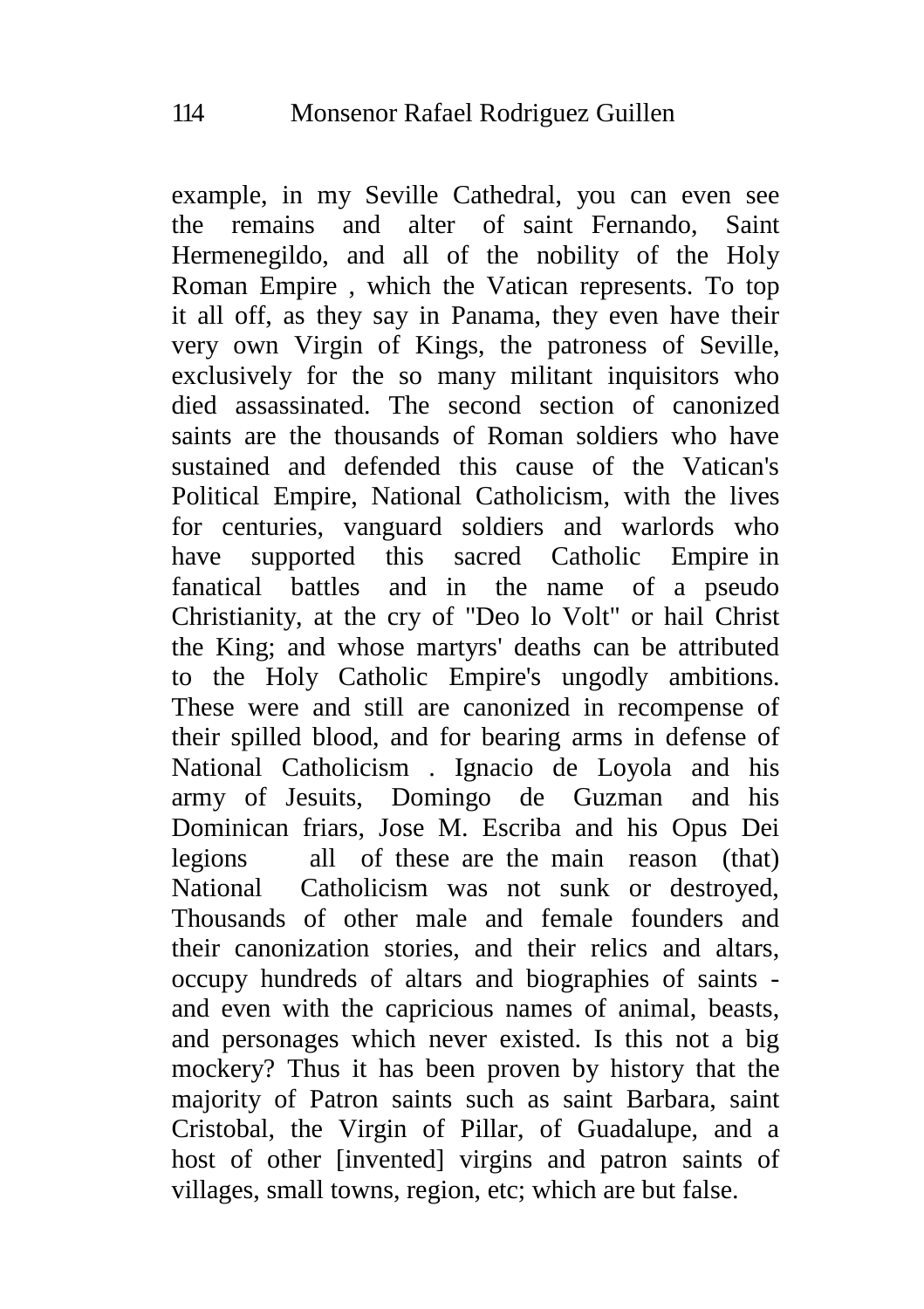#### THE VATICAN'S FINANCES 115

invented traditions dreamed up for Rome's mercantilism. It's even ridiculous to think that my name Rafael, supposedly of a celestial Archangel, was added in the santrol inventory of Catholic Romanist. You yourself can prove my affirmations. Is this not the apostasy of authentic Christianity? and the hairpulling which Catholics suffer? In Mexico, as in Spain, and where I have consulted their Santorales, I find that, in every town's church chapel, saints with the most extravagant names are adored, and novenas, quinarios, pamphlets, etc, are repeated for them: A rosary of false advocators. In Spain, where I occupied parishes in the Archdioceses of Seville, I was a personal witness to her shrines of miraculous apparitions, the same ones which were abusively brought to Latin America with the discovery of the New World.

In my documentation bank on Mexican canonization's, from that of Juan Diego, whose tomb is yet to be found, and consequently, much less the existence of Guadeloupe, to the miraculous lives of the blessed Rafael Guizar Valencia, Genoveva Torres Morales, Beato Grimoaldo de la Purificacion, el P. Pro, etc, I find that the Vatican's coffers dictate when bishops are named or saints canonized. But we Christians know that we are all canonized saints. . . in Jesus Christ!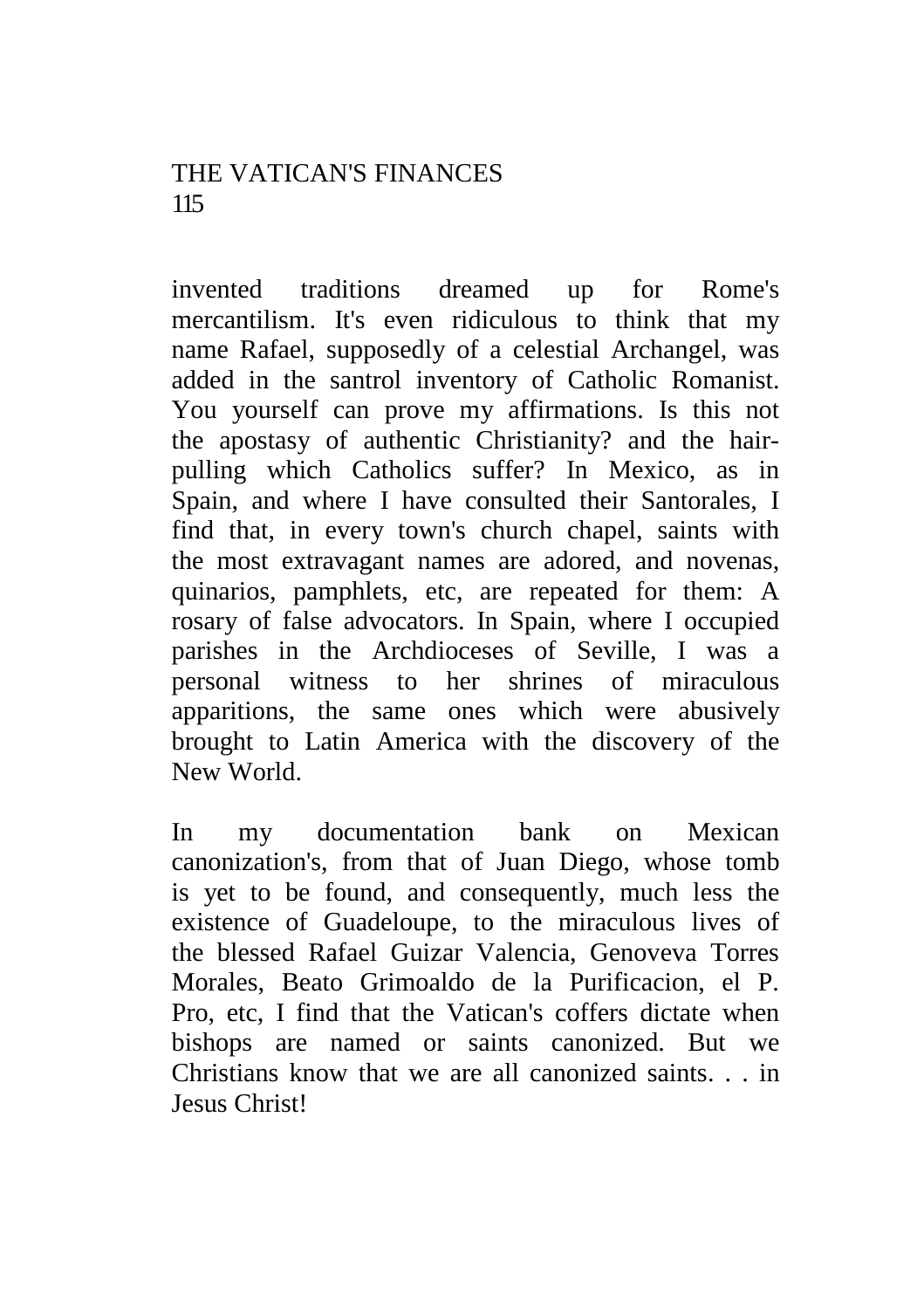### **CONCLUSION**

To all Vatican historians, the chapter of the Holy See's finances has been found to be not so holy; and the corruption and wasteful spending of (the) believers' offerings made to God, which ought to be used to help the poor and for the spreading of the gospel, according to the recommendations and teachings of Jesus in the Bible, are typical of how Rome's clergy has vilely defrauded, swindled, and looted shamelessly, after falling into the greedy hands of a Catholic Church whose ambitious ecclesiastical hierarchy, Roman curia, and Papal treasures have become powerful merchants, owners of estates, ranches, businesses, lands, etc, the Vatican's finances (today) and book accounts being a manifest token of her corruption and the licentious lifestyles of paganism enjoyed by her hierarchies. The question we historians ask ourselves about the Vatican, and concerning which it is not possible (yet) for us to come to understand and know the whole truth of the Vatican treasures, because of the obstruction and scholastic swaying we run into when one tries to seek, is: what is the actual present state of the Vatican's riches and finances? How much exactly is she worth? Billions? Trillions? Where does all this money go to? Or what's done with it? Only in recent years, and at the petition of the German and America Catholic Churches, have these questions become partially known; and as always the Vatican answers these questions with the stealthy reservations which have ever characterized her, who refuses to open up her secret archives (fully). That's why it's not possible for me to answer in detail all the questions which the Vatican's finances still raise in our minds in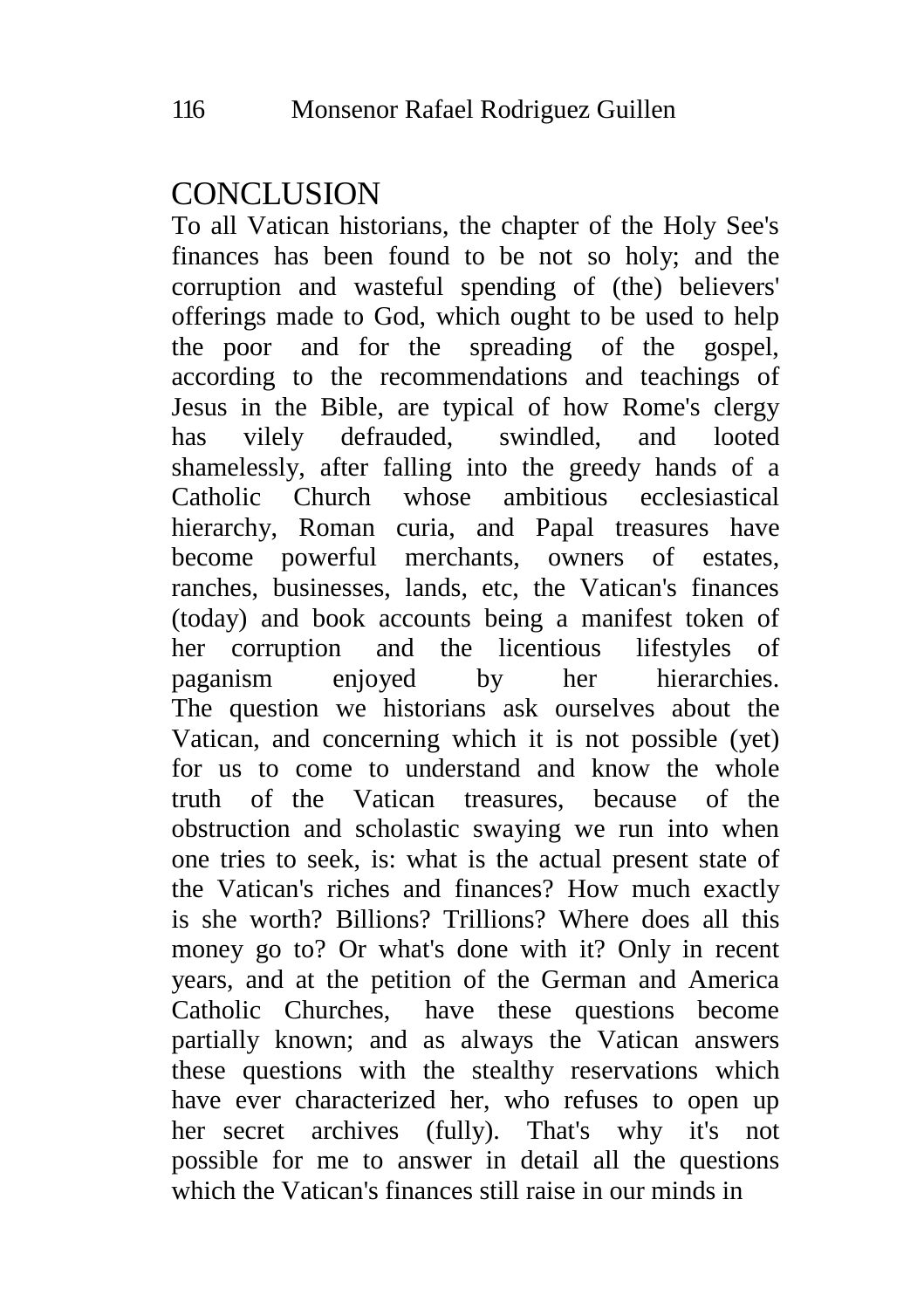this one work, which I have proposed to study thoroughly. We know by history that after the Edict of Milan (313), the Vatican's finances begin to increase drastically and the popes, Roman pontiffs, receive millionaire donations from the Emperors and begin to exact taxes of the citizens, for the Catholic Churches, sometimes from private lands, buildings, goods, etc. A Tax or tithes which every Roman citizen, upon Catholicism being constituted as the official religion of the empire, must pay (at the point of the sword) is also imposed. We see in history that until the 9th century, the monastic orders, the feudal nobility, the bishop and administrators, functioning in the name of Vatican city, who sadly deceived the poor peasant and humble artisan into believing that it was for God, and that he would perish if he refused to pay the Holy Church, the only depository of eternal salvation! By the 11th century, and even before that, the rampant ignorance and blind faith of a fanatical people, who had been educated (i.e., brainwashed) in Catholicism's false doctrines, a people victim of the Superstitious beliefs of Monks and prelates who were spiritually ruined and believed they represented God Himself, under the influence of Romans, led them into an epoch of obscurantism that occupied the Low and High Middle Ages, until the Renaissance of the 13th, 14th, and 15th centuries, during which these obsolete and irrational ideas, imposed through the Vatican's scholastic philosophy, were to be dissipated (which hath been the financial and spiritual power of Medieval Catholicism and the struggles of humanism and liberal ideas unto this day. I recommend you consult vol. I and II of my books "Lectures on the Humanities).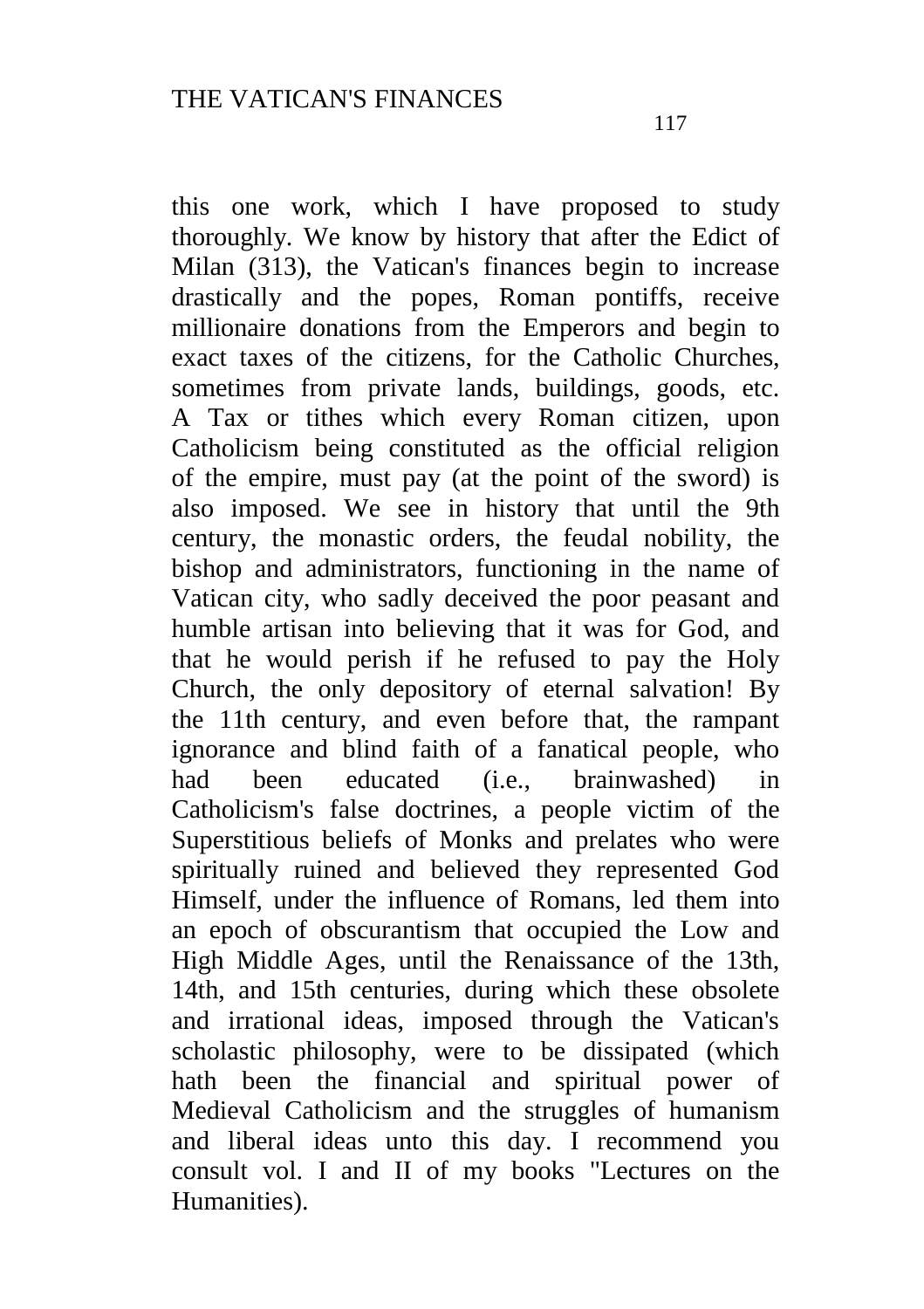The Vatican's finances were also increased with Public rents, which the Vatican charged the so-called Papal States, and which are maintained until 1870, when her goods were confiscated by the Italian government. But in 1929, with the "Lateral Treaty," whereby the Catholic Church is subsidized by<br>Mussolini's fascism with \$91.7 million as Mussolini's fascism with \$91.7 million as indemnification for the Papal States, her finances are once again stabilized. The French and other European revolutions, which very justly suspend her economic strangle hold and power in their nations, which had been reduced to vassals by Catholicism, and try to delimit the separation of church and state, have desired to somehow terminate the worldly ambitions and riches of a church that hypocritically calls herself Christian, but whose fruits show otherwise unto this very day. And as we very well see in Mexico and Latin America, the Vatican's finances, which were inherited from the National Catholicism inherited from the bloody Catholic Spaniards, survives unto his day.

Going over the history of the Popes, and of the Generals and supervisors of the religious orders, a thousand of them with the most colorful names of Saints, virgins, pontiffs, we can find the coordinates of the Vatican's finances and establish several approximate calculations. For there exist not a more economically powerful business and enterprise on earth than that of the Vatican and her branches, the Catholic Churches and convents which extend all over the entire world. For centuries she has been seizing, looting, and plundering lands, buildings, bank accounts, etc. . . and she still has the gall to preach poverty and a Christ whose examples of humility and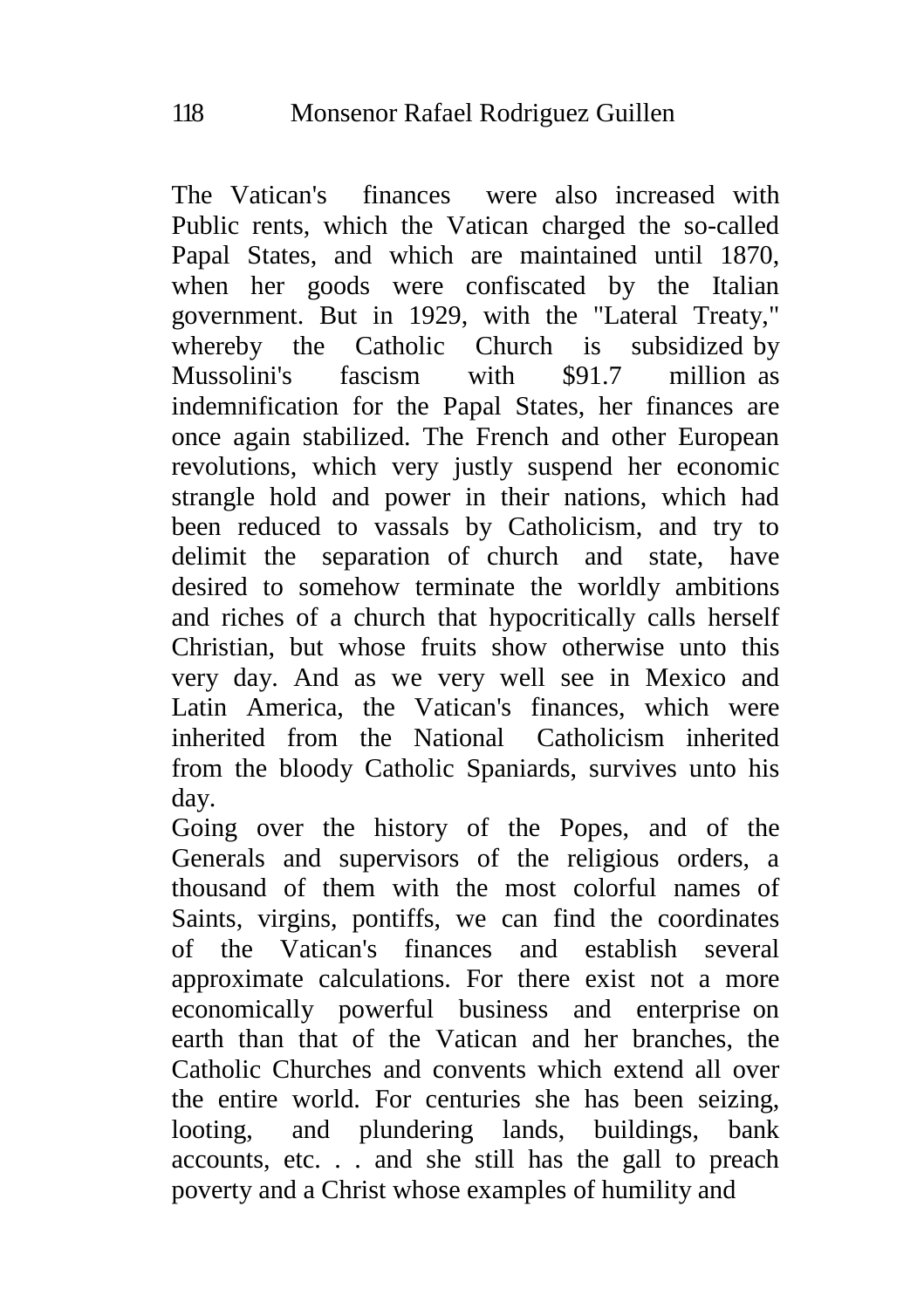poverty show us that his kingdom is NOT of this world. I could choose from among the thousands of multimillionaire personages I've studied: Popes Leon XIII, Pius XI, XII, John XXIII, Paul VI and Wojtyla (John Paul II), etc, and basing myself on their Encyclicals, whereby they conceive the most clever mercantilist program ever invented in the history of the world's finances, to show that Christianity has

only been used (or based) for their own financial interests.

Yourself will be able to decipher the difficult task, which is to discover the teachings and financial programs which every one of these Multimillionaire personages' encyclicals entail. They are not satisfied with that which they have already inherited from their predecessors (299 Pontiffs) and hundreds of founders of religious orders all related to the feudal nobility and the rich, affluent landowners of Europe and the Americas. You yourself can read the history of the papacy and its hierarchies; You shall be appalled at how they have enriched themselves, inherited properties, goods of every kind, and deceived ingenuous (but sincere) Catholics, telling them that they are poor, and need their alms in God's name to continue preaching the message of salvation. How satanic, right? To mention only one, Alexander VI, who in his own name took over all America, along with its riches, lands, treasures of silver and gold, etc. We can see how these American treasures, coming to the Vatican in the 16th century, were used to build her cathedrals, basilicas, etc, not only diocesa but also monasteries whose patrons Loyola, Domingo de Guzman and, recently, J. M. Escriva, became the owners of multinational companies,